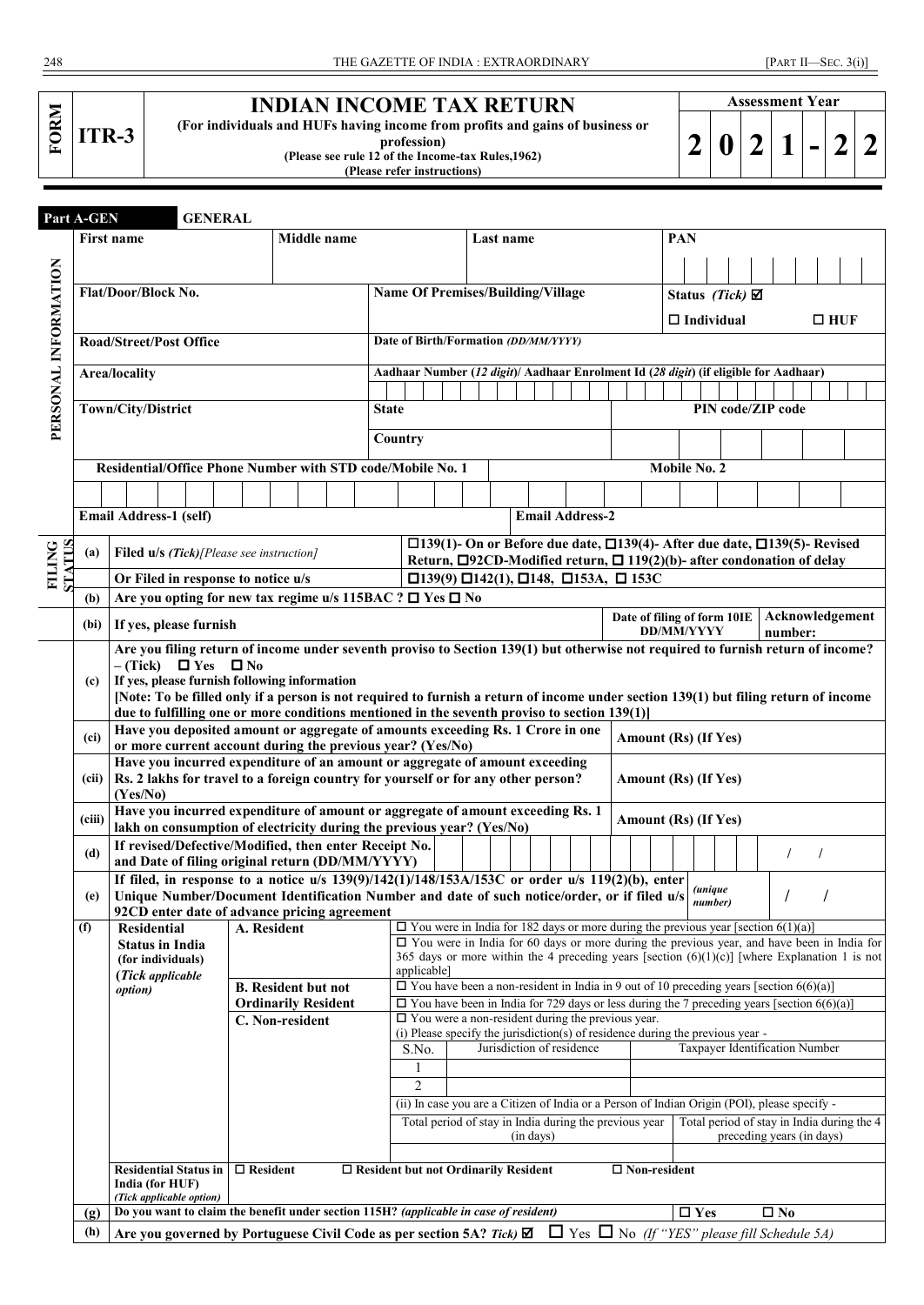AUDIT INFORMATION

|                                                                                                                                   | (i)           | Whether this return is being filed by a representative assessee? (Tick) $\Box$ $\Box$ Yes $\Box$ No If yes, furnish following information -<br>Name of the representative assessee                                                                                    |                                                                                                                                                                |                     |                     |             |                        |                            |  |                      |                                 |                                                                                                                                     |              |                                             |            |                        |  |  |
|-----------------------------------------------------------------------------------------------------------------------------------|---------------|-----------------------------------------------------------------------------------------------------------------------------------------------------------------------------------------------------------------------------------------------------------------------|----------------------------------------------------------------------------------------------------------------------------------------------------------------|---------------------|---------------------|-------------|------------------------|----------------------------|--|----------------------|---------------------------------|-------------------------------------------------------------------------------------------------------------------------------------|--------------|---------------------------------------------|------------|------------------------|--|--|
|                                                                                                                                   |               | (1)                                                                                                                                                                                                                                                                   |                                                                                                                                                                |                     |                     |             |                        |                            |  |                      |                                 |                                                                                                                                     |              |                                             |            |                        |  |  |
|                                                                                                                                   |               | (2)                                                                                                                                                                                                                                                                   | Capacity of the Representative (drop down to be provided)                                                                                                      |                     |                     |             |                        |                            |  |                      |                                 |                                                                                                                                     |              |                                             |            |                        |  |  |
|                                                                                                                                   |               | (3)                                                                                                                                                                                                                                                                   | Address of the representative assessee                                                                                                                         |                     |                     |             |                        |                            |  |                      |                                 |                                                                                                                                     |              |                                             |            |                        |  |  |
|                                                                                                                                   |               | (4)                                                                                                                                                                                                                                                                   | Permanent Account Number (PAN)/Aadhaar No. of the representative assessee                                                                                      |                     |                     |             |                        |                            |  |                      |                                 |                                                                                                                                     |              |                                             |            |                        |  |  |
|                                                                                                                                   | (j)           |                                                                                                                                                                                                                                                                       | Whether you were Director in a company at any time during the previous year? (Tick) $\Box$ $\Box$ Yes<br>If yes, please furnish following information -        |                     |                     |             |                        |                            |  |                      |                                 | $\square$ No                                                                                                                        |              |                                             |            |                        |  |  |
|                                                                                                                                   |               |                                                                                                                                                                                                                                                                       | <b>Name of Company</b>                                                                                                                                         |                     |                     | Type of     | PAN                    |                            |  |                      |                                 | Whether its shares are listed or                                                                                                    |              | <b>Director Identification Number (DIN)</b> |            |                        |  |  |
|                                                                                                                                   |               |                                                                                                                                                                                                                                                                       |                                                                                                                                                                |                     |                     | Company     |                        |                            |  |                      | unlisted                        |                                                                                                                                     |              |                                             |            |                        |  |  |
|                                                                                                                                   | (k)           |                                                                                                                                                                                                                                                                       | Whether you are Partner in a firm? (Tick) $\Box$ T Yes $\Box$ No                                                                                               |                     |                     |             |                        |                            |  |                      |                                 | If yes, please furnish following information                                                                                        |              |                                             |            |                        |  |  |
|                                                                                                                                   |               |                                                                                                                                                                                                                                                                       |                                                                                                                                                                |                     | <b>Name of Firm</b> |             |                        |                            |  |                      | <b>PAN</b>                      |                                                                                                                                     |              |                                             |            |                        |  |  |
|                                                                                                                                   |               |                                                                                                                                                                                                                                                                       |                                                                                                                                                                |                     |                     |             |                        |                            |  |                      |                                 |                                                                                                                                     |              |                                             |            |                        |  |  |
|                                                                                                                                   | $\mathbf{I}$  |                                                                                                                                                                                                                                                                       | Whether you have held unlisted equity shares at any time during the previous year?<br>If yes, please furnish following information in respect of equity shares |                     |                     |             |                        |                            |  |                      |                                 | $(Tick) \boxtimes \blacksquare Yes$                                                                                                 |              | $\overline{\Box}$ No                        |            |                        |  |  |
|                                                                                                                                   |               |                                                                                                                                                                                                                                                                       |                                                                                                                                                                |                     |                     |             |                        |                            |  |                      | Shares acquired during the year |                                                                                                                                     |              | <b>Shares transferred</b>                   |            | <b>Closing balance</b> |  |  |
|                                                                                                                                   |               |                                                                                                                                                                                                                                                                       |                                                                                                                                                                |                     |                     |             | <b>Opening balance</b> |                            |  |                      | <b>Issue</b>                    | Purchase price                                                                                                                      |              | during the year                             |            |                        |  |  |
|                                                                                                                                   |               | Name of<br>company                                                                                                                                                                                                                                                    | Type of<br>Company                                                                                                                                             | <b>PAN</b>          | No. of              | Cost of     | No. of                 | Date of                    |  | Face<br>value        | price per<br>share (in          | per share (in<br>case of                                                                                                            | No. of       | Sale                                        | No. of     | Cost of                |  |  |
|                                                                                                                                   |               |                                                                                                                                                                                                                                                                       |                                                                                                                                                                |                     | shares              | acquisition | shares                 | subscription<br>/ purchase |  | per                  | case of                         | purchase from                                                                                                                       | shares       | consideration                               | shares     | acquisition            |  |  |
|                                                                                                                                   |               |                                                                                                                                                                                                                                                                       |                                                                                                                                                                |                     |                     |             |                        |                            |  | share                | fresh<br>issue)                 | existing<br>shareholder)                                                                                                            |              |                                             |            |                        |  |  |
|                                                                                                                                   |               | $\mathbf{1}$                                                                                                                                                                                                                                                          | $\overline{2}$                                                                                                                                                 | 3                   | 4                   | 5           | 6                      | $\overline{7}$             |  | 8                    | 9                               | 10                                                                                                                                  | 11           | 12                                          | 13         | 14                     |  |  |
|                                                                                                                                   |               |                                                                                                                                                                                                                                                                       |                                                                                                                                                                |                     |                     |             |                        |                            |  |                      |                                 |                                                                                                                                     |              |                                             |            |                        |  |  |
|                                                                                                                                   | (m)           |                                                                                                                                                                                                                                                                       | In case of non-resident, is there a permanent establishment (PE) in India? (Tick) $\boxtimes$                                                                  |                     |                     |             |                        |                            |  |                      |                                 | $\Box$ Yes                                                                                                                          |              | $\Box$ No                                   |            |                        |  |  |
| Whether assessee is located in an International Financial Services Centre and derives income solely in convertible foreign<br>(n) |               |                                                                                                                                                                                                                                                                       |                                                                                                                                                                |                     |                     |             |                        |                            |  |                      |                                 |                                                                                                                                     |              |                                             |            |                        |  |  |
|                                                                                                                                   |               | exchange? $\square$ Yes                                                                                                                                                                                                                                               |                                                                                                                                                                | $\square$ No        |                     |             |                        |                            |  |                      |                                 |                                                                                                                                     |              |                                             |            |                        |  |  |
|                                                                                                                                   | (a1)<br>(a2)  |                                                                                                                                                                                                                                                                       | Are you liable to maintain accounts as per section 44AA?                                                                                                       |                     |                     |             |                        |                            |  | $(Tick)$ $\boxtimes$ | $\square$ Yes                   | Whether assessee is declaring income only under section 44AE/44B/44BB/44AD/44ADA/44BBA/44BBB $\Box$ Yes                             | $\square$ No |                                             |            | $\Box$ No              |  |  |
|                                                                                                                                   |               |                                                                                                                                                                                                                                                                       |                                                                                                                                                                |                     |                     |             |                        |                            |  |                      |                                 | If No, whether during the year Total sales/turnover/gross receipts of business exceeds Rs. 1 crore but does not exceed Rs.          |              |                                             |            |                        |  |  |
|                                                                                                                                   | a2i           |                                                                                                                                                                                                                                                                       | 10crores? $\Box$ Yes                                                                                                                                           |                     | $\Box$ No           |             |                        |                            |  |                      |                                 |                                                                                                                                     |              |                                             |            |                        |  |  |
|                                                                                                                                   | a2ii          |                                                                                                                                                                                                                                                                       |                                                                                                                                                                |                     |                     |             |                        |                            |  |                      |                                 | If Yes is selected at a2i, whether aggregate of all amounts received including amount received for sales, turnover or gross receipt |              |                                             |            |                        |  |  |
|                                                                                                                                   |               | s or on capital account like capital contributions, loans etc. during the previous year, in cash, does not exceed five per cent of<br>said amount? $\Box$ Yes<br>$\Box$ No                                                                                            |                                                                                                                                                                |                     |                     |             |                        |                            |  |                      |                                 |                                                                                                                                     |              |                                             |            |                        |  |  |
|                                                                                                                                   |               | If Yes is selected at a2i, whether aggregate of all payments made including amount incurred for expenditure or on capital<br>a2iii account such as asset acquisition, repayment of loans etc., in cash, during the previous year does not exceed five per cent of the |                                                                                                                                                                |                     |                     |             |                        |                            |  |                      |                                 |                                                                                                                                     |              |                                             |            |                        |  |  |
| AUDIT INFORMATION                                                                                                                 |               |                                                                                                                                                                                                                                                                       | said payment? $\Box$ Yes                                                                                                                                       |                     |                     | $\Box$ No   |                        |                            |  |                      |                                 |                                                                                                                                     |              |                                             |            |                        |  |  |
|                                                                                                                                   |               | (b)                                                                                                                                                                                                                                                                   | Are you liable for audit under section 44AB? (Tick) $\boxtimes$                                                                                                |                     |                     |             |                        |                            |  | $\square$ Yes        | $\square$ No                    |                                                                                                                                     |              |                                             |            |                        |  |  |
|                                                                                                                                   |               | $\Box$ Yes<br>If (b) is Yes, whether the accounts have been audited by an accountant? (Tick) $\boxtimes$<br>$\Box$ No<br>(c)<br>If Yes, furnish the following information below                                                                                       |                                                                                                                                                                |                     |                     |             |                        |                            |  |                      |                                 |                                                                                                                                     |              |                                             |            |                        |  |  |
|                                                                                                                                   |               | (1)                                                                                                                                                                                                                                                                   | Date of furnishing of the audit report (DD/MM/YYYY)                                                                                                            |                     |                     |             |                        |                            |  |                      | $\prime$                        | $\prime$                                                                                                                            |              |                                             |            |                        |  |  |
|                                                                                                                                   |               | (2)                                                                                                                                                                                                                                                                   | Name of the auditor signing the tax audit report                                                                                                               |                     |                     |             |                        |                            |  |                      |                                 |                                                                                                                                     |              |                                             |            |                        |  |  |
|                                                                                                                                   |               | (3)                                                                                                                                                                                                                                                                   | Membership No. of the auditor                                                                                                                                  |                     |                     |             |                        |                            |  |                      |                                 |                                                                                                                                     |              |                                             |            |                        |  |  |
|                                                                                                                                   |               | (4)                                                                                                                                                                                                                                                                   | Name of the auditor (proprietorship/firm)                                                                                                                      |                     |                     |             |                        |                            |  |                      |                                 |                                                                                                                                     |              |                                             |            |                        |  |  |
|                                                                                                                                   |               | (5)                                                                                                                                                                                                                                                                   | Proprietorship/firm registration number                                                                                                                        |                     |                     |             |                        |                            |  |                      |                                 |                                                                                                                                     |              |                                             |            |                        |  |  |
|                                                                                                                                   |               | (6)                                                                                                                                                                                                                                                                   | Permanent Account Number (PAN)/Aadhaar No. of the proprietorship/firm                                                                                          |                     |                     |             |                        |                            |  |                      |                                 |                                                                                                                                     |              |                                             |            |                        |  |  |
|                                                                                                                                   |               | (7)                                                                                                                                                                                                                                                                   | Date of report of the audit                                                                                                                                    |                     |                     |             |                        |                            |  |                      |                                 |                                                                                                                                     |              |                                             |            |                        |  |  |
|                                                                                                                                   | (d <i>i</i> ) |                                                                                                                                                                                                                                                                       | Are you liable for Audit u/s 92E? $\Box$ Yes                                                                                                                   |                     |                     |             |                        | $\Box$ No                  |  |                      |                                 |                                                                                                                                     |              |                                             |            |                        |  |  |
|                                                                                                                                   | (dii)         |                                                                                                                                                                                                                                                                       | If (di) is Yes, Whether the accounts has been audited u/s 92E?                                                                                                 |                     |                     |             |                        |                            |  |                      | $\Box$ Yes                      | 0<br>$N_0$                                                                                                                          |              | Date of furnishing the audit                |            |                        |  |  |
|                                                                                                                                   |               |                                                                                                                                                                                                                                                                       |                                                                                                                                                                |                     |                     |             |                        |                            |  |                      |                                 | If liable to furnish other audit report, mention whether have you furnished such report. If yes, please provide the details as      |              | report? DD/MM/YY                            |            |                        |  |  |
|                                                                                                                                   | (diii)        |                                                                                                                                                                                                                                                                       | under: (Please see Instruction)                                                                                                                                |                     |                     |             |                        |                            |  |                      |                                 |                                                                                                                                     |              |                                             |            |                        |  |  |
|                                                                                                                                   |               |                                                                                                                                                                                                                                                                       |                                                                                                                                                                |                     |                     |             |                        |                            |  |                      |                                 |                                                                                                                                     |              |                                             |            |                        |  |  |
|                                                                                                                                   |               | Sl. No.                                                                                                                                                                                                                                                               |                                                                                                                                                                | <b>Section Code</b> |                     |             | Date (DD/MM/YYYY)      |                            |  |                      |                                 |                                                                                                                                     |              |                                             |            |                        |  |  |
|                                                                                                                                   |               |                                                                                                                                                                                                                                                                       |                                                                                                                                                                |                     |                     |             |                        |                            |  |                      |                                 |                                                                                                                                     |              |                                             |            |                        |  |  |
|                                                                                                                                   | (e)           |                                                                                                                                                                                                                                                                       |                                                                                                                                                                |                     |                     |             |                        |                            |  |                      |                                 | If liable to audit under any Act other than the Income-tax act, mention the Act, section and date of furnishing the audit report?   |              |                                             |            |                        |  |  |
|                                                                                                                                   |               |                                                                                                                                                                                                                                                                       | Act and section                                                                                                                                                |                     |                     |             | (DD/MM/YY)             |                            |  |                      |                                 | Act and section                                                                                                                     |              |                                             | (DD/MM/YY) |                        |  |  |
|                                                                                                                                   |               |                                                                                                                                                                                                                                                                       |                                                                                                                                                                |                     |                     |             |                        |                            |  |                      |                                 |                                                                                                                                     |              |                                             |            |                        |  |  |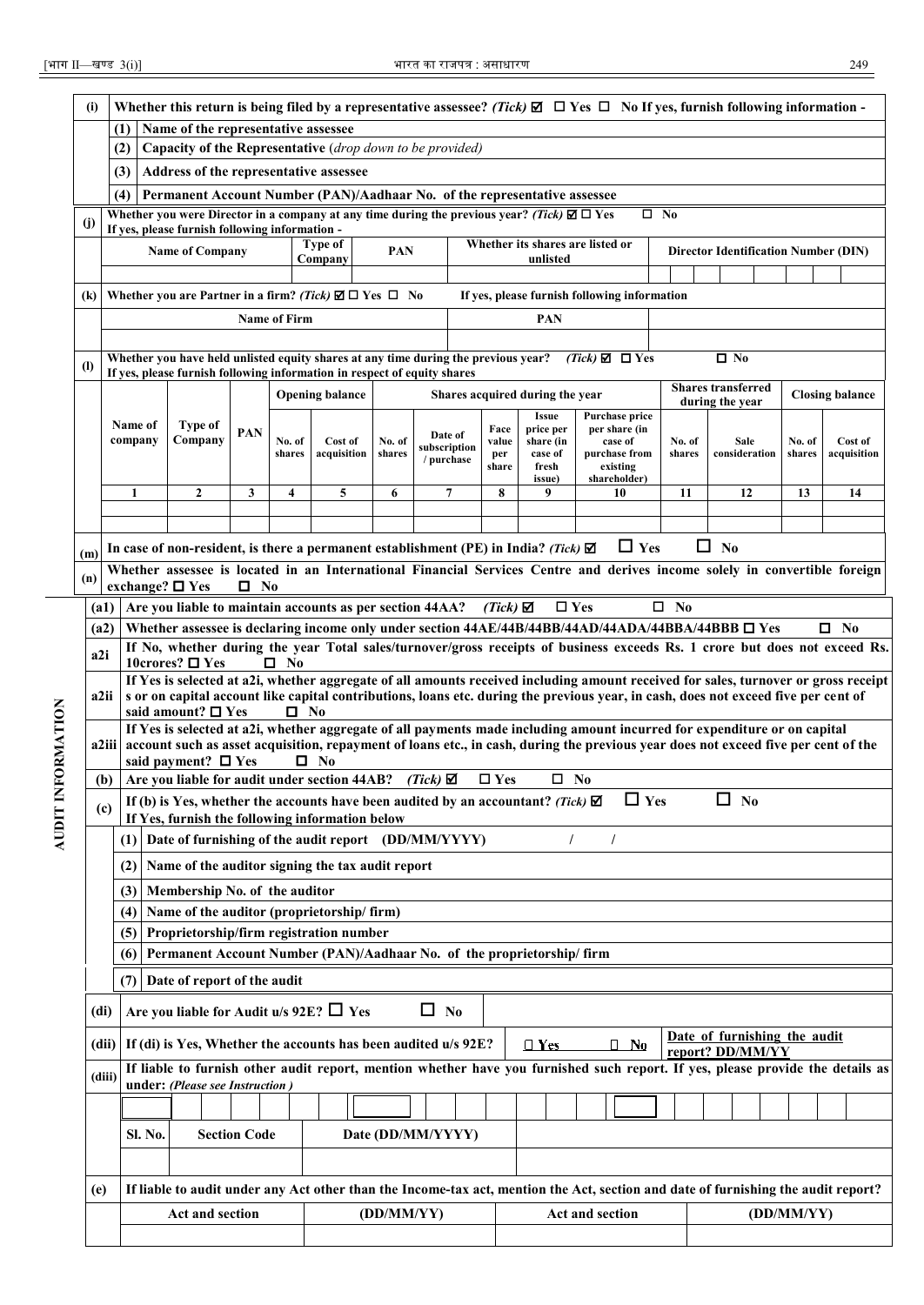#### **NATURE OF BUSINESS NATURE OF BUSINESS OR PROFESSION, IF MORE THAN ONE BUSINESS OR PROFESSION INDICATE THE THREE MAIN ACTIVITIES/ PRODUCTS (OTHER THAN THOSE DECLARING INCOME UNDER SECTIONS 44AD, 44ADA AND 44AE)**

| <b>S.No.</b> | Code<br>[Please see instruction] | Trade name of the<br>proprietorship, if any | Description |
|--------------|----------------------------------|---------------------------------------------|-------------|
| (i)          |                                  |                                             |             |
| (ii)         |                                  |                                             |             |
| (iii)        |                                  |                                             |             |

| Part A-BS            |                |                           |                       | BALANCE SHEET AS ON 31ST DAY OF MARCH, 2021 OF THE PROPRIETORY BUSINESS OR<br><b>PROFESSION</b> (fill items below in a case where regular books of accounts are maintained, otherwise fill item 6) |                |  |                         |  |
|----------------------|----------------|---------------------------|-----------------------|----------------------------------------------------------------------------------------------------------------------------------------------------------------------------------------------------|----------------|--|-------------------------|--|
|                      |                |                           |                       | 1 Proprietor's fund                                                                                                                                                                                |                |  |                         |  |
|                      |                |                           |                       | a Proprietor's capital                                                                                                                                                                             |                |  | $\mathbf{a}$            |  |
|                      |                |                           |                       | <b>b</b> Reserves and Surplus                                                                                                                                                                      |                |  |                         |  |
|                      |                |                           | i                     | <b>Revaluation Reserve</b>                                                                                                                                                                         | bi             |  |                         |  |
|                      |                |                           | ii                    | <b>Capital Reserve</b>                                                                                                                                                                             | bii            |  |                         |  |
|                      |                |                           | iii                   | <b>Statutory Reserve</b>                                                                                                                                                                           | biii           |  |                         |  |
|                      |                |                           | iv                    | <b>Any other Reserve</b>                                                                                                                                                                           | biv            |  |                         |  |
|                      |                |                           | $\mathbf{V}$          | $Total (bi + bii + biii + biv)$                                                                                                                                                                    |                |  | bv                      |  |
|                      |                |                           |                       | c Total proprietor's fund $(a + bv)$                                                                                                                                                               |                |  | 1c                      |  |
|                      |                |                           | 2 Loan funds          |                                                                                                                                                                                                    |                |  |                         |  |
|                      |                |                           | a Secured loans       |                                                                                                                                                                                                    |                |  |                         |  |
|                      |                |                           | i                     | <b>Foreign Currency Loans</b>                                                                                                                                                                      | ai             |  |                         |  |
|                      |                |                           | ii                    | <b>Rupee Loans</b>                                                                                                                                                                                 |                |  |                         |  |
| SOURCES OF FUNDS     |                |                           |                       | <b>A</b> From Banks                                                                                                                                                                                | iiA            |  |                         |  |
|                      |                |                           |                       | <b>B</b> From others                                                                                                                                                                               | iiB            |  |                         |  |
|                      |                |                           |                       | $C$ Total (iiA + iiB)                                                                                                                                                                              | iiС            |  |                         |  |
|                      |                | Total $(ai + iiC)$<br>iii |                       |                                                                                                                                                                                                    |                |  | aiii                    |  |
|                      |                |                           |                       | <b>b</b> Unsecured loans (including deposits)                                                                                                                                                      |                |  |                         |  |
|                      |                |                           | i                     | <b>From Banks</b>                                                                                                                                                                                  | bi             |  |                         |  |
|                      |                |                           | ii                    | <b>From others</b>                                                                                                                                                                                 | bii            |  |                         |  |
|                      |                |                           | iii                   | Total $(bi + bi)$                                                                                                                                                                                  |                |  | biii                    |  |
|                      |                |                           |                       | c $\Gamma$ otal Loan Funds (aiii + biii)                                                                                                                                                           | 2c             |  |                         |  |
|                      |                |                           |                       | 3 Deferred tax liability                                                                                                                                                                           |                |  | $\mathbf{3}$            |  |
|                      | 4              |                           |                       | Sources of funds $(1c + 2c +3)$                                                                                                                                                                    |                |  | $\overline{\mathbf{4}}$ |  |
|                      | 1              |                           | <b>Fixed assets</b>   |                                                                                                                                                                                                    |                |  |                         |  |
|                      |                |                           | a Gross: Block        |                                                                                                                                                                                                    | 1a             |  |                         |  |
|                      |                |                           | <b>b</b> Depreciation |                                                                                                                                                                                                    | 1 <sub>b</sub> |  |                         |  |
|                      |                |                           |                       | c Net Block $(a - b)$                                                                                                                                                                              | 1c             |  |                         |  |
|                      |                |                           |                       | d Capital work-in-progress                                                                                                                                                                         | 1 <sub>d</sub> |  |                         |  |
|                      |                |                           |                       | e Total $(1c + 1d)$                                                                                                                                                                                |                |  | 1e                      |  |
| APPLICATION OF FUNDS | $\overline{2}$ |                           | <b>Investments</b>    |                                                                                                                                                                                                    |                |  |                         |  |
|                      |                |                           |                       | a Long-term investments                                                                                                                                                                            |                |  |                         |  |
|                      |                |                           | i                     | <b>Government and other Securities - Quoted</b>                                                                                                                                                    | ai             |  |                         |  |
|                      |                |                           | ii                    | <b>Government and other Securities - Unquoted</b>                                                                                                                                                  | aii            |  | aiii                    |  |
|                      |                | Total $(ai + ai)$<br>iii  |                       |                                                                                                                                                                                                    |                |  |                         |  |
|                      |                |                           |                       | <b>b</b> Short-term investments                                                                                                                                                                    |                |  |                         |  |
|                      |                |                           | i                     | Equity Shares, including share application money                                                                                                                                                   | bi             |  |                         |  |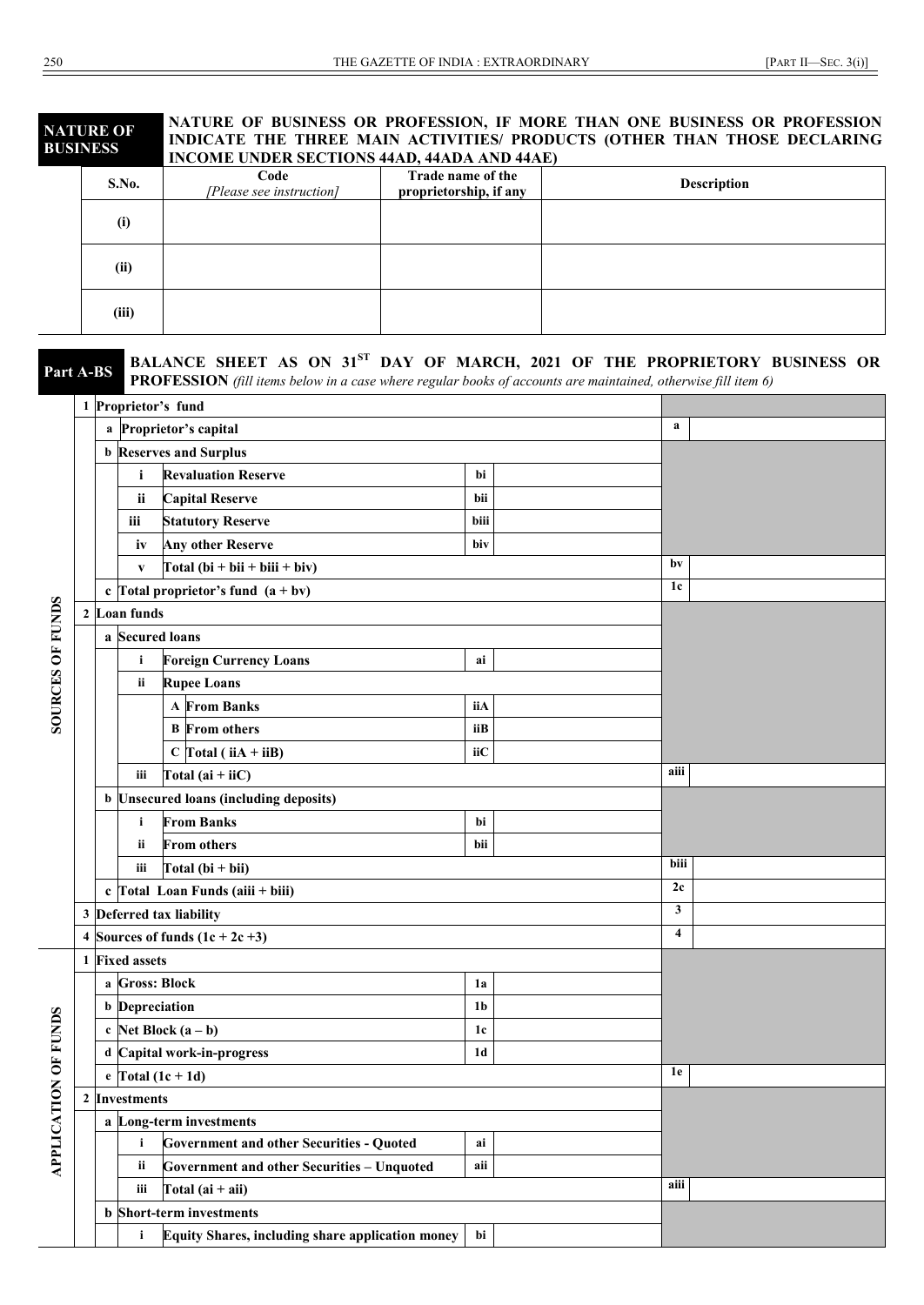|                    |                         |             | ii           | <b>Preference Shares</b>                                                                            | bii            |           |          |  |
|--------------------|-------------------------|-------------|--------------|-----------------------------------------------------------------------------------------------------|----------------|-----------|----------|--|
|                    |                         |             |              |                                                                                                     |                |           |          |  |
|                    |                         |             | iii          | <b>Debentures</b>                                                                                   | biii           |           |          |  |
|                    |                         |             | iv           | Total $(bi + bii + biii)$                                                                           |                |           | biv      |  |
|                    |                         |             |              | c $\Gamma$ otal investments (aiii + biv)                                                            |                |           | 2c       |  |
|                    | 3                       |             |              | Current assets, loans and advances                                                                  |                |           |          |  |
|                    |                         | a           |              | <b>Current assets</b>                                                                               |                |           |          |  |
|                    |                         |             | i            | <b>Inventories</b>                                                                                  |                |           |          |  |
|                    |                         |             |              | Stores/consumables including packing<br>A<br>material                                               | iA             |           |          |  |
|                    |                         |             |              | <b>B</b> Raw materials                                                                              | iB             |           |          |  |
|                    |                         |             |              | C Stock-in-process                                                                                  | iC             |           |          |  |
|                    |                         |             |              | <b>D</b> Finished Goods/Traded Goods                                                                | iD             |           |          |  |
|                    |                         |             |              |                                                                                                     |                |           | iE       |  |
|                    |                         |             |              | E $\Gamma$ otal (iA + iB + iC + iD)                                                                 |                |           | aii      |  |
|                    |                         |             | ii.          | <b>Sundry Debtors</b>                                                                               |                |           |          |  |
|                    |                         |             | iii          | <b>Cash and Bank Balances</b>                                                                       |                |           |          |  |
|                    |                         |             |              | A Cash-in-hand                                                                                      |                | iiiA      |          |  |
|                    |                         |             |              | <b>B</b> Balance with banks                                                                         |                | iiiB      |          |  |
|                    |                         |             |              | $C$ Total (iiiA + iiiB)                                                                             |                |           | iiiC     |  |
|                    |                         |             | iv           | <b>Other Current Assets</b>                                                                         |                |           | aiv      |  |
|                    |                         |             | $\mathbf{V}$ | Total current assets $(iE + aii + iiC + aiv)$                                                       |                |           | av       |  |
|                    |                         |             |              | <b>b</b> Loans and advances                                                                         |                |           |          |  |
|                    |                         |             | i            | Advances recoverable in cash or in kind or for                                                      | bi             |           |          |  |
|                    |                         |             |              | value to be received<br>Deposits, loans and advances to corporates and                              |                |           |          |  |
|                    |                         |             | ii           | others                                                                                              | bii            |           |          |  |
|                    |                         |             | iii          | <b>Balance with Revenue Authorities</b>                                                             | biii           |           |          |  |
|                    |                         |             | iv           | Total $(bi + bi + biii)$                                                                            |                |           | biv      |  |
|                    |                         |             |              | c $\Gamma$ otal of current assets, loans and advances $(av + biv)$                                  |                |           | 3c       |  |
|                    |                         | d           |              | <b>Current liabilities and provisions</b>                                                           |                |           |          |  |
|                    |                         |             | i            | <b>Current liabilities</b>                                                                          |                |           |          |  |
|                    |                         |             |              | <b>A Sundry Creditors</b>                                                                           | iA             |           |          |  |
|                    |                         |             |              | <b>B Liability for Leased Assets</b>                                                                | iB             |           |          |  |
|                    |                         |             |              | C Interest Accrued on above                                                                         | iC             |           |          |  |
|                    |                         |             |              | D Interest accrued but not due on loans                                                             | iD             |           |          |  |
|                    |                         |             |              | E Total $(iA + iB + iC + iD)$                                                                       |                |           | iE       |  |
|                    |                         |             | ii.          | <b>Provisions</b>                                                                                   |                |           |          |  |
|                    |                         |             |              | A Provision for Income Tax                                                                          | iiA            |           |          |  |
|                    |                         |             |              | <b>Provision for Leave</b>                                                                          |                |           |          |  |
|                    |                         |             |              | encashment/Superannuation/Gratuity                                                                  | iiB            |           |          |  |
|                    |                         |             |              | <b>C</b> Other Provisions                                                                           | iiC            |           |          |  |
|                    |                         |             |              | D $\Gamma$ otal (iiA + iiB + iiC)                                                                   |                |           | iiD      |  |
|                    |                         |             | iii          | Total $(iE + iiD)$                                                                                  |                |           | diii     |  |
|                    |                         | e           |              | Net current assets $(3c - diii)$                                                                    |                |           | 3e       |  |
|                    | $\overline{\mathbf{4}}$ |             |              | a Miscellaneous expenditure not written off or adjusted                                             | 4a             |           |          |  |
|                    |                         | b           |              | Deferred tax asset                                                                                  | 4 <sub>b</sub> |           |          |  |
|                    |                         |             |              | c Profit and loss account/ Accumulated balance                                                      | 4c             |           |          |  |
|                    |                         |             |              | d Total $(4a + 4b + 4c)$                                                                            |                |           | 4d       |  |
|                    | 5                       |             |              | Total, application of funds $(1e + 2c + 3e + 4d)$                                                   |                |           | 5        |  |
|                    | 6                       |             |              | In a case where regular books of account of business or profession are not maintained - (furnish    |                |           |          |  |
|                    |                         |             |              | the following information as on $31^{st}$ day of March, 2021, in respect of business or profession) |                |           |          |  |
|                    |                         | b           |              | a Amount of total sundry debtors<br>Amount of total sundry creditors                                |                |           | 6a<br>6b |  |
| NO ACCOUNT<br>CASE |                         | $\mathbf c$ |              | Amount of total stock-in-trade                                                                      |                | <b>6c</b> |          |  |
|                    |                         |             |              | d Amount of the cash balance                                                                        | 6d             |           |          |  |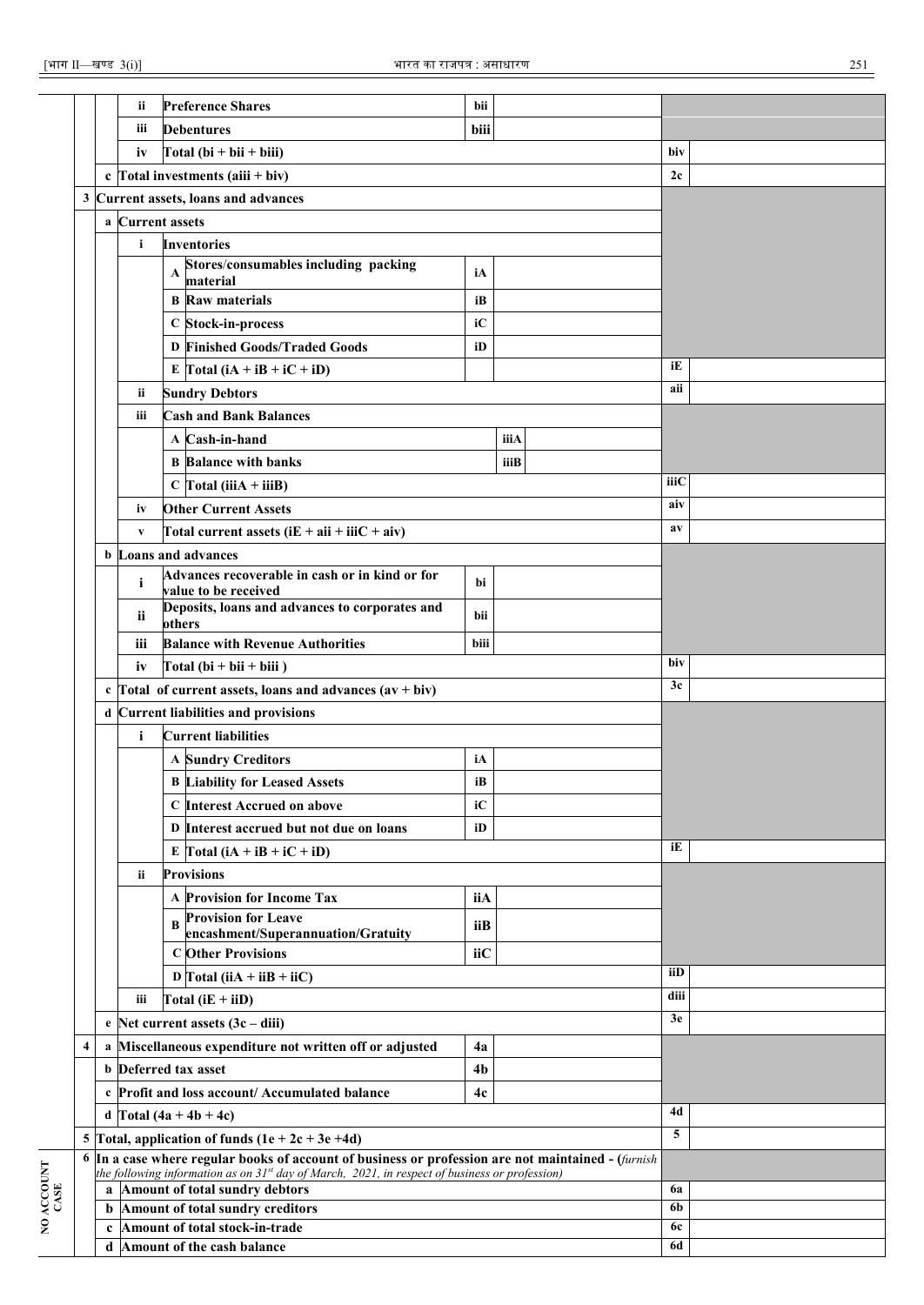| $\mathbf{1}$ |                                 | Debits to manufacturing account                            |              |             |  |
|--------------|---------------------------------|------------------------------------------------------------|--------------|-------------|--|
|              |                                 | <b>Opening Inventory</b>                                   |              |             |  |
|              | A                               | Opening stock of raw-material<br>i                         | $\mathbf{i}$ |             |  |
|              |                                 | <b>Opening stock of Work in progress</b><br>ii.            | ii           |             |  |
|              |                                 | iii $\int \text{Total} (i + ii)$                           |              | Aiii        |  |
|              | В                               | Purchases (net of refunds and duty or tax, if any)         |              | B           |  |
|              |                                 | C Direct wages                                             |              | $\mathbf C$ |  |
|              |                                 | D Direct expenses $(Di + Di + Diii)$                       | D            |             |  |
|              |                                 | Carriage inward                                            | $\mathbf{i}$ |             |  |
|              |                                 | Power and fuel<br><i>ii</i>                                | ii           |             |  |
|              |                                 | Other direct expenses<br>iii                               | iii          |             |  |
|              | E                               | <b>Factory Overheads</b>                                   |              |             |  |
|              |                                 | <b>Indirect wages</b><br>1                                 | i            |             |  |
|              |                                 | <b>Factory rent and rates</b><br>Ii.                       | ii           |             |  |
|              |                                 | <b>Iii</b> Factory Insurance                               | iii          |             |  |
|              |                                 | Iv Factory fuel and power                                  | iv           |             |  |
|              |                                 | <b>Factory general expenses</b><br>V                       | $\mathbf{v}$ |             |  |
|              |                                 | Vi Depreciation of factory machinery                       | vi           |             |  |
|              |                                 | Vii Total (i+ii+iii+iv+v+vi)                               |              | Evii        |  |
|              | $\mathbf{F}$                    | Total of Debits to Manufacturing Account (Aiii+B+C+D+Evii) |              | 1F          |  |
| $\mathbf{2}$ |                                 | <b>Closing Stock</b>                                       |              |             |  |
|              | <b>Raw material</b><br>2i<br>i. |                                                            |              |             |  |
|              |                                 | ii Work-in-progress                                        | 2ii          |             |  |

**Part A-Trading Account** 

**CREDITS TO TRADING ACCOUNT**

CREDITS TO TRADING ACCOUNT

**Trading Account for the financial year 2020-21** *(fill items 4 to 12 in a case where regular books of accounts are maintained, otherwise fill items 61 to 65 as applicable)*

| 4 |                                                         |                                                 |             | <b>Revenue from operations</b>                                                                  |            |  |     |  |
|---|---------------------------------------------------------|-------------------------------------------------|-------------|-------------------------------------------------------------------------------------------------|------------|--|-----|--|
|   |                                                         |                                                 |             | A Sales/ Gross receipts of business (net of returns and refunds and duty or tax, if any)        |            |  |     |  |
|   |                                                         | -1                                              |             | Sale of goods                                                                                   | 1          |  |     |  |
|   |                                                         |                                                 |             | Ii Sale of services                                                                             | <b>Ii</b>  |  |     |  |
|   |                                                         | <b>Tii</b>                                      | amount)     | Other operating revenues (specify nature and                                                    |            |  |     |  |
|   |                                                         |                                                 | a           |                                                                                                 |            |  |     |  |
|   |                                                         |                                                 | b           |                                                                                                 | iiib       |  |     |  |
|   |                                                         |                                                 | $\mathbf c$ | Total (iiia $+$ iiib)                                                                           | iiic       |  |     |  |
|   |                                                         |                                                 |             | Iv $\Gamma$ otal (i + ii + iiic)                                                                |            |  | Aiv |  |
|   | B                                                       |                                                 |             | <b>Gross receipts from Profession</b>                                                           |            |  | B   |  |
|   | $\mathbf C$                                             |                                                 |             | Duties, taxes and cess received or receivable in respect of goods and services sold or supplied |            |  |     |  |
|   |                                                         |                                                 |             | <b>Union Excise duties</b>                                                                      | I          |  |     |  |
|   |                                                         | 11                                              |             | <b>Service tax</b>                                                                              | <b>Ii</b>  |  |     |  |
|   |                                                         | Ш                                               |             | VAT/Sales tax                                                                                   | <b>Iii</b> |  |     |  |
|   |                                                         | iv                                              |             | <b>Central Goods &amp; Service Tax (CGST)</b>                                                   | Iv         |  |     |  |
|   |                                                         | State Goods & Services Tax (SGST)<br>V<br>V     |             |                                                                                                 |            |  |     |  |
|   |                                                         | vi Integrated Goods & Services Tax (IGST)<br>Vi |             |                                                                                                 |            |  |     |  |
|   | vii Union Territory Goods & Services Tax (UTGST)<br>Vii |                                                 |             |                                                                                                 |            |  |     |  |
|   |                                                         |                                                 |             | viii Any other duty, tax and cess                                                               |            |  |     |  |
|   |                                                         |                                                 |             | ix $\int \text{Total} (i + ii + iii + iv + v + vi + vii + viii)$                                | <b>Cix</b> |  |     |  |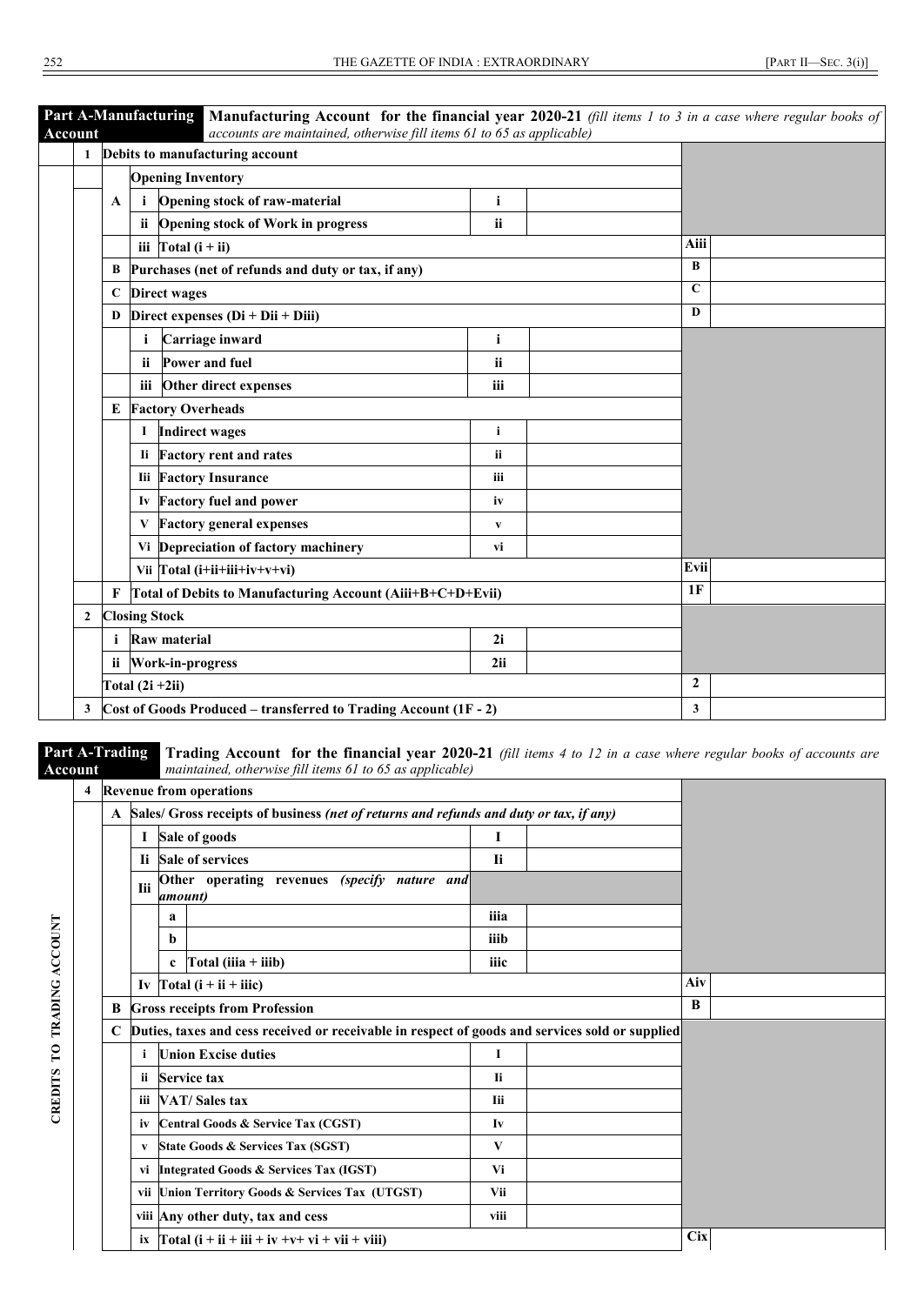|    | D                                         |                                                                                                |                                                                                                                                                                                                                                                                                                                                                                                                                                                                                                                                                                                                                         |                                                                         | 4D                                                                                                                                                                                                                                                                              |  |
|----|-------------------------------------------|------------------------------------------------------------------------------------------------|-------------------------------------------------------------------------------------------------------------------------------------------------------------------------------------------------------------------------------------------------------------------------------------------------------------------------------------------------------------------------------------------------------------------------------------------------------------------------------------------------------------------------------------------------------------------------------------------------------------------------|-------------------------------------------------------------------------|---------------------------------------------------------------------------------------------------------------------------------------------------------------------------------------------------------------------------------------------------------------------------------|--|
| 5  |                                           |                                                                                                |                                                                                                                                                                                                                                                                                                                                                                                                                                                                                                                                                                                                                         |                                                                         | 5                                                                                                                                                                                                                                                                               |  |
| 6  |                                           |                                                                                                |                                                                                                                                                                                                                                                                                                                                                                                                                                                                                                                                                                                                                         |                                                                         | 6                                                                                                                                                                                                                                                                               |  |
| 7  |                                           |                                                                                                |                                                                                                                                                                                                                                                                                                                                                                                                                                                                                                                                                                                                                         |                                                                         | $\overline{7}$                                                                                                                                                                                                                                                                  |  |
| 8  |                                           |                                                                                                |                                                                                                                                                                                                                                                                                                                                                                                                                                                                                                                                                                                                                         |                                                                         | 8                                                                                                                                                                                                                                                                               |  |
| 9  |                                           |                                                                                                | 9                                                                                                                                                                                                                                                                                                                                                                                                                                                                                                                                                                                                                       |                                                                         |                                                                                                                                                                                                                                                                                 |  |
|    | i                                         | Carriage inward                                                                                | 9i                                                                                                                                                                                                                                                                                                                                                                                                                                                                                                                                                                                                                      |                                                                         |                                                                                                                                                                                                                                                                                 |  |
|    | ii                                        | Power and fuel                                                                                 | 9ii                                                                                                                                                                                                                                                                                                                                                                                                                                                                                                                                                                                                                     |                                                                         |                                                                                                                                                                                                                                                                                 |  |
|    | iii                                       | Other direct expenses<br>Note: Row can be added as per the nature of Direct<br><b>Expenses</b> |                                                                                                                                                                                                                                                                                                                                                                                                                                                                                                                                                                                                                         |                                                                         |                                                                                                                                                                                                                                                                                 |  |
| 10 |                                           |                                                                                                |                                                                                                                                                                                                                                                                                                                                                                                                                                                                                                                                                                                                                         |                                                                         |                                                                                                                                                                                                                                                                                 |  |
|    | 1                                         |                                                                                                | <b>10i</b>                                                                                                                                                                                                                                                                                                                                                                                                                                                                                                                                                                                                              |                                                                         |                                                                                                                                                                                                                                                                                 |  |
|    |                                           |                                                                                                | 10ii                                                                                                                                                                                                                                                                                                                                                                                                                                                                                                                                                                                                                    |                                                                         |                                                                                                                                                                                                                                                                                 |  |
|    |                                           |                                                                                                | 10iii                                                                                                                                                                                                                                                                                                                                                                                                                                                                                                                                                                                                                   |                                                                         |                                                                                                                                                                                                                                                                                 |  |
|    |                                           |                                                                                                | 10iv                                                                                                                                                                                                                                                                                                                                                                                                                                                                                                                                                                                                                    |                                                                         |                                                                                                                                                                                                                                                                                 |  |
|    | V                                         |                                                                                                | 10v                                                                                                                                                                                                                                                                                                                                                                                                                                                                                                                                                                                                                     |                                                                         |                                                                                                                                                                                                                                                                                 |  |
|    |                                           |                                                                                                | 10 <sub>vi</sub>                                                                                                                                                                                                                                                                                                                                                                                                                                                                                                                                                                                                        |                                                                         |                                                                                                                                                                                                                                                                                 |  |
|    |                                           |                                                                                                | 10vii                                                                                                                                                                                                                                                                                                                                                                                                                                                                                                                                                                                                                   |                                                                         |                                                                                                                                                                                                                                                                                 |  |
|    |                                           |                                                                                                | 10viii                                                                                                                                                                                                                                                                                                                                                                                                                                                                                                                                                                                                                  |                                                                         |                                                                                                                                                                                                                                                                                 |  |
|    |                                           |                                                                                                | 10ix                                                                                                                                                                                                                                                                                                                                                                                                                                                                                                                                                                                                                    |                                                                         |                                                                                                                                                                                                                                                                                 |  |
|    |                                           |                                                                                                | 10x                                                                                                                                                                                                                                                                                                                                                                                                                                                                                                                                                                                                                     |                                                                         |                                                                                                                                                                                                                                                                                 |  |
|    | xi Any other tax, paid or payable<br>10xi |                                                                                                |                                                                                                                                                                                                                                                                                                                                                                                                                                                                                                                                                                                                                         |                                                                         |                                                                                                                                                                                                                                                                                 |  |
|    |                                           |                                                                                                | 10xii                                                                                                                                                                                                                                                                                                                                                                                                                                                                                                                                                                                                                   |                                                                         |                                                                                                                                                                                                                                                                                 |  |
| 11 |                                           |                                                                                                |                                                                                                                                                                                                                                                                                                                                                                                                                                                                                                                                                                                                                         | 11                                                                      |                                                                                                                                                                                                                                                                                 |  |
| 12 |                                           |                                                                                                |                                                                                                                                                                                                                                                                                                                                                                                                                                                                                                                                                                                                                         |                                                                         | 12                                                                                                                                                                                                                                                                              |  |
|    |                                           |                                                                                                | Total Revenue from operations $(Aiv + B + Cix)$<br><b>Closing Stock of Finished Goods</b><br>Total of credits to Trading Account $(4D + 5)$<br><b>Opening Stock of Finished Goods</b><br>Purchases (net of refunds and duty or tax, if any)<br>Direct Expenses $(9i + 9ii + 9iii)$<br><b>Custom duty</b><br>Ii Counter veiling duty<br>iii Special additional duty<br>Iv Union excise duty<br><b>Service tax</b><br>vi VAT/Sales tax<br>vii Central Goods & Service Tax (CGST)<br>viii State Goods & Services Tax (SGST)<br>Ix Integrated Goods & Services Tax (IGST)<br>X Union Territory Goods & Services Tax (UTGST) | 9iii<br>Cost of goods produced - Transferred from Manufacturing Account | Duties and taxes, paid or payable, in respect of goods and services purchased<br>xii   Total (10i + 10ii + 10iii + 10iv + 10v + 10vi + 10vii + 10viii + 10ix + 10x + 10xi)<br>Gross Profit from Business/Profession - transferred to Profit and Loss account (6-7-8-9-10xii-11) |  |

**Part A-P& L** Profit and Loss Account for the financial year 2020-21 (fill items 13 to 60 in a case where regular books of accounts are maintained, otherwise fill items 61 to 65 as applicable)

|                                | 13 |                                                         | are maintained, otherwise furtients of to 05 as applicable)<br><b>Gross profit transferred from Trading Account</b>               |             |  | 13    |  |  |  |
|--------------------------------|----|---------------------------------------------------------|-----------------------------------------------------------------------------------------------------------------------------------|-------------|--|-------|--|--|--|
|                                | 14 | Other income                                            |                                                                                                                                   |             |  |       |  |  |  |
|                                |    | I                                                       | Rent                                                                                                                              | $\bf{I}$    |  |       |  |  |  |
|                                |    | <b>Ii</b>                                               | <b>Commission</b>                                                                                                                 | <b>Ii</b>   |  |       |  |  |  |
| <b>ACCOUNT</b>                 |    | <b>Iii</b>                                              | Dividend income                                                                                                                   | <b>Iii</b>  |  |       |  |  |  |
|                                |    | Iv                                                      | <b>Interest income</b>                                                                                                            | Iv          |  |       |  |  |  |
|                                |    | V                                                       | <b>Profit on sale of fixed assets</b>                                                                                             | V           |  |       |  |  |  |
| AND LOSS                       |    | Vi                                                      | Profit on sale of investment being securities chargeable to<br><b>Securities Transaction Tax (STT)</b>                            | Vi          |  |       |  |  |  |
|                                |    | Vii<br><b>Profit on sale of other investment</b><br>vii |                                                                                                                                   |             |  |       |  |  |  |
| PROFIT                         |    | viii                                                    | Gain (loss) on account of foreign exchange fluctuation u/s 43AA                                                                   | <b>Viii</b> |  |       |  |  |  |
|                                |    | Ix                                                      | Profit on conversion of inventory into capital asset u/s 28(via)<br>(Fair Market Value of inventory as on the date of conversion) | Ix          |  |       |  |  |  |
| $\mathbf{C}$                   |    | X                                                       | <b>Agricultural income</b>                                                                                                        | $\mathbf X$ |  |       |  |  |  |
| CREDITS                        |    | Xi                                                      | Any other income (specify nature and amount)                                                                                      |             |  |       |  |  |  |
|                                |    |                                                         | a                                                                                                                                 | Xia         |  |       |  |  |  |
|                                |    |                                                         | b                                                                                                                                 | Xib         |  |       |  |  |  |
|                                |    |                                                         | Total $(xia + xib)$<br>$\mathbf c$                                                                                                | Xic         |  |       |  |  |  |
|                                |    | xii                                                     | Total of other income $(i + ii + iii + iv + v + vi + vii + viii + ix + x + xic)$                                                  |             |  | 14xii |  |  |  |
|                                | 15 |                                                         | Total of credits to profit and loss account (13+14xii)                                                                            |             |  | 15    |  |  |  |
|                                | 16 | <b>Freight outward</b>                                  |                                                                                                                                   |             |  | 16    |  |  |  |
| DEBITS TO<br>ND LOSS<br>PROFIT | 17 |                                                         | Consumption of stores and spare parts                                                                                             |             |  | 17    |  |  |  |
|                                | 18 | Power and fuel                                          | 18                                                                                                                                |             |  |       |  |  |  |
| ⋖                              | 19 | <b>Rents</b>                                            |                                                                                                                                   |             |  |       |  |  |  |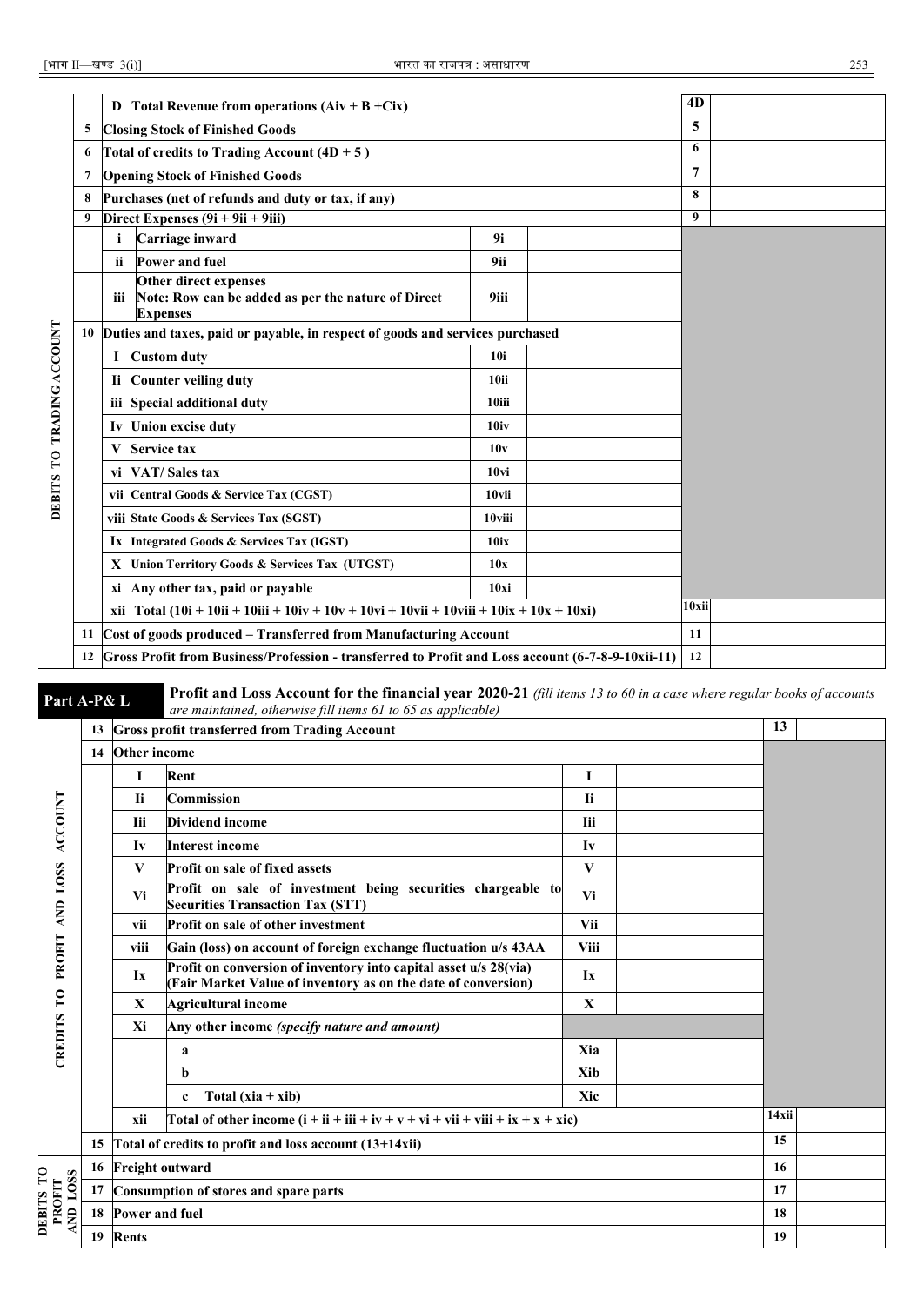| 20 | <b>Repairs to building</b>       |                                                                                                     |                 |          |       |  |  |  |  |  |
|----|----------------------------------|-----------------------------------------------------------------------------------------------------|-----------------|----------|-------|--|--|--|--|--|
| 21 |                                  | <b>Repairs to machinery</b>                                                                         |                 |          | 21    |  |  |  |  |  |
| 22 |                                  | <b>Compensation to employees</b>                                                                    |                 |          |       |  |  |  |  |  |
|    | 1                                | <b>Salaries and wages</b>                                                                           | 22i             |          |       |  |  |  |  |  |
|    | Ii                               | <b>Bonus</b>                                                                                        | 22ii            |          |       |  |  |  |  |  |
|    | <b>Iii</b>                       | <b>Reimbursement of medical expenses</b>                                                            | 22iii           |          |       |  |  |  |  |  |
|    | Iv                               | Leave encashment                                                                                    | 22iv            |          |       |  |  |  |  |  |
|    | V                                | <b>Leave travel benefits</b>                                                                        | 22v             |          |       |  |  |  |  |  |
|    | Vi                               | Contribution to approved superannuation fund                                                        | 22xi            |          |       |  |  |  |  |  |
|    | vii                              |                                                                                                     |                 |          |       |  |  |  |  |  |
|    | viii                             | Contribution to recognised provident fund<br>Contribution to recognised gratuity fund               | 22vii<br>22viii |          |       |  |  |  |  |  |
|    | Ix                               | Contribution to any other fund                                                                      | 22ix            |          |       |  |  |  |  |  |
|    |                                  | Any other benefit to employees in respect of which an                                               |                 |          |       |  |  |  |  |  |
|    | $\mathbf{X}$                     | expenditure has been incurred                                                                       | 22x             |          |       |  |  |  |  |  |
|    | Xi                               | Total compensation to employees (total of 22i to 22x)                                               |                 |          | 22xi  |  |  |  |  |  |
|    | xii                              | Whether any compensation, included in 22xi, paid to non-<br>residents                               | xiia            | Yes / No |       |  |  |  |  |  |
|    |                                  | If Yes, amount paid to non-residents                                                                | xiib            |          |       |  |  |  |  |  |
| 23 | <i>Insurance</i>                 |                                                                                                     |                 |          |       |  |  |  |  |  |
|    | 1                                | <b>Medical Insurance</b>                                                                            | 23i             |          |       |  |  |  |  |  |
|    | Ii.                              | <b>Life Insurance</b>                                                                               | 23ii            |          |       |  |  |  |  |  |
|    | Iii                              | <b>Keyman's Insurance</b>                                                                           | 23iii           |          |       |  |  |  |  |  |
|    | Iv                               | Other Insurance including factory, office, car, goods, etc.                                         | 23iv            |          |       |  |  |  |  |  |
|    | V                                | Total expenditure on insurance $(23i + 23ii + 23iii + 23iv)$                                        |                 |          | 23v   |  |  |  |  |  |
|    |                                  | 24 Workmen and staff welfare expenses                                                               |                 |          | 24    |  |  |  |  |  |
| 25 | Entertainment                    |                                                                                                     |                 |          | 25    |  |  |  |  |  |
| 26 | <b>Hospitality</b>               |                                                                                                     |                 |          | 26    |  |  |  |  |  |
| 27 | Conference                       |                                                                                                     |                 |          | 27    |  |  |  |  |  |
| 28 |                                  | Sales promotion including publicity (other than advertisement)                                      |                 |          | 28    |  |  |  |  |  |
| 29 | Advertisement                    |                                                                                                     |                 |          | 29    |  |  |  |  |  |
| 30 | Commission                       |                                                                                                     |                 |          |       |  |  |  |  |  |
|    | I                                | Paid outside India, or paid in India to a non-resident other than                                   |                 |          |       |  |  |  |  |  |
|    |                                  | a company or a foreign company                                                                      |                 |          |       |  |  |  |  |  |
|    | ii                               | To others                                                                                           | ii              |          |       |  |  |  |  |  |
|    | iii                              | Total $(i + ii)$                                                                                    |                 |          | 30iii |  |  |  |  |  |
|    | 31 Royalty                       |                                                                                                     |                 |          |       |  |  |  |  |  |
|    | I                                | Paid outside India, or paid in India to a non-resident other than<br>a company or a foreign company | $\mathbf{i}$    |          |       |  |  |  |  |  |
|    | ii                               | To others                                                                                           | ii              |          |       |  |  |  |  |  |
|    | iii                              | Total $(i + ii)$                                                                                    |                 |          | 31iii |  |  |  |  |  |
| 32 |                                  | Professional / Consultancy fees / Fee for technical services                                        |                 |          |       |  |  |  |  |  |
|    | I                                | Paid outside India, or paid in India to a non-resident other than<br>a company or a foreign company | i               |          |       |  |  |  |  |  |
|    |                                  |                                                                                                     |                 |          |       |  |  |  |  |  |
|    | ii                               | 32iii                                                                                               |                 |          |       |  |  |  |  |  |
|    | iii<br>Total $(i + ii)$          |                                                                                                     |                 |          |       |  |  |  |  |  |
| 33 | Hotel, boarding and Lodging      |                                                                                                     |                 |          |       |  |  |  |  |  |
| 34 |                                  | Traveling expenses other than on foreign traveling                                                  |                 |          | 34    |  |  |  |  |  |
| 35 |                                  | Foreign travelling expenses                                                                         |                 |          | 35    |  |  |  |  |  |
| 36 |                                  | <b>Conveyance expenses</b>                                                                          |                 |          | 36    |  |  |  |  |  |
| 37 |                                  | <b>Telephone expenses</b>                                                                           |                 |          | 37    |  |  |  |  |  |
| 38 |                                  | <b>Guest House expenses</b>                                                                         |                 |          | 38    |  |  |  |  |  |
| 39 | <b>Club</b> expenses             |                                                                                                     |                 |          | 39    |  |  |  |  |  |
|    | 40 Festival celebration expenses |                                                                                                     |                 |          |       |  |  |  |  |  |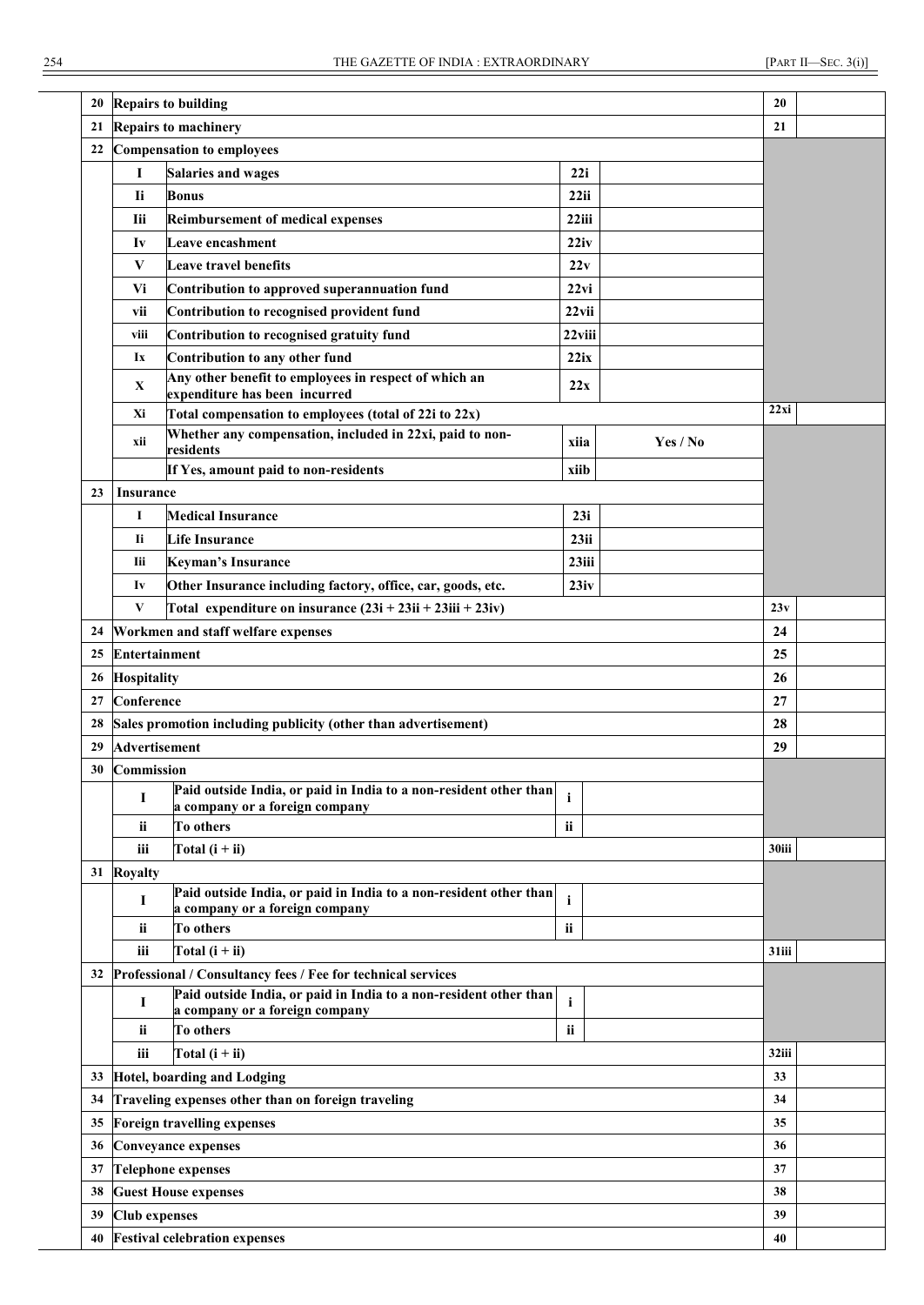|                                                    | 41 | Scholarship                                                                                  |             |                                       |     |                         |       |                                                                                                    |          |              |       |                      |                  |           |                                                                                                           |                                                                                                                       | 41                 |  |
|----------------------------------------------------|----|----------------------------------------------------------------------------------------------|-------------|---------------------------------------|-----|-------------------------|-------|----------------------------------------------------------------------------------------------------|----------|--------------|-------|----------------------|------------------|-----------|-----------------------------------------------------------------------------------------------------------|-----------------------------------------------------------------------------------------------------------------------|--------------------|--|
|                                                    | 42 | Gift                                                                                         |             |                                       |     |                         |       |                                                                                                    |          |              |       |                      |                  |           |                                                                                                           |                                                                                                                       | 42                 |  |
|                                                    | 43 | <b>Donation</b>                                                                              |             |                                       |     |                         |       |                                                                                                    |          |              |       |                      |                  |           |                                                                                                           |                                                                                                                       | 43                 |  |
|                                                    | 44 | Rates and taxes, paid or payable to Government or any local body (excluding taxes on income) |             |                                       |     |                         |       |                                                                                                    |          |              |       |                      |                  |           |                                                                                                           |                                                                                                                       |                    |  |
|                                                    |    | I                                                                                            |             | <b>Union excise duty</b>              |     |                         |       |                                                                                                    |          |              |       |                      | 44i              |           |                                                                                                           |                                                                                                                       |                    |  |
|                                                    |    | -li                                                                                          |             | <b>Service tax</b>                    |     |                         |       |                                                                                                    |          |              |       |                      | 44ii             |           |                                                                                                           |                                                                                                                       |                    |  |
|                                                    |    | Iii                                                                                          |             | VAT/Sales tax                         |     |                         |       |                                                                                                    |          |              |       |                      | 44iii            |           |                                                                                                           |                                                                                                                       |                    |  |
|                                                    |    | Iv                                                                                           | <b>Cess</b> |                                       |     |                         |       |                                                                                                    |          |              |       |                      | 44iy             |           |                                                                                                           |                                                                                                                       |                    |  |
|                                                    |    | V                                                                                            |             | Central Goods & Service Tax (CGST)    |     |                         |       |                                                                                                    |          |              |       |                      | 44v              |           |                                                                                                           |                                                                                                                       |                    |  |
|                                                    |    | Vi                                                                                           |             | State Goods & Services Tax (SGST)     |     |                         |       |                                                                                                    |          |              |       |                      | 44 <sub>vi</sub> |           |                                                                                                           |                                                                                                                       |                    |  |
|                                                    |    | vii                                                                                          |             |                                       |     |                         |       | <b>Integrated Goods &amp; Services Tax (IGST)</b>                                                  |          |              |       |                      | 44 vii           |           |                                                                                                           |                                                                                                                       |                    |  |
|                                                    |    | viii                                                                                         |             |                                       |     |                         |       | Union Territory Goods & Services Tax (UTGST)                                                       |          |              |       |                      | 44viii           |           |                                                                                                           |                                                                                                                       |                    |  |
|                                                    |    | Ix                                                                                           |             |                                       |     |                         |       | Any other rate, tax, duty or cess incl STT and CTT                                                 |          |              |       |                      | 44 ix            |           |                                                                                                           |                                                                                                                       |                    |  |
|                                                    |    | X                                                                                            |             |                                       |     |                         |       |                                                                                                    |          |              |       |                      |                  |           | Total rates and taxes paid or payable $(44i + 44ii + 44iii + 44iv + 44v + 44vii + 44vii + 44ivii + 44ix)$ |                                                                                                                       | 44x                |  |
|                                                    | 45 | <b>Audit fee</b>                                                                             |             |                                       |     |                         |       |                                                                                                    |          |              |       |                      |                  |           |                                                                                                           |                                                                                                                       | 45                 |  |
|                                                    | 46 | Other expenses (specify nature and amount)                                                   |             |                                       |     |                         |       |                                                                                                    |          |              |       |                      |                  |           |                                                                                                           |                                                                                                                       |                    |  |
|                                                    |    | Ι                                                                                            |             |                                       |     |                         |       |                                                                                                    |          |              |       |                      |                  | 1         |                                                                                                           |                                                                                                                       |                    |  |
|                                                    |    | Ii                                                                                           |             |                                       |     |                         |       |                                                                                                    |          |              |       |                      |                  | Ii        |                                                                                                           |                                                                                                                       |                    |  |
|                                                    |    | Iii                                                                                          |             | Total $(i + ii)$                      |     |                         |       |                                                                                                    |          |              |       |                      |                  |           |                                                                                                           |                                                                                                                       | 46iii              |  |
|                                                    | 47 | claimed and amount)                                                                          |             |                                       |     |                         |       |                                                                                                    |          |              |       |                      |                  |           |                                                                                                           | Bad debts (specify PAN/Aadhaar No. of the person, if available, for whom Bad Debt for amount of Rs. 1 lakh or more is |                    |  |
|                                                    |    | i1                                                                                           |             |                                       |     |                         |       |                                                                                                    |          |              | 47 i1 |                      |                  |           |                                                                                                           |                                                                                                                       |                    |  |
|                                                    |    | i2                                                                                           |             |                                       |     |                         |       |                                                                                                    |          |              | 47 i2 |                      |                  |           |                                                                                                           |                                                                                                                       |                    |  |
|                                                    |    | i3                                                                                           |             |                                       |     |                         |       |                                                                                                    |          |              | 47 i3 |                      |                  |           |                                                                                                           |                                                                                                                       |                    |  |
|                                                    |    | $\mathbf{i}$                                                                                 | Rows        | $(47i1+47i2+47i3)$                    | can | be                      | added | as                                                                                                 | required | <b>Total</b> | 47i   |                      |                  |           |                                                                                                           |                                                                                                                       |                    |  |
|                                                    |    | Ii.                                                                                          |             | address)                              |     |                         |       | Others (more than Rs. 1 lakh) where PAN/Aadhaar<br>No. is not available (provide name and complete |          |              | 47ii  |                      |                  |           |                                                                                                           |                                                                                                                       |                    |  |
|                                                    |    | iii                                                                                          |             |                                       |     |                         |       | Others (amounts less than Rs. 1 lakh)                                                              |          |              | 47iii |                      |                  |           |                                                                                                           |                                                                                                                       |                    |  |
|                                                    |    | Iv                                                                                           |             | Total Bad Debt $(47i + 47ii + 47iii)$ |     |                         |       |                                                                                                    |          |              |       |                      |                  |           |                                                                                                           |                                                                                                                       | 47iv               |  |
|                                                    | 48 | <b>Provision for bad and doubtful debts</b>                                                  |             |                                       |     |                         |       |                                                                                                    |          |              |       |                      |                  |           |                                                                                                           |                                                                                                                       | 48                 |  |
|                                                    | 49 | Other provisions                                                                             |             |                                       |     |                         |       |                                                                                                    |          |              |       |                      |                  |           |                                                                                                           |                                                                                                                       | 49                 |  |
|                                                    | 50 |                                                                                              |             |                                       |     |                         |       |                                                                                                    |          |              |       |                      |                  |           |                                                                                                           | Profit before interest, depreciation and taxes $[15 - (16 to 21 + 22xi + 23v + 24 to 29 + 30iii + 31iii + 32iii + 33$ | 50                 |  |
|                                                    |    | to $43 + 44x + 45 + 46$ iii + 47 iv + 48 + 49)                                               |             |                                       |     |                         |       |                                                                                                    |          |              |       |                      |                  |           |                                                                                                           |                                                                                                                       |                    |  |
|                                                    | 51 | <b>Interest</b>                                                                              |             |                                       |     |                         |       | Paid outside India, or paid in India to a non-resident other than a                                |          |              |       |                      |                  |           |                                                                                                           |                                                                                                                       |                    |  |
|                                                    |    | I                                                                                            |             | company or a foreign company          |     |                         |       |                                                                                                    |          |              |       |                      |                  | I         |                                                                                                           |                                                                                                                       |                    |  |
|                                                    |    | Ii.                                                                                          |             | To others                             |     |                         |       |                                                                                                    |          |              |       |                      |                  | <b>Ii</b> |                                                                                                           |                                                                                                                       |                    |  |
|                                                    |    | Iii                                                                                          |             | Total $(i + ii)$                      |     |                         |       |                                                                                                    |          |              |       |                      |                  |           |                                                                                                           |                                                                                                                       | 51iii              |  |
|                                                    | 52 | Depreciation and amortization                                                                |             |                                       |     |                         |       |                                                                                                    |          |              |       |                      |                  |           |                                                                                                           |                                                                                                                       | 52                 |  |
|                                                    | 53 | Net profit before taxes $(50 - 51iii - 52)$                                                  |             |                                       |     |                         |       |                                                                                                    |          |              |       |                      |                  |           |                                                                                                           |                                                                                                                       | 53                 |  |
|                                                    | 54 | <b>Provision for current tax</b>                                                             |             |                                       |     |                         |       |                                                                                                    |          |              |       |                      |                  |           |                                                                                                           |                                                                                                                       | 54                 |  |
|                                                    | 55 | <b>Provision for Deferred Tax</b>                                                            |             |                                       |     |                         |       |                                                                                                    |          |              |       |                      |                  |           |                                                                                                           |                                                                                                                       | 55                 |  |
| PROVISIONS PROVISION FOR<br>TAX AND APPROPRIATIONS | 56 | Profit after tax (53 - 54 - 55)                                                              |             |                                       |     |                         |       |                                                                                                    |          |              |       |                      |                  |           |                                                                                                           |                                                                                                                       | 56                 |  |
|                                                    | 57 | Balance brought forward from previous year                                                   |             |                                       |     |                         |       |                                                                                                    |          |              |       |                      |                  |           |                                                                                                           |                                                                                                                       | 57                 |  |
|                                                    | 58 | Amount available for appropriation $(56 + 57)$                                               |             |                                       |     |                         |       |                                                                                                    |          |              |       |                      |                  |           |                                                                                                           |                                                                                                                       | 58                 |  |
|                                                    | 59 | Transferred to reserves and surplus                                                          |             |                                       |     |                         |       |                                                                                                    |          |              |       |                      |                  |           |                                                                                                           |                                                                                                                       | 59                 |  |
|                                                    | 60 | Balance carried to balance sheet in proprietor's account (58 -59)                            |             |                                       |     |                         |       |                                                                                                    |          |              |       |                      |                  |           |                                                                                                           |                                                                                                                       | 60                 |  |
|                                                    | 61 | <b>COMPUTATION OF PRESUMPTIVE BUSINESS INCOME UNDER SECTION 44AD</b><br><b>SR.NO</b>         |             |                                       |     | <b>Name of Business</b> |       |                                                                                                    |          |              |       | <b>Business code</b> |                  |           |                                                                                                           |                                                                                                                       | <b>Description</b> |  |
| <b>VE INCOME</b><br>CASES                          |    |                                                                                              |             |                                       |     |                         |       |                                                                                                    |          |              |       |                      |                  |           |                                                                                                           |                                                                                                                       |                    |  |
|                                                    |    |                                                                                              |             |                                       |     |                         |       |                                                                                                    |          |              |       |                      |                  |           |                                                                                                           |                                                                                                                       |                    |  |
|                                                    |    | (i)                                                                                          |             |                                       |     |                         |       | Gross Turnover or Gross Receipts (ia + ib)                                                         |          |              |       |                      |                  |           |                                                                                                           |                                                                                                                       | 61i                |  |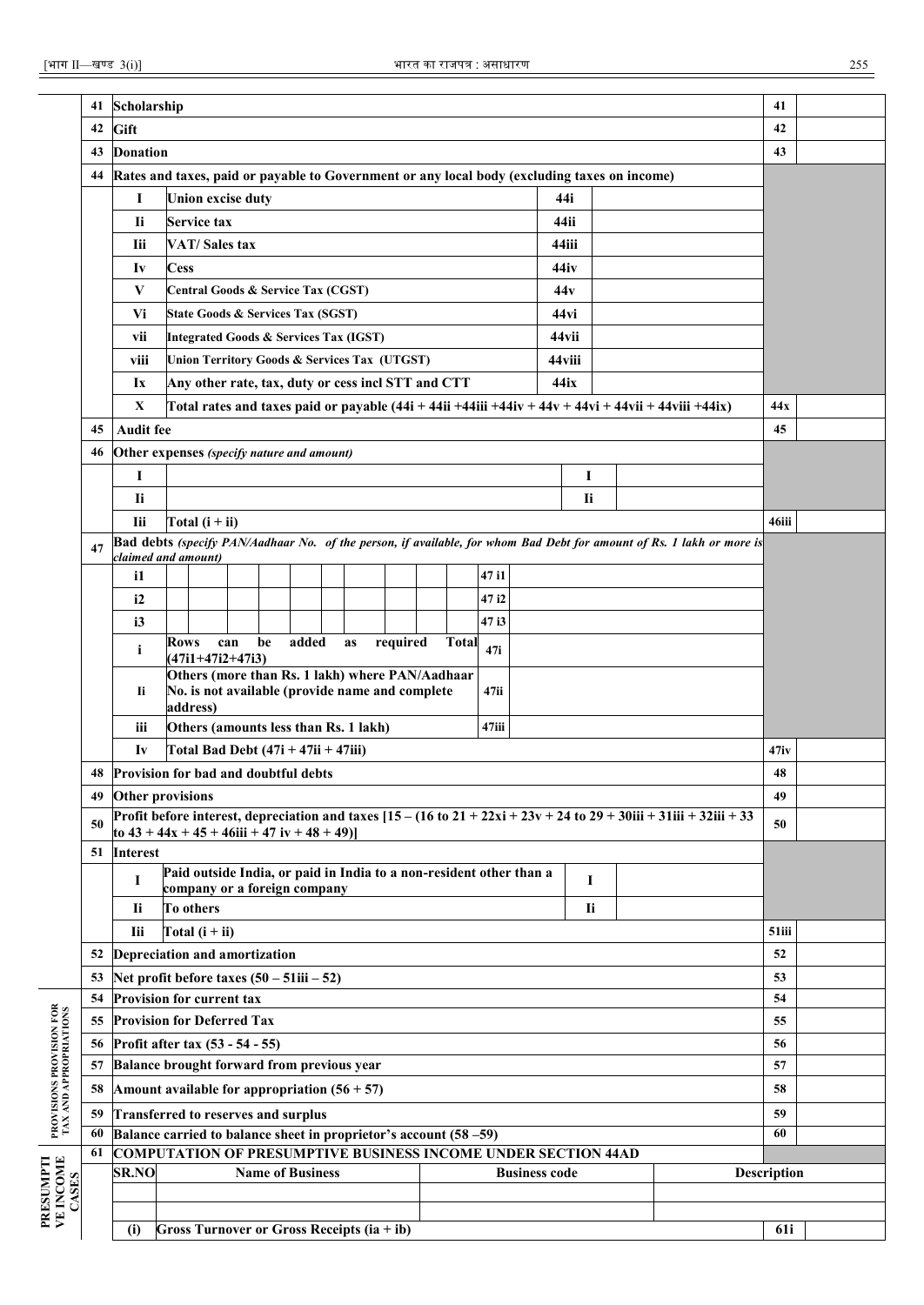|    |                                                      |                                                      |                            |                                                     |                | a Through $a/c$ payee cheque or $a/c$ payee bank draft or bank electronic                                                           |  | ia             |                                    |                                      |                    |  |  |  |
|----|------------------------------------------------------|------------------------------------------------------|----------------------------|-----------------------------------------------------|----------------|-------------------------------------------------------------------------------------------------------------------------------------|--|----------------|------------------------------------|--------------------------------------|--------------------|--|--|--|
|    |                                                      |                                                      |                            |                                                     |                | clearing system received or other prescribed electronic modes before                                                                |  |                |                                    |                                      |                    |  |  |  |
|    |                                                      |                                                      | specified date             |                                                     |                |                                                                                                                                     |  | ib             |                                    |                                      |                    |  |  |  |
|    |                                                      |                                                      | <b>b</b> Any other mode    |                                                     |                |                                                                                                                                     |  |                |                                    |                                      |                    |  |  |  |
|    |                                                      | (ii)                                                 |                            | Presumptive Income under section $44AD$ (iia + iib) |                |                                                                                                                                     |  |                |                                    |                                      | 61ii               |  |  |  |
|    |                                                      |                                                      |                            |                                                     |                | a 6% of 61ia, or the amount claimed to have been earned, whichever is                                                               |  | iia            |                                    |                                      |                    |  |  |  |
|    |                                                      |                                                      | higher                     |                                                     |                |                                                                                                                                     |  |                |                                    |                                      |                    |  |  |  |
|    |                                                      |                                                      |                            |                                                     |                | b 8% of 61ib, or the amount claimed to have been earned, whichever is                                                               |  | iib            |                                    |                                      |                    |  |  |  |
|    |                                                      |                                                      | higher                     |                                                     |                |                                                                                                                                     |  |                |                                    |                                      |                    |  |  |  |
|    |                                                      |                                                      |                            | have a tax audit under section 44AB                 |                | NOTE—If income is less than the above percentage of Gross Receipts/Turnover, it is mandatory to maintain books of accounts and      |  |                |                                    |                                      |                    |  |  |  |
| 62 |                                                      |                                                      |                            |                                                     |                | <b>COMPUTATION OF PRESUMPTIVE INCOME FROM PROFESSIONS UNDER SECTION 44ADA</b>                                                       |  |                |                                    |                                      |                    |  |  |  |
|    |                                                      | <b>SR.NO</b>                                         |                            | <b>Name of Business</b>                             |                | <b>Business code</b>                                                                                                                |  |                |                                    |                                      | <b>Description</b> |  |  |  |
|    |                                                      |                                                      |                            |                                                     |                |                                                                                                                                     |  |                |                                    |                                      |                    |  |  |  |
|    |                                                      |                                                      |                            |                                                     |                |                                                                                                                                     |  |                |                                    |                                      |                    |  |  |  |
|    |                                                      | (i)                                                  | <b>Gross Receipts</b>      |                                                     |                |                                                                                                                                     |  |                |                                    |                                      | 62i                |  |  |  |
|    |                                                      | (ii)                                                 |                            |                                                     |                | Presumptive Income under section 44ADA (50% of 62i, or the amount claimed to have been earned 62ii                                  |  |                |                                    |                                      |                    |  |  |  |
|    |                                                      |                                                      | whichever is higher)       |                                                     |                |                                                                                                                                     |  |                |                                    |                                      |                    |  |  |  |
|    |                                                      |                                                      |                            |                                                     |                | NOTE—If income is less than 50% of Gross Receipts, it is mandatory to maintain books of accounts and have a tax audit under section |  |                |                                    |                                      |                    |  |  |  |
|    | 44AB                                                 |                                                      |                            |                                                     |                |                                                                                                                                     |  |                |                                    |                                      |                    |  |  |  |
| 63 |                                                      |                                                      |                            |                                                     |                | <b>COMPUTATION OF PRESUMPTIVE INCOME FROM GOODS CARRIAGES UNDER SECTION 44AE</b>                                                    |  |                |                                    |                                      |                    |  |  |  |
|    |                                                      | <b>SR.NO</b>                                         |                            | <b>Name of Business</b>                             |                | <b>Business code</b>                                                                                                                |  |                |                                    |                                      | <b>Description</b> |  |  |  |
|    |                                                      |                                                      |                            |                                                     |                |                                                                                                                                     |  |                |                                    |                                      |                    |  |  |  |
|    |                                                      |                                                      |                            |                                                     |                |                                                                                                                                     |  |                |                                    |                                      |                    |  |  |  |
|    |                                                      |                                                      | <b>Registration</b>        | Whether                                             | <b>Tonnage</b> | <b>Number of months</b>                                                                                                             |  |                |                                    | Presumptive income u/s 44AE for      |                    |  |  |  |
|    | No. of goods<br>owned/leased/<br>capacity of         |                                                      |                            |                                                     |                | for which goods                                                                                                                     |  |                |                                    | the goods carriage                   |                    |  |  |  |
|    |                                                      |                                                      | carriage                   | hired                                               | goods carriage | carriage was                                                                                                                        |  |                |                                    | (Computed @ Rs.1000 per ton per      |                    |  |  |  |
|    |                                                      |                                                      |                            |                                                     | (in MT)        | owned/leased/hired                                                                                                                  |  |                |                                    | month in case tonnage exceeds        |                    |  |  |  |
|    |                                                      |                                                      |                            |                                                     | by assessee    |                                                                                                                                     |  |                | 12MT, or else @ Rs.7500 per month) |                                      |                    |  |  |  |
|    |                                                      |                                                      |                            |                                                     |                |                                                                                                                                     |  |                |                                    | or the amount claimed to have been   |                    |  |  |  |
|    |                                                      |                                                      |                            |                                                     |                |                                                                                                                                     |  |                |                                    | actually earned, whichever is higher |                    |  |  |  |
|    | (i)                                                  |                                                      | (1)                        | (2)                                                 | (3)            | (4)                                                                                                                                 |  |                | (5)                                |                                      |                    |  |  |  |
|    | (a)                                                  |                                                      |                            |                                                     |                |                                                                                                                                     |  |                |                                    |                                      |                    |  |  |  |
|    | (b)                                                  |                                                      |                            |                                                     |                |                                                                                                                                     |  |                |                                    |                                      |                    |  |  |  |
|    |                                                      | vehicles)                                            |                            |                                                     |                | Add row options as necessary (At any time during the year the number of vehicles should not exceed 10                               |  |                |                                    |                                      |                    |  |  |  |
|    |                                                      |                                                      |                            | <b>Total</b>                                        |                |                                                                                                                                     |  |                |                                    |                                      |                    |  |  |  |
|    |                                                      | (ii)                                                 |                            |                                                     |                | [Total presumptive income from goods carriage u/s 44AE [total of column (5) of table 63(i)]                                         |  |                |                                    |                                      | 63(ii)             |  |  |  |
|    |                                                      |                                                      |                            |                                                     |                | NOTE—If the profits are lower than prescribed under S.44AE or the number of goods carriage owned / leased / hired at any time       |  |                |                                    |                                      |                    |  |  |  |
|    |                                                      |                                                      |                            |                                                     |                | during the year exceeds 10, then, it is mandatory to maintain books of accounts and have a tax audit under section 44AB             |  |                |                                    |                                      |                    |  |  |  |
| 64 |                                                      |                                                      |                            |                                                     |                | IF REGULAR BOOKS OF ACCOUNT OF BUSINESS OR PROFESSION ARE NOT MAINTAINED,                                                           |  |                |                                    |                                      |                    |  |  |  |
|    |                                                      |                                                      |                            |                                                     |                | furnish the following information for previous year 2020-21 in respect of business or profession -                                  |  |                |                                    |                                      |                    |  |  |  |
|    |                                                      |                                                      |                            | (i) For assessee carrying on Business               |                |                                                                                                                                     |  |                |                                    |                                      |                    |  |  |  |
|    | a                                                    |                                                      | Gross receipts $(a1 + a2)$ |                                                     |                |                                                                                                                                     |  | ia             |                                    |                                      |                    |  |  |  |
|    |                                                      | 1                                                    |                            |                                                     |                | Through a/c payee cheque or a/c payee bank draft or bank electronic                                                                 |  | a1             |                                    |                                      |                    |  |  |  |
|    |                                                      |                                                      |                            |                                                     |                | clearing system received or other prescribed electronic modes before                                                                |  |                |                                    |                                      |                    |  |  |  |
|    |                                                      |                                                      | specified date             |                                                     |                |                                                                                                                                     |  |                |                                    |                                      |                    |  |  |  |
|    |                                                      | $\mathbf{2}$                                         | Any other mode             |                                                     |                |                                                                                                                                     |  | a2             |                                    |                                      |                    |  |  |  |
|    | b                                                    |                                                      | <b>Gross profit</b>        |                                                     |                |                                                                                                                                     |  | ib             |                                    |                                      |                    |  |  |  |
|    | $\mathbf c$                                          |                                                      | <b>Expenses</b>            |                                                     |                |                                                                                                                                     |  | ic             |                                    |                                      |                    |  |  |  |
|    | d                                                    |                                                      | Net profit                 |                                                     |                |                                                                                                                                     |  |                |                                    |                                      | 64i                |  |  |  |
|    |                                                      |                                                      |                            |                                                     |                |                                                                                                                                     |  |                |                                    |                                      |                    |  |  |  |
|    |                                                      |                                                      |                            | (ii) For assessee carrying on Profession            |                |                                                                                                                                     |  |                |                                    |                                      |                    |  |  |  |
|    | a                                                    |                                                      | Gross receipts $(a1 + a2)$ |                                                     |                |                                                                                                                                     |  | iia            |                                    |                                      |                    |  |  |  |
|    |                                                      | -1                                                   |                            |                                                     |                | Through a/c payee cheque or a/c payee bank draft or bank electronic                                                                 |  | a1             |                                    |                                      |                    |  |  |  |
|    |                                                      |                                                      | specified date             |                                                     |                | clearing system received or other prescribed electronic modes before                                                                |  |                |                                    |                                      |                    |  |  |  |
|    |                                                      | 2                                                    | Any other mode             |                                                     |                |                                                                                                                                     |  | a <sub>2</sub> |                                    |                                      |                    |  |  |  |
|    | b                                                    |                                                      | <b>Gross profit</b>        |                                                     |                |                                                                                                                                     |  | iib            |                                    |                                      |                    |  |  |  |
|    |                                                      |                                                      |                            |                                                     |                |                                                                                                                                     |  |                |                                    |                                      |                    |  |  |  |
|    | iic<br><b>Expenses</b><br>$\mathbf c$                |                                                      |                            |                                                     |                |                                                                                                                                     |  |                |                                    |                                      |                    |  |  |  |
|    | Net profit<br>d<br>(iii) Total profit $(64i + 64ii)$ |                                                      |                            |                                                     |                |                                                                                                                                     |  |                |                                    | 64ii                                 |                    |  |  |  |
|    |                                                      |                                                      |                            |                                                     |                |                                                                                                                                     |  |                |                                    |                                      | 64iii              |  |  |  |
| 65 | i                                                    |                                                      |                            | <b>Turnover from speculative activity</b>           |                |                                                                                                                                     |  |                |                                    |                                      | 65i                |  |  |  |
|    | ii                                                   |                                                      | <b>Gross Profit</b>        |                                                     |                |                                                                                                                                     |  |                |                                    |                                      | 65ii               |  |  |  |
|    | iii Expenditure, if any                              |                                                      |                            |                                                     |                |                                                                                                                                     |  |                | 65iii                              |                                      |                    |  |  |  |
|    |                                                      | iv Net income from speculative activity (65ii-65iii) |                            |                                                     |                |                                                                                                                                     |  |                |                                    |                                      |                    |  |  |  |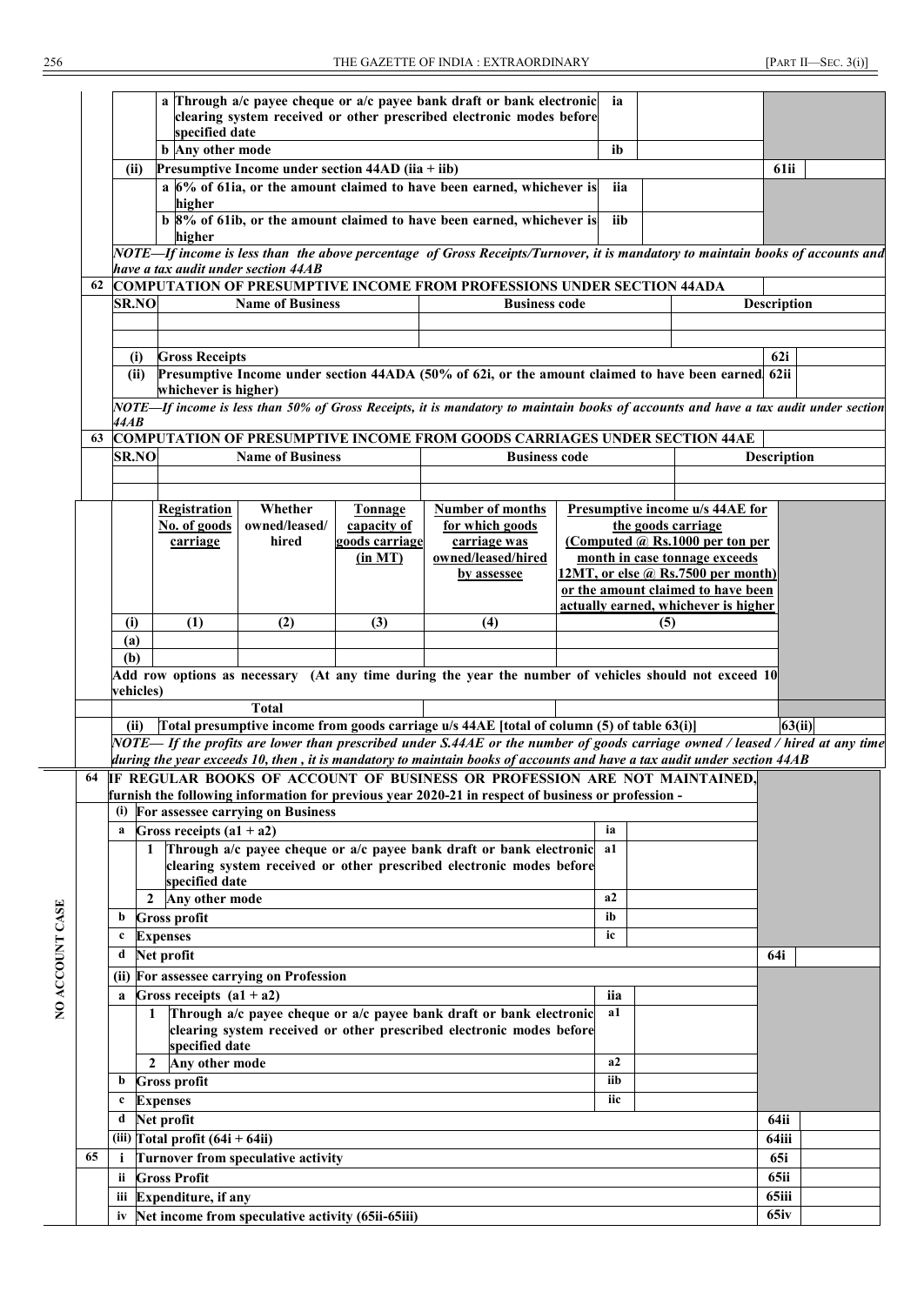| I |   |  |
|---|---|--|
|   | I |  |

|                          |   | <b>Part A-OI</b> Other Information (mandatory if liable for audit under section 44AB, for other fill, if applicable)                                                                         |                                  |  |
|--------------------------|---|----------------------------------------------------------------------------------------------------------------------------------------------------------------------------------------------|----------------------------------|--|
|                          |   | Method of accounting employed in the previous year (Tick) $\boxtimes$                                                                                                                        | $\Box$ mercantile<br>$\Box$ cash |  |
|                          | 2 | $(Tick)$ $\boxtimes$<br>Is there any change in method of accounting                                                                                                                          | $\square$ Yes<br>$\square$ No    |  |
|                          |   | because of deviation, if any,<br>Increase in the profit or decrease in loss<br>3a Computation Disclosure Standards notified under section 145(2) [column 11a(iii) of Schedule<br><b>ICDS</b> | as per Income<br>3a              |  |
|                          |   | Decrease in the profit or increase in loss because of deviation, if any,<br>3b Computation Disclosure Standards notified under section 145(2) [column 11b(iii) of Schedule<br><b>ICDS</b>    | as per Income<br>3b              |  |
|                          | 4 | Method of valuation of closing stock employed in the previous year                                                                                                                           |                                  |  |
|                          |   | Raw Material (if at cost or market rates whichever is less write 1, if at cost write 2, if at market rate write 3)<br>A                                                                      | □                                |  |
|                          |   | Finished goods (if at cost or market rates whichever is less write 1, if at cost write 2, if at market rate write 3)<br>B                                                                    | □                                |  |
|                          |   | Is there any change in stock valuation method (Tick) $\boxtimes$<br>C                                                                                                                        | $\square$ No<br>$\square$ Yes    |  |
|                          |   | Increase in the profit or decrease in loss because of deviation, if any, from the method of<br>D<br>valuation specified under section 145A                                                   | 4d                               |  |
|                          |   | Decrease in the profit or increase in loss because of deviation, if any, from the method of<br>Е<br>valuation specified under section 145A                                                   | 4e                               |  |
|                          | 5 | Amounts not credited to the profit and loss account, being -                                                                                                                                 |                                  |  |
|                          |   | the items falling within the scope of section 28<br>A                                                                                                                                        | 5a                               |  |
|                          |   | the proforma credits, drawbacks, refund of duty of customs<br>B                                                                                                                              |                                  |  |
|                          |   | or excise or service tax, or refund of sales tax or value added<br>tax, or refund of GST, where such credits, drawbacks or                                                                   | 5 <sub>b</sub>                   |  |
|                          |   | refunds are admitted as due by the authorities concerned                                                                                                                                     |                                  |  |
|                          |   | $\mathbf{C}$<br>escalation claims accepted during the previous year                                                                                                                          | 5c                               |  |
|                          |   | D<br>any other item of income                                                                                                                                                                | 5d                               |  |
|                          |   | E<br>capital receipt, if any                                                                                                                                                                 | 5e                               |  |
|                          |   | F<br>Total of amounts not credited to profit and loss account (5a+5b+5c+5d+5e)                                                                                                               | 5f                               |  |
|                          |   | Amounts debited to the profit and loss account, to the extent disallowable under section 36 due to                                                                                           |                                  |  |
|                          | 6 | non-fulfilment of conditions specified in relevant clauses                                                                                                                                   |                                  |  |
|                          |   | Premium paid for insurance against risk of damage or<br>A<br>destruction of stocks or store $\frac{36(1)(i)}{i}$                                                                             | 6a                               |  |
|                          |   | Premium paid for insurance on the health of employees<br>B<br>[36(1)(ib)]                                                                                                                    | 6b                               |  |
|                          |   | Any sum paid to an employee as bonus or commission for                                                                                                                                       |                                  |  |
|                          |   | services rendered, where such sum was otherwise payable<br>C<br>to him as profits or dividend $\frac{36(1)}{i}$                                                                              | 6c                               |  |
|                          |   | Any amount of interest paid in respect of borrowed capital<br>$\mathbf D$                                                                                                                    | <b>6d</b>                        |  |
|                          |   | [36(1)(iii)]<br>Amount of discount on a zero-coupon bond $\frac{36}{1}\frac{36}{1}\$<br>E                                                                                                    | 6e                               |  |
|                          |   | Amount of contributions to a recognised provident fund<br>F                                                                                                                                  | 6f                               |  |
|                          |   | [36(1)(iv)]                                                                                                                                                                                  |                                  |  |
|                          |   | Amount of contributions to an approved superannuation<br>G<br>fund $[36(1)(iv)]$                                                                                                             | 6g                               |  |
|                          |   | Amount of contribution to a pension scheme referred to in<br>н<br>section 80CCD $[36(1)(iva)]$                                                                                               | 6h                               |  |
|                          |   | Amount of contributions to an approved gratuity fund<br>I<br>[36(1)(v)]                                                                                                                      | 6i                               |  |
|                          |   | J<br>Amount of contributions to any other fund                                                                                                                                               | 6j                               |  |
|                          |   | Any sum received from employees as contribution to any                                                                                                                                       |                                  |  |
|                          |   | provident fund or superannuation fund or any fund set up<br>under ESI Act or any other fund for the welfare of<br>K                                                                          | 6k                               |  |
|                          |   | employees to the extent not credited to the employees                                                                                                                                        |                                  |  |
|                          |   | account on or before the due date $\frac{36(1)}{v a}$                                                                                                                                        |                                  |  |
|                          |   | Amount of bad and doubtful debts $[36(1)(vii)]$<br>L                                                                                                                                         | <b>61</b>                        |  |
|                          |   | <b>Provision for bad and doubtful debts</b> $\frac{36}{1}\frac{\nu}{\nu}$<br>М                                                                                                               | 6m                               |  |
|                          |   | Amount transferred to any special reserve $\frac{36}{1}\frac{\gamma}{\gamma}$<br>N                                                                                                           | 6n                               |  |
| <b>OTHER INFORMATION</b> |   | Expenditure for the purposes of promoting family<br>$\Omega$<br>planning amongst employees $\frac{36(1)(ix)}{x}$                                                                             | 60                               |  |
|                          |   | Amount of securities transaction paid in respect of                                                                                                                                          |                                  |  |
|                          |   | transaction in securities if such income is not included in<br>P                                                                                                                             | 6 <sub>p</sub>                   |  |
|                          |   | business income $\frac{36(1)}{xy}$                                                                                                                                                           |                                  |  |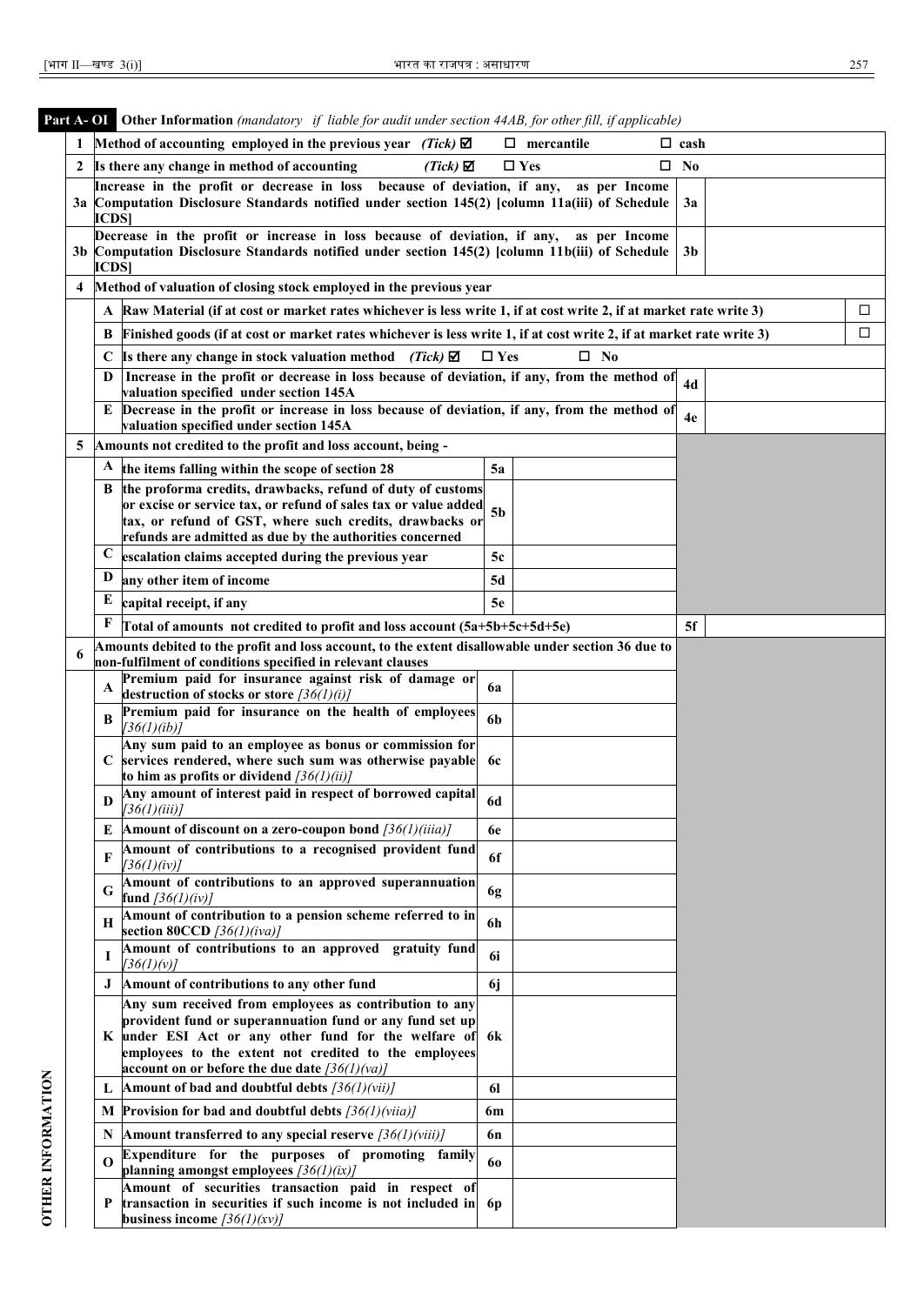|    | Q           | Marked to market loss or other expected loss as computed<br>in accordance with the ICDS notified u/s 145(2)<br>6q<br>[36(1)(xviii)] |                 |     |  |
|----|-------------|-------------------------------------------------------------------------------------------------------------------------------------|-----------------|-----|--|
|    |             | R Any other disallowance<br>6r                                                                                                      |                 |     |  |
|    | S           | Total amount disallowable under section 36 (total of 6a to 6r)                                                                      |                 | 6s  |  |
| 7  |             | Amounts debited to the profit and loss account, to the extent disallowable under section 37                                         |                 |     |  |
|    | A           | Expenditure of capital nature $\frac{37}{1}$                                                                                        | 7a              |     |  |
|    |             | <b>B</b> Expenditure of personal nature $\frac{37}{1}$                                                                              | 7 <sub>b</sub>  |     |  |
|    |             | Expenditure laid out or expended wholly and exclusively NOT<br>for the purpose of business or profession $[37(1)]$                  | 7c              |     |  |
|    |             | Expenditure on advertisement in any souvenir, brochure,<br>D tract, pamphlet or the like, published by a political party            | 7d              |     |  |
|    | E           | [37(2B)]<br>Expenditure by way of penalty or fine for violation of any law                                                          | 7e              |     |  |
|    |             | for the time being in force                                                                                                         |                 |     |  |
|    | F           | Any other penalty or fine<br>Expenditure incurred for any purpose which is an offence or                                            | 7f              |     |  |
|    | G           | which is prohibited by law                                                                                                          | 7g              |     |  |
|    | Н           | Amount of any liability of a contingent nature                                                                                      | 7 <sub>h</sub>  |     |  |
|    | I           | Any other amount not allowable under section 37                                                                                     | 7i              |     |  |
|    | J           | Total amount disallowable under section 37 (total of 7a to 7i)                                                                      |                 | 7j  |  |
| 8  | A           | Amounts debited to the profit and loss account, to the extent disallowable under section 40                                         |                 |     |  |
|    |             | Amount disallowable under section 40 (a)(i), on account of<br>a<br>non-compliance with the provisions of Chapter XVII-B             | Aa              |     |  |
|    |             | Amount disallowable under section 40(a)(ia) on account of<br>b<br>non-compliance with the provisions of Chapter XVII-B              | Ab              |     |  |
|    |             | Amount disallowable under section 40(a)(ib), on account of                                                                          |                 |     |  |
|    |             | non-compliance with the provisions of Chapter VIII of the<br>c<br><b>Finance Act, 2016</b>                                          | Ac              |     |  |
|    |             | Amount disallowable under section 40(a)(iii) on account of                                                                          |                 |     |  |
|    |             | d<br>non-compliance with the provisions of Chapter XVII-B                                                                           | Ad              |     |  |
|    |             | Amount of tax or rate levied or assessed on the basis of<br>e<br>profits $[40(a)(ii)]$                                              | Ae              |     |  |
|    |             | Amount paid as wealth tax $\frac{1}{40(a)(iia)}$<br>f                                                                               | Af              |     |  |
|    |             | Amount paid by way of royalty, license fee, service fee etc.<br>g<br>as per section $40(a)(iib)$                                    | Ag              |     |  |
|    |             | Amount of interest, salary, bonus, commission or                                                                                    |                 |     |  |
|    |             | remuneration paid to any partner or member inadmissible<br>h<br>under section $\frac{40(b)}{40(ba)}$                                | Ah              |     |  |
|    |             | Any other disallowance                                                                                                              | Ai              |     |  |
|    |             | Total amount disallowable under section 40(total of Aa to Ai)                                                                       |                 | 8Aj |  |
|    | B           | Any amount disallowed under section 40 in any preceding previous year but allowable                                                 |                 | 8B  |  |
|    |             | during the previous year                                                                                                            |                 |     |  |
| 9  |             | Amounts debited to the profit and loss account, to the extent disallowable under section 40A                                        |                 |     |  |
|    | A           | Amounts paid to persons specified in section $40A(2)(b)$                                                                            | <b>9a</b>       |     |  |
|    |             | Amount paid otherwise than by account payee cheque or                                                                               |                 |     |  |
|    | B           | account payee bank draft or use of electronic clearing system<br>through a bank account or through such electronic mode as          | 9 <sub>b</sub>  |     |  |
|    |             | may be prescribed, disallowable under section 40A(3)                                                                                |                 |     |  |
|    |             | C Provision for payment of gratuity $[40A(7)]$                                                                                      | 9c              |     |  |
|    |             | Any sum paid by the assessee as an employer for setting up or                                                                       |                 |     |  |
|    | D           | as contribution to any fund, trust, company, AOP, or BOI or 9d<br>society or any other institution $\left[40A(9)\right]$            |                 |     |  |
|    | E           | Any other disallowance                                                                                                              | 9е              |     |  |
|    | F           | Total amount disallowable under section 40A (total of 9a to 9e)                                                                     |                 | 9f  |  |
| 10 |             | Any amount disallowed under section 43B in any preceding previous year but allowable during<br>the previous year                    |                 |     |  |
|    |             | A Any sum in the nature of tax, duty, cess or fee under any law                                                                     | 10a             |     |  |
|    |             | Any sum payable by way of contribution to any provident fund                                                                        |                 |     |  |
|    | В           | or superannuation fund or gratuity fund or any other fund for<br>the welfare of employees                                           | 10 <sub>b</sub> |     |  |
|    |             | Any sum payable to an employee as bonus or commission for                                                                           |                 |     |  |
|    | $\mathbf C$ | services rendered                                                                                                                   | 10c             |     |  |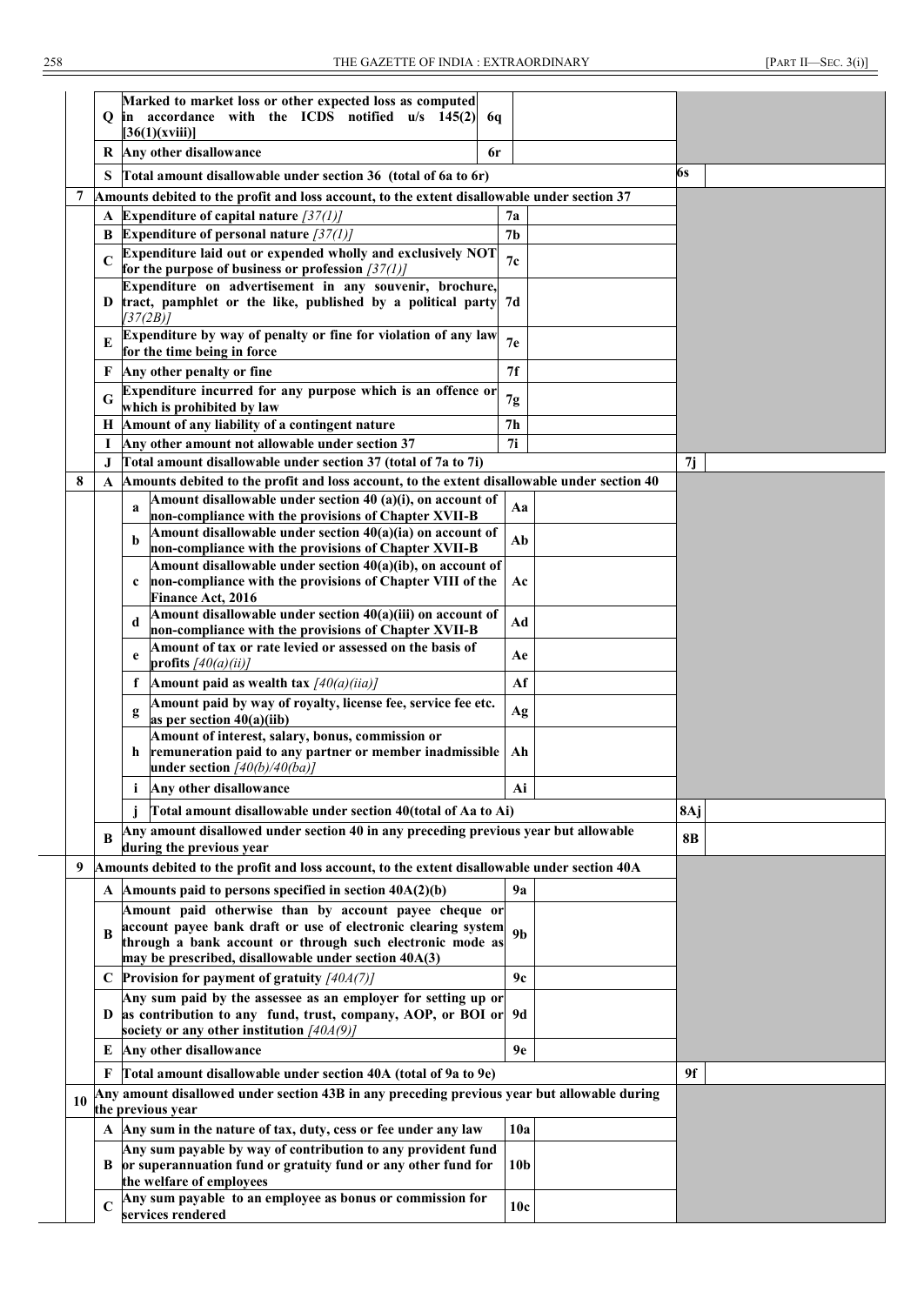| [भाग II—खण्ड 3(i)]       |              | भारत का राजपत्र : असाधारण                                                                                           |                 |                               |                 | 259 |
|--------------------------|--------------|---------------------------------------------------------------------------------------------------------------------|-----------------|-------------------------------|-----------------|-----|
|                          |              |                                                                                                                     |                 |                               |                 |     |
|                          |              | Any sum payable as interest on any loan or borrowing from any                                                       |                 |                               |                 |     |
|                          | D            | public financial institution or a State financial corporation or a                                                  | 10d             |                               |                 |     |
|                          |              | <b>State Industrial investment corporation</b><br>Any sum payable as interest on any loan or borrowing from any     |                 |                               |                 |     |
|                          |              | scheduled bank or a co-operative bank other than a primary                                                          |                 |                               |                 |     |
|                          | E            | agricultural credit or a primary co-operative agricultural and                                                      | 10e             |                               |                 |     |
|                          |              | rural development bank                                                                                              |                 |                               |                 |     |
|                          | F            | Any sum payable towards leave encashment                                                                            | 10f             |                               |                 |     |
|                          | G            | Any sum payable to the Indian Railways for the use of railway<br>assets                                             | 10 <sub>g</sub> |                               |                 |     |
|                          |              | H Total amount allowable under section 43B (total of 10a to 10g)                                                    |                 |                               | 10 <sub>h</sub> |     |
|                          |              | Any amount debited to profit and loss account of the previous year but disallowable under                           |                 |                               |                 |     |
| 11                       |              | section 43B                                                                                                         |                 |                               |                 |     |
|                          |              | A Any sum in the nature of tax, duty, cess or fee under any law                                                     | 11a             |                               |                 |     |
|                          |              | Any sum payable by way of contribution to any provident fund                                                        |                 |                               |                 |     |
|                          | B            | or superannuation fund or gratuity fund or any other fund for                                                       | 11 <sub>b</sub> |                               |                 |     |
|                          |              | the welfare of employees<br>Any sum payable to an employee as bonus or commission for                               |                 |                               |                 |     |
|                          | $\mathsf{C}$ | services rendered                                                                                                   | 11c             |                               |                 |     |
|                          |              | Any sum payable as interest on any loan or borrowing from any                                                       |                 |                               |                 |     |
|                          | D            | public financial institution or a State financial corporation or a                                                  | 11d             |                               |                 |     |
|                          |              | <b>State Industrial investment corporation</b>                                                                      |                 |                               |                 |     |
|                          |              | Any sum payable by the assessee as interest on any loan or<br>borrowing from a deposit taking non-banking financial |                 |                               |                 |     |
|                          |              | da company or systemically important non-deposit taking non-                                                        | 11da            |                               |                 |     |
|                          |              | banking financial company, in accordance with the terms and                                                         |                 |                               |                 |     |
|                          |              | conditions of the agreement governing such loan or borrowing                                                        |                 |                               |                 |     |
|                          |              | Any sum payable as interest on any loan or borrowing from any                                                       |                 |                               |                 |     |
|                          | E            | scheduled bank or a co-operative bank other than a primary<br>agricultural credit society or a primary co-operative | 11e             |                               |                 |     |
|                          |              | agricultural and rural development bank                                                                             |                 |                               |                 |     |
|                          | F            | Any sum payable towards leave encashment                                                                            | 11f             |                               |                 |     |
|                          |              | Any sum payable to the Indian Railways for the use of railway                                                       |                 |                               |                 |     |
|                          | G            | assets                                                                                                              | 11g             |                               |                 |     |
|                          | Н            | Total amount disallowable under Section 43B (total of 11a to 11g)                                                   |                 |                               | 11 h            |     |
|                          |              | 12 Amount of credit outstanding in the accounts in respect of                                                       |                 |                               |                 |     |
|                          |              | <b>A</b> Union Excise Duty                                                                                          | 12a             |                               |                 |     |
|                          | В            | Service tax                                                                                                         | 12 <sub>b</sub> |                               |                 |     |
|                          | C            | VAT/sales tax                                                                                                       | 12c             |                               |                 |     |
|                          |              |                                                                                                                     |                 |                               |                 |     |
|                          | D            | Central Goods & Service Tax (CGST)                                                                                  | 12d             |                               |                 |     |
|                          | E            | <b>State Goods &amp; Services Tax (SGST)</b>                                                                        | 12e             |                               |                 |     |
|                          | F            | <b>Integrated Goods &amp; Services Tax (IGST)</b>                                                                   | 12f             |                               |                 |     |
|                          | G            | Union Territory Goods & Services Tax (UTGST)                                                                        | 12g             |                               |                 |     |
|                          | Н            | Any other tax                                                                                                       | 12 <sub>h</sub> |                               |                 |     |
|                          | 1            | Total amount outstanding (total of 12a to 12h)                                                                      |                 |                               | 12i             |     |
|                          |              | 13 Amounts deemed to be profits and gains under section 33AB or 33ABA                                               |                 |                               | 13              |     |
|                          |              | 14 Any amount of profit chargeable to tax under section 41                                                          |                 |                               | 14              |     |
| 15                       |              | Amount of income or expenditure of prior period credited or debited to the profit and loss                          |                 |                               | 15              |     |
|                          |              | account (net)<br>16 Amount of expenditure disallowed u/s 14A                                                        |                 |                               | 16              |     |
| 17                       |              | Whether assessee is exercising option under subsection 2A of section 92CE Tick) $\boxtimes$                         |                 | $\square$ Yes<br>$\square$ No | 17              |     |
|                          |              | [If yes, please fill schedule TPSA]                                                                                 |                 |                               |                 |     |
| Part $A - \overline{QD}$ |              | <b>Quantitative details</b> (mandatory if liable for audit under section 44AB)                                      |                 |                               |                 |     |

|                         |   | <b>Example 1993</b> • <b>Quantitative details</b> ( <i>mandatory if that is jor didn't maler section 44AD</i> ) |  |
|-------------------------|---|-----------------------------------------------------------------------------------------------------------------|--|
|                         |   | (a) In the case of a trading concern                                                                            |  |
| QUANTITATIVE<br>DETAILS |   | <b>Opening stock</b>                                                                                            |  |
|                         |   | Purchase during the previous year                                                                               |  |
|                         | 3 | Sales during the previous year                                                                                  |  |
|                         |   | 4 Closing stock                                                                                                 |  |
|                         |   | 5 Shortage/ excess, if any                                                                                      |  |
|                         |   | (b) In the case of a manufacturing concern                                                                      |  |
|                         | 6 | <b>Raw materials</b>                                                                                            |  |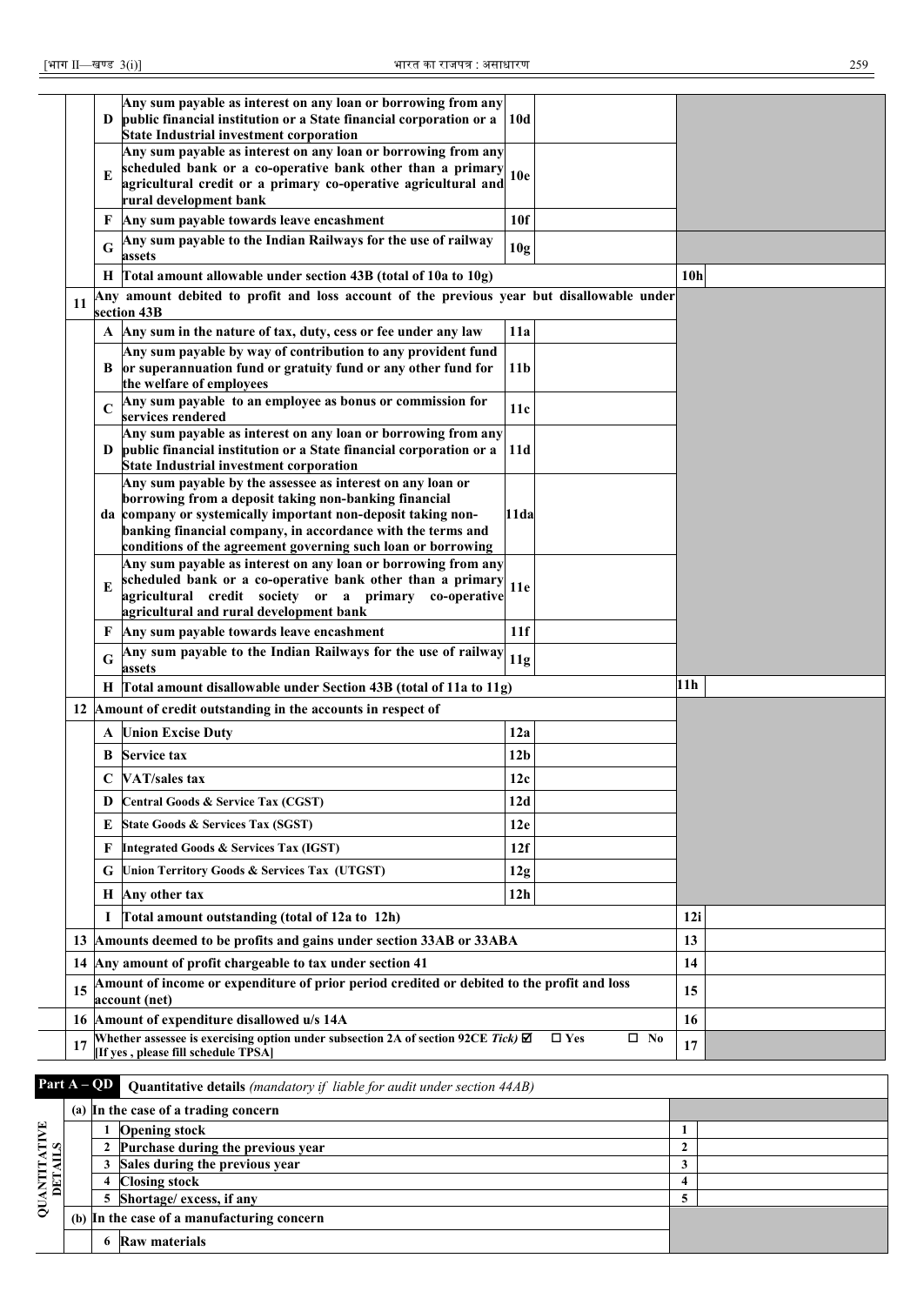|  | a           | <b>Opening stock</b>                           | 6a        |
|--|-------------|------------------------------------------------|-----------|
|  | b           | Purchases during the previous year             | 6b        |
|  | $\mathbf c$ | Consumption during the previous year           | 6с        |
|  | d           | Sales during the previous year                 | 6d        |
|  | e           | <b>Closing stock</b>                           | <b>6e</b> |
|  |             | <b>Yield finished products</b>                 | 6f        |
|  | g           | Percentage of yield                            | 6g        |
|  | h           | Shortage/ excess, if any                       | 6h        |
|  | 7           | <b>Finished products/ By-products</b>          |           |
|  | a           | opening stock                                  | 7a        |
|  | b           | purchase during the previous year              | 7b        |
|  | c           | quantity manufactured during the previous year | 7c        |
|  | d           | sales during the previous year                 | 7d        |
|  | e           | closing stock                                  | 7e        |
|  | F           | shortage/ excess, if any                       | 7f        |
|  |             |                                                |           |

#### **SCHEDULES TO THE RETURN FORM (FILL AS APPLICABLE)**

|                 | <b>Schedule S</b><br>$\mathbf{2}$<br>3<br>4 |                                                                                                                                                                                                   | <b>Details of Income from Salary</b>                                        |                                                                   |                |              |           |                                             |
|-----------------|---------------------------------------------|---------------------------------------------------------------------------------------------------------------------------------------------------------------------------------------------------|-----------------------------------------------------------------------------|-------------------------------------------------------------------|----------------|--------------|-----------|---------------------------------------------|
|                 |                                             |                                                                                                                                                                                                   | <b>Name of Employer</b>                                                     | Nature of employer (Tick) $\boxtimes$<br>Drop down to be provided |                |              | deducted) | <b>TAN of Employer</b> (mandatory if tax is |
|                 |                                             |                                                                                                                                                                                                   | <b>Address of employer</b>                                                  | <b>Town/City</b>                                                  |                | <b>State</b> |           | Pin code/Zip code                           |
|                 |                                             |                                                                                                                                                                                                   | Gross Salary $(1a + 1b + 1c)$                                               |                                                                   |                |              | 1         |                                             |
|                 |                                             | a                                                                                                                                                                                                 | <b>Salary as per section 17(1)</b> (drop down to be provided)               |                                                                   | 1a             |              |           |                                             |
|                 |                                             | h                                                                                                                                                                                                 | Value of perquisites as per section 17(2) (drop down to be<br>provided)     |                                                                   | 1 <sub>b</sub> |              |           |                                             |
| <b>SALARIES</b> |                                             | $\mathbf c$                                                                                                                                                                                       | Profit in lieu of salary as per section 17(3) (drop down to be<br>provided) |                                                                   | 1c             |              |           |                                             |
|                 |                                             |                                                                                                                                                                                                   | (Add multiple rows for Gross Salary in case of more than one employer)      |                                                                   |                |              |           |                                             |
|                 |                                             |                                                                                                                                                                                                   |                                                                             |                                                                   |                |              |           |                                             |
|                 |                                             | <b>Total Gross Salary</b> (from all employers)                                                                                                                                                    |                                                                             | $\mathbf{2}$                                                      |                |              |           |                                             |
|                 |                                             | Less allowances to the extent exempt u/s 10<br>(drop down to be provided in e-filing utility) (please refer instructions)<br>(Note-Ensure that it is included in Total Gross salary in (2) above) |                                                                             |                                                                   |                | 3            |           |                                             |
|                 |                                             |                                                                                                                                                                                                   | Net Salary $(2 - 3)$                                                        |                                                                   |                |              | 4         |                                             |
|                 |                                             |                                                                                                                                                                                                   | <b>Deduction u/s</b> 16 $(5a + 5b + 5c)$                                    |                                                                   |                |              | 5         |                                             |
|                 |                                             | a                                                                                                                                                                                                 | Standard deduction u/s 16(ia)                                               |                                                                   | 5a             |              |           |                                             |
|                 |                                             | b                                                                                                                                                                                                 | Entertainment allowance u/s 16(ii)                                          |                                                                   | 5 <sub>b</sub> |              |           |                                             |
|                 |                                             | $\mathbf c$                                                                                                                                                                                       | Professional tax u/s 16(iii)                                                |                                                                   | 5c             |              |           |                                             |
|                 |                                             |                                                                                                                                                                                                   | Income chargeable under the Head 'Salaries' (4 - 5)                         |                                                                   |                |              | 6         |                                             |

**Schedule HP Details of Income from House Property** *(Please refer instructions) (Drop down to be provided indicating ownership of property)*

|          | <b>Address of property 1</b>                                                         |                          | Town/ City                                                                               | <b>State</b>       | PIN Code/ Zip Code                              |
|----------|--------------------------------------------------------------------------------------|--------------------------|------------------------------------------------------------------------------------------|--------------------|-------------------------------------------------|
|          |                                                                                      |                          |                                                                                          |                    |                                                 |
|          |                                                                                      |                          | Is the property co-owned? $\Box$ Yes $\Box$ No (if "YES" please enter following details) |                    |                                                 |
| PROPERTY | Your percentage of share in the property $(%)$                                       |                          |                                                                                          |                    |                                                 |
|          | Name of Co-owner(s)                                                                  |                          | PAN/Aadhaar No. of Co-owner (s)                                                          |                    | Percentage Share in Property                    |
| HOUSE    |                                                                                      |                          |                                                                                          |                    |                                                 |
|          | П                                                                                    |                          |                                                                                          |                    |                                                 |
|          | <i>Tick</i> $\boldsymbol{\nabla}$ the applicable option Name(s) of<br>$\Box$ Let out | Tenant (if let out)note) | PAN/Aadhaar No. of Tenant(s) (Please see                                                 | credit is claimed) | <b>PAN/TAN/Aadhaar No. of Tenant(s) (if TDS</b> |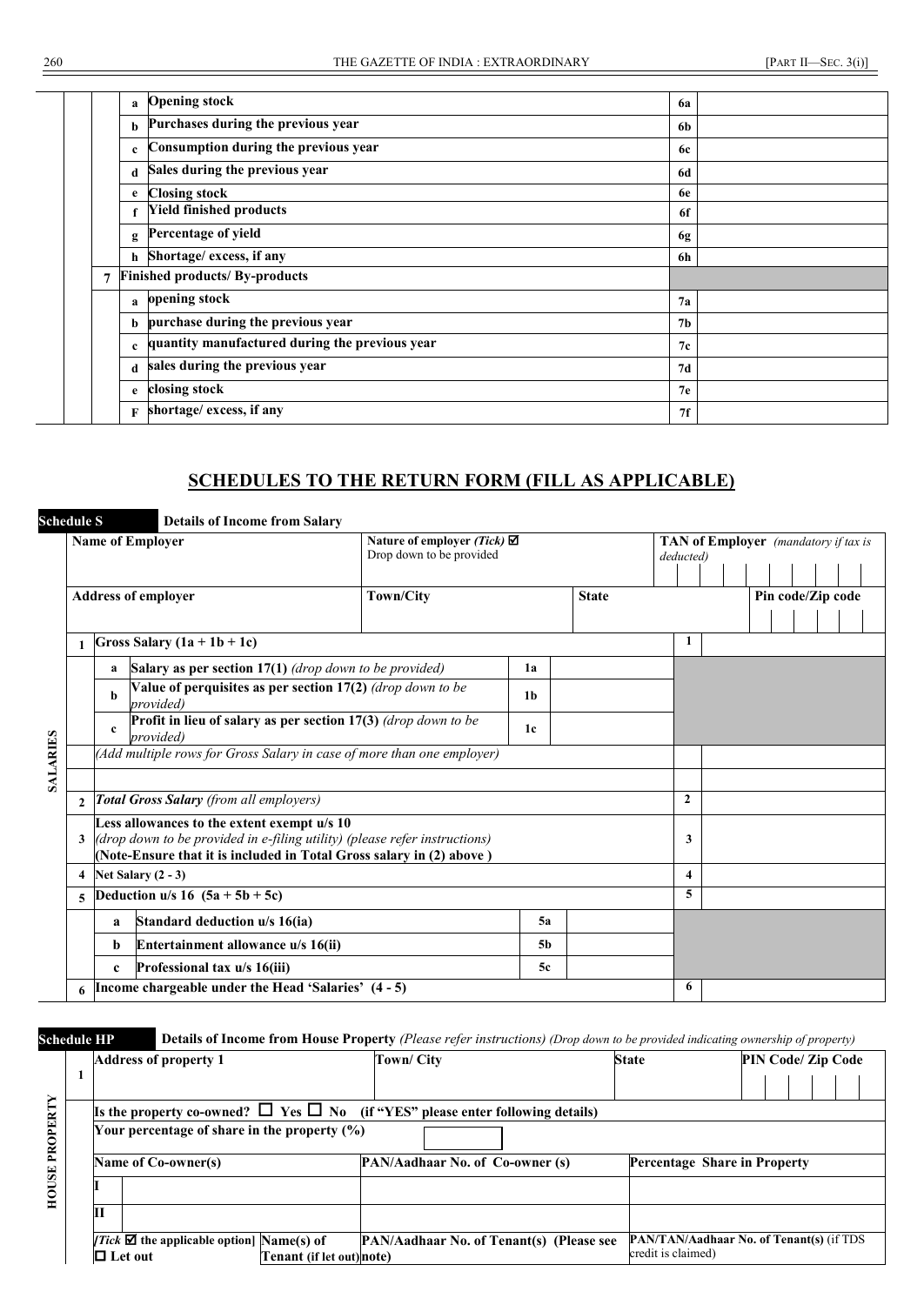| $\Box$ Self-occupied                                                                                                                                                            |                                                                 |                  |                                                     |                 |  |  |              |                                          |                    |  |  |
|---------------------------------------------------------------------------------------------------------------------------------------------------------------------------------|-----------------------------------------------------------------|------------------|-----------------------------------------------------|-----------------|--|--|--------------|------------------------------------------|--------------------|--|--|
| □ Deemed let out                                                                                                                                                                |                                                                 |                  |                                                     |                 |  |  |              |                                          |                    |  |  |
| Gross rent received or receivable or lettable value<br>a                                                                                                                        |                                                                 |                  |                                                     |                 |  |  |              | 1a                                       |                    |  |  |
| The amount of rent which cannot be realized<br>b                                                                                                                                |                                                                 |                  |                                                     | 1 <sub>b</sub>  |  |  |              |                                          |                    |  |  |
| Tax paid to local authorities<br>c                                                                                                                                              |                                                                 |                  |                                                     | $1\mathrm{c}$   |  |  |              |                                          |                    |  |  |
| Total $(1b + 1c)$<br>d                                                                                                                                                          |                                                                 |                  |                                                     | 1 <sub>d</sub>  |  |  |              |                                          |                    |  |  |
| <b>Annual value (1a – 1d)</b> (nil, if self-occupied etc. as per section $23(2)$ of the Act)<br>e                                                                               |                                                                 |                  |                                                     |                 |  |  |              | 1e                                       |                    |  |  |
| Annual value of the property owned (own percentage share x 1e)                                                                                                                  |                                                                 |                  |                                                     |                 |  |  |              | 1 <sub>f</sub>                           |                    |  |  |
| g 30% of 1f                                                                                                                                                                     |                                                                 |                  |                                                     | 1g              |  |  |              |                                          |                    |  |  |
| Interest payable on borrowed capital<br>h                                                                                                                                       |                                                                 |                  |                                                     | 1 <sub>h</sub>  |  |  |              |                                          |                    |  |  |
| Total $(1g+1h)$<br>i.                                                                                                                                                           |                                                                 |                  |                                                     |                 |  |  |              | 1i                                       |                    |  |  |
| Arrears/Unrealised rent received during the year less 30%                                                                                                                       |                                                                 |                  |                                                     |                 |  |  |              | 1j                                       |                    |  |  |
| k Income from house property 1 $(1f - 1i + 1j)$                                                                                                                                 |                                                                 |                  |                                                     |                 |  |  |              | 1 <sup>k</sup>                           |                    |  |  |
| <b>Address of property 2</b>                                                                                                                                                    |                                                                 | <b>Town/City</b> |                                                     |                 |  |  | <b>State</b> |                                          | PIN Code/ Zip Code |  |  |
|                                                                                                                                                                                 |                                                                 |                  |                                                     |                 |  |  |              |                                          |                    |  |  |
| Is the property co-owned? $\Box$ Yes                                                                                                                                            |                                                                 |                  | $\Box$ No (if "YES" please enter following details) |                 |  |  |              |                                          |                    |  |  |
|                                                                                                                                                                                 |                                                                 |                  |                                                     |                 |  |  |              |                                          |                    |  |  |
| Your percentage of share in the property (%)                                                                                                                                    |                                                                 |                  |                                                     |                 |  |  |              |                                          |                    |  |  |
|                                                                                                                                                                                 |                                                                 |                  |                                                     |                 |  |  |              |                                          |                    |  |  |
| Name of Co-owner(s)                                                                                                                                                             |                                                                 |                  | PAN/Aadhaar No. of Co-owner (s)                     |                 |  |  |              | Percentage Share in Property             |                    |  |  |
|                                                                                                                                                                                 |                                                                 |                  |                                                     |                 |  |  |              |                                          |                    |  |  |
|                                                                                                                                                                                 |                                                                 |                  |                                                     |                 |  |  |              |                                          |                    |  |  |
| <i>Tick</i> $\boldsymbol{\mathbb{Z}}$ the applicable option [Name(s) of                                                                                                         |                                                                 |                  | PAN/Aadhaar No. of Tenant(s) (Please                |                 |  |  |              | PAN/TAN/Aadhaar No. of Tenant(s) (if TDS |                    |  |  |
| $\Box$ Let out<br>$\square$ Self-occupied                                                                                                                                       | Tenant (if let out)                                             | see note)        |                                                     |                 |  |  |              | credit is claimed)                       |                    |  |  |
| $\Box$ Deemed let out                                                                                                                                                           |                                                                 |                  |                                                     |                 |  |  |              |                                          |                    |  |  |
| Gross rent received or receivable/ letable value                                                                                                                                |                                                                 |                  |                                                     |                 |  |  |              |                                          |                    |  |  |
| a<br>(higher of the two, if let out for whole of the year, lower of the two, if let out for part of the year)                                                                   |                                                                 |                  |                                                     |                 |  |  |              | 2a                                       |                    |  |  |
| The amount of rent which cannot be realized<br>b                                                                                                                                |                                                                 |                  |                                                     | 2 <sub>b</sub>  |  |  |              |                                          |                    |  |  |
| Tax paid to local authorities<br>c                                                                                                                                              |                                                                 |                  |                                                     | 2c              |  |  |              |                                          |                    |  |  |
| d $\int \text{Total} (2b + 2c)$                                                                                                                                                 |                                                                 |                  |                                                     | $\overline{2d}$ |  |  |              |                                          |                    |  |  |
| Annual value $(2a - 2d)$<br>e                                                                                                                                                   |                                                                 |                  |                                                     |                 |  |  |              | 2e                                       |                    |  |  |
| Annual value of the property owned (own percentage share x 2e)<br>f                                                                                                             |                                                                 |                  |                                                     |                 |  |  |              | 2f                                       |                    |  |  |
| g 30% of 2f                                                                                                                                                                     |                                                                 |                  |                                                     | 2g              |  |  |              |                                          |                    |  |  |
| Interest payable on borrowed capital<br>h                                                                                                                                       |                                                                 |                  |                                                     | 2 <sub>h</sub>  |  |  |              |                                          |                    |  |  |
| Total $(2g + 2h)$<br>i.                                                                                                                                                         |                                                                 |                  |                                                     |                 |  |  |              | 2i                                       |                    |  |  |
| j Arrears/Unrealised rent received during the year less 30%                                                                                                                     |                                                                 |                  |                                                     |                 |  |  |              | 2j                                       |                    |  |  |
| k Income from house property 2 $(2f - 2i + 2j)$                                                                                                                                 |                                                                 |                  |                                                     |                 |  |  |              | 2k                                       |                    |  |  |
| Pass through income/Loss if any *                                                                                                                                               |                                                                 |                  |                                                     |                 |  |  |              | 3                                        |                    |  |  |
| Income under the head "Income from house property" $(1k + 2k + 3)$                                                                                                              |                                                                 |                  |                                                     |                 |  |  |              |                                          |                    |  |  |
| (if negative take the figure to 2i of schedule CYLA)                                                                                                                            |                                                                 |                  |                                                     |                 |  |  |              | 4                                        |                    |  |  |
| Please include the income of the specified persons referred to in Schedule SPI and Pass through income referred to in schedule PTI while computing the<br>$NOTE \triangleright$ |                                                                 |                  |                                                     |                 |  |  |              |                                          |                    |  |  |
| income under this head<br>Furnishing of PAN/Aadhaar No. of tenant is mandatory, if tax is deducted under section 194-IB.                                                        |                                                                 |                  |                                                     |                 |  |  |              |                                          |                    |  |  |
| NOTE $\blacktriangleright$                                                                                                                                                      | $t$ and is monodatom. If thus is deducted under section 104. If |                  |                                                     |                 |  |  |              |                                          |                    |  |  |

*Furnishing of TAN of tenant is mandatory, if tax is deducted under section 194-I.*

|                             | <b>Schedule BP</b>                                                                                                      | Computation of income from business or profession                                                                                                                     |  |                     |                |  |  |  |
|-----------------------------|-------------------------------------------------------------------------------------------------------------------------|-----------------------------------------------------------------------------------------------------------------------------------------------------------------------|--|---------------------|----------------|--|--|--|
|                             |                                                                                                                         | A From business or profession other than speculative business and specified business                                                                                  |  |                     |                |  |  |  |
|                             |                                                                                                                         | Profit before tax as per profit and loss account (item 53, 61(ii), 62(ii), 63(ii), 64(iii) and 65(iv)<br>of $P&L$ )                                                   |  |                     |                |  |  |  |
| š                           | 2a                                                                                                                      | Net profit or loss from speculative business included in<br>1 (enter -ve sign in case of loss) [Sl.no $65iv$ of Schedule $ 2a $<br>P&L] (in case of no account case)] |  |                     |                |  |  |  |
| FROM BUSINESS<br>PROFFSSION | Net profit or Loss from Specified Business u/s 35AD<br>2 <sub>b</sub><br>included in 1 (enter -ve sign in case of loss) |                                                                                                                                                                       |  |                     | 2 <sub>b</sub> |  |  |  |
|                             |                                                                                                                         |                                                                                                                                                                       |  | a Salaries          | l3a            |  |  |  |
|                             |                                                                                                                         | Income/ receipts credited to profit                                                                                                                                   |  | b House property 3b |                |  |  |  |
| <b>INCOMP</b>               | 3                                                                                                                       | and loss account considered under c Capital gains                                                                                                                     |  |                     | 3c             |  |  |  |
|                             |                                                                                                                         | other heads of income/chargeable $\frac{1}{d}$ Other sources<br>u/s 115BBF/ chargeable u/s 115BBG                                                                     |  |                     | 3d             |  |  |  |
|                             |                                                                                                                         |                                                                                                                                                                       |  | e u/s 115BBF        | 3e             |  |  |  |
|                             |                                                                                                                         |                                                                                                                                                                       |  | $f$ $u/s$ 115BBG    | 3f             |  |  |  |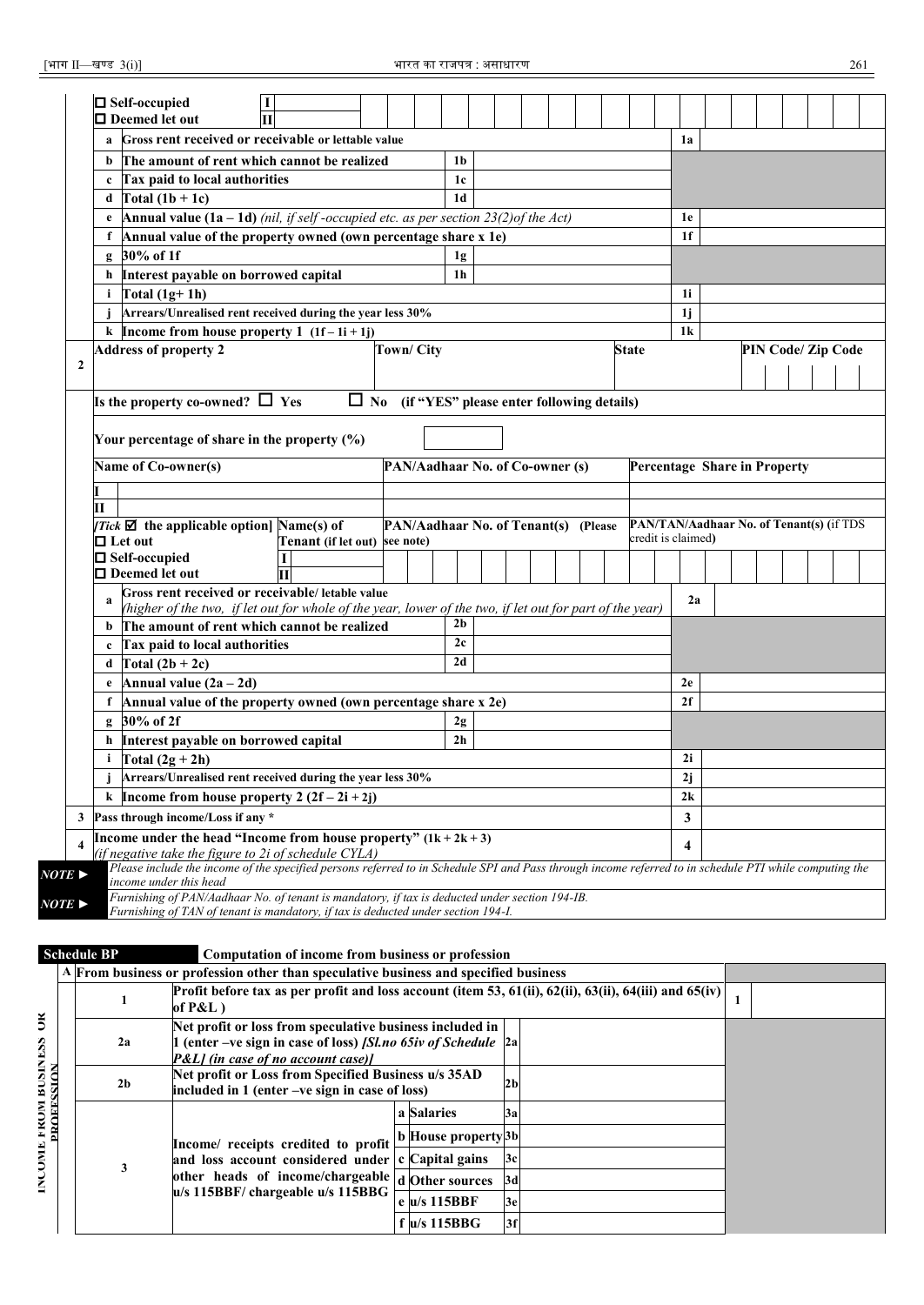| 4a        | Profit or loss included in 1, which is referred to in<br>section<br>44AD/44ADA/44AE/44B/44BB/44BBA/44DA4a<br>(drop down to be provided |                              |          |    |  |       |  |
|-----------|----------------------------------------------------------------------------------------------------------------------------------------|------------------------------|----------|----|--|-------|--|
| 4b        | Profit from activities covered under rule 7, 7A, 7B(1), $_{4b}$<br>7B(1A) and 8 (Dropdown to be provided and capture                   |                              |          |    |  |       |  |
| 5         | Income credited to Profit and Loss account (included in 1) which is exempt                                                             |                              |          |    |  |       |  |
|           | Share of income from firm(s)<br>a                                                                                                      | 5a                           |          |    |  |       |  |
|           | Share of income from AOP/BOI<br>b                                                                                                      | 5 <sub>b</sub>               |          |    |  |       |  |
|           | Any other exempt income (specify<br>$\mathbf{c}$                                                                                       |                              |          |    |  |       |  |
|           | nature and amount)                                                                                                                     |                              |          |    |  |       |  |
|           | i                                                                                                                                      | ci                           |          |    |  |       |  |
|           | ii.                                                                                                                                    | cii                          |          |    |  |       |  |
|           | iii Total (ci + cii)                                                                                                                   | 5ciii                        |          |    |  |       |  |
|           | d Total exempt income $(5a + 5b + 5ciii)$<br>Balance $(1-2a-2b-3a-3b-3c-3d-3e-3f-4a-4b-5d)$                                            |                              |          | 5d |  |       |  |
| 6         |                                                                                                                                        |                              |          |    |  | 6     |  |
|           |                                                                                                                                        | <b>Salaries</b><br>a         |          | 7а |  |       |  |
|           |                                                                                                                                        | House<br>b                   |          | 7b |  |       |  |
|           | Expenses debited to profit and loss<br>account considered under other heads                                                            | property                     |          |    |  |       |  |
| 7         | income/related<br>of<br>to<br>income                                                                                                   | Capital<br>$\mathbf{c}$      |          | 7с |  |       |  |
|           | chargeable u/s 115BBF or u/s 115BBG                                                                                                    | Other<br>$\mathbf d$         |          | 7d |  |       |  |
|           |                                                                                                                                        | u/s<br>e                     |          | 7е |  |       |  |
|           |                                                                                                                                        | $\mathbf{u}/\mathbf{s}$<br>f |          | 7f |  |       |  |
|           | Expenses debited to profit and loss account which                                                                                      |                              |          |    |  |       |  |
| <b>8a</b> | relate to exempt income                                                                                                                |                              |          | 8a |  |       |  |
| 8b        | Expenses debited to profit and loss account which<br>relate to exempt income and disallowed u/s 14A (16 of<br>Part A-OI)               |                              |          |    |  | 8b    |  |
| 9         | Total $(7a + 7b + 7c + 7d + 7e + 7f + 8a + 8b)$                                                                                        |                              |          | 9  |  |       |  |
| 10        | Adjusted profit or loss (6+9)                                                                                                          |                              |          |    |  | 10    |  |
| 11        | Depreciation and amortisation debited to profit and loss account                                                                       |                              |          |    |  | 11    |  |
| 12        | Depreciation allowable under Income-tax Act                                                                                            |                              |          |    |  |       |  |
|           | $i$ Depreciation allowable under section 32(1)(ii)                                                                                     |                              |          |    |  |       |  |
|           |                                                                                                                                        |                              |          |    |  |       |  |
|           | and $32(1)$ (iia) (item 6 of Schedule-DEP)                                                                                             |                              | 12i      |    |  |       |  |
|           | ii Depreciation allowable under section $32(1)(i)$                                                                                     |                              |          |    |  |       |  |
|           | (Make your own computation refer Appendix-IA                                                                                           |                              | 12ii     |    |  |       |  |
|           | iii $\Gamma$ otal (12i + 12ii)                                                                                                         |                              |          |    |  | 12iii |  |
| 13        | Profit or loss after adjustment for depreciation $(10 + 11 - 12iii)$                                                                   |                              |          |    |  | 13    |  |
| 14        | Amounts debited to the profit and loss account,                                                                                        |                              | 14       |    |  |       |  |
|           | to the extent disallowable under section 36 (6 s of                                                                                    |                              |          |    |  |       |  |
| 15        | Amounts debited to the profit and loss account,                                                                                        |                              | 15       |    |  |       |  |
|           | to the extent disallowable under section 37 (7j of                                                                                     |                              |          |    |  |       |  |
| 16        | Amounts debited to the profit and loss account,                                                                                        |                              | 16       |    |  |       |  |
|           | to the extent disallowable under section 40 (8Aj                                                                                       |                              |          |    |  |       |  |
| 17        | Amounts debited to the profit and loss account,<br>to the extent disallowable under section 40A (9f                                    |                              | 17       |    |  |       |  |
|           | Any amount debited to profit and loss account of                                                                                       |                              |          |    |  |       |  |
| 18        | the previous year but disallowable under section                                                                                       |                              | 18       |    |  |       |  |
|           | Interest disallowable under section 23 of the                                                                                          |                              |          |    |  |       |  |
| 19        | <b>Medium</b><br>Micro,<br><b>Small</b><br>and                                                                                         | <b>Enterprises</b>           | 19       |    |  |       |  |
| 20        | Deemed income under section 41                                                                                                         |                              | 20       |    |  |       |  |
|           | Deemed income under section 32AD/ 33AB/                                                                                                |                              |          |    |  |       |  |
| 21        | 33ABA/ 35ABA /35ABB/ 40A(3A)/ 72A/80HHD/                                                                                               |                              | 21       |    |  |       |  |
| 22        | Deemed income under section 43CA                                                                                                       |                              | 22       |    |  |       |  |
| 23        | Any other item of addition under section 28 to                                                                                         |                              | 23       |    |  |       |  |
|           | Any other income not included in profit and loss                                                                                       |                              |          |    |  |       |  |
|           | account/any other expense not                                                                                                          | allowable                    |          |    |  |       |  |
| 24        | (including income from salary, commission,                                                                                             |                              | 24       |    |  |       |  |
|           | bonus and interest from firms in which                                                                                                 |                              |          |    |  |       |  |
|           | Increase in profit or decrease in loss on account                                                                                      |                              |          |    |  |       |  |
| 25        | of ICDS adjustments and deviation in method of                                                                                         |                              | 25       |    |  |       |  |
|           | valuation of stock (Column 3a + 4d of Part A -                                                                                         |                              |          |    |  |       |  |
| 26        | Total $(14 + 15 + 16 + 17 + 18 + 19 + 20 + 21 + 22 + 23 + 24 + 25)$                                                                    |                              |          |    |  | 26    |  |
| 27<br>28  | Deduction allowable under section 32(1)(iii)<br>Deduction allowable under section 32AD                                                 |                              | 27<br>28 |    |  |       |  |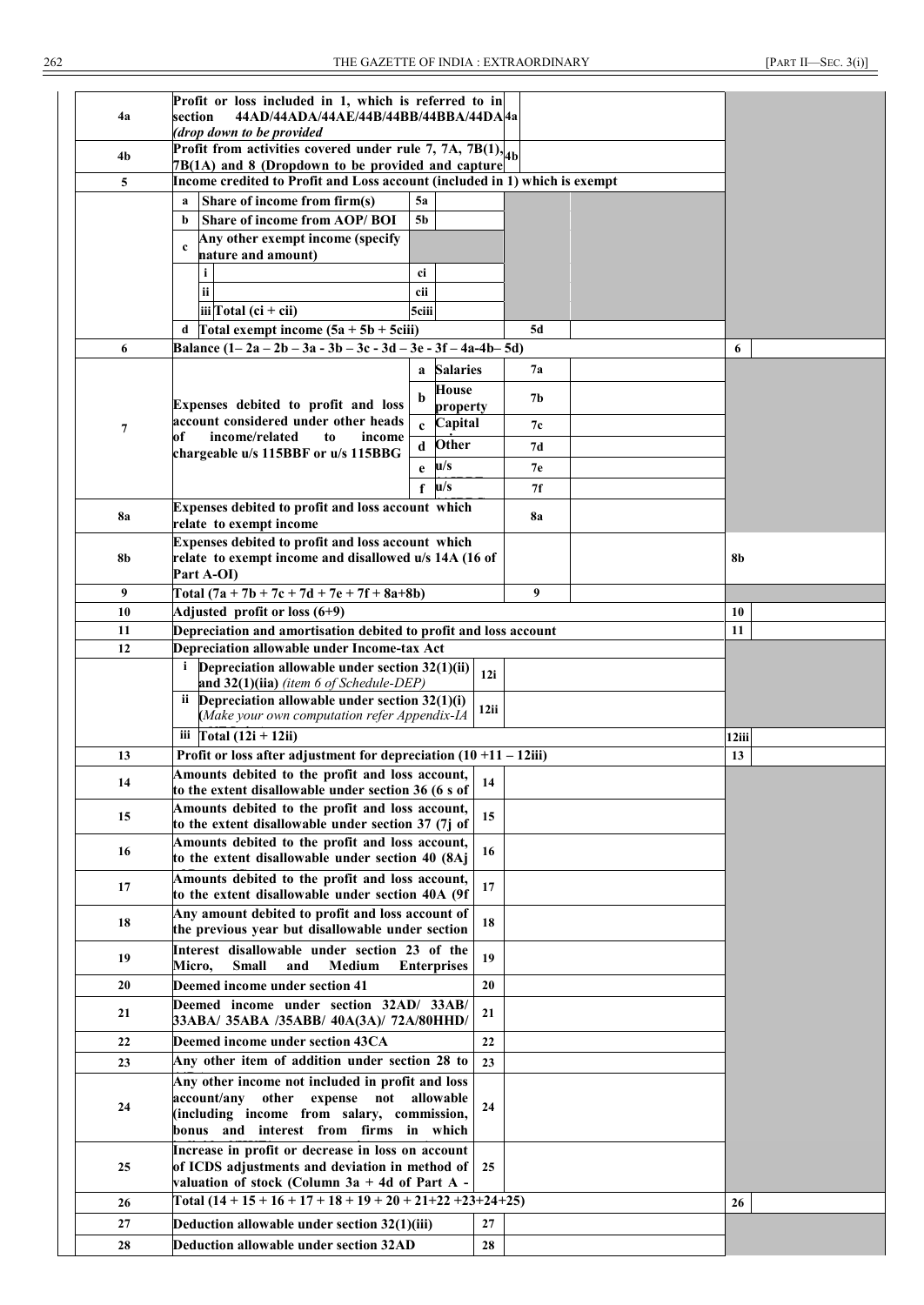|                                                                                                          |                                                                                                             |                                                                                                                  | Amount of deduction under section 35 or 35CCC<br>or 35CCD in excess of the amount debited to                                                                                                             |       |                                                   |                      |     |                 |                   |
|----------------------------------------------------------------------------------------------------------|-------------------------------------------------------------------------------------------------------------|------------------------------------------------------------------------------------------------------------------|----------------------------------------------------------------------------------------------------------------------------------------------------------------------------------------------------------|-------|---------------------------------------------------|----------------------|-----|-----------------|-------------------|
|                                                                                                          | 29                                                                                                          |                                                                                                                  | profit and loss account <i>(item <math>x(4)</math> of Schedule ESR)</i>                                                                                                                                  |       | 29                                                |                      |     |                 |                   |
|                                                                                                          |                                                                                                             |                                                                                                                  | (if amount deductible under section 35 or 35CCC or                                                                                                                                                       |       |                                                   |                      |     |                 |                   |
|                                                                                                          |                                                                                                             |                                                                                                                  | 35CCD is lower than amount debited to P&L<br>Any amount disallowed under section 40 in any                                                                                                               |       |                                                   |                      |     |                 |                   |
|                                                                                                          | 30                                                                                                          |                                                                                                                  | preceding previous year but allowable during the                                                                                                                                                         |       | 30                                                |                      |     |                 |                   |
|                                                                                                          |                                                                                                             |                                                                                                                  | previous year (8B of PartA-OI)                                                                                                                                                                           |       |                                                   |                      |     |                 |                   |
|                                                                                                          | 31                                                                                                          |                                                                                                                  | Any amount disallowed under section 43B in any<br>preceding previous year but allowable during the                                                                                                       |       | 31                                                |                      |     |                 |                   |
|                                                                                                          |                                                                                                             |                                                                                                                  | previous year (10 h of PartA-OI)<br>32                                                                                                                                                                   |       |                                                   |                      |     |                 |                   |
|                                                                                                          | 32                                                                                                          |                                                                                                                  | Any other amount allowable as deduction                                                                                                                                                                  |       |                                                   |                      |     |                 |                   |
|                                                                                                          | 33                                                                                                          |                                                                                                                  | Decrease in profit or increase in loss on account of<br>ICDS adjustments and deviation in method of                                                                                                      |       |                                                   |                      |     |                 |                   |
|                                                                                                          |                                                                                                             |                                                                                                                  | valuation of stock (Column 3b + 4e of Part A-OI)                                                                                                                                                         |       |                                                   |                      |     |                 |                   |
|                                                                                                          | 34                                                                                                          |                                                                                                                  | Total $(27+28+29+30+31+32+33)$                                                                                                                                                                           |       |                                                   |                      |     | 34              |                   |
|                                                                                                          | 35                                                                                                          |                                                                                                                  | Income $(13+26-34)$                                                                                                                                                                                      |       |                                                   |                      |     | 35              |                   |
|                                                                                                          | 36                                                                                                          |                                                                                                                  | Profits and gains of business or profession deemed to be under -                                                                                                                                         |       |                                                   |                      |     |                 |                   |
|                                                                                                          |                                                                                                             |                                                                                                                  | i Section 44AD $(61(ii)$ of schedule P&L)                                                                                                                                                                | 36i   |                                                   |                      |     |                 |                   |
|                                                                                                          |                                                                                                             |                                                                                                                  | ii Section 44ADA (62(ii) of schedule $P&L$ )                                                                                                                                                             | 36ii  |                                                   |                      |     |                 |                   |
|                                                                                                          |                                                                                                             |                                                                                                                  | iii Section 44AE $(63(ii)$ of schedule P&L)                                                                                                                                                              | 36iii |                                                   |                      |     |                 |                   |
|                                                                                                          |                                                                                                             |                                                                                                                  | iv Section 44B                                                                                                                                                                                           | 36iv  |                                                   |                      |     |                 |                   |
|                                                                                                          |                                                                                                             |                                                                                                                  | <b>Section 44BB</b>                                                                                                                                                                                      | 36v   |                                                   |                      |     |                 |                   |
|                                                                                                          |                                                                                                             |                                                                                                                  | vi Section 44BBA                                                                                                                                                                                         | 36vi  |                                                   |                      |     |                 |                   |
|                                                                                                          |                                                                                                             |                                                                                                                  | vii Section 44DA                                                                                                                                                                                         | 36vii |                                                   | (item 4 of Form 3CE) |     |                 |                   |
|                                                                                                          | viii Total (36i to 36vii)                                                                                   |                                                                                                                  |                                                                                                                                                                                                          |       |                                                   |                      |     | 36viii          |                   |
|                                                                                                          | 37                                                                                                          | Net profit or loss from business or profession other than speculative and specified business                     |                                                                                                                                                                                                          |       |                                                   |                      |     |                 |                   |
|                                                                                                          |                                                                                                             | $(35 + 36$ viii)<br>Net Profit or loss from business or profession other than speculative business and specified |                                                                                                                                                                                                          |       |                                                   |                      |     |                 |                   |
|                                                                                                          | business after applying rule 7A, 7B or 8, if applicable (If rule 7A, 7B or 8 is not applicable, enter<br>38 |                                                                                                                  |                                                                                                                                                                                                          |       |                                                   |                      |     | A38             |                   |
|                                                                                                          |                                                                                                             |                                                                                                                  | same figure as in 37) (If loss take the figure to 2i of item E) $(38a+38b+38c+38d+38e+38f)$                                                                                                              |       |                                                   |                      |     |                 |                   |
|                                                                                                          |                                                                                                             | a                                                                                                                | Income chargeable under Rule 7                                                                                                                                                                           |       | <b>38a</b>                                        |                      |     |                 |                   |
|                                                                                                          |                                                                                                             | b                                                                                                                | Deemed income chargeable under Rule 7A                                                                                                                                                                   |       | 38b                                               |                      |     |                 |                   |
|                                                                                                          |                                                                                                             | $\mathbf c$                                                                                                      | Deemed income chargeable under Rule 7B(1)                                                                                                                                                                |       | 38c                                               |                      |     |                 |                   |
|                                                                                                          |                                                                                                             | d                                                                                                                | Deemed income chargeable under Rule 38d                                                                                                                                                                  |       |                                                   |                      |     |                 |                   |
|                                                                                                          |                                                                                                             | e                                                                                                                | Deemed income chargeable under Rule 8<br>Income other than Rule 7A, 7B & 8 (Item No. 38f)                                                                                                                |       | 38e                                               |                      |     |                 |                   |
|                                                                                                          |                                                                                                             |                                                                                                                  | Balance of income deemed to be from agriculture, after applying Rule 7, 7A, 7B(1), 7B(1A)                                                                                                                |       |                                                   |                      |     |                 |                   |
|                                                                                                          | 39                                                                                                          |                                                                                                                  | and Rule 8 for the purpose of aggregation of income as per Finance Act                                                                                                                                   |       |                                                   |                      |     | 39              |                   |
|                                                                                                          |                                                                                                             |                                                                                                                  | [4b-(38a+38b+38c+38d+38e)]<br><b>B</b> Computation of income from speculative business                                                                                                                   |       |                                                   |                      |     |                 |                   |
|                                                                                                          |                                                                                                             |                                                                                                                  | Net profit or loss from speculative business as per profit or loss account (Item No. 2a)                                                                                                                 |       |                                                   |                      |     |                 |                   |
|                                                                                                          | 40                                                                                                          |                                                                                                                  |                                                                                                                                                                                                          |       |                                                   |                      |     | 40              |                   |
|                                                                                                          | 41                                                                                                          |                                                                                                                  | Additions in accordance with section 28 to 44DA<br>Deductions in accordance with section 28 to 44DA                                                                                                      |       |                                                   |                      |     | 41              |                   |
|                                                                                                          | 42                                                                                                          |                                                                                                                  | <b>Income from speculative business</b> $(40+41-42)$ (if loss, take the figure to 6xiii of schedule CFL)                                                                                                 |       |                                                   |                      |     | 42              |                   |
|                                                                                                          | 43                                                                                                          |                                                                                                                  | C Computation of income from specified business under section 35AD                                                                                                                                       |       |                                                   |                      |     | <b>B43</b>      |                   |
|                                                                                                          | 44                                                                                                          |                                                                                                                  | Net profit or loss from specified business as per profit or loss account                                                                                                                                 |       |                                                   |                      |     | 44              |                   |
|                                                                                                          | 45                                                                                                          |                                                                                                                  | Additions in accordance with section 28 to 44DA                                                                                                                                                          |       |                                                   |                      |     | 45              |                   |
|                                                                                                          |                                                                                                             |                                                                                                                  | <b>Deductions in accordance with section 28 to 44DA</b> (other than deduction under section,- (i) 35AD,                                                                                                  |       |                                                   |                      |     |                 |                   |
|                                                                                                          | 46                                                                                                          |                                                                                                                  | (ii) 32 or 35 on which deduction u/s 35AD is claimed)                                                                                                                                                    |       |                                                   |                      |     | 46              |                   |
|                                                                                                          | 47                                                                                                          |                                                                                                                  | Profit or loss from specified business $(44 + 45 - 46)$                                                                                                                                                  |       |                                                   |                      |     | 47              |                   |
|                                                                                                          | 48                                                                                                          |                                                                                                                  | Deductions in accordance with section 35AD(1)                                                                                                                                                            |       |                                                   |                      |     | 48              |                   |
|                                                                                                          | 49                                                                                                          |                                                                                                                  | Income from Specified Business (47-48) (if loss, take the figure to 7xiii of schedule CFL)<br>Relevant clause of sub-section (5) of section 35AD which covers the specified business (to be selected C50 |       |                                                   |                      |     | C <sub>49</sub> |                   |
|                                                                                                          | 50                                                                                                          |                                                                                                                  | from drop down menu)                                                                                                                                                                                     |       |                                                   |                      |     |                 |                   |
|                                                                                                          |                                                                                                             |                                                                                                                  | D Income chargeable under the head 'Profits and gains from business or profession' (A38+B43+C49)                                                                                                         |       |                                                   |                      |     | D               |                   |
|                                                                                                          |                                                                                                             |                                                                                                                  | E Intra head set off of business loss of current year                                                                                                                                                    |       |                                                   |                      |     |                 |                   |
| Income of current year (Fill this<br><b>Business loss set</b><br>column only if figure is zero or<br>off |                                                                                                             |                                                                                                                  |                                                                                                                                                                                                          |       | <b>Business income</b><br>remaining after set off |                      |     |                 |                   |
|                                                                                                          | SI.                                                                                                         |                                                                                                                  | <b>Type of Business income</b>                                                                                                                                                                           |       |                                                   | masitiral<br>(1)     | (2) |                 | $(3) = (1) - (2)$ |
|                                                                                                          |                                                                                                             |                                                                                                                  |                                                                                                                                                                                                          |       |                                                   |                      |     |                 |                   |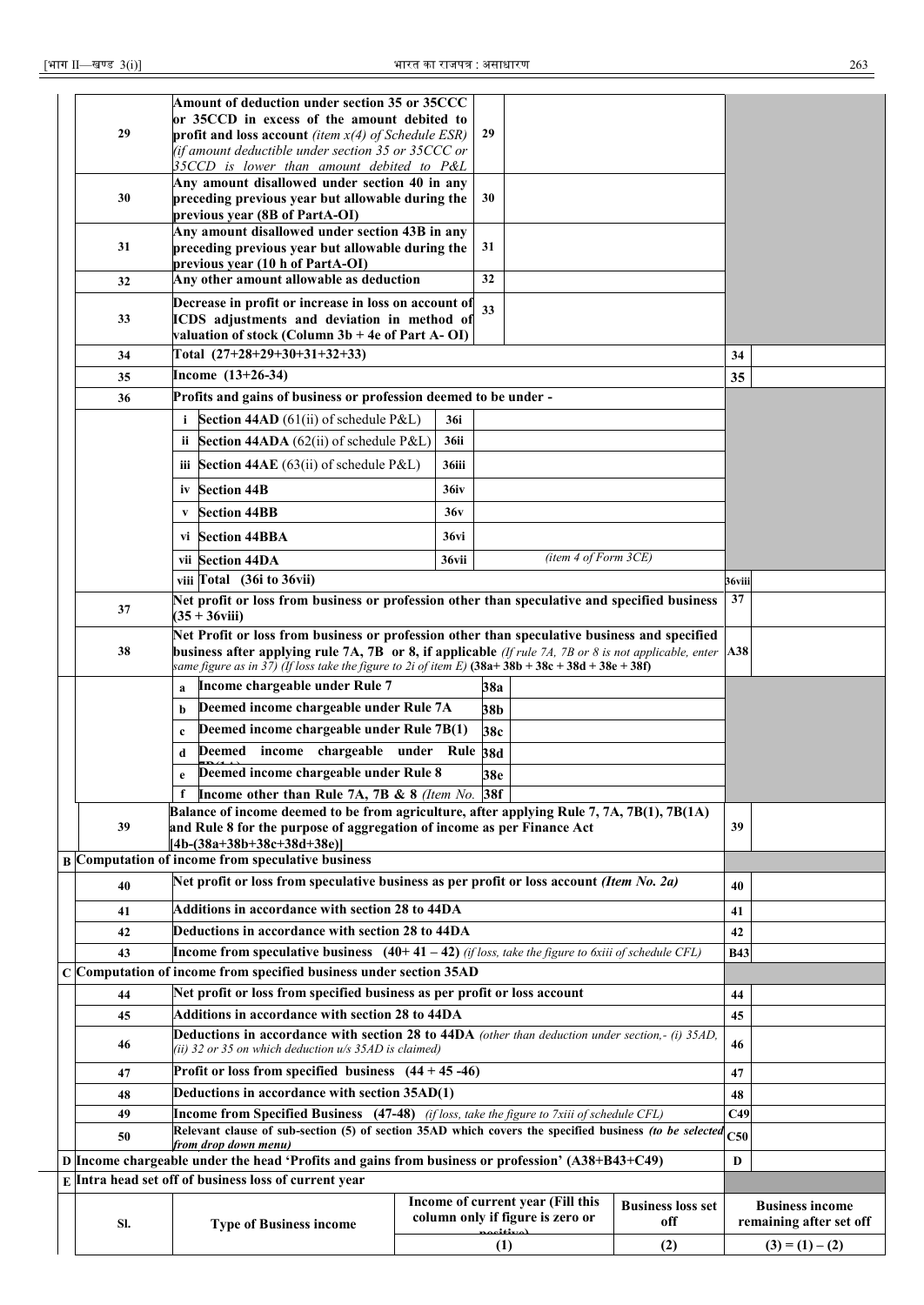|                                       | Loss to be set off (Fill this row only if<br>figure is negative)                                                                       |       | (A38) |  |
|---------------------------------------|----------------------------------------------------------------------------------------------------------------------------------------|-------|-------|--|
| ii                                    | Income from speculative business                                                                                                       | (B43) |       |  |
| iii                                   | Income from specified business                                                                                                         | (C49) |       |  |
| iv<br>Total loss set off $(ii + iii)$ |                                                                                                                                        |       |       |  |
|                                       | Loss remaining after set off $(i - iv)$                                                                                                |       |       |  |
|                                       | <b>NOTE:</b> Please include the income of the specified persons referred to in Schedule SPI while computing the income under this head |       |       |  |

*NOTE Please include the income of the specified persons referred to in Schedule SPI while computing the income under this head*

**Schedule DPM** Depreciation on Plant and Machinery (Other than assets on which full capital expenditure is allowable as deduction under any other section)

| 1            | <b>Block of assets</b>                                                                                                             |     | Plant and machinery |       |      |  |  |
|--------------|------------------------------------------------------------------------------------------------------------------------------------|-----|---------------------|-------|------|--|--|
| $\mathbf{2}$ | Rate $(\% )$                                                                                                                       | 15  | 30                  | 40    | 45   |  |  |
|              |                                                                                                                                    | (i) | (ii)                | (iii) | (iv) |  |  |
| 3            | Written down value on the first day of                                                                                             |     |                     |       |      |  |  |
|              | previous year                                                                                                                      |     |                     |       |      |  |  |
|              | 3a Amount as adjusted on account of opting for<br>taxation under section 115BAC                                                    |     |                     |       |      |  |  |
|              | 3b Adjusted Written down value on the first day<br>of previous year $(3) + (3a)$                                                   |     |                     |       |      |  |  |
|              | 4 Additions for a period of 180 days or<br>more in the previous year                                                               |     |                     |       |      |  |  |
|              | 5 Consideration or other realization                                                                                               |     |                     |       |      |  |  |
|              | during the previous year out of 3b or 4                                                                                            |     |                     |       |      |  |  |
|              | 6 Amount on which depreciation at full<br>rate to be allowed $(3b + 4 -5)$ (enter 0, if<br>result is negative)                     |     |                     |       |      |  |  |
|              | 7 Additions for a period of less than 180                                                                                          |     |                     |       |      |  |  |
|              | days in the previous year                                                                                                          |     |                     |       |      |  |  |
| 8            | <b>Consideration or other realizations</b><br>during the year out of 7                                                             |     |                     |       |      |  |  |
| 9            | Amount on which depreciation at half<br>rate to be allowed $(7-8)$ (enter 0, if result<br>is negative)                             |     |                     |       |      |  |  |
|              | 10 Depreciation on 6 at full rate                                                                                                  |     |                     |       |      |  |  |
|              | 11 Depreciation on 9 at half rate                                                                                                  |     |                     |       |      |  |  |
|              | 12 Additional depreciation, if any, on 4                                                                                           |     |                     |       |      |  |  |
| 13           | Additional depreciation, if any, on 7                                                                                              |     |                     |       |      |  |  |
|              | 14 Additional depreciation relating to<br>immediately preceding year' on asset<br>put to use for less than 180 days                |     |                     |       |      |  |  |
|              | 15 Total depreciation $(10+11+12+13+14)$                                                                                           |     |                     |       |      |  |  |
|              | 16 Depreciation disallowed under section<br>38(2) of the I.T. Act (out of column 15)                                               |     |                     |       |      |  |  |
|              | 17 Net aggregate depreciation (15-16)                                                                                              |     |                     |       |      |  |  |
| 18           | Proportionate aggregate depreciation<br>allowable in the event of succession,<br>amalgamation, demerger etc. (out of<br>column 17) |     |                     |       |      |  |  |
|              | <sup>19</sup> Expenditure incurred in connection with<br>transfer of asset/ assets                                                 |     |                     |       |      |  |  |
|              | 20 Capital gains/loss under section 50<br>$(5 + 8 -3b - 4 -7 -19)$ (enter negative only if<br>block ceases to exist)               |     |                     |       |      |  |  |
|              | 21 Written down value on the last day of<br>previous year $(6+9-15)$ (enter 0 if result                                            |     |                     |       |      |  |  |
|              | is negative)                                                                                                                       |     |                     |       |      |  |  |

|   | <b>Schedule DOA</b><br>Depreciation on other assets (Other than assets on which full capital expenditure is allowable as deduction) |                                        |      |                               |       |      |                      |            |              |
|---|-------------------------------------------------------------------------------------------------------------------------------------|----------------------------------------|------|-------------------------------|-------|------|----------------------|------------|--------------|
|   |                                                                                                                                     | <b>Block of assets</b>                 | Land | Building (not including land) |       |      | <b>Furniture and</b> | Intangible | <b>Ships</b> |
| ≃ |                                                                                                                                     |                                        |      |                               |       |      | fittings             | assets     |              |
|   |                                                                                                                                     | Rate $(\% )$                           | Nil  |                               | 10    | 40   | 10                   |            | 20           |
|   |                                                                                                                                     |                                        |      | (ii)                          | (iii) | (iv) |                      | (vi)       | (vii)        |
|   |                                                                                                                                     | Written down value on the first day of |      |                               |       |      |                      |            |              |
|   |                                                                                                                                     | previous year                          |      |                               |       |      |                      |            |              |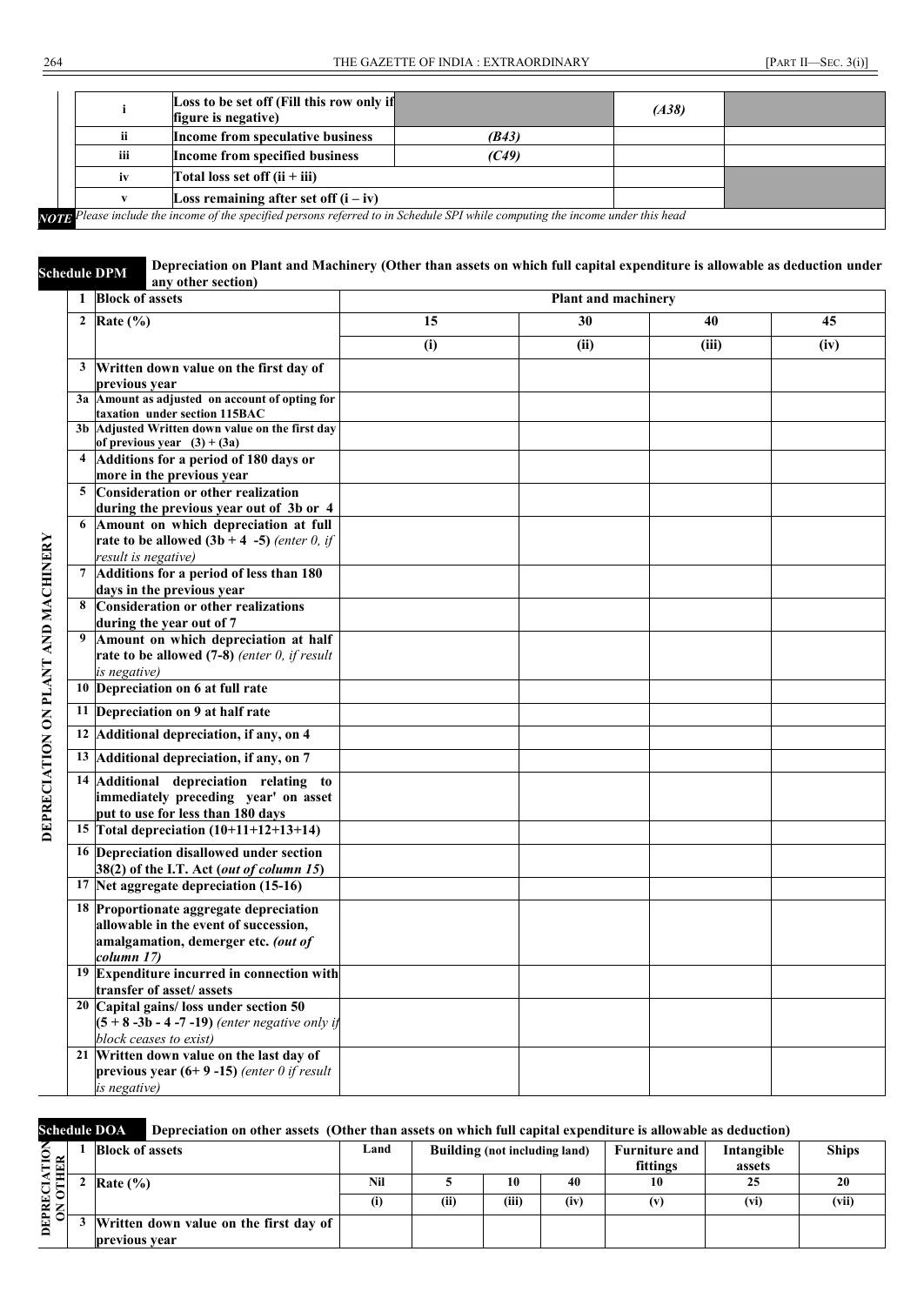|                | Additions for a period of 180 days or          |  |  |  |  |
|----------------|------------------------------------------------|--|--|--|--|
|                | more in the previous year                      |  |  |  |  |
| $\overline{5}$ | Consideration or other realization             |  |  |  |  |
|                | during the previous year out of 3 or 4         |  |  |  |  |
| 6              | Amount on which depreciation at full           |  |  |  |  |
|                | rate to be allowed $(3 + 4 -5)$ (enter 0, if   |  |  |  |  |
|                | result is negative)                            |  |  |  |  |
|                | Additions for a period of less than 180        |  |  |  |  |
|                | days in the previous year                      |  |  |  |  |
| 8              | Consideration or other realizations            |  |  |  |  |
|                | during the year out of 7                       |  |  |  |  |
| 9              | Amount on which depreciation at half           |  |  |  |  |
|                | rate to be allowed $(7-8)$ (enter 0, if result |  |  |  |  |
|                | is negative)                                   |  |  |  |  |
|                | 10 Depreciation on 6 at full rate              |  |  |  |  |
|                | 11 Depreciation on 9 at half rate              |  |  |  |  |
|                | 12 Total depreciation $(10+11)$                |  |  |  |  |
|                | 13 Depreciation disallowed under section       |  |  |  |  |
|                | 38(2) of the I.T. Act (out of column 12)       |  |  |  |  |
|                | 14 Net aggregate depreciation (12-13)          |  |  |  |  |
|                | 15 Proportionate aggregate depreciation        |  |  |  |  |
|                | allowable in the event of succession,          |  |  |  |  |
|                | amalgamation, demerger etc. (out of            |  |  |  |  |
|                | column 14)                                     |  |  |  |  |
|                | 16 Expenditure incurred in connection          |  |  |  |  |
|                | with transfer of asset/assets                  |  |  |  |  |
|                | 17 Capital gains/ loss under section 50        |  |  |  |  |
|                | $(5 + 8 -3 -4 -7 -16)$ (enter negative only if |  |  |  |  |
|                | block ceases to exist)                         |  |  |  |  |
|                | 18 Written down value on the last day of       |  |  |  |  |
|                | previous year $(6+9-12)$ (enter 0 if result    |  |  |  |  |
|                | is negative)                                   |  |  |  |  |

#### **Schedule DEP** Summary of depreciation on assets (Other than assets on which full capital expenditure is allowable as deduction under any other section.) **any other section)**

| Plant and machinery                  |                                                                                                       |                |                         |  |
|--------------------------------------|-------------------------------------------------------------------------------------------------------|----------------|-------------------------|--|
| a                                    | Block entitled for depreciation $\omega$ 15 per cent<br>(Schedule DPM -17i or 18i as applicable)      | 1a             |                         |  |
| b                                    | Block entitled for depreciation $\omega$ 30 per cent<br>(Schedule DPM - 17ii or 18ii as applicable)   | 1 <sub>b</sub> |                         |  |
| $\mathbf c$                          | Block entitled for depreciation $\omega$ 40 per cent<br>(Schedule DPM - 17iii or 18iii as applicable) | 1c             |                         |  |
| d                                    | Block entitled for depreciation $\omega$ 45 per cent<br>(Schedule DPM - 17iv or 18iv as applicable)   | 1d             |                         |  |
| e                                    | Total depreciation on plant and machinery $(1a + 1b + 1c+1d)$                                         |                | 1e                      |  |
| Building (not including land)        |                                                                                                       |                |                         |  |
| a                                    | Block entitled for depreciation $\omega$ 5 per cent<br>(Schedule DOA-14ii or 15ii as applicable)      | 2a             |                         |  |
| b                                    | Block entitled for depreciation $(a)$ 10 per cent<br>(Schedule DOA- 14iii or 15iii as applicable)     | 2 <sub>h</sub> |                         |  |
| $\mathbf c$                          | Block entitled for depreciation $(a)$ 40 per cent (Schedule)<br>DOA-14iv or 15iv as applicable)       | 2c             |                         |  |
| d                                    | Total depreciation on building (total of $2a + 2b + 2c$ )                                             |                | 2d                      |  |
|                                      | 3   <b>Furniture and fittings</b> (Schedule DOA- $14v$ or $15v$ as applicable)                        |                | 3                       |  |
|                                      | 4 Intangible assets (Schedule DOA- 14vi or 15vi as applicable)                                        |                | $\overline{\mathbf{4}}$ |  |
|                                      | <b>5</b> Ships (Schedule DOA- 14vii or 15vii as applicable)                                           |                | 5                       |  |
| 6 Total depreciation $(1e+2d+3+4+5)$ |                                                                                                       |                |                         |  |

**SUMMARY OF DEPRECIATION ON ASSETS**

SUMMARY OF DEPRECIATION ON ASSETS

#### **Schedule DCG Deemed Capital Gains on sale of depreciable assets**

| ω    |  | <b>Plant and machinery</b>                                    |    |  |
|------|--|---------------------------------------------------------------|----|--|
| ธิ3ั |  | a Block entitled for depreciation $\omega$ 15 per cent        | lа |  |
|      |  | $(Schedule DPM - 20i)$                                        |    |  |
|      |  | <b>b</b> Block entitled for depreciation $\omega$ 30 per cent | 1b |  |
| ĔĘ   |  | $(Schedule DPM - 20ii)$                                       |    |  |
|      |  | c Block entitled for depreciation $\hat{a}$ 40 per cent       | 1c |  |
|      |  | (Schedule DPM - 20iii)                                        |    |  |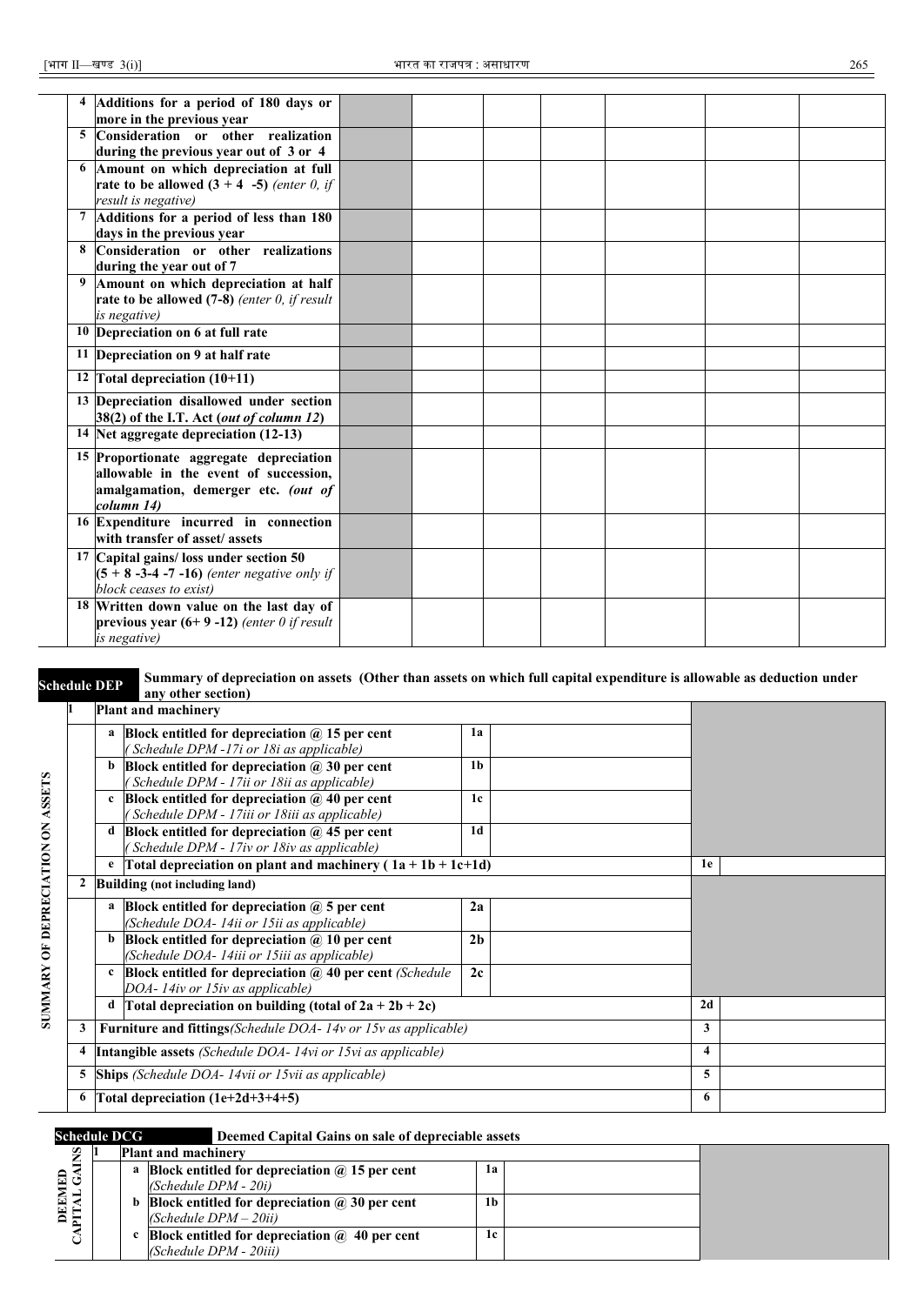|   |   | Block entitled for depreciation $\omega$ 45 per cent<br>(Schedule DPM - 20iv)         | 1d             |                |  |
|---|---|---------------------------------------------------------------------------------------|----------------|----------------|--|
|   |   | e $Total (1a + 1b + 1c + 1d)$                                                         |                | 1e             |  |
|   |   | Building (not including land)                                                         |                |                |  |
|   | a | Block entitled for depreciation $\omega$ 5 per cent<br>(Schedule DOA-17ii)            | 2a             |                |  |
|   |   | <b>b</b> Block entitled for depreciation $\omega$ 10 per cent<br>(Schedule DOA-17iii) | 2 <sub>b</sub> |                |  |
|   |   | c Block entitled for depreciation $\omega$ 40 per cent (Schedule)<br>DOA-17iv)        | 2c             |                |  |
|   |   | d $\text{Total} (2a + 2b + 2c)$                                                       |                | 2d             |  |
|   |   | Furniture and fittings (Schedule DOA-17v)                                             |                | 3              |  |
|   |   | Intangible assets (Schedule DOA-17vi)                                                 |                | $\overline{4}$ |  |
| 5 |   | <b>Ships</b> (Schedule DOA-17vii)                                                     |                | 5              |  |
|   |   | Total $(1e+2d+3+4+5)$                                                                 |                | 6              |  |

| Schedule ESR |  |
|--------------|--|
|              |  |

#### **Expenditure on scientific Research etc. (Deduction under section 35 or 35CCC or 35CCD)**

| Sl No       | <b>Expenditure of the nature</b><br>referred to in section<br>(1) | Amount, if any, debited to profit<br>and loss account<br>(2) | <b>Amount of deduction allowable</b><br>(3) | Amount of deduction in excess of the<br>amount debited to profit and loss account<br>$(4) = (3) - (2)$                                       |
|-------------|-------------------------------------------------------------------|--------------------------------------------------------------|---------------------------------------------|----------------------------------------------------------------------------------------------------------------------------------------------|
| -1          | 35(1)(i)                                                          |                                                              |                                             |                                                                                                                                              |
| ii.         | 35(1)(ii)                                                         |                                                              |                                             |                                                                                                                                              |
| iii         | 35(1)(ii)                                                         |                                                              |                                             |                                                                                                                                              |
| iv          | 35(1)(iii)                                                        |                                                              |                                             |                                                                                                                                              |
| V           | 35(1)(iv)                                                         |                                                              |                                             |                                                                                                                                              |
| vi          | 35(2AA)                                                           |                                                              |                                             |                                                                                                                                              |
| vii         | 35(2AB)                                                           |                                                              |                                             |                                                                                                                                              |
| viii        | <b>35CCC</b>                                                      |                                                              |                                             |                                                                                                                                              |
| ix          | <b>35CCD</b>                                                      |                                                              |                                             |                                                                                                                                              |
| X           | <b>Total</b>                                                      |                                                              |                                             |                                                                                                                                              |
| <b>NOTE</b> | <b>Schedule RA.</b>                                               |                                                              |                                             | In case any deduction is claimed under sections $35(1)(ii)$ or $35(1)(iii)$ or $35(1)(iii)$ or $35(2AA)$ , please provide the details as per |

#### **Schedule CG Capital Gains**

|                          |                                                                                                                                                         |                                                |                                                                                            | A Short-term Capital Gains (STCG) (Sub-items 4 and 5 are not applicable for residents)                                                                                         |     |  |  |  |                |  |  |     |  |  |
|--------------------------|---------------------------------------------------------------------------------------------------------------------------------------------------------|------------------------------------------------|--------------------------------------------------------------------------------------------|--------------------------------------------------------------------------------------------------------------------------------------------------------------------------------|-----|--|--|--|----------------|--|--|-----|--|--|
|                          |                                                                                                                                                         |                                                |                                                                                            | <b>From sale of land or building or both</b> (fill up details separately for each property)                                                                                    |     |  |  |  |                |  |  |     |  |  |
|                          |                                                                                                                                                         | a                                              |                                                                                            | <b>Full value of consideration received/receivable</b>                                                                                                                         |     |  |  |  | ai             |  |  |     |  |  |
|                          |                                                                                                                                                         |                                                |                                                                                            | ii Value of property as per stamp valuation authority                                                                                                                          |     |  |  |  | aii            |  |  |     |  |  |
|                          |                                                                                                                                                         |                                                |                                                                                            | Full value of consideration adopted as per section 50C for the                                                                                                                 |     |  |  |  |                |  |  |     |  |  |
|                          |                                                                                                                                                         |                                                |                                                                                            | iii purpose of Capital Gains () [in case (aii) does not exceed 1.10 times aiii                                                                                                 |     |  |  |  |                |  |  |     |  |  |
|                          |                                                                                                                                                         |                                                |                                                                                            | (ai), take this figure as (ai), or else take (aii)]                                                                                                                            |     |  |  |  |                |  |  |     |  |  |
|                          |                                                                                                                                                         | b                                              |                                                                                            | Deductions under section 48                                                                                                                                                    |     |  |  |  |                |  |  |     |  |  |
|                          |                                                                                                                                                         |                                                |                                                                                            | Cost of acquisition without indexation                                                                                                                                         |     |  |  |  | <b>bi</b>      |  |  |     |  |  |
|                          |                                                                                                                                                         |                                                |                                                                                            | <b>Cost of Improvement without indexation</b>                                                                                                                                  |     |  |  |  | <b>bii</b>     |  |  |     |  |  |
|                          |                                                                                                                                                         |                                                |                                                                                            | iii Expenditure wholly and exclusively in connection with transfer                                                                                                             |     |  |  |  | <b>biii</b>    |  |  |     |  |  |
|                          |                                                                                                                                                         |                                                |                                                                                            | iv $\Gamma$ otal (bi + bii + biii)                                                                                                                                             |     |  |  |  | hiv            |  |  |     |  |  |
|                          |                                                                                                                                                         | $\mathbf c$                                    |                                                                                            | Balance (aiii – biv)                                                                                                                                                           |     |  |  |  | 1c             |  |  |     |  |  |
| Short-term Capital Gains |                                                                                                                                                         | d                                              |                                                                                            | Deduction under section 54B/54D/ 54G/54GA (Specify details in item D below)                                                                                                    |     |  |  |  | 1 <sub>d</sub> |  |  |     |  |  |
|                          |                                                                                                                                                         | e                                              | Short-term Capital Gains on Immovable property (1c - 1d)                                   |                                                                                                                                                                                | A1e |  |  |  |                |  |  |     |  |  |
|                          |                                                                                                                                                         |                                                | In case of transfer of immovable property, please furnish the following details (see note) |                                                                                                                                                                                |     |  |  |  |                |  |  |     |  |  |
|                          |                                                                                                                                                         |                                                | S.No.                                                                                      | Amount Address of property Pin code                                                                                                                                            |     |  |  |  |                |  |  |     |  |  |
|                          |                                                                                                                                                         |                                                |                                                                                            |                                                                                                                                                                                |     |  |  |  |                |  |  |     |  |  |
|                          | Furnishing of PAN/Aadhaar No. is mandatory, if the tax is deduced under section 194-IA or is quoted by<br>$NOTE \triangleright$ buyer in the documents. |                                                |                                                                                            |                                                                                                                                                                                |     |  |  |  |                |  |  |     |  |  |
|                          |                                                                                                                                                         |                                                |                                                                                            | In case of more than one buyer, please indicate the respective percentage share and amount.                                                                                    |     |  |  |  |                |  |  |     |  |  |
|                          |                                                                                                                                                         |                                                |                                                                                            | 2 From slump sale<br><b>Full value of consideration</b>                                                                                                                        |     |  |  |  |                |  |  |     |  |  |
|                          |                                                                                                                                                         | a                                              | $(5 \text{ of Form } 3CEA)$                                                                |                                                                                                                                                                                |     |  |  |  |                |  |  |     |  |  |
|                          |                                                                                                                                                         | Net worth of the under taking or division<br>b | $(6(e)$ of Form $3CEA)$                                                                    |                                                                                                                                                                                |     |  |  |  |                |  |  |     |  |  |
|                          |                                                                                                                                                         | c                                              |                                                                                            | Short term capital gains from slump sale (2a-2b)                                                                                                                               |     |  |  |  |                |  |  | A2c |  |  |
|                          | 3                                                                                                                                                       |                                                |                                                                                            | From sale of equity share or unit of equity oriented Mutual Fund (MF) or unit of a business trust on<br>which STT is paid under section 111A or 115AD(1)(ii) proviso (for FII) |     |  |  |  |                |  |  |     |  |  |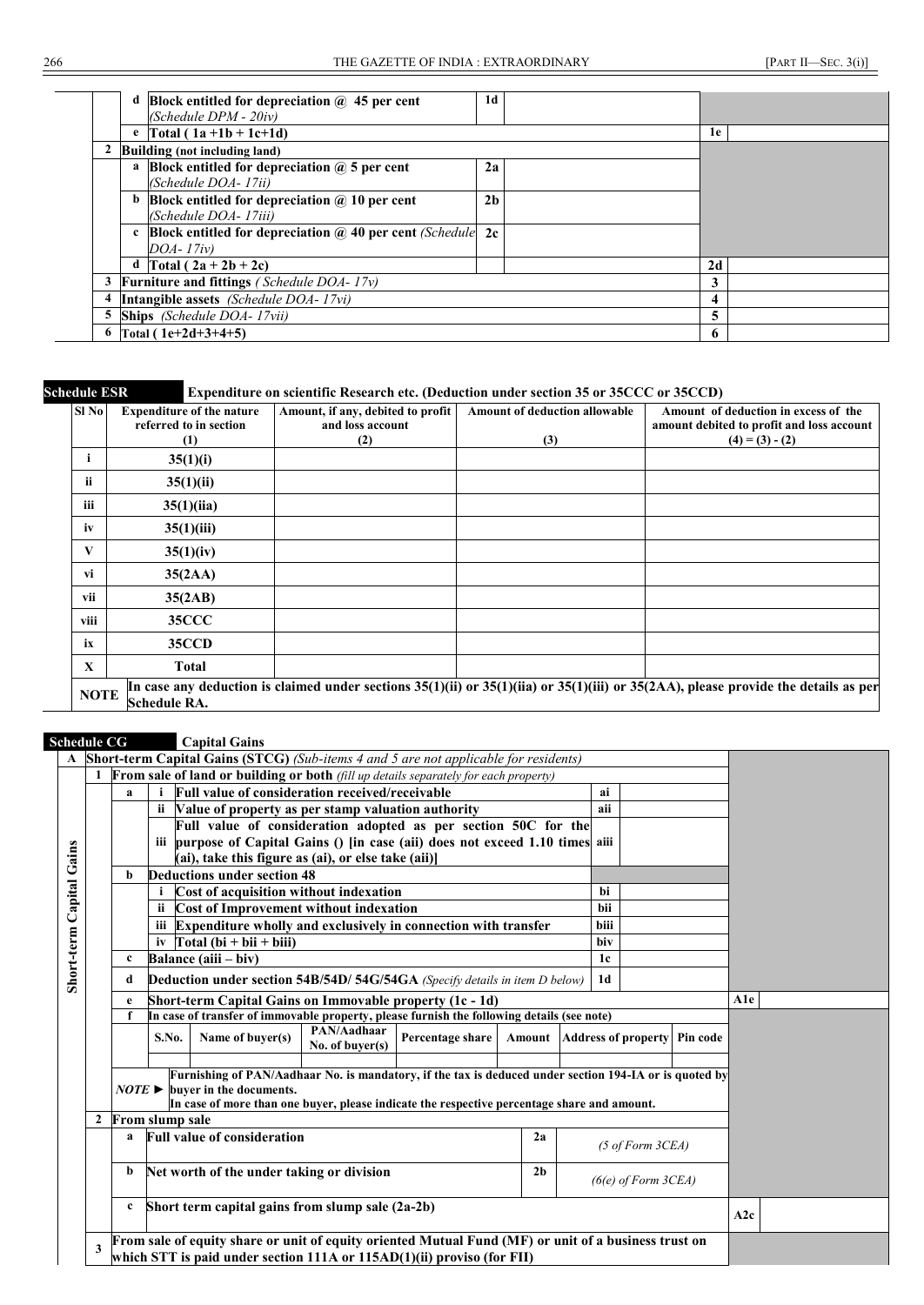|                         | a            | <b>Full value of consideration</b>                                                                 |           | 3a   |     |
|-------------------------|--------------|----------------------------------------------------------------------------------------------------|-----------|------|-----|
|                         | b            | <b>Deductions under section 48</b>                                                                 |           |      |     |
|                         |              | Cost of acquisition without indexation                                                             |           | bi   |     |
|                         |              | ii Cost of Improvement without indexation                                                          |           | bii  |     |
|                         |              | iii Expenditure wholly and exclusively in connection with transfer                                 |           | biii |     |
|                         |              | Total $(i + ii + iii)$<br>iv                                                                       |           | biv  |     |
|                         |              | Balance $(3a - biv)$                                                                               |           | 3c   |     |
|                         | $\mathbf{c}$ |                                                                                                    |           |      |     |
|                         |              | Loss to be disallowed u/s 94(7) or 94(8)- for example if asset                                     |           |      |     |
|                         | d            | bought/acquired within 3 months prior to record date and                                           |           | 3d   |     |
|                         |              | dividend/income/bonus units are received, then loss arising out of sale of                         |           |      |     |
|                         |              | such asset to be ignored (Enter positive value only)                                               |           |      |     |
|                         |              | Short-term capital gain on equity share or equity oriented MF (STT paid) $(3c + 3d)$               |           |      | A3e |
|                         |              | For NON-RESIDENT, not being an FII- from sale of shares or debentures of an Indian company (to be  |           |      |     |
| $\overline{\mathbf{4}}$ |              | computed with foreign exchange adjustment under first proviso to section 48)                       |           |      |     |
|                         |              | STCG on transactions on which securities transaction tax (STT) is paid                             |           |      | A4a |
|                         |              |                                                                                                    |           |      | A4b |
|                         |              | STCG on transactions on which securities transaction tax (STT) is not paid                         |           |      |     |
| 5                       |              | For NON-RESIDENTS- from sale of securities (other than those at A3 above) by an FII as per section |           |      |     |
|                         | 115AD        |                                                                                                    |           |      |     |
|                         | a            | i In case securities sold include shares of a company other than quoted                            |           |      |     |
|                         |              | shares, enter the following details                                                                |           |      |     |
|                         |              | a Full value of consideration received/receivable in respect of                                    |           |      |     |
|                         |              | unquoted shares                                                                                    |           |      |     |
|                         |              | b Fair market value of unquoted shares determined in the                                           |           |      |     |
|                         |              |                                                                                                    |           |      |     |
|                         |              | prescribed manner                                                                                  |           |      |     |
|                         |              | c Full value of consideration in respect of unquoted shares                                        | ic        |      |     |
|                         |              | adopted as per section 50CA for the purpose of Capital                                             |           |      |     |
|                         |              | Gains (higher of a or b)                                                                           |           |      |     |
|                         |              | ii Full value of consideration in respect of securities other than                                 |           |      |     |
|                         |              | unquoted shares                                                                                    |           |      |     |
|                         |              | iii $\Gamma$ otal (ic + ii)                                                                        | aiii      |      |     |
|                         | b            | <b>Deductions under section 48</b>                                                                 |           |      |     |
|                         |              |                                                                                                    |           |      |     |
|                         |              | Cost of acquisition without indexation                                                             | bi        |      |     |
|                         |              | ii Cost of improvement without indexation                                                          | bii       |      |     |
|                         |              | iii Expenditure wholly and exclusively in connection with transfer                                 | biii      |      |     |
|                         |              | iv $\int \text{Total} (i + ii + iii)$                                                              | biv       |      |     |
|                         | $\mathbf{c}$ | Balance (5aiii - biv)                                                                              | 5c        |      |     |
|                         |              | Loss to be disallowed $u/s$ 94(7) or 94(8)- for example if security                                |           |      |     |
|                         |              |                                                                                                    |           |      |     |
|                         | d            | bought/acquired within 3 months prior to record date and                                           | 5d        |      |     |
|                         |              | dividend/income/bonus units are received, then loss arising out of                                 |           |      |     |
|                         |              | sale of such security to be ignored (Enter positive value only)                                    |           |      |     |
|                         |              | Short-term capital gain on sale of securities (other than those at A3 above) by an FII (5c $+5d$ ) |           |      | A5e |
|                         |              | 6 From sale of assets other than at A1 or A2 or A3 or A4 or A5 above                               |           |      |     |
|                         |              | In case assets sold include shares of a company other than quoted                                  |           |      |     |
|                         | a            | shares, enter the following details                                                                |           |      |     |
|                         |              | Full value of consideration received/receivable in respect of                                      |           |      |     |
|                         |              | a                                                                                                  |           |      |     |
|                         |              | unquoted shares                                                                                    |           |      |     |
|                         |              | b Fair market value of unquoted shares determined in the                                           |           |      |     |
|                         |              | prescribed manner                                                                                  |           |      |     |
|                         |              | c Full value of consideration in respect of unquoted shares                                        | ic        |      |     |
|                         |              | adopted as per section 50CA for the purpose of Capital                                             |           |      |     |
|                         |              | Gains (higher of a or b)                                                                           |           |      |     |
|                         |              | ii Full value of consideration in respect of assets other than                                     |           |      |     |
|                         |              |                                                                                                    |           |      |     |
|                         |              | unquoted shares                                                                                    |           |      |     |
|                         |              | iii $\Gamma$ otal (ic + ii)                                                                        | aiii      |      |     |
|                         | b            | <b>Deductions under section 48</b>                                                                 |           |      |     |
|                         |              | Cost of acquisition without indexation<br>i                                                        | bi        |      |     |
|                         |              | ii Cost of Improvement without indexation                                                          | bii       |      |     |
|                         |              | iii Expenditure wholly and exclusively in connection with transfer                                 | biii      |      |     |
|                         |              | iv $\Gamma$ otal (i + ii + iii)                                                                    | biv       |      |     |
|                         |              |                                                                                                    |           |      |     |
|                         | $\mathbf c$  | Balance (6aiii – biv)                                                                              | <b>6c</b> |      |     |
|                         |              | In case of asset (security/unit) loss to be disallowed u/s 94(7) or 94(8)-                         |           |      |     |
|                         | d            | for example if asset bought/acquired within 3 months prior to record                               | <b>6d</b> |      |     |
|                         |              | date and dividend/income/bonus units are received, then loss arising                               |           |      |     |
|                         |              | out of sale of such asset to be ignored (Enter positive value only)                                |           |      |     |
|                         |              | Deemed short term capital gains on depreciable assets (6 of schedule-                              |           |      |     |
|                         | e            | DCG)                                                                                               | 6e        |      |     |
|                         |              |                                                                                                    |           |      |     |
|                         | f            | Deduction under section 54D/54G/54GA                                                               | 6f        |      |     |
|                         |              | STCG on assets other than at A1 or A2 or A3 or A4 or A5 above $(6c + 6d + 6e -6f)$                 |           |      | A6g |
| 7                       |              | Amount deemed to be short term capital gains                                                       |           |      |     |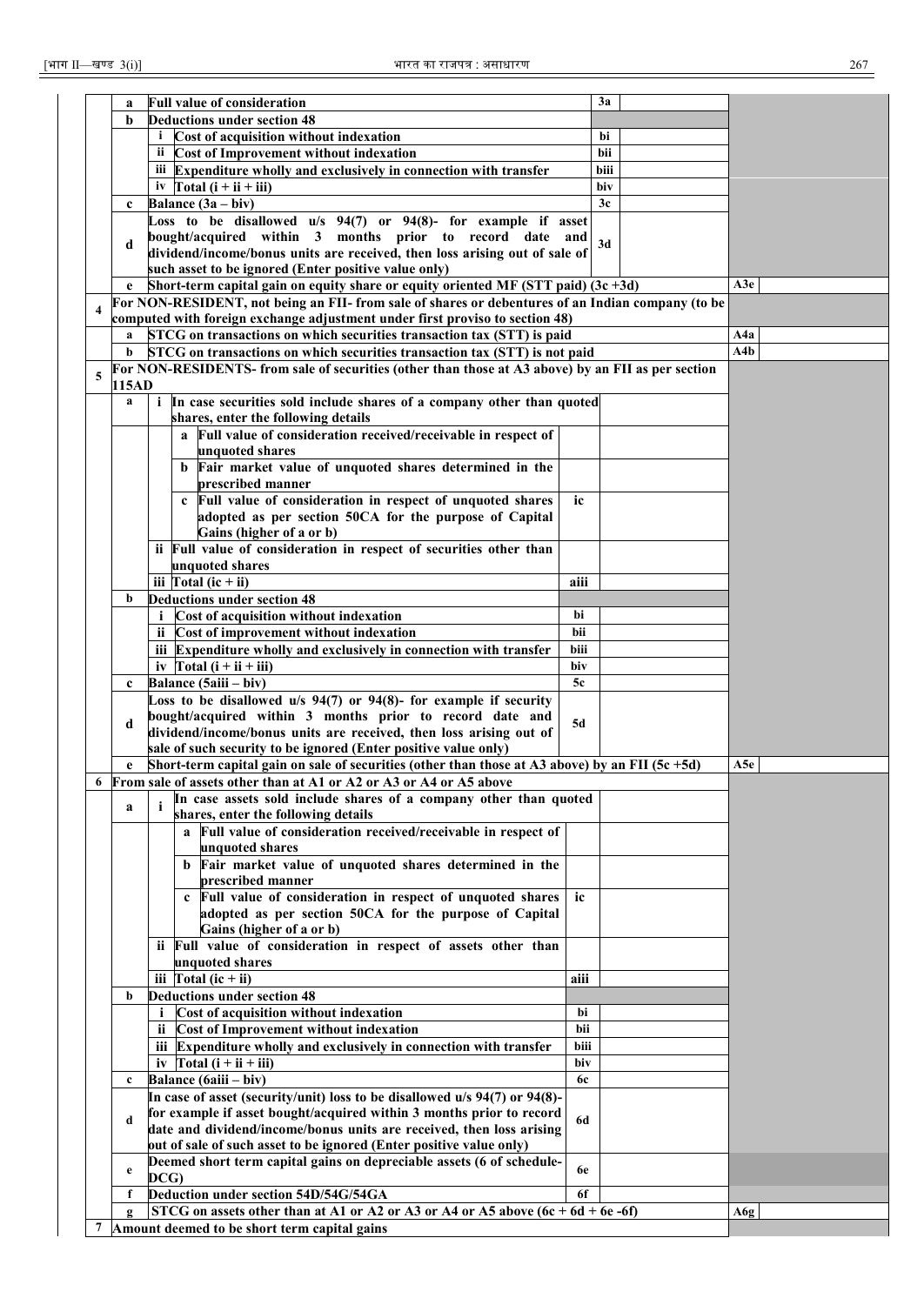268 THE GAZETTE OF INDIA : EXTRAORDINARY [PART II—SEC. 3(i)]

|               | a                                                                    |                                                                |                                                                                                                                 |                                                      |                   |                                |            | Whether any amount of unutilized capital gain on asset transferred during the previous years shown                                                                            |  |          |    |                   |     |             |                                            |  |                 |  |
|---------------|----------------------------------------------------------------------|----------------------------------------------------------------|---------------------------------------------------------------------------------------------------------------------------------|------------------------------------------------------|-------------------|--------------------------------|------------|-------------------------------------------------------------------------------------------------------------------------------------------------------------------------------|--|----------|----|-------------------|-----|-------------|--------------------------------------------|--|-----------------|--|
|               |                                                                      |                                                                |                                                                                                                                 |                                                      |                   |                                |            | below was deposited in the Capital Gains Accounts Scheme within due date for that year?<br>$\Box$ Yes $\Box$ No $\Box$ Not applicable. If yes, then provide the details below |  |          |    |                   |     |             |                                            |  |                 |  |
|               |                                                                      | SI.                                                            |                                                                                                                                 | Previous year in                                     |                   | Section under which            |            | New asset acquired/constructed                                                                                                                                                |  |          |    |                   |     |             | <b>Amount not used for</b>                 |  |                 |  |
|               |                                                                      |                                                                |                                                                                                                                 | which asset                                          |                   | deduction claimed in           |            |                                                                                                                                                                               |  |          |    |                   |     |             | new asset or                               |  |                 |  |
|               |                                                                      |                                                                |                                                                                                                                 | transferred                                          |                   | that year                      |            | Year in which asset<br>acquired/constructed   Capital Gains account                                                                                                           |  |          |    |                   |     |             | Amount utilised out of remained unutilized |  |                 |  |
|               |                                                                      |                                                                |                                                                                                                                 |                                                      |                   |                                |            |                                                                                                                                                                               |  |          |    |                   |     |             | in Capital gains<br>account(X)             |  |                 |  |
|               |                                                                      | i.                                                             | 2017-18                                                                                                                         |                                                      | 54D/54G/54GA      |                                |            |                                                                                                                                                                               |  |          |    |                   |     |             |                                            |  |                 |  |
|               |                                                                      |                                                                | ii 2018-19                                                                                                                      |                                                      | 54 <sub>B</sub>   |                                |            |                                                                                                                                                                               |  |          |    |                   |     |             |                                            |  |                 |  |
|               | b                                                                    |                                                                |                                                                                                                                 |                                                      |                   |                                |            | Amount deemed to be short term capital gains u/s 54B/54D/54G/54GA, other than at 'a'<br>Total amount deemed to be short term capital gains $(Xi + Xii + b)$                   |  |          |    |                   |     |             |                                            |  | A7              |  |
|               | 8                                                                    |                                                                |                                                                                                                                 |                                                      |                   |                                |            | Pass Through Income/Loss in the nature of Short Term Capital Gain, (Fill up schedule PTI) (A8a + A8b + A8c)                                                                   |  |          |    |                   |     |             |                                            |  | A8              |  |
|               |                                                                      |                                                                |                                                                                                                                 |                                                      |                   |                                |            | Pass Through Income/Loss in the nature of Short Term Capital Gain, chargeable $@$ A8a                                                                                         |  |          |    |                   |     |             |                                            |  |                 |  |
|               |                                                                      | A                                                              | 15%                                                                                                                             |                                                      |                   |                                |            |                                                                                                                                                                               |  |          |    |                   |     |             |                                            |  |                 |  |
|               |                                                                      | b                                                              | 30%                                                                                                                             |                                                      |                   |                                |            | Pass Through Income/Loss in the nature of Short Term Capital Gain, chargeable @A8b                                                                                            |  |          |    |                   |     |             |                                            |  |                 |  |
|               |                                                                      |                                                                |                                                                                                                                 |                                                      |                   |                                |            | Pass Through Income/Loss in the nature of Short Term Capital Gain, chargeable at A8c                                                                                          |  |          |    |                   |     |             |                                            |  |                 |  |
|               |                                                                      | c                                                              | applicable rates                                                                                                                |                                                      |                   |                                |            |                                                                                                                                                                               |  |          |    |                   |     |             |                                            |  |                 |  |
|               | $\boldsymbol{9}$                                                     |                                                                |                                                                                                                                 |                                                      |                   |                                |            | Amount of STCG included in A1-A8 but not chargeable to tax or chargeable at special rates as per                                                                              |  |          |    |                   |     |             |                                            |  |                 |  |
|               |                                                                      | <b>DTAA</b>                                                    |                                                                                                                                 | Item No. A1                                          |                   |                                |            |                                                                                                                                                                               |  |          |    |                   |     |             |                                            |  |                 |  |
|               |                                                                      | SI.                                                            | Amount of                                                                                                                       | to A8 above                                          | Country<br>name & |                                | Article of | Rate as per Whether TRC<br><b>Treaty</b>                                                                                                                                      |  | obtained |    | <b>Section of</b> |     | Rate as per | Applicable rate<br>[lower of $(6)$ or      |  |                 |  |
|               |                                                                      | No.                                                            | income                                                                                                                          | in which<br>included                                 | Code              |                                | DTAA       | (enter NIL, if<br>not chargeable)                                                                                                                                             |  | (Y/N)    |    | I.T. Act          |     | I.T. Act    | (9)                                        |  |                 |  |
|               |                                                                      | (1)                                                            | (2)                                                                                                                             | (3)                                                  | (4)               |                                | (5)        | (6)                                                                                                                                                                           |  | (7)      |    | (8)               |     | (9)         | (10)                                       |  |                 |  |
|               |                                                                      | 1                                                              |                                                                                                                                 |                                                      |                   |                                |            |                                                                                                                                                                               |  |          |    |                   |     |             |                                            |  |                 |  |
|               |                                                                      | П                                                              |                                                                                                                                 |                                                      |                   |                                |            |                                                                                                                                                                               |  |          |    |                   |     |             |                                            |  |                 |  |
|               |                                                                      |                                                                |                                                                                                                                 |                                                      |                   |                                |            | A Total amount of STCG not chargeable to tax as per DTAA                                                                                                                      |  |          |    |                   |     |             |                                            |  | A9a             |  |
|               |                                                                      |                                                                |                                                                                                                                 |                                                      |                   |                                |            | B Total amount of STCG chargeable to tax at special rates as per DTAA                                                                                                         |  |          |    |                   |     |             |                                            |  | A9b             |  |
|               |                                                                      |                                                                |                                                                                                                                 |                                                      |                   |                                |            | 10 Total Short-term Capital Gain (A1e+ A2e+ A3e+ A4a+ A4b+ A5e+ A6g+A7+A8 - A9a)                                                                                              |  |          |    |                   |     |             |                                            |  | A10             |  |
| B             |                                                                      |                                                                |                                                                                                                                 |                                                      |                   |                                |            | <b>Long-term capital gain (LTCG)</b> (Sub-items, 6, 7, 8 $\&$ 9 are not applicable for residents)                                                                             |  |          |    |                   |     |             |                                            |  |                 |  |
|               | 1                                                                    |                                                                |                                                                                                                                 |                                                      |                   |                                |            | From sale of land or building or both (fill up details separately for each property)                                                                                          |  |          |    |                   |     |             |                                            |  |                 |  |
|               |                                                                      |                                                                | Full value of consideration received/receivable<br>1<br>ai<br>a<br>Ii Value of property as per stamp valuation authority<br>aii |                                                      |                   |                                |            |                                                                                                                                                                               |  |          |    |                   |     |             |                                            |  |                 |  |
|               |                                                                      | Full value of consideration adopted as per section 50C for the |                                                                                                                                 |                                                      |                   |                                |            |                                                                                                                                                                               |  |          |    |                   |     |             |                                            |  |                 |  |
|               |                                                                      |                                                                | Iii purpose of Capital Gains [in case (aii) does not exceed 1.10<br>aiii                                                        |                                                      |                   |                                |            |                                                                                                                                                                               |  |          |    |                   |     |             |                                            |  |                 |  |
|               |                                                                      |                                                                | times (ai), take this figure as (ai), or else take (aii)]                                                                       |                                                      |                   |                                |            |                                                                                                                                                                               |  |          |    |                   |     |             |                                            |  |                 |  |
| Capital Gains |                                                                      | <b>Deductions under section 48</b><br>b                        |                                                                                                                                 |                                                      |                   |                                |            |                                                                                                                                                                               |  |          |    |                   |     |             |                                            |  |                 |  |
|               |                                                                      | Cost of acquisition with indexation                            |                                                                                                                                 |                                                      |                   |                                |            |                                                                                                                                                                               |  |          |    |                   |     |             |                                            |  |                 |  |
|               |                                                                      |                                                                | -1<br>ii.                                                                                                                       | <b>Cost of Improvement with indexation</b>           |                   |                                |            |                                                                                                                                                                               |  |          |    | bi<br>bii         |     |             |                                            |  |                 |  |
|               |                                                                      |                                                                |                                                                                                                                 |                                                      |                   |                                |            | iii Expenditure wholly and exclusively in connection with transfer                                                                                                            |  |          |    | biii              |     |             |                                            |  |                 |  |
|               |                                                                      |                                                                |                                                                                                                                 | iv $\Gamma$ otal (bi + bii + biii)                   |                   |                                |            |                                                                                                                                                                               |  |          |    | biv               |     |             |                                            |  |                 |  |
| Long-term     |                                                                      | c                                                              |                                                                                                                                 | Balance (aiii – biv)                                 |                   |                                |            |                                                                                                                                                                               |  |          |    | 1c                |     |             |                                            |  |                 |  |
|               |                                                                      | d                                                              |                                                                                                                                 | Deduction under<br>(Specify details in item D below) | section           |                                |            | 54/54B/54D/54EC/54F/54G/54GA/54GB                                                                                                                                             |  |          |    | 1 <sub>d</sub>    |     |             |                                            |  |                 |  |
|               |                                                                      | e                                                              |                                                                                                                                 |                                                      |                   |                                |            | Long-term Capital Gains on Immovable property (1c - 1d)                                                                                                                       |  |          |    |                   |     |             |                                            |  | B1e             |  |
|               |                                                                      | f                                                              |                                                                                                                                 |                                                      |                   |                                |            | In case of transfer of immovable property, please furnish the following details (see note)                                                                                    |  |          |    |                   |     |             |                                            |  |                 |  |
|               |                                                                      |                                                                | S.No.                                                                                                                           | Name of buyer(s)                                     |                   | PAN/Aadhaar No.<br>of buver(s) |            | Percentage share                                                                                                                                                              |  | Amount   |    |                   |     |             | Address of property Pin code               |  |                 |  |
|               |                                                                      |                                                                |                                                                                                                                 |                                                      |                   |                                |            |                                                                                                                                                                               |  |          |    |                   |     |             |                                            |  |                 |  |
|               |                                                                      |                                                                |                                                                                                                                 | $NOTE \triangleright$ buyer in the documents.        |                   |                                |            | Furnishing of PAN/Aadhaar No. is mandatory, if the tax is deduced under section 194-IA or is quoted by                                                                        |  |          |    |                   |     |             |                                            |  |                 |  |
|               |                                                                      |                                                                |                                                                                                                                 |                                                      |                   |                                |            | In case of more than one buyer, please indicate the respective percentage share and amount.                                                                                   |  |          |    |                   |     |             |                                            |  |                 |  |
|               | $\mathbf{2}$                                                         |                                                                | From slump sale                                                                                                                 |                                                      |                   |                                |            |                                                                                                                                                                               |  |          |    |                   |     |             |                                            |  |                 |  |
|               |                                                                      | <b>Full value of consideration</b>                             |                                                                                                                                 |                                                      |                   |                                |            |                                                                                                                                                                               |  |          |    |                   |     |             |                                            |  |                 |  |
|               |                                                                      | a                                                              |                                                                                                                                 |                                                      |                   |                                |            |                                                                                                                                                                               |  |          | 2a |                   |     |             | $(5 \text{ of Form } 3CEA)$                |  |                 |  |
|               |                                                                      |                                                                | Net worth of the under taking or division<br>2 <sub>b</sub><br>b                                                                |                                                      |                   |                                |            |                                                                                                                                                                               |  |          |    |                   |     |             |                                            |  |                 |  |
|               |                                                                      | $(6(e)$ of Form $3CEA)$                                        |                                                                                                                                 |                                                      |                   |                                |            |                                                                                                                                                                               |  |          |    |                   |     |             |                                            |  |                 |  |
|               |                                                                      | Balance $(2a - 2b)$<br>2c<br>c                                 |                                                                                                                                 |                                                      |                   |                                |            |                                                                                                                                                                               |  |          |    |                   |     |             |                                            |  |                 |  |
|               |                                                                      |                                                                |                                                                                                                                 |                                                      |                   |                                |            |                                                                                                                                                                               |  |          |    |                   |     |             |                                            |  |                 |  |
|               | 2d<br>Deduction u/s 54EC /54F (Specify details in item D below)<br>d |                                                                |                                                                                                                                 |                                                      |                   |                                |            |                                                                                                                                                                               |  |          |    |                   |     |             |                                            |  |                 |  |
|               |                                                                      | e                                                              |                                                                                                                                 | Long term capital gains from slump sale (2c-2d)      |                   |                                |            |                                                                                                                                                                               |  |          |    |                   |     |             |                                            |  | B <sub>2e</sub> |  |
|               | 3                                                                    |                                                                |                                                                                                                                 |                                                      |                   |                                |            | From sale of bonds or debenture (other than capital indexed bonds issued by Government)                                                                                       |  |          |    |                   |     |             |                                            |  |                 |  |
|               |                                                                      | a                                                              |                                                                                                                                 | <b>Full value of consideration</b>                   |                   |                                |            |                                                                                                                                                                               |  |          |    |                   | 3a  |             |                                            |  |                 |  |
|               |                                                                      | b                                                              |                                                                                                                                 | <b>Deductions under section 48</b>                   |                   |                                |            |                                                                                                                                                                               |  |          |    |                   |     |             |                                            |  |                 |  |
|               |                                                                      |                                                                | i.                                                                                                                              | Cost of acquisition without indexation               |                   |                                |            |                                                                                                                                                                               |  |          |    |                   | bi  |             |                                            |  |                 |  |
|               |                                                                      |                                                                |                                                                                                                                 | ii Cost of improvement without indexation            |                   |                                |            |                                                                                                                                                                               |  |          |    |                   | bii |             |                                            |  |                 |  |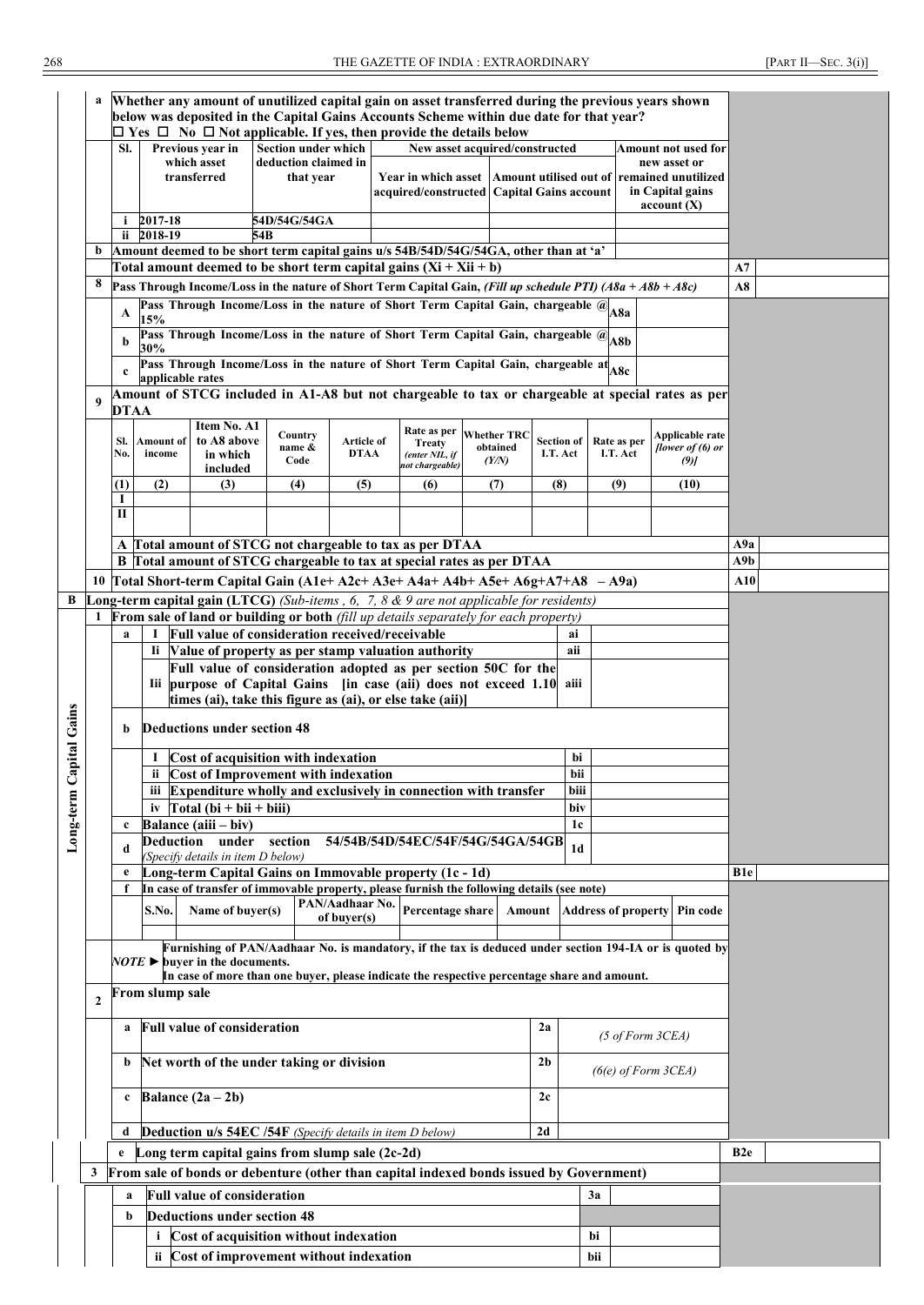|   |              | iii Expenditure wholly and exclusively in connection with transfer                                                                                                | biii           |      |                  |  |
|---|--------------|-------------------------------------------------------------------------------------------------------------------------------------------------------------------|----------------|------|------------------|--|
|   |              | iv $\text{Total}(\text{bi} + \text{bii} + \text{biii})$                                                                                                           | biv            |      |                  |  |
|   | $\mathbf c$  | Balance $(3a - biv)$                                                                                                                                              | 3c             |      |                  |  |
|   | d            | <b>Deduction under sections /54F</b> (Specify details in item D below)                                                                                            | 3d             |      |                  |  |
|   | e            | <b>LTCG</b> on bonds or debenture $(3c - 3d)$                                                                                                                     |                |      | B <sub>3e</sub>  |  |
|   |              | From sale of, (i) listed securities (other than a unit) or zero coupon bonds where proviso under section                                                          |                |      |                  |  |
|   |              | 112(1) is applicable (ii) GDR of an Indian company referred in sec. 115ACA                                                                                        |                |      |                  |  |
|   | a<br>b       | <b>Full value of consideration</b><br><b>Deductions under section 48</b>                                                                                          | 4a             |      |                  |  |
|   |              | i<br>Cost of acquisition without indexation                                                                                                                       |                | Bi   |                  |  |
|   |              | ii<br>Cost of improvement without indexation                                                                                                                      |                | Bii  |                  |  |
|   |              | Expenditure wholly and exclusively in connection with transfer<br>Ш                                                                                               |                | Biii |                  |  |
|   |              | iv<br>$Total (bi + bii + biii)$                                                                                                                                   |                | Biv  |                  |  |
|   | $\mathbf c$  | Balance $(4a - biv)$                                                                                                                                              |                | 4c   |                  |  |
|   | d            | Deduction under section 54F (Specify details in item D below)                                                                                                     |                | 4d   |                  |  |
|   | e            | Long-term Capital Gains on assets at B4 above $(4c - 4d)$                                                                                                         |                |      | B4e              |  |
| 5 |              | From sale of equity share in a company or unit of equity oriented fund or unit of a business trust on which STT is                                                |                |      |                  |  |
|   |              | paid under section 112A                                                                                                                                           |                |      |                  |  |
|   | a            | LTCG u/s 112A (column 14 of Schedule 112A)                                                                                                                        | <b>5a</b>      |      |                  |  |
|   | b            | <b>Deduction under sections 54F</b> (Specify details in item D below)                                                                                             | 5b             |      |                  |  |
|   | c            | Long-term Capital Gains on sale of capital assets at B5 above $(5a - 5b)$                                                                                         |                |      | B <sub>5</sub> c |  |
| 6 |              | For NON-RESIDENTS- from sale of shares or debenture of Indian company (to be computed with                                                                        |                |      |                  |  |
|   |              | foreign exchange adjustment under first proviso to section 48)                                                                                                    |                |      |                  |  |
|   | a            | <b>LTCG</b> computed without indexation benefit                                                                                                                   | 6a             |      |                  |  |
|   | b            | Deduction under sections /54F (Specify details in item D below)                                                                                                   | 6b             |      |                  |  |
|   | $\mathbf{c}$ | LTCG on share or debenture (6a-6b)<br>For NON-RESIDENTS- from sale of, (i) unlisted securities as per sec. 112(1)(c), (ii) bonds or GDR as                        |                |      | B6c              |  |
| 7 |              | referred in sec. 115AC, (iii) securities by FII as referred to in sec. 115AD (other than securities                                                               |                |      |                  |  |
|   |              | referred to in section 112A for which column B8 is to be filled up)                                                                                               |                |      |                  |  |
|   |              | In case securities sold include shares of a company other than quoted                                                                                             |                |      |                  |  |
|   | A            | i<br>shares, enter the following details                                                                                                                          |                |      |                  |  |
|   |              | a Full value of consideration received/receivable in respect of                                                                                                   | ia             |      |                  |  |
|   |              | unquoted shares                                                                                                                                                   |                |      |                  |  |
|   |              | Fair market value of unquoted shares determined in the<br>b<br>prescribed manner                                                                                  | ib             |      |                  |  |
|   |              | Full value of consideration in respect of unquoted shares<br>$\mathbf{c}$                                                                                         |                |      |                  |  |
|   |              | adopted as per section 50CA for the purpose of Capital Gains                                                                                                      | ic             |      |                  |  |
|   |              | (higher of a or b)                                                                                                                                                |                |      |                  |  |
|   |              | Full value of consideration in respect of securities other than                                                                                                   | aii            |      |                  |  |
|   |              | unquoted shares                                                                                                                                                   |                |      |                  |  |
|   |              | iii $\int \text{Total} (ic + ii)$                                                                                                                                 | aiii           |      |                  |  |
|   | B            | <b>Deductions under section 48</b>                                                                                                                                |                |      |                  |  |
|   |              | Cost of acquisition without indexation<br>i                                                                                                                       | bi             |      |                  |  |
|   |              | Cost of improvement without indexation<br>ii.                                                                                                                     | bii            |      |                  |  |
|   |              | iii Expenditure wholly and exclusively in connection with transfer                                                                                                | biii           |      |                  |  |
|   |              | iv $\Gamma$ otal (bi + bii + biii)                                                                                                                                | biv            |      |                  |  |
|   |              | Balance (aiii - biv)<br>c                                                                                                                                         | 7c             |      |                  |  |
|   |              | <b>Deduction under sections /54F</b> (Specify details in item D below)<br>d                                                                                       | 7d             |      |                  |  |
|   |              | Long-term Capital Gains on assets at 7 above in case of NON-RESIDENT $(7c - 7d)$<br>e                                                                             |                |      | B7e              |  |
|   | 8            | For NON-RESIDENTS - From sale of equity share in a company or unit of equity oriented fund or unit of a<br>business trust on which STT is paid under section 112A |                |      |                  |  |
|   |              | a<br>LTCG u/s 112A [Column 14 of 115AD(1)(b)(iii) proviso]                                                                                                        | <b>8a</b>      |      |                  |  |
|   |              | b<br>Deduction under sections 54F (Specify details in item D below)                                                                                               | 8b             |      |                  |  |
|   |              | $\mathbf c$<br>Long-term Capital Gains on sale of capital assets at B8 above (8a - 8b)                                                                            |                |      | B8c              |  |
|   | 9            | <b>From sale of foreign exchange asset by NON-RESIDENT INDIAN</b> (If opted under chapter XII-A)                                                                  |                |      |                  |  |
|   |              | LTCG on sale of specified asset (computed without indexation)<br>a                                                                                                | 9а             |      |                  |  |
|   |              | Less deduction under section 115F (Specify details in item D below)<br>b                                                                                          | 9 <sub>b</sub> |      |                  |  |
|   |              | Balance LTCG on sale of specified asset (9a-9b)<br>c                                                                                                              |                |      | B <sub>9c</sub>  |  |
|   |              | LTCG on sale of asset, other than specified asset                                                                                                                 |                |      |                  |  |
|   |              | d<br>(computed without indexation)                                                                                                                                | <b>9d</b>      |      |                  |  |
|   |              | Less deduction under section 115F (Specify details in item D below)<br>e                                                                                          | 9е             |      |                  |  |
|   |              | Balance LTCG on sale of asset, other than specified asset (9d-9e)<br>f                                                                                            |                |      | B9f              |  |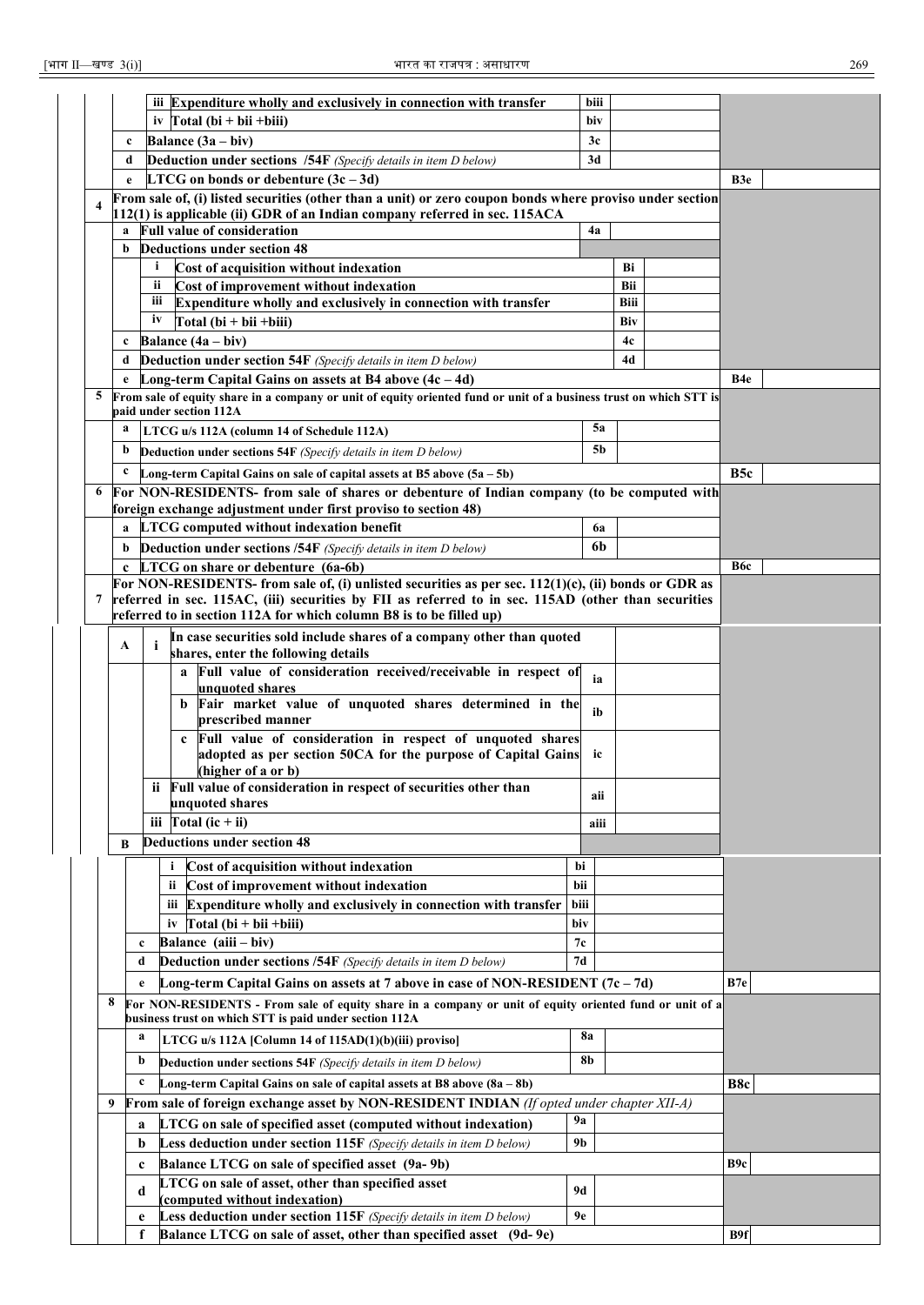|    |            |                                                                                                                                                   |                     |                                                  |                 | 10 From sale of assets where B1 to B9 above are not applicable                                                                                                                                                   |                           |                                                       |                                   |                               |      |                         |                                                         |                            |  |
|----|------------|---------------------------------------------------------------------------------------------------------------------------------------------------|---------------------|--------------------------------------------------|-----------------|------------------------------------------------------------------------------------------------------------------------------------------------------------------------------------------------------------------|---------------------------|-------------------------------------------------------|-----------------------------------|-------------------------------|------|-------------------------|---------------------------------------------------------|----------------------------|--|
|    |            | a                                                                                                                                                 | i                   |                                                  |                 | In case assets sold include shares of a company other than quoted<br>shares, enter the following details                                                                                                         |                           |                                                       |                                   |                               |      |                         |                                                         |                            |  |
|    |            |                                                                                                                                                   |                     |                                                  | unquoted shares | a Full value of consideration received/receivable in respect of                                                                                                                                                  |                           |                                                       |                                   |                               | ia   |                         |                                                         |                            |  |
|    |            |                                                                                                                                                   |                     |                                                  |                 | b Fair market value of unquoted shares determined in the<br>prescribed manner                                                                                                                                    |                           |                                                       |                                   |                               | ib   |                         |                                                         |                            |  |
|    |            |                                                                                                                                                   |                     |                                                  |                 | c Full value of consideration in respect of unquoted shares<br>adopted as per section 50CA for the purpose of Capital<br>Gains (higher of a or b)                                                                |                           |                                                       |                                   |                               | ic   |                         |                                                         |                            |  |
|    |            |                                                                                                                                                   |                     |                                                  |                 | ii Full value of consideration in respect of assets other than                                                                                                                                                   |                           |                                                       |                                   |                               | aii  |                         |                                                         |                            |  |
|    |            |                                                                                                                                                   | iii                 | unquoted shares<br>Total $(ic + ii)$             |                 |                                                                                                                                                                                                                  |                           |                                                       |                                   |                               | aiii |                         |                                                         |                            |  |
|    |            | b                                                                                                                                                 |                     | <b>Deductions under section 48</b>               |                 |                                                                                                                                                                                                                  |                           |                                                       |                                   |                               |      |                         |                                                         |                            |  |
|    |            |                                                                                                                                                   | i                   |                                                  |                 | Cost of acquisition with indexation                                                                                                                                                                              |                           |                                                       |                                   |                               | bi   |                         |                                                         |                            |  |
|    |            |                                                                                                                                                   | <b>ii</b>           |                                                  |                 | Cost of improvement with indexation                                                                                                                                                                              |                           |                                                       |                                   |                               | bii  |                         |                                                         |                            |  |
|    |            |                                                                                                                                                   | Ш                   |                                                  |                 | Expenditure wholly and exclusively in connection with transfer                                                                                                                                                   |                           |                                                       |                                   |                               | biii |                         |                                                         |                            |  |
|    |            |                                                                                                                                                   | iv                  | $Total (bi + bii + biii)$                        |                 |                                                                                                                                                                                                                  |                           |                                                       |                                   |                               | biv  |                         |                                                         |                            |  |
|    |            | c                                                                                                                                                 |                     | Balance (10aiii - biv)                           |                 |                                                                                                                                                                                                                  |                           |                                                       |                                   |                               | 10c  |                         |                                                         |                            |  |
|    |            | d                                                                                                                                                 |                     |                                                  |                 | Deduction under section 54D//54F/54G/54GA (Specify details in item D                                                                                                                                             |                           |                                                       |                                   |                               | 10d  |                         |                                                         |                            |  |
|    |            | e                                                                                                                                                 | below)              |                                                  |                 | Long-term Capital Gains on assets at B10 above (10c-10d)                                                                                                                                                         |                           |                                                       |                                   |                               |      |                         |                                                         | <b>B10e</b>                |  |
|    |            |                                                                                                                                                   |                     |                                                  |                 | 11 Amount deemed to be long-term capital gains                                                                                                                                                                   |                           |                                                       |                                   |                               |      |                         |                                                         |                            |  |
|    |            |                                                                                                                                                   |                     |                                                  |                 | Whether any amount of unutilized capital gain on asset transferred during the previous year shown                                                                                                                |                           |                                                       |                                   |                               |      |                         |                                                         |                            |  |
|    |            |                                                                                                                                                   |                     |                                                  |                 | below was deposited in the Capital Gains Accounts Scheme within due date for that year?                                                                                                                          |                           |                                                       |                                   |                               |      |                         |                                                         |                            |  |
|    |            |                                                                                                                                                   |                     |                                                  |                 | $\Box$ Yes $\Box$ No $\Box$ Not applicable. If yes, then provide the details below<br><b>Previous year in Section under which New asset acquired/constructed</b>                                                 |                           |                                                       |                                   |                               |      |                         |                                                         |                            |  |
|    | SI.        |                                                                                                                                                   |                     | which asset                                      |                 | deduction claimed in                                                                                                                                                                                             |                           | Year in which asset                                   |                                   | <b>Amount utilised</b>        |      |                         | Amount not used for<br>new asset or remained            |                            |  |
|    |            | transferred<br>that year<br>acquired/constructed<br>out of Capital                                                                                |                     |                                                  |                 |                                                                                                                                                                                                                  |                           |                                                       |                                   |                               |      |                         | unutilized in Capital                                   |                            |  |
|    |            | gains account $(X)$<br><b>Gains account</b><br>2017-18<br>54/54D/54F/54G/54GA<br>i                                                                |                     |                                                  |                 |                                                                                                                                                                                                                  |                           |                                                       |                                   |                               |      |                         |                                                         |                            |  |
|    | ii         | 2018-19<br>54B                                                                                                                                    |                     |                                                  |                 |                                                                                                                                                                                                                  |                           |                                                       |                                   |                               |      |                         |                                                         |                            |  |
| b  |            | Amount deemed to be long-term capital gains, other than at 'a'<br>Total amount deemed to be long-term capital gains $(Xi + Xii + b)$              |                     |                                                  |                 |                                                                                                                                                                                                                  |                           |                                                       |                                   |                               |      |                         |                                                         |                            |  |
|    |            |                                                                                                                                                   |                     |                                                  |                 |                                                                                                                                                                                                                  |                           |                                                       |                                   |                               |      |                         |                                                         | <b>B11</b>                 |  |
| 12 |            |                                                                                                                                                   |                     |                                                  |                 | Pass Through Income/Loss in the nature of Long Term Capital Gain, (Fill up schedule PTI) (B12a1+B12a2 + B12b)<br>Pass Through Income/Loss in the nature of Long Term Capital Gain, chargeable @ <sub>B12a1</sub> |                           |                                                       |                                   |                               |      |                         |                                                         | <b>B12</b>                 |  |
|    | a1         | 10%                                                                                                                                               |                     |                                                  |                 |                                                                                                                                                                                                                  |                           |                                                       |                                   |                               |      |                         |                                                         |                            |  |
|    | a2         |                                                                                                                                                   |                     |                                                  |                 | Pass Through Income/Loss in the nature of Long Term Capital Gain, chargeable @ 812a2<br>10% - under sections other than u/s. 112A                                                                                |                           |                                                       |                                   |                               |      |                         |                                                         |                            |  |
|    | b          | 20%                                                                                                                                               |                     |                                                  |                 | Pass Through Income/Loss in the nature of Long Term Capital Gain, chargeable @                                                                                                                                   |                           |                                                       |                                   |                               |      | B12b                    |                                                         |                            |  |
| 13 |            |                                                                                                                                                   |                     |                                                  |                 | Amount of LTCG included in items B1 to B12 but not chargeable to tax or chargeable at special rates                                                                                                              |                           |                                                       |                                   |                               |      |                         |                                                         |                            |  |
|    |            |                                                                                                                                                   |                     | in India as per DTAA                             |                 |                                                                                                                                                                                                                  |                           |                                                       |                                   |                               |      |                         |                                                         |                            |  |
|    | SI.<br>No. |                                                                                                                                                   | Amount of<br>income | Item No. B1 to<br>B12 above in<br>which included |                 | Country name<br>& Code                                                                                                                                                                                           | Article of<br><b>DTAA</b> | Rate as per<br><b>Treaty</b><br>(enter NIL, if<br>not | Whether<br><b>TRC</b><br>obtained | <b>Section of</b><br>I.T. Act |      | Rate as per<br>I.T. Act | Applicable<br>rate <i>[lower of</i><br>$(6)$ or $(9)$ ] |                            |  |
|    | (1)        |                                                                                                                                                   | (2)                 | (3)                                              |                 | (4)                                                                                                                                                                                                              | (5)                       | chargeable)<br>(6)                                    | (YN)<br>(7)                       | (8)                           |      | (9)                     | (10)                                                    |                            |  |
|    | -1         |                                                                                                                                                   |                     |                                                  |                 |                                                                                                                                                                                                                  |                           |                                                       |                                   |                               |      |                         |                                                         |                            |  |
|    | П          |                                                                                                                                                   |                     |                                                  |                 |                                                                                                                                                                                                                  |                           |                                                       |                                   |                               |      |                         |                                                         |                            |  |
|    | a<br>b     |                                                                                                                                                   |                     |                                                  |                 | Total amount of LTCG not chargeable to tax as per DTAA<br>Total amount of LTCG chargeable to tax at special rates as per DTAA                                                                                    |                           |                                                       |                                   |                               |      |                         |                                                         | <b>B13a</b><br><b>B13b</b> |  |
|    |            |                                                                                                                                                   |                     |                                                  |                 | Total long term capital gain chargeable under I.T. Act (B1e + B2e + B3e + B4e + B5f + B6c + B7e +                                                                                                                |                           |                                                       |                                   |                               |      |                         |                                                         |                            |  |
| 14 |            |                                                                                                                                                   |                     |                                                  |                 | $B8f + B9c + B9f + B10e + B11 + B12 - B13a$                                                                                                                                                                      |                           |                                                       |                                   |                               |      |                         |                                                         | <b>B14</b>                 |  |
|    |            |                                                                                                                                                   |                     |                                                  |                 | <b>Income chargeable under the head "CAPITAL GAINS" (A10 + B14)</b> (take B14 as nil, if loss)                                                                                                                   |                           |                                                       |                                   |                               |      |                         |                                                         | $\mathbf C$                |  |
|    |            |                                                                                                                                                   |                     |                                                  |                 |                                                                                                                                                                                                                  |                           |                                                       |                                   |                               |      |                         |                                                         |                            |  |
|    |            | Information about deduction claimed against Capital Gains<br>1 In case of deduction u/s 54/54B/54D/54EC /54F/54G/54GA/115F give following details |                     |                                                  |                 |                                                                                                                                                                                                                  |                           |                                                       |                                   |                               |      |                         |                                                         |                            |  |
|    | a          |                                                                                                                                                   |                     |                                                  |                 |                                                                                                                                                                                                                  |                           | Deduction claimed u/s 54                              |                                   |                               |      |                         |                                                         |                            |  |
|    |            | i                                                                                                                                                 |                     | Date of transfer of original asset               |                 |                                                                                                                                                                                                                  |                           |                                                       |                                   | ai                            |      |                         | dd/mm/yyyy                                              |                            |  |
|    |            | ii.                                                                                                                                               |                     | Cost of new residential house                    |                 |                                                                                                                                                                                                                  |                           |                                                       |                                   | aii                           |      |                         |                                                         |                            |  |
|    |            |                                                                                                                                                   |                     |                                                  |                 | Date of purchase /construction of new residential house                                                                                                                                                          |                           |                                                       |                                   |                               |      |                         | $dd/mm/ \gamma \gamma \gamma \gamma$                    |                            |  |
|    |            | Ш                                                                                                                                                 |                     |                                                  |                 |                                                                                                                                                                                                                  |                           |                                                       |                                   | aiii                          |      |                         |                                                         |                            |  |
|    |            | iv                                                                                                                                                |                     |                                                  |                 | Amount deposited in Capital Gains Accounts Scheme before due date                                                                                                                                                |                           |                                                       |                                   | aiv                           |      |                         |                                                         |                            |  |
|    |            | V                                                                                                                                                 |                     | Amount of deduction claimed                      |                 |                                                                                                                                                                                                                  |                           |                                                       |                                   | av                            |      |                         |                                                         |                            |  |
|    | b          |                                                                                                                                                   |                     |                                                  |                 |                                                                                                                                                                                                                  |                           | Deduction claimed u/s 54B                             |                                   |                               |      |                         |                                                         |                            |  |
|    |            | i.                                                                                                                                                |                     | Date of transfer of original asset               |                 |                                                                                                                                                                                                                  |                           |                                                       |                                   | bi                            |      |                         | dd/mm/yyyy                                              |                            |  |
|    |            |                                                                                                                                                   |                     | ii Cost of new agricultural land                 |                 |                                                                                                                                                                                                                  |                           |                                                       |                                   | bii                           |      |                         |                                                         |                            |  |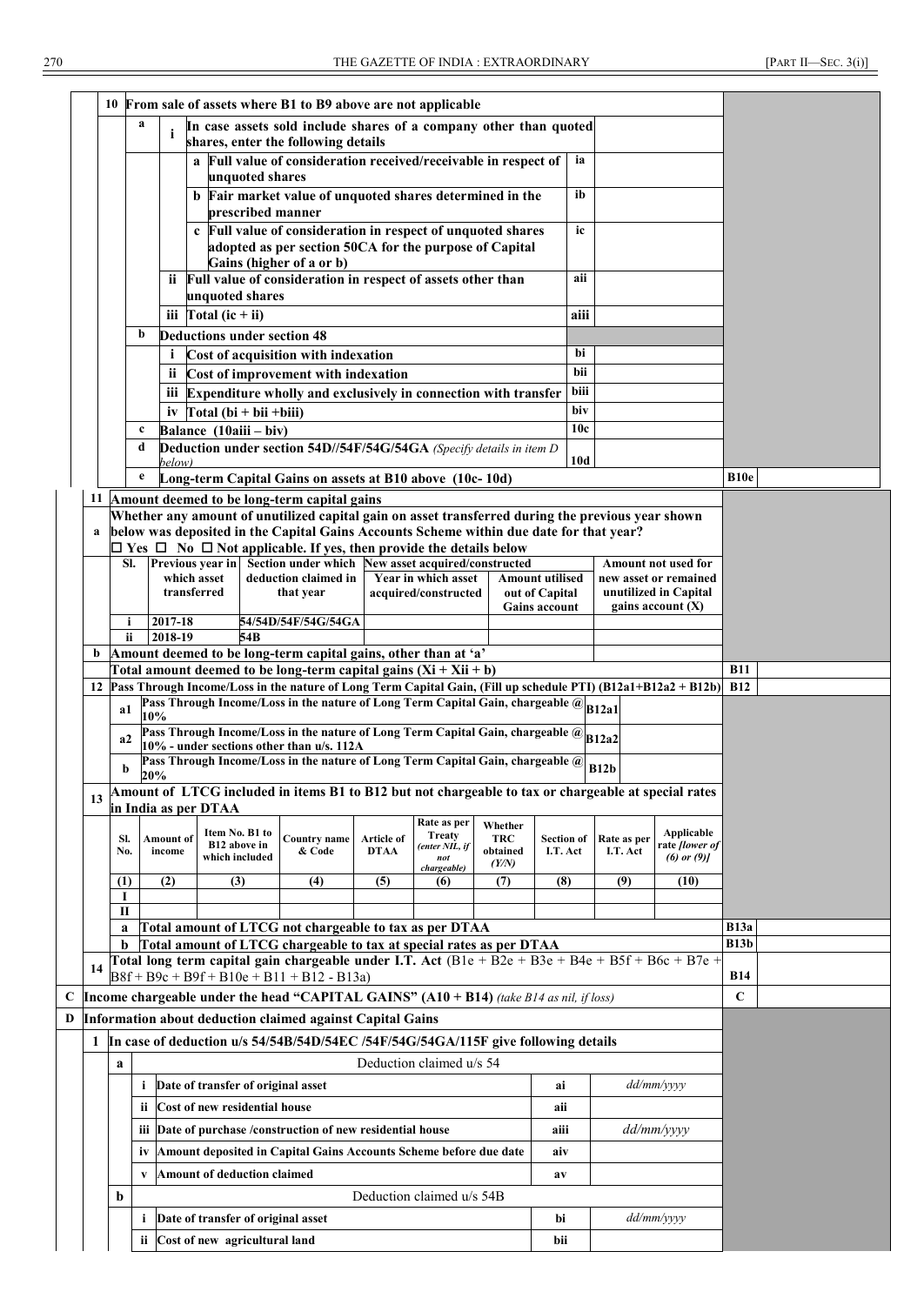|             |     | iii Date of purchase of new agricultural land                                                                                                             |                                                                                                        |                    |                                     |                                              | biii                 | dd/mm/yyyy                                               |                                                                                      |                      |                                                                          |
|-------------|-----|-----------------------------------------------------------------------------------------------------------------------------------------------------------|--------------------------------------------------------------------------------------------------------|--------------------|-------------------------------------|----------------------------------------------|----------------------|----------------------------------------------------------|--------------------------------------------------------------------------------------|----------------------|--------------------------------------------------------------------------|
|             | iv  | Amount deposited in Capital Gains Accounts Scheme before due date                                                                                         |                                                                                                        |                    |                                     |                                              | biv                  |                                                          |                                                                                      |                      |                                                                          |
|             | V   | Amount of deduction claimed                                                                                                                               |                                                                                                        |                    |                                     |                                              | bv                   |                                                          |                                                                                      |                      |                                                                          |
| $\mathbf c$ |     |                                                                                                                                                           | Deduction claimed u/s 54D                                                                              |                    |                                     |                                              |                      |                                                          |                                                                                      |                      |                                                                          |
|             |     | <i>i</i> Date of acquisition of original asset                                                                                                            |                                                                                                        |                    |                                     |                                              | ci                   | dd/mm/yyyy                                               |                                                                                      |                      |                                                                          |
|             | ii  | Cost of purchase/ construction of new land or building for industrial                                                                                     |                                                                                                        |                    |                                     |                                              | cii                  |                                                          |                                                                                      |                      |                                                                          |
|             |     | undertaking                                                                                                                                               |                                                                                                        |                    |                                     |                                              |                      |                                                          |                                                                                      |                      |                                                                          |
|             |     | iii Date of purchase of new land or building                                                                                                              |                                                                                                        |                    |                                     |                                              | ciii                 | dd/mm/yyyy                                               |                                                                                      |                      |                                                                          |
|             | 1V  | Amount deposited in Capital Gains Accounts Scheme before due date                                                                                         |                                                                                                        |                    |                                     |                                              | civ                  |                                                          |                                                                                      |                      |                                                                          |
|             | V   | <b>Amount of deduction claimed</b>                                                                                                                        |                                                                                                        |                    |                                     |                                              | cv                   |                                                          |                                                                                      |                      |                                                                          |
| d           |     |                                                                                                                                                           | Deduction claimed u/s 54EC                                                                             |                    |                                     |                                              |                      |                                                          |                                                                                      |                      |                                                                          |
|             |     | i Date of transfer of original asset                                                                                                                      |                                                                                                        |                    |                                     |                                              | di                   | dd/mm/yyyy                                               |                                                                                      |                      |                                                                          |
|             | ii  | Amount invested in specified/notified bonds<br>(not exceeding fifty lakh rupees)                                                                          |                                                                                                        |                    |                                     |                                              | dii                  |                                                          |                                                                                      |                      |                                                                          |
|             | ш   | Date of investment                                                                                                                                        |                                                                                                        |                    |                                     |                                              | diii                 | dd/mm/yyyy                                               |                                                                                      |                      |                                                                          |
|             | iv  | Amount of deduction claimed                                                                                                                               |                                                                                                        |                    |                                     |                                              | div                  |                                                          |                                                                                      |                      |                                                                          |
| e           |     |                                                                                                                                                           | Deduction claimed u/s 54F                                                                              |                    |                                     |                                              |                      |                                                          |                                                                                      |                      |                                                                          |
|             |     | <i>i</i> Date of transfer of original asset                                                                                                               |                                                                                                        |                    |                                     |                                              | ei                   | dd/mm/yyyy                                               |                                                                                      |                      |                                                                          |
|             | ii. | Cost of new residential house                                                                                                                             |                                                                                                        |                    |                                     |                                              | eii                  |                                                          |                                                                                      |                      |                                                                          |
|             | ш   | Date of purchase/construction of new residential house                                                                                                    |                                                                                                        |                    |                                     |                                              | eiii                 | dd/mm/yyyy                                               |                                                                                      |                      |                                                                          |
|             | 1V  | Amount deposited in Capital Gains Accounts Scheme before due date                                                                                         |                                                                                                        |                    |                                     |                                              | eiv                  |                                                          |                                                                                      |                      |                                                                          |
|             | V   | Amount of deduction claimed                                                                                                                               |                                                                                                        |                    |                                     |                                              | ev                   |                                                          |                                                                                      |                      |                                                                          |
| f           |     |                                                                                                                                                           | Deduction claimed u/s 54G                                                                              |                    |                                     |                                              |                      |                                                          |                                                                                      |                      |                                                                          |
|             |     | i Date of transfer of original asset from urban area                                                                                                      |                                                                                                        |                    |                                     |                                              | fi                   | dd/mm/yyyy                                               |                                                                                      |                      |                                                                          |
|             | ii. | Cost and expenses incurred for purchase or construction of new asset                                                                                      |                                                                                                        |                    |                                     |                                              | fii                  |                                                          |                                                                                      |                      |                                                                          |
|             | iii | Date of purchase/construction of new asset in an area other than                                                                                          |                                                                                                        |                    |                                     |                                              |                      |                                                          |                                                                                      |                      |                                                                          |
|             |     | urban area                                                                                                                                                |                                                                                                        |                    |                                     |                                              | fiii                 | dd/mm/yyyy                                               |                                                                                      |                      |                                                                          |
|             | İV  | Amount deposited in Capital Gains Accounts Scheme before due date                                                                                         |                                                                                                        |                    |                                     |                                              | fiv                  |                                                          |                                                                                      |                      |                                                                          |
|             | V   | <b>Amount of deduction claimed</b>                                                                                                                        |                                                                                                        |                    |                                     |                                              | fv                   |                                                          |                                                                                      |                      |                                                                          |
| g           |     |                                                                                                                                                           | Deduction claimed u/s 54GA                                                                             |                    |                                     |                                              |                      |                                                          |                                                                                      |                      |                                                                          |
|             |     | <i>i</i> Date of transfer of original asset from urban area                                                                                               |                                                                                                        |                    |                                     |                                              | gi                   | dd/mm/yyyy                                               |                                                                                      |                      |                                                                          |
|             | ii. | Cost and expenses incurred for purchase or construction of new asset                                                                                      |                                                                                                        |                    |                                     |                                              | gii                  |                                                          |                                                                                      |                      |                                                                          |
|             |     | iii Date of purchase/construction of new asset in SEZ                                                                                                     |                                                                                                        |                    |                                     |                                              | giii                 | dd/mm/yyyy                                               |                                                                                      |                      |                                                                          |
|             | iv  | Amount deposited in Capital Gains Accounts Scheme before due date                                                                                         |                                                                                                        |                    |                                     |                                              | giv                  |                                                          |                                                                                      |                      |                                                                          |
|             |     | v Amount of deduction claimed                                                                                                                             |                                                                                                        |                    |                                     |                                              | gv                   |                                                          |                                                                                      |                      |                                                                          |
| h           |     |                                                                                                                                                           | Deduction claimed u/s 115F (for Non-Resident Indians)                                                  |                    |                                     |                                              |                      |                                                          |                                                                                      |                      |                                                                          |
|             |     | <i>i</i> Date of transfer of original foreign exchange asset                                                                                              |                                                                                                        |                    |                                     |                                              | hi                   | dd/mm/yyyy                                               |                                                                                      |                      |                                                                          |
|             |     | ii Amount invested in new specified asset or savings certificate                                                                                          |                                                                                                        |                    |                                     |                                              | hii                  |                                                          |                                                                                      |                      |                                                                          |
|             |     | iii Date of investment                                                                                                                                    |                                                                                                        |                    |                                     |                                              | hiii                 | dd/mm/yyyy                                               |                                                                                      |                      |                                                                          |
|             |     | iv Amount of deduction claimed                                                                                                                            |                                                                                                        |                    |                                     |                                              | hiv                  |                                                          |                                                                                      |                      |                                                                          |
| i           |     | Total deduction claimed $(1a + 1b + 1c + 1d + 1e + 1f + 1g + 1h)$                                                                                         |                                                                                                        |                    |                                     |                                              | 1i                   |                                                          |                                                                                      |                      |                                                                          |
|             |     | In case of deduction u/s 54GB, furnish PAN of the company                                                                                                 |                                                                                                        |                    |                                     |                                              |                      |                                                          |                                                                                      |                      |                                                                          |
|             |     | <b>Set-off of current year capital losses with current year capital gains</b> (excluding amounts included in A 9a & B 13a which is chargeable under DTAA) |                                                                                                        |                    |                                     |                                              |                      |                                                          |                                                                                      |                      |                                                                          |
|             |     |                                                                                                                                                           |                                                                                                        |                    | Short term capital loss             |                                              |                      |                                                          | Long term capital loss                                                               |                      | Current year's                                                           |
|             |     | <b>Sl.</b> Type of Capital Gain                                                                                                                           | <b>Capital Gain of</b><br>current year (Fill<br>this column only if<br>computed figure is<br>positive) | 15%                | 30%                                 | applicable<br>rate                           | <b>DTAA</b><br>rates | 10%                                                      | 20%                                                                                  | <b>DTAA</b><br>rates | capital gains<br>remaining after<br>set off<br>$(9=1-2-3-4-5-6-7-$<br>8) |
|             |     |                                                                                                                                                           | 1                                                                                                      | $\mathbf{2}$       | 3                                   | 4                                            | 5                    | 6                                                        | 7                                                                                    | 8                    | 9                                                                        |
|             |     | Capital Loss to be set off<br>(Fill this row only, if figure<br>computed is negative)                                                                     |                                                                                                        | (A3e*+<br>$A8a2*)$ | $A4a^* + (A5e^* +$<br>$A8a1+ A8b^*$ | $(A1e^*+A2c^*$<br>$+A4b*+A6g$<br>$+A7*+A8c*$ | A9b                  | $(B4e^* + B5c^*$<br>$+ B7e^*$<br>$+ B8c^* +$<br>$B9c* +$ | $(Ble^*+)$<br>$B2e^{*}+B3e^{*}$<br>$+ B6c$ *+<br>$B9f^*+$<br>$B10e^*+$<br>$R11*_{+}$ | B13b                 |                                                                          |

*B12a\*)*

*B11\*+ B12b\*)*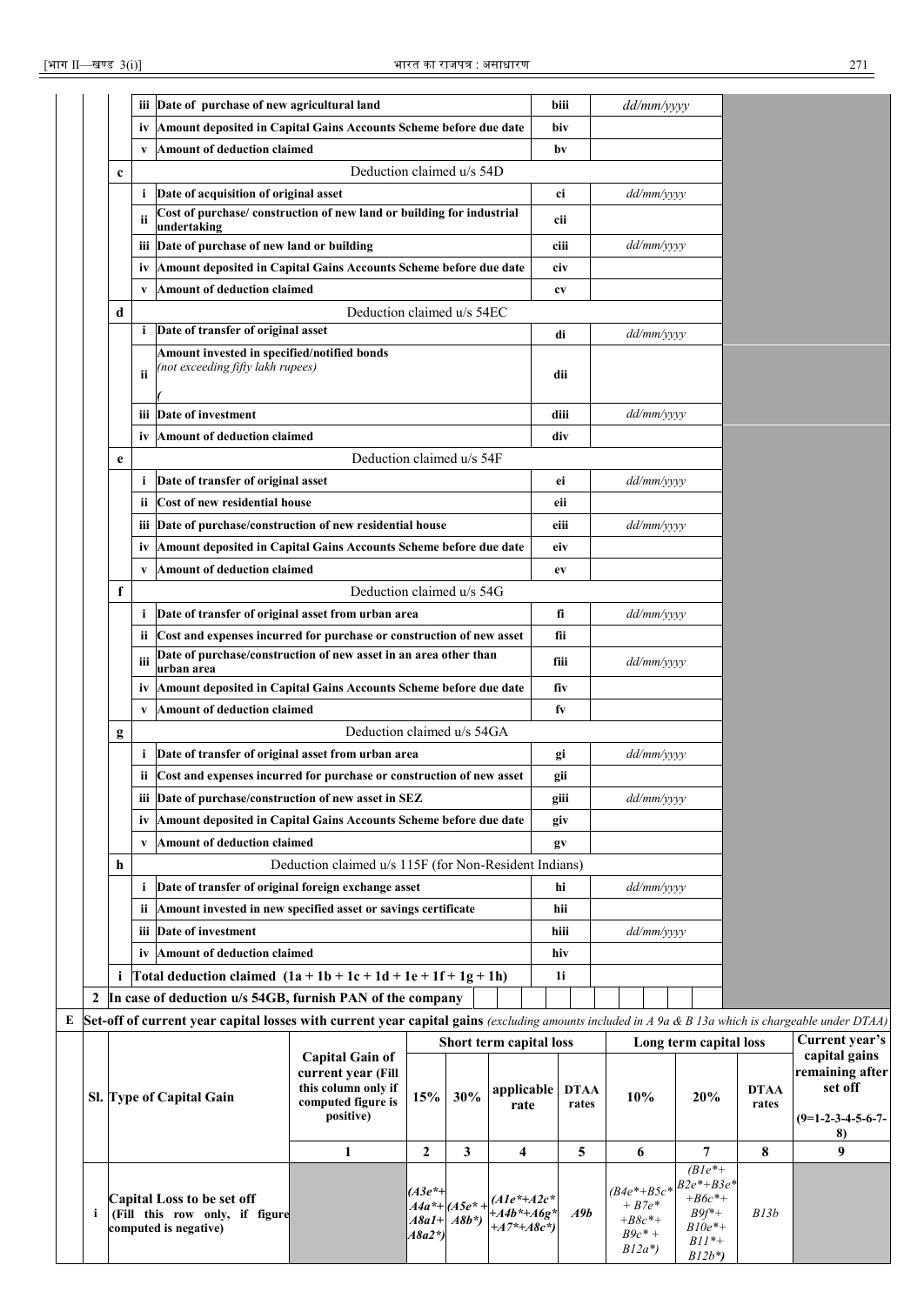| ii.                   |                           | 15%                                                                                                   | $(A3e^*+A4a^*+A8a1+$<br>$A8a2*)$                                                                                                                     |  |                  |              |               |               |              |
|-----------------------|---------------------------|-------------------------------------------------------------------------------------------------------|------------------------------------------------------------------------------------------------------------------------------------------------------|--|------------------|--------------|---------------|---------------|--------------|
| Ш                     | <b>Short term</b>         | 30%                                                                                                   | $(A5e^*+A8b^*)$                                                                                                                                      |  |                  |              |               |               |              |
| iv                    | capital gain              | applicable rate                                                                                       | $(Ale^*+A2c^*+A4b^*+A$<br>$6g^* + A7^* + A8c^*$                                                                                                      |  |                  |              |               |               |              |
| V                     |                           | <b>DTAA</b> rates                                                                                     | A9b                                                                                                                                                  |  |                  |              |               |               |              |
| vi                    |                           | 10%                                                                                                   | $(B4e^*+B5c^*+B7e^*$<br>$- B8c^* + B9c^* + B12a^*$                                                                                                   |  |                  |              |               |               |              |
| vii                   | Long term<br>capital gain | 20%                                                                                                   | $Ble^*+$<br>$B2e^* + B3e^* + B6c^* +$<br>$B9f^* + B10e^* + B11^* +$<br>$B12b^*$                                                                      |  |                  |              |               |               |              |
| viii                  |                           | <b>DTAA</b> rates                                                                                     | B13b                                                                                                                                                 |  |                  |              |               |               |              |
| ix                    |                           | Total loss set off $(ii + iii + iv + v + vi + vi + viii)$                                             |                                                                                                                                                      |  |                  |              |               |               |              |
|                       |                           | $x$ Loss remaining after set off $(i - ix)$                                                           |                                                                                                                                                      |  |                  |              |               |               |              |
|                       |                           | Information about accrual/receipt of capital gain                                                     | not chargeable to tax or chargeable at special rates as per DTAA, which is included therein, if any.                                                 |  |                  |              |               |               |              |
|                       |                           | Type of Capital gain / Date                                                                           |                                                                                                                                                      |  | <b>Upto 15/6</b> | 16/6 to 15/9 | 16/9 to 15/12 | 16/12 to 15/3 | 16/3 to 31/3 |
|                       |                           |                                                                                                       |                                                                                                                                                      |  | (i)              | (ii)         | (iii)         | (iv)          | (v)          |
| $\mathbf{1}$          |                           | Enter value from item 5vi of schedule BFLA, if any.                                                   | Short-term capital gains taxable at the rate of 15%                                                                                                  |  |                  |              |               |               |              |
| $\overline{2}$        |                           | Enter value from item 5vii of schedule BFLA, if any.                                                  | Short-term capital gains taxable at the rate of 30%                                                                                                  |  |                  |              |               |               |              |
| 3                     |                           | Enter value from item 5viii of schedule BFLA, if any.                                                 | Short-term capital gains taxable at applicable rates                                                                                                 |  |                  |              |               |               |              |
| 4                     |                           | Short-term capital gains taxable at DTAA rates<br>Enter value from item 5ix of schedule BFLA, if any. |                                                                                                                                                      |  |                  |              |               |               |              |
| 5                     |                           | Enter value from item 5x of schedule BFLA, if any.                                                    | Long- term capital gains taxable at the rate of $10\%$                                                                                               |  |                  |              |               |               |              |
|                       |                           | Enter value from item 5xi of schedule BFLA, if any.                                                   | Long-term capital gains taxable at the rate of 20%                                                                                                   |  |                  |              |               |               |              |
| 7                     |                           | Enter value from item 5xii of schedule BFLA, if any.                                                  | Long- term capital gains taxable at the rate DTAA rates                                                                                              |  |                  |              |               |               |              |
| $NOTE \triangleright$ |                           |                                                                                                       | Please include the income of the specified persons (spouse, minor child etc.) referred to in Schedule SPI while computing the income under this head |  |                  |              |               |               |              |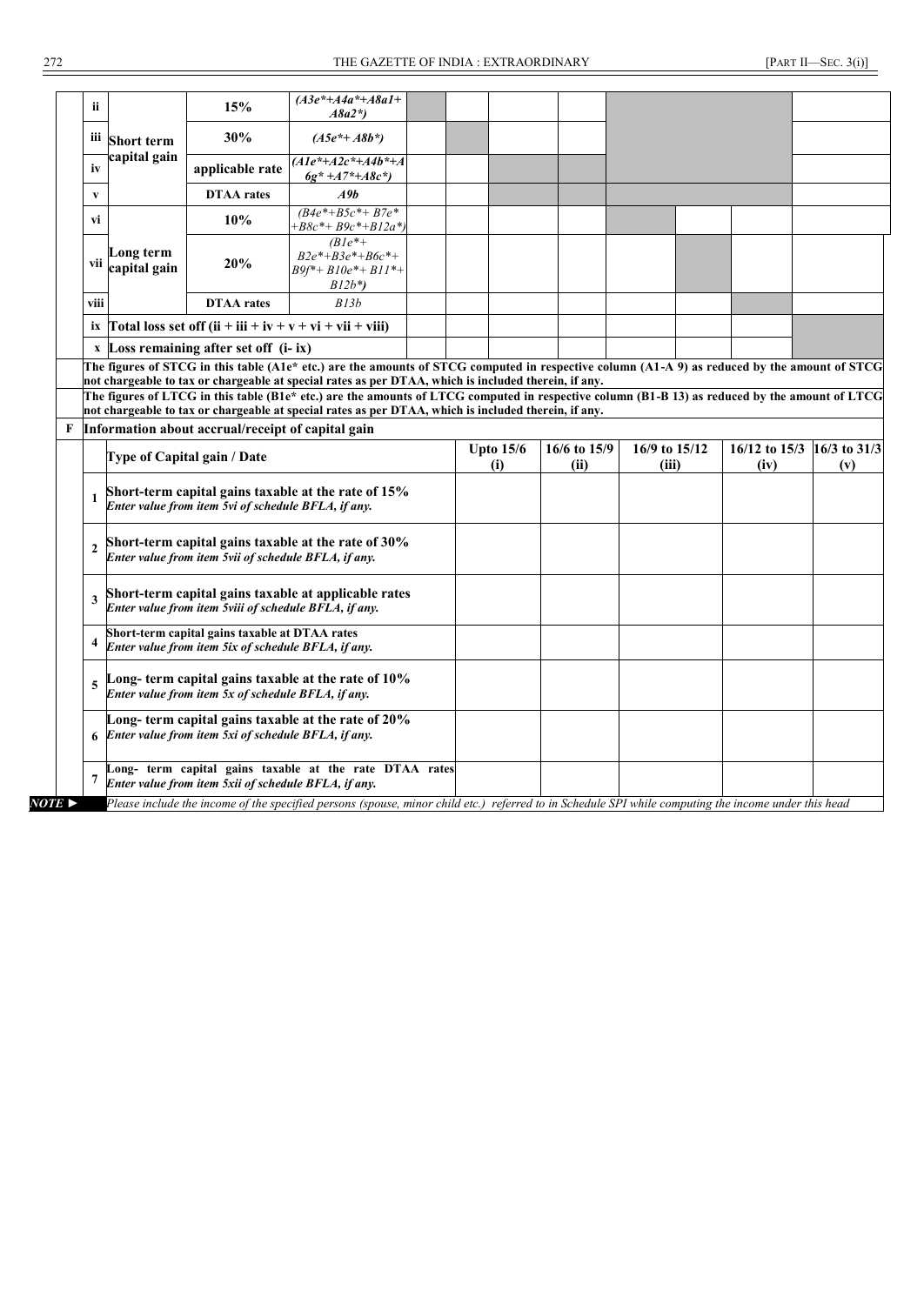| Schedule 112A                   |                        |                          |                              |                               |                                 | From sale of equity share in a company or unit of equity oriented fund or unit of a business trust on which STT is paid under section 112A                                                                                                                  |                                                                          |                        |                                                                                                                  |                                                                              |                                                                                                            |                                                                                   |                                 |                                                                                  |
|---------------------------------|------------------------|--------------------------|------------------------------|-------------------------------|---------------------------------|-------------------------------------------------------------------------------------------------------------------------------------------------------------------------------------------------------------------------------------------------------------|--------------------------------------------------------------------------|------------------------|------------------------------------------------------------------------------------------------------------------|------------------------------------------------------------------------------|------------------------------------------------------------------------------------------------------------|-----------------------------------------------------------------------------------|---------------------------------|----------------------------------------------------------------------------------|
| SI.<br>No.                      | Share/Unit<br>Acquired | <b>ISIN</b><br>Code      | Name of<br>the<br>Share/Unit | No. of<br><b>Shares/Units</b> | Sale-price<br>per<br>Share/Unit | <b>Full value of</b><br>consideration<br>-If shares are<br>acquired on<br>or before<br>31.01.2018<br>(Total Sale<br>Value) $(4*5)$<br>- If shares are<br>Acquired<br>after 31st<br>January, 2018<br>- Please enter<br><b>Full Value of</b><br>Consideration | Cost of<br>acquisition<br>without<br>indexation<br>(higher of<br>8 or 9) | Cost of<br>acquisition | If the long<br>term<br>capital<br>asset was<br>acquired<br>before<br>01.02.2018,<br>-Lower of<br><b>6 and 11</b> | <b>Fair Market</b><br>Value per<br>share/unit as<br>on 31st<br>January, 2018 | <b>Total Fair</b><br>Market<br>Value of<br>capital<br>asset as<br>per section<br>$55(2)(ac)$ -<br>$(4*10)$ | <b>Expenditure</b><br>wholly and<br>exclusively in<br>connection with<br>transfer | Total<br>deductions<br>$(7+12)$ | Balance $(6-13)$<br>-Item $5(a)$ of<br><b>LTCG</b><br><b>Schedule of</b><br>ITR3 |
| $\overline{(\text{Col})}$<br>1) | (Col <sub>1a</sub> )   | $\overline{(Col)}$<br>2) | (Col 3)                      | (Col 4)                       | (Col <sub>5</sub> )             | (Col 6)                                                                                                                                                                                                                                                     | (Col 7)                                                                  | (Col 8)                | (Col 9)                                                                                                          | (Col 10)                                                                     | (Col 11)                                                                                                   | (Col <sub>12</sub> )                                                              | (Col 13)                        | (Col <sub>14</sub> )                                                             |
|                                 |                        |                          |                              |                               |                                 |                                                                                                                                                                                                                                                             |                                                                          |                        |                                                                                                                  |                                                                              |                                                                                                            |                                                                                   |                                 |                                                                                  |
| 2                               |                        |                          |                              |                               |                                 |                                                                                                                                                                                                                                                             |                                                                          |                        |                                                                                                                  |                                                                              |                                                                                                            |                                                                                   |                                 |                                                                                  |
| 3                               |                        |                          |                              |                               |                                 |                                                                                                                                                                                                                                                             |                                                                          |                        |                                                                                                                  |                                                                              |                                                                                                            |                                                                                   |                                 |                                                                                  |
|                                 |                        |                          |                              |                               |                                 |                                                                                                                                                                                                                                                             |                                                                          |                        |                                                                                                                  |                                                                              |                                                                                                            |                                                                                   |                                 |                                                                                  |
| Add rows                        |                        |                          |                              |                               |                                 |                                                                                                                                                                                                                                                             |                                                                          |                        |                                                                                                                  |                                                                              |                                                                                                            |                                                                                   |                                 |                                                                                  |
| <b>Total</b>                    |                        |                          |                              |                               |                                 |                                                                                                                                                                                                                                                             |                                                                          |                        |                                                                                                                  |                                                                              |                                                                                                            |                                                                                   |                                 |                                                                                  |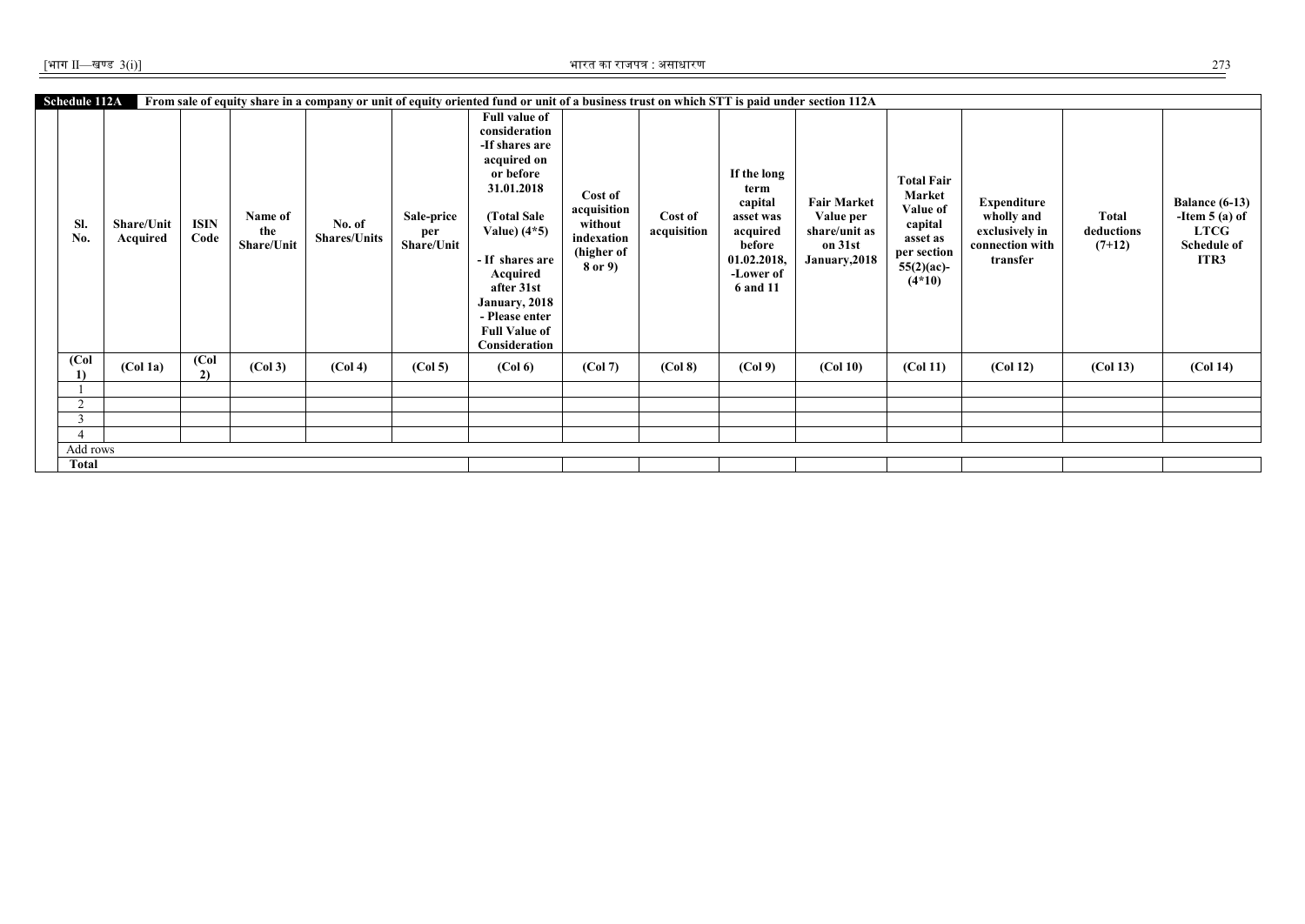| proviso                  | Schedule $115AD(1)(b)(iii)$ |                        |                              |                               |                                 | For NON-RESIDENTS - From sale of equity share in a company or unit of equity oriented fund or unit of a business trust on which STT is paid under section 112A                                                                                              |                                                                          |                        |                                                                                                           |                                                                              |                                                                                                                      |                                                                                   |                                 |                                                                                 |
|--------------------------|-----------------------------|------------------------|------------------------------|-------------------------------|---------------------------------|-------------------------------------------------------------------------------------------------------------------------------------------------------------------------------------------------------------------------------------------------------------|--------------------------------------------------------------------------|------------------------|-----------------------------------------------------------------------------------------------------------|------------------------------------------------------------------------------|----------------------------------------------------------------------------------------------------------------------|-----------------------------------------------------------------------------------|---------------------------------|---------------------------------------------------------------------------------|
| SI.<br>No.               | Share/Unit<br>Acquired      | <b>ISIN</b><br>Code    | Name of<br>the<br>Share/Unit | No. of<br><b>Shares/Units</b> | Sale-price<br>per<br>Share/Unit | <b>Full value of</b><br>consideration<br>-If shares are<br>acquired on<br>or before<br>31.01.2018<br>(Total Sale<br>Value) $(4*5)$<br>- If shares are<br>Acquired<br>after 31st<br>January, 2018<br>- Please enter<br><b>Full Value of</b><br>Consideration | Cost of<br>acquisition<br>without<br>indexation<br>(higher of<br>8 or 9) | Cost of<br>acquisition | If the long<br>term capital<br>asset was<br>acquired<br>before<br>$01.02.2018, -$<br>Lower of 6<br>and 11 | <b>Fair Market</b><br>Value per<br>share/unit as<br>on 31st<br>January, 2018 | <b>Total Fair</b><br><b>Market</b><br>Value of<br>capital<br>asset as<br>per<br>section<br>$55(2)(ac)$ -<br>$(4*10)$ | <b>Expenditure</b><br>wholly and<br>exclusively in<br>connection<br>with transfer | Total<br>deductions<br>$(7+12)$ | <b>Balance (6-13)</b><br>-Item $8$ (a) of<br><b>LTCG</b><br>Schedule of<br>ITR3 |
| $\overline{(Col)}$<br>1) | (Col 1a)                    | $\overline{Col}$<br>2) | (Col <sub>3</sub> )          | (Col 4)                       | (Col <sub>5</sub> )             | (Col 6)                                                                                                                                                                                                                                                     | (Col 7)                                                                  | (Col 8)                | (Col <sub>9</sub> )                                                                                       | (Col 10)                                                                     | (Col 11)                                                                                                             | (Col <sub>12</sub> )                                                              | (Col 13)                        | (Col 14)                                                                        |
|                          |                             |                        |                              |                               |                                 |                                                                                                                                                                                                                                                             |                                                                          |                        |                                                                                                           |                                                                              |                                                                                                                      |                                                                                   |                                 |                                                                                 |
| 2                        |                             |                        |                              |                               |                                 |                                                                                                                                                                                                                                                             |                                                                          |                        |                                                                                                           |                                                                              |                                                                                                                      |                                                                                   |                                 |                                                                                 |
| 3                        |                             |                        |                              |                               |                                 |                                                                                                                                                                                                                                                             |                                                                          |                        |                                                                                                           |                                                                              |                                                                                                                      |                                                                                   |                                 |                                                                                 |
| $\overline{4}$           |                             |                        |                              |                               |                                 |                                                                                                                                                                                                                                                             |                                                                          |                        |                                                                                                           |                                                                              |                                                                                                                      |                                                                                   |                                 |                                                                                 |
| Add rows                 |                             |                        |                              |                               |                                 |                                                                                                                                                                                                                                                             |                                                                          |                        |                                                                                                           |                                                                              |                                                                                                                      |                                                                                   |                                 |                                                                                 |
| <b>Total</b>             |                             |                        |                              |                               |                                 |                                                                                                                                                                                                                                                             |                                                                          |                        |                                                                                                           |                                                                              |                                                                                                                      |                                                                                   |                                 |                                                                                 |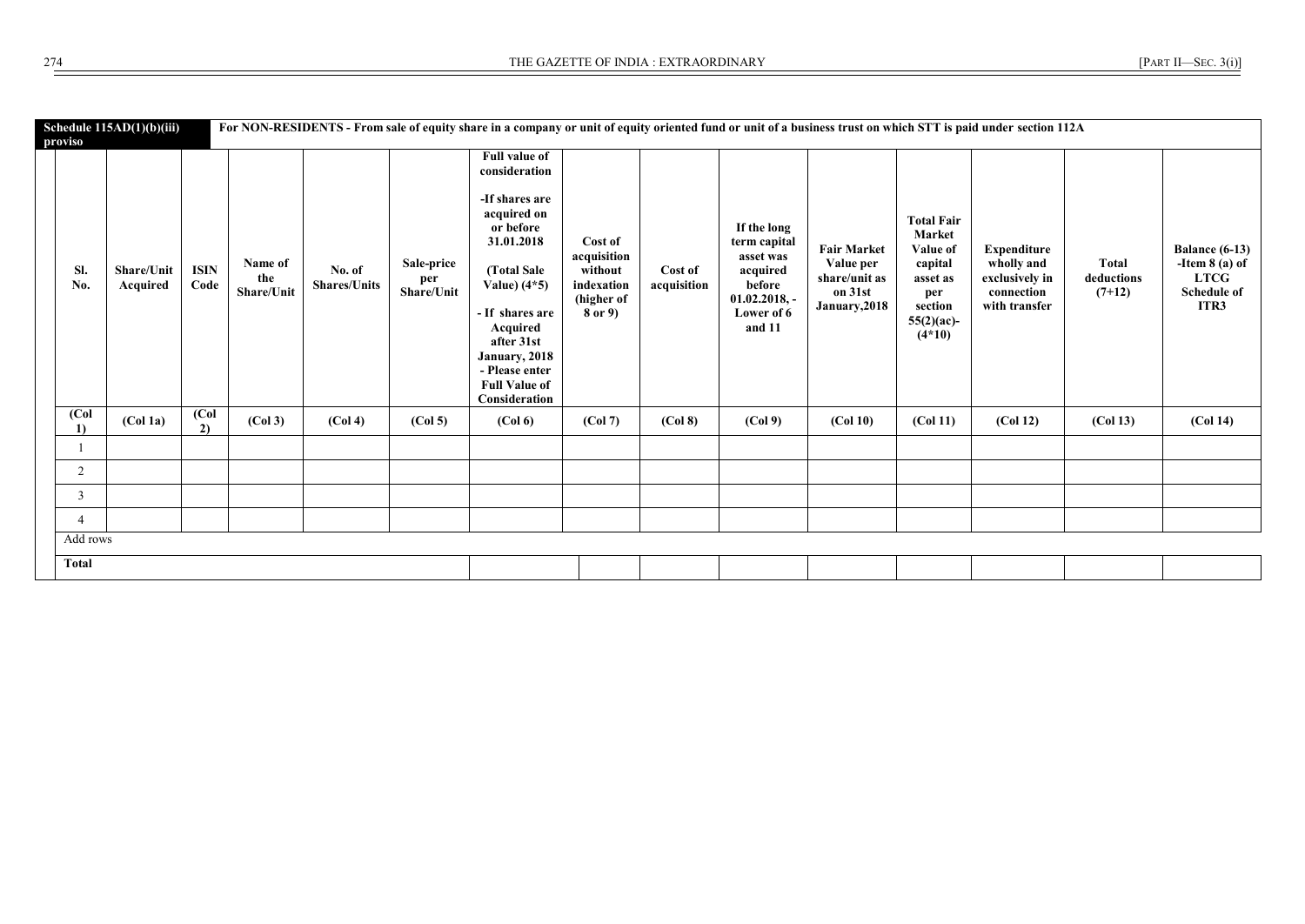### **Schedule OS Income from other sources**

|                      |              |              |                          |               |           | Gross income chargeable to tax at normal applicable rates $(1a+1b+1c+1d+1e)$                                                                                     |                       |      |      |                    |                |        | 1 |  |
|----------------------|--------------|--------------|--------------------------|---------------|-----------|------------------------------------------------------------------------------------------------------------------------------------------------------------------|-----------------------|------|------|--------------------|----------------|--------|---|--|
|                      |              | $\mathbf{A}$ | <b>Dividends</b> , Gross |               |           |                                                                                                                                                                  |                       |      |      |                    | 1a             |        |   |  |
|                      |              | В            |                          |               |           | Interest, Gross $(bi + bii + biii + biv + bv)$                                                                                                                   |                       |      |      |                    | 1 <sub>b</sub> |        |   |  |
|                      |              |              | i                        |               |           | <b>From Savings Bank</b>                                                                                                                                         |                       |      | bi   |                    |                |        |   |  |
|                      |              |              | ii                       |               | Society/) | From Deposits (Bank/ Post Office/ Co-operative)                                                                                                                  |                       |      | bii  |                    |                |        |   |  |
|                      |              |              | iii                      |               |           | <b>From Income-tax Refund</b>                                                                                                                                    |                       |      | biii |                    |                |        |   |  |
|                      |              |              | iv                       |               |           | In the nature of Pass through income/Loss                                                                                                                        |                       |      | biv  |                    |                |        |   |  |
| <b>OTHER SOURCES</b> |              |              | $\mathbf{V}$             | <b>Others</b> |           |                                                                                                                                                                  |                       |      | bv   |                    |                |        |   |  |
|                      |              | c            |                          |               |           | Rental income from machinery, plants, buildings, etc., Gross                                                                                                     |                       |      |      |                    | 1c             |        |   |  |
|                      |              | d            |                          |               |           | Income of the nature referred to in section $56(2)(x)$ which is chargeable to tax<br>$(\mathbf{di} + \mathbf{dii} + \mathbf{diii} + \mathbf{div} + \mathbf{dv})$ |                       |      |      |                    | 1 <sub>d</sub> |        |   |  |
|                      |              |              | i                        |               |           | Aggregate value of sum of money received without consideration                                                                                                   |                       |      |      |                    | di             |        |   |  |
|                      |              |              | ii                       |               |           | In case immovable property is received without consideration, stamp<br>duty value of property                                                                    |                       |      |      |                    | dii            |        |   |  |
|                      |              |              |                          |               |           | In case immovable property is received for inadequate consideration,                                                                                             |                       |      |      |                    |                |        |   |  |
|                      |              |              | iii                      |               |           | stamp duty value of property in excess of such consideration                                                                                                     |                       |      |      |                    | diii           |        |   |  |
|                      |              |              | iv                       |               |           | In case any other property is received without consideration, fair<br>market value of property                                                                   |                       |      |      |                    | div            |        |   |  |
|                      |              |              | V                        |               |           | In case any other property is received for inadequate consideration, fair                                                                                        |                       |      |      |                    | dv             |        |   |  |
|                      |              |              |                          |               |           | market value of property in excess of such consideration<br>Any other income (please specify nature)                                                             |                       |      |      |                    |                |        |   |  |
|                      |              | e            | <b>Sl. No. Nature</b>    |               |           |                                                                                                                                                                  |                       |      |      |                    | 1e             | Amount |   |  |
|                      |              |              | 1                        |               |           | <b>Family Pension</b>                                                                                                                                            |                       |      |      |                    |                |        |   |  |
|                      |              |              | $\mathbf{2}$             |               |           |                                                                                                                                                                  |                       |      |      |                    |                |        |   |  |
|                      |              |              |                          |               |           | Rows can be added as required                                                                                                                                    |                       |      |      |                    |                |        |   |  |
|                      | $\mathbf{2}$ |              |                          |               |           | Income chargeable at special rates $(2a+2b+2c+2d+2e+2f$ related to Sl. No. 1)                                                                                    |                       |      |      |                    |                |        | 2 |  |
|                      |              |              | a                        |               |           | Winnings from lotteries, crossword puzzles etc. chargeable u/s 115BB                                                                                             |                       |      |      |                    | 2a             |        |   |  |
|                      |              |              | b                        |               |           | Income chargeable u/s 115BBE (bi + bii + biii + biv+ bv + bvi)                                                                                                   |                       |      |      |                    | 2 <sub>b</sub> |        |   |  |
|                      |              |              |                          | i.            |           | Cash credits u/s 68                                                                                                                                              |                       | bi   |      |                    |                |        |   |  |
|                      |              |              |                          | <i>ii</i>     |           | Unexplained investments u/s 69                                                                                                                                   |                       | bii  |      |                    |                |        |   |  |
|                      |              |              |                          | iii           |           | Unexplained money etc. u/s 69A                                                                                                                                   |                       | biii |      |                    |                |        |   |  |
|                      |              |              |                          | iv            |           | Undisclosed investments etc. u/s 69B                                                                                                                             |                       | biv  |      |                    |                |        |   |  |
|                      |              |              |                          | V             |           | Unexplained expenditure etc. u/s 69C                                                                                                                             |                       | bv   |      |                    |                |        |   |  |
|                      |              |              |                          |               |           | vi Amount borrowed or repaid on hundi u/s 69D                                                                                                                    |                       | bvi  |      |                    |                |        |   |  |
|                      |              |              | c                        |               |           | Accumulated balance of recognised provident fund taxable u/s 111                                                                                                 |                       |      |      |                    | 2c             |        |   |  |
|                      |              |              |                          |               | S.No.     | <b>Assessment Year</b>                                                                                                                                           | <b>Income benefit</b> |      |      | <b>Tax benefit</b> |                |        |   |  |
|                      |              |              |                          |               | (i)       | (ii)                                                                                                                                                             | (iii)                 |      |      | (iv)               |                |        |   |  |
|                      |              |              |                          |               |           |                                                                                                                                                                  |                       |      |      |                    |                |        |   |  |
|                      |              |              | d                        |               |           | Any other income chargeable at special rate (total of di to dxix)                                                                                                |                       |      |      |                    | 2d             |        |   |  |
|                      |              |              |                          | i.            |           | Dividends received by non-resident (not being<br>company) or foreign company chargeable u/s                                                                      |                       |      | di   |                    |                |        |   |  |
|                      |              |              |                          |               |           | 115A(1)(a)(i)                                                                                                                                                    |                       |      |      |                    |                |        |   |  |
|                      |              |              |                          |               |           | Interest received from Government or Indian                                                                                                                      |                       |      | dii  |                    |                |        |   |  |
|                      |              |              |                          | ii -          |           | concern on foreign currency debts chargeable u/s<br>115A(1)(a)(ii)                                                                                               |                       |      |      |                    |                |        |   |  |
|                      |              |              |                          | iii           |           | Interest received from Infrastructure Debt Fund                                                                                                                  |                       |      | diii |                    |                |        |   |  |
|                      |              |              |                          |               |           | chargeable u/s 115A(1)(a)(iia)<br>Interest referred to in section 194LC (1)-                                                                                     |                       |      |      |                    |                |        |   |  |
|                      |              |              |                          | iv            |           | chargeable u/s $115A(1)(a)(iiaa)@5%$                                                                                                                             |                       |      | div  |                    |                |        |   |  |
|                      |              |              |                          | V             |           | Interest referred to in section 194LD - chargeable<br>$u/s$ 115A(1)(a)(iiab)                                                                                     |                       |      | dv   |                    |                |        |   |  |
|                      |              |              |                          | Vİ            |           | Distributed income being interest referred to in dvi<br>section 194LBA - chargeable u/s 115A(1)(a)(iiac)                                                         |                       |      |      |                    |                |        |   |  |
|                      |              |              |                          |               |           | Income from units of UTI or other Mutual Funds dvii                                                                                                              |                       |      |      |                    |                |        |   |  |
|                      |              |              |                          |               |           | vii specified in section 10(23D), purchased in Foreign                                                                                                           |                       |      |      |                    |                |        |   |  |
|                      |              |              |                          |               |           | Currency - chargeable u/s 115A(1)(a)(iii)<br>Income from royalty or fees for technical services dviii                                                            |                       |      |      |                    |                |        |   |  |
|                      |              |              |                          |               |           | viii received from Government or Indian concern                                                                                                                  |                       |      |      |                    |                |        |   |  |
|                      |              |              |                          |               |           | chargeable u/s 115A(1)(b)(A) & 115A(1)(b)(B)                                                                                                                     |                       |      |      |                    |                |        |   |  |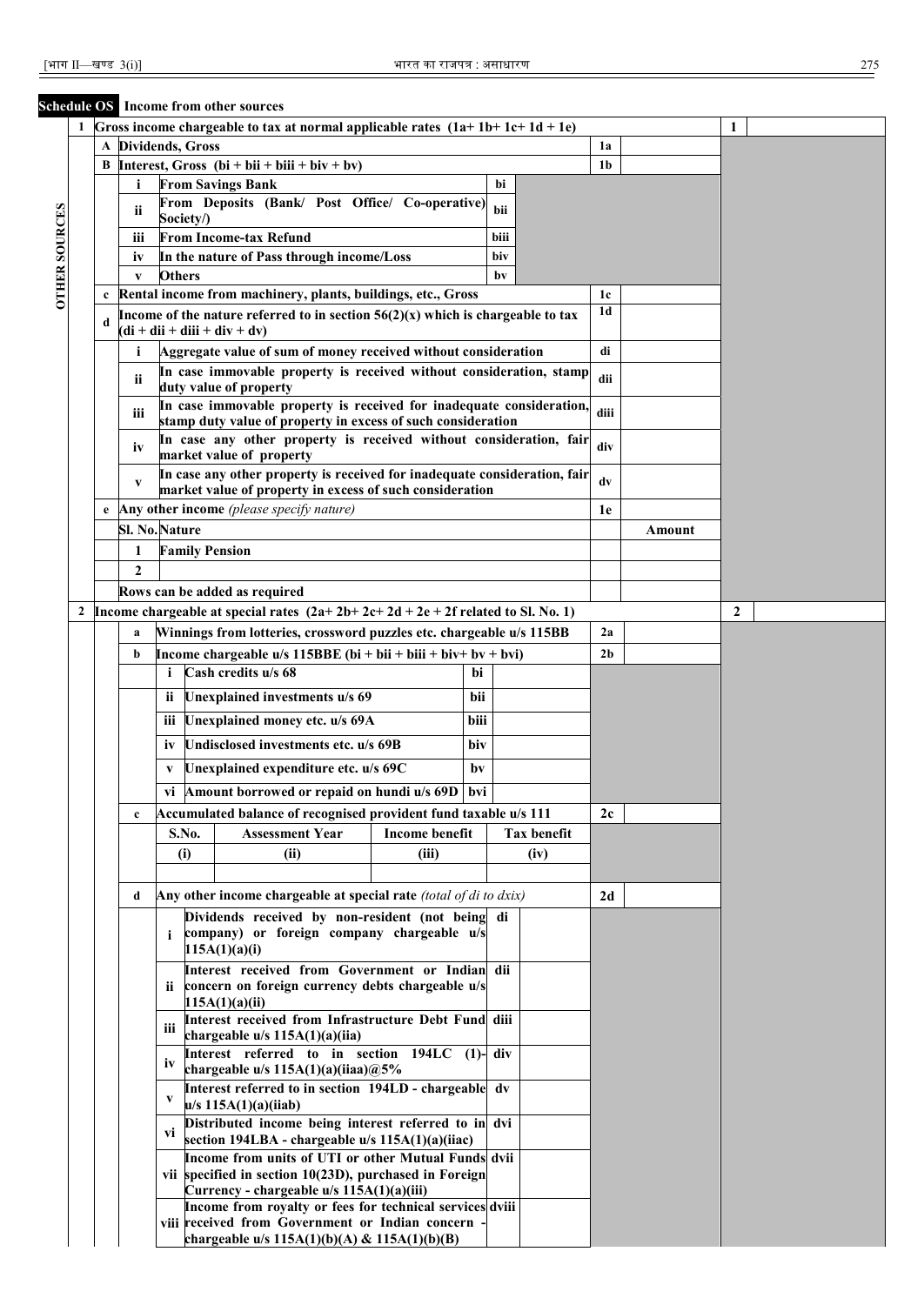|                                                                                                       |                                                                                                                                                                                               |                                                                                                             |                         | Income by way of interest or dividends from dix<br>ix bonds or GDRs purchased in foreign currency by                      |                                                                                                                                             |                   |             |                    |               |                         |                           |                     |   |                                     |                |  |
|-------------------------------------------------------------------------------------------------------|-----------------------------------------------------------------------------------------------------------------------------------------------------------------------------------------------|-------------------------------------------------------------------------------------------------------------|-------------------------|---------------------------------------------------------------------------------------------------------------------------|---------------------------------------------------------------------------------------------------------------------------------------------|-------------------|-------------|--------------------|---------------|-------------------------|---------------------------|---------------------|---|-------------------------------------|----------------|--|
|                                                                                                       |                                                                                                                                                                                               |                                                                                                             |                         | non-residents - chargeable u/s 115AC                                                                                      |                                                                                                                                             |                   |             |                    |               |                         |                           |                     |   |                                     |                |  |
|                                                                                                       |                                                                                                                                                                                               |                                                                                                             |                         | Income by way of dividends from GDRs                                                                                      |                                                                                                                                             |                   |             |                    |               | $\mathbf{d} \mathbf{x}$ |                           |                     |   |                                     |                |  |
|                                                                                                       |                                                                                                                                                                                               |                                                                                                             | X                       | purchased in foreign currency by residents<br>chargeable u/s 115ACA                                                       |                                                                                                                                             |                   |             |                    |               |                         |                           |                     |   |                                     |                |  |
|                                                                                                       |                                                                                                                                                                                               |                                                                                                             |                         | Income (other than dividend) received by an FII dxi                                                                       |                                                                                                                                             |                   |             |                    |               |                         |                           |                     |   |                                     |                |  |
|                                                                                                       |                                                                                                                                                                                               |                                                                                                             |                         | xi in respect of securities (other than units referred<br>to in section 115AB) - chargeable u/s 115AD(1)(i)               |                                                                                                                                             |                   |             |                    |               |                         |                           |                     |   |                                     |                |  |
|                                                                                                       |                                                                                                                                                                                               |                                                                                                             |                         | Income by way of interest received by an FII on dxii                                                                      |                                                                                                                                             |                   |             |                    |               |                         |                           |                     |   |                                     |                |  |
|                                                                                                       |                                                                                                                                                                                               |                                                                                                             |                         | xii bonds or Government securities referred to in                                                                         |                                                                                                                                             |                   |             |                    |               |                         |                           |                     |   |                                     |                |  |
|                                                                                                       |                                                                                                                                                                                               |                                                                                                             |                         | section 194LD - chargeable as per proviso to<br>Tax on non-residents sportsmen or sports dxiii                            |                                                                                                                                             |                   |             |                    |               |                         |                           |                     |   |                                     |                |  |
|                                                                                                       |                                                                                                                                                                                               |                                                                                                             | xiii                    | associations chargeable u/s 115BBA                                                                                        |                                                                                                                                             |                   |             |                    |               |                         |                           |                     |   |                                     |                |  |
|                                                                                                       |                                                                                                                                                                                               |                                                                                                             | xiv                     | Anonymous Donations in certain cases chargeable dxiv<br>$u/s$ 115BBC                                                      |                                                                                                                                             |                   |             |                    |               |                         |                           |                     |   |                                     |                |  |
|                                                                                                       |                                                                                                                                                                                               |                                                                                                             | XV                      | Interest referred to in Proviso to<br>194LC(1)-chargeable u/s $115A(1)(a)(iiaa)@4%$                                       |                                                                                                                                             |                   |             |                    |               | section dxv             |                           |                     |   |                                     |                |  |
|                                                                                                       |                                                                                                                                                                                               |                                                                                                             | xvi                     | Income by way of royalty from patent developed dxvi<br>and registered in India - chargeable u/s 115BBF                    |                                                                                                                                             |                   |             |                    |               |                         |                           |                     |   |                                     |                |  |
|                                                                                                       |                                                                                                                                                                                               |                                                                                                             | xvii                    | Income by way of transfer of carbon credits                                                                               |                                                                                                                                             |                   |             |                    |               | dxvii                   |                           |                     |   |                                     |                |  |
|                                                                                                       |                                                                                                                                                                                               |                                                                                                             |                         | chargeable u/s 115BBG<br>Investment Income of a Non-Resident Indian                                                       |                                                                                                                                             |                   |             |                    |               | -dxviii                 |                           |                     |   |                                     |                |  |
|                                                                                                       |                                                                                                                                                                                               |                                                                                                             |                         | xviii chargeable u/s 115E<br>Distributed income being Dividend referred to in dxix                                        |                                                                                                                                             |                   |             |                    |               |                         |                           |                     |   |                                     |                |  |
|                                                                                                       |                                                                                                                                                                                               |                                                                                                             | xix                     | section 194LBA - chargeable u/s 115A(1)(a)(iiac)                                                                          |                                                                                                                                             |                   |             |                    |               |                         |                           |                     |   |                                     |                |  |
|                                                                                                       |                                                                                                                                                                                               | e                                                                                                           |                         | Pass through income in the nature of income from other sources chargeable at special rates                                |                                                                                                                                             |                   |             |                    |               |                         |                           |                     |   |                                     | 2e             |  |
|                                                                                                       |                                                                                                                                                                                               | f                                                                                                           |                         | (drop down to be provided)<br>Amount included in 1 and 2 above, which is chargeable at special rates in India as per DTAA |                                                                                                                                             |                   |             |                    |               |                         |                           |                     |   |                                     | 2f             |  |
|                                                                                                       |                                                                                                                                                                                               |                                                                                                             |                         | (total of column (2) of table below)                                                                                      | ltem No.1a to                                                                                                                               |                   |             |                    | Rate as per   | Whether                 |                           |                     |   |                                     |                |  |
|                                                                                                       |                                                                                                                                                                                               |                                                                                                             | Sl. No.                 | Amount<br>of                                                                                                              | 1d & 2 in                                                                                                                                   | Country<br>name & | Article of  | (enter NIL, if     | <b>Treaty</b> | <b>TRC</b>              | <b>Section</b><br>of I.T. | Rate as<br>per I.T. |   | Applicable<br>rate <i>flower of</i> |                |  |
|                                                                                                       |                                                                                                                                                                                               |                                                                                                             |                         | income                                                                                                                    | which<br>included                                                                                                                           | Code              | <b>DTAA</b> | not<br>chargeable) |               | obtained<br>(Y/N)       | Act                       | Act                 |   | $(6)$ or $(9)$                      |                |  |
|                                                                                                       |                                                                                                                                                                                               |                                                                                                             | (1)                     | (2)                                                                                                                       | (3)                                                                                                                                         | (4)               | (5)         |                    | (6)           | (7)                     | (8)                       | (9)                 |   | (10)                                |                |  |
|                                                                                                       |                                                                                                                                                                                               |                                                                                                             | 1                       |                                                                                                                           |                                                                                                                                             |                   |             |                    |               |                         |                           |                     |   |                                     |                |  |
|                                                                                                       |                                                                                                                                                                                               |                                                                                                             | $\mathbf{I}$            |                                                                                                                           |                                                                                                                                             |                   |             |                    |               |                         |                           |                     |   |                                     |                |  |
| 3                                                                                                     |                                                                                                                                                                                               | 2d, 2e & 2f)                                                                                                |                         | <b>Deductions under section 57</b> (other than those relating to income chargeable at special rates under 2a, 2b,         |                                                                                                                                             |                   |             |                    |               |                         |                           |                     |   |                                     |                |  |
|                                                                                                       |                                                                                                                                                                                               |                                                                                                             |                         | $A(i)$ Expenses / Deductions (in case of other than family $a(i)$ )<br>pension)                                           |                                                                                                                                             |                   |             |                    |               |                         |                           |                     |   |                                     |                |  |
|                                                                                                       |                                                                                                                                                                                               |                                                                                                             |                         | $A(ii)$ Deduction u/s 57(iia) (in case of family pension only)                                                            |                                                                                                                                             |                   |             |                    |               | 3a(ii)                  |                           |                     |   |                                     |                |  |
|                                                                                                       |                                                                                                                                                                                               | Depreciation (available only if income offered in 1.C of<br>$\mathbf b$<br>3 <sub>b</sub><br>"Schedule OS") |                         |                                                                                                                           |                                                                                                                                             |                   |             |                    |               |                         |                           |                     |   |                                     |                |  |
|                                                                                                       |                                                                                                                                                                                               | C                                                                                                           |                         | Interest expenditure u/s 57(1)(Available only if income                                                                   |                                                                                                                                             |                   |             |                    |               | 3c                      |                           |                     |   |                                     |                |  |
|                                                                                                       |                                                                                                                                                                                               | d                                                                                                           | offered in 1a)<br>Total |                                                                                                                           |                                                                                                                                             |                   |             |                    |               | 3d                      |                           |                     |   |                                     |                |  |
| $\overline{\mathbf{4}}$                                                                               |                                                                                                                                                                                               |                                                                                                             |                         | Amounts not deductible u/s 58                                                                                             |                                                                                                                                             |                   |             |                    |               |                         |                           |                     |   |                                     | $\overline{4}$ |  |
| 5                                                                                                     | Profits chargeable to tax u/s 59                                                                                                                                                              |                                                                                                             |                         |                                                                                                                           |                                                                                                                                             |                   |             |                    |               |                         |                           | 5                   |   |                                     |                |  |
| 6                                                                                                     | Net Income from other sources chargeable at normal applicable rates (1 (after reducing income<br>related to DTAA portion) $-3 + 4 + 5$ ) (If negative take the figure to 4i of schedule CYLA) |                                                                                                             |                         |                                                                                                                           |                                                                                                                                             |                   |             |                    |               |                         |                           |                     | 6 |                                     |                |  |
| 7                                                                                                     | Income from other sources (other than from owning race horses) $(2+6)$ (enter 6 as nil, if negative)                                                                                          |                                                                                                             |                         |                                                                                                                           |                                                                                                                                             |                   |             |                    |               |                         |                           | $\overline{7}$      |   |                                     |                |  |
| 8                                                                                                     |                                                                                                                                                                                               |                                                                                                             |                         | Income from the activity of owning and maintaining race horses                                                            |                                                                                                                                             |                   |             |                    |               |                         |                           |                     |   |                                     |                |  |
|                                                                                                       |                                                                                                                                                                                               | A Receipts                                                                                                  |                         |                                                                                                                           |                                                                                                                                             |                   |             | <b>8a</b>          |               |                         |                           |                     |   |                                     |                |  |
|                                                                                                       | Deductions under section 57 in relation to receipts<br><b>8b</b><br>B<br>at 8a only                                                                                                           |                                                                                                             |                         |                                                                                                                           |                                                                                                                                             |                   |             |                    |               |                         |                           |                     |   |                                     |                |  |
| Amounts not deductible u/s 58<br>8c<br>C                                                              |                                                                                                                                                                                               |                                                                                                             |                         |                                                                                                                           |                                                                                                                                             |                   |             |                    |               |                         |                           |                     |   |                                     |                |  |
|                                                                                                       | Profits chargeable to tax u/s 59<br><b>8d</b><br>D                                                                                                                                            |                                                                                                             |                         |                                                                                                                           |                                                                                                                                             |                   |             |                    |               |                         |                           |                     |   |                                     |                |  |
| <b>Balance (8a - 8b + 8c + 8d)</b> (if negative take the figure to 10xiii of Schedule CFL)<br>E<br>8e |                                                                                                                                                                                               |                                                                                                             |                         |                                                                                                                           |                                                                                                                                             |                   |             |                    |               |                         |                           |                     |   |                                     |                |  |
| 9                                                                                                     |                                                                                                                                                                                               |                                                                                                             |                         |                                                                                                                           |                                                                                                                                             |                   |             |                    |               |                         |                           |                     |   |                                     | 9              |  |
| 10                                                                                                    | Income under the head "Income from other sources" $(7 + 8e)$ (take 8e as nil, if negative)<br>Information about accrual/receipt of income from Other Sources                                  |                                                                                                             |                         |                                                                                                                           |                                                                                                                                             |                   |             |                    |               |                         |                           |                     |   |                                     |                |  |
|                                                                                                       |                                                                                                                                                                                               |                                                                                                             |                         |                                                                                                                           |                                                                                                                                             |                   |             |                    |               |                         |                           |                     |   |                                     |                |  |
|                                                                                                       |                                                                                                                                                                                               |                                                                                                             |                         |                                                                                                                           | From 16/9 to From 16/12 to From 16/3 to<br>From 16/6 to<br><b>S.No. Other Source Income</b><br>Upto $15/6$<br>15/9<br>15/12<br>15/3<br>31/3 |                   |             |                    |               |                         |                           |                     |   |                                     |                |  |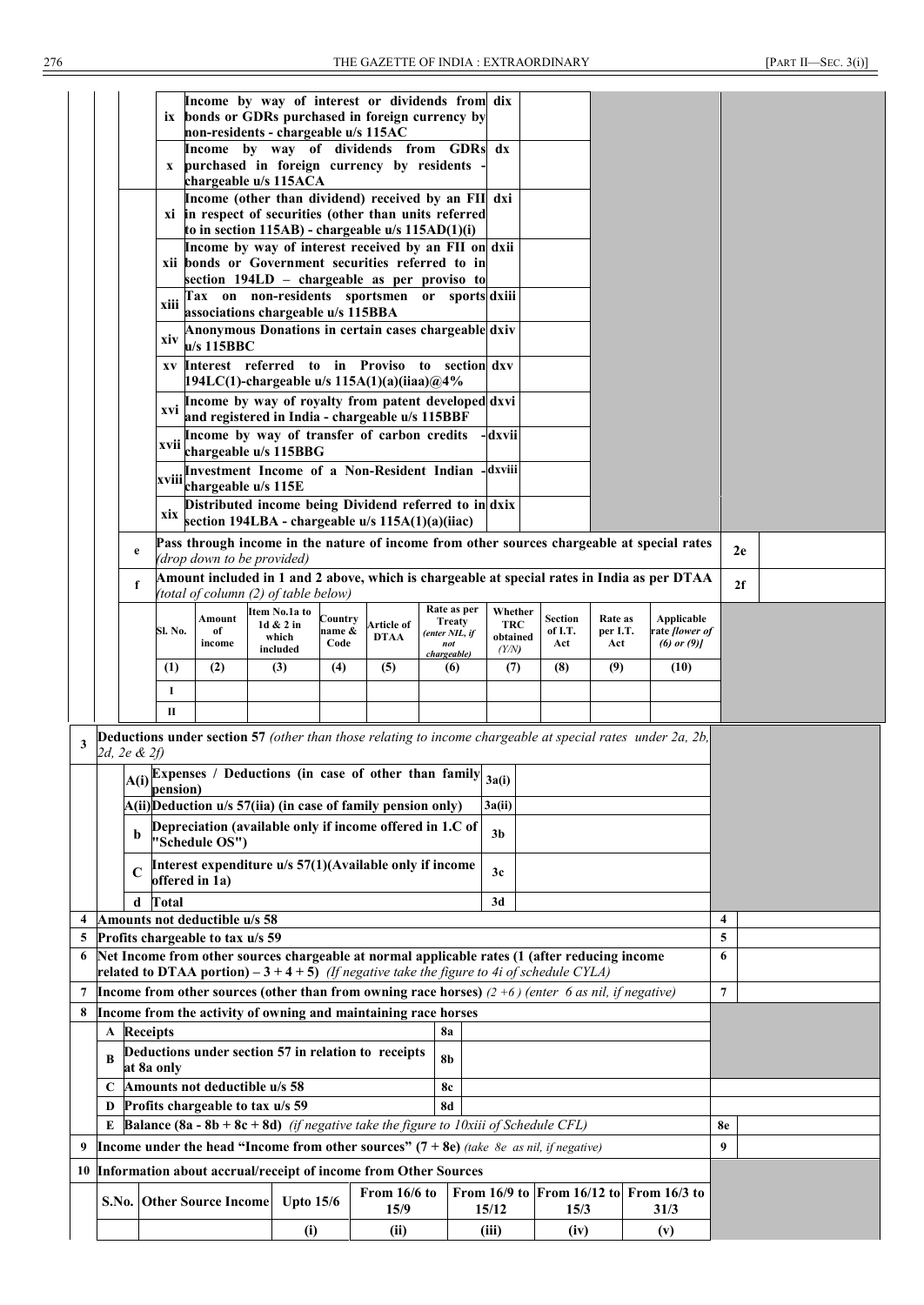|                       | <b>Dividend Income</b>                                                                                                                                     |  |  |                                                                                                                                                       |
|-----------------------|------------------------------------------------------------------------------------------------------------------------------------------------------------|--|--|-------------------------------------------------------------------------------------------------------------------------------------------------------|
|                       | Income by<br>way of<br>winnings<br>from<br>lotteries, crossword<br>puzzles, races, games,<br>gambling, betting etc.<br>referred to in section<br>2(24)(ix) |  |  |                                                                                                                                                       |
| $NOTE \triangleright$ |                                                                                                                                                            |  |  | Please include the income of the specified persons (spouse, minor child etc.) referred to in Schedule SPI while computing the income under this head. |

**Schedule CYLA Details of Income after set-off of current years losses** 

|                                     | $SL$ No     | <b>Head/Source of Income</b>                                                                                         | <b>Income of current</b><br>vear<br>(Fill this column only<br>if income is zero or<br>positive) | <b>House property loss</b><br>of the current year set<br>off | <b>Business Loss</b><br>(other than<br>speculation loss or<br>specified business<br>loss) of the current<br>year set off | <b>Other sources loss</b><br>(other than loss from<br>owning race horses) of<br>the current year set off | Current year's<br>Income<br>remaining after<br>set off |
|-------------------------------------|-------------|----------------------------------------------------------------------------------------------------------------------|-------------------------------------------------------------------------------------------------|--------------------------------------------------------------|--------------------------------------------------------------------------------------------------------------------------|----------------------------------------------------------------------------------------------------------|--------------------------------------------------------|
|                                     |             |                                                                                                                      | $\blacksquare$                                                                                  | $\overline{2}$                                               | 3                                                                                                                        | $\overline{\mathbf{4}}$                                                                                  | $5=1-2-3-4$                                            |
|                                     | I           | Loss to be set off<br>(Fill this row only if computed figure<br>is negative)                                         |                                                                                                 | $(4 of Schedule - HP)$                                       | (2v of item E of<br>Schedule BP)                                                                                         | (6 of Schedule-OS)                                                                                       |                                                        |
|                                     | <b>Ii</b>   | <b>Salaries</b>                                                                                                      | (6 of Schedule S)                                                                               |                                                              |                                                                                                                          |                                                                                                          |                                                        |
|                                     | iii         | <b>House property</b>                                                                                                | (4 of Schedule HP)                                                                              |                                                              |                                                                                                                          |                                                                                                          |                                                        |
| <b>CURRENT YEAR LOSS ADJUSTMENT</b> | iv          | <b>Income from Business</b><br>(excluding<br>speculation profit and income from<br>specified business) or profession | (A38 of Schedule BP)                                                                            |                                                              |                                                                                                                          |                                                                                                          |                                                        |
|                                     | V           | <b>Speculative Income</b>                                                                                            | $3ii$ of item E of<br>Schedule BP)                                                              |                                                              |                                                                                                                          |                                                                                                          |                                                        |
|                                     | vi          | <b>Specified Business Income</b>                                                                                     | $3ii$ of item E of<br>Schedule BP)                                                              |                                                              |                                                                                                                          |                                                                                                          |                                                        |
|                                     | vii         | Short-term capital gain taxable $\overline{a}$<br>15%                                                                | (9ii of item $E$ of<br>Schedule CG)                                                             |                                                              |                                                                                                                          |                                                                                                          |                                                        |
|                                     | viii        | Short-term capital gain taxable @<br>30%                                                                             | (9iii of item $E$ of<br>Schedule CG)                                                            |                                                              |                                                                                                                          |                                                                                                          |                                                        |
|                                     | ix          | Short-term capital gain taxable at<br>applicable rates                                                               | (9iv of item $E$ of<br>Schedule CG)                                                             |                                                              |                                                                                                                          |                                                                                                          |                                                        |
|                                     | $\mathbf X$ | Short-term capital gain taxable at<br>special rates in India as per DTAA                                             | (9v of item $E$ of<br>Schedule CG)                                                              |                                                              |                                                                                                                          |                                                                                                          |                                                        |
|                                     | xi          | Long term capital gain taxable @<br>10%                                                                              | (9vi of item $E$ of<br>Schedule CG)                                                             |                                                              |                                                                                                                          |                                                                                                          |                                                        |
|                                     | xii         | Long term capital gain taxable $\overline{a}$<br>20%                                                                 | (9vii of item $E$ of<br>Schedule CG)                                                            |                                                              |                                                                                                                          |                                                                                                          |                                                        |
|                                     | xiii        | Long term capital gains taxable at<br>special rates in India as per DTAA                                             | (9viii of item $E$ of<br>Schedule CG)                                                           |                                                              |                                                                                                                          |                                                                                                          |                                                        |
|                                     | xiv         | Net income from<br>other sources<br>chargeable at normal applicable<br>rates                                         | (6 of Schedule OS)                                                                              |                                                              |                                                                                                                          |                                                                                                          |                                                        |
|                                     | XV          | Profit from the activity of owning<br>and maintaining race horses                                                    | (8e of Schedule OS)                                                                             |                                                              |                                                                                                                          |                                                                                                          |                                                        |
|                                     | xvi         | Income from other sources taxable<br>at special rates in India as per<br><b>DTAA</b>                                 | (2f of Schedule OS)                                                                             |                                                              |                                                                                                                          |                                                                                                          |                                                        |
|                                     | xvii        | <b>Total loss set off</b>                                                                                            |                                                                                                 |                                                              |                                                                                                                          |                                                                                                          |                                                        |
|                                     |             | xviii Loss remaining after set-off $(i - xvi)$                                                                       |                                                                                                 |                                                              |                                                                                                                          |                                                                                                          |                                                        |

#### **Schedule BFLA Details of Income after Set off of Brought Forward Losses of earlier years**

| <b>LOSS</b>    | SI.<br>No. | <b>Head/Source of Income</b>                                                            | Income after set off, if<br>any, of current year's<br>losses as per 5 of<br><b>Schedule CYLA</b> ) | <b>Brought forward loss set   Brought forward</b><br>off                        | depreciation set<br>off | <b>Brought forward</b><br>allowance under<br>section 35(4) set off | Current year's<br>income<br>remaining after<br>set off |
|----------------|------------|-----------------------------------------------------------------------------------------|----------------------------------------------------------------------------------------------------|---------------------------------------------------------------------------------|-------------------------|--------------------------------------------------------------------|--------------------------------------------------------|
|                |            |                                                                                         |                                                                                                    |                                                                                 |                         |                                                                    |                                                        |
| ARD<br>高       |            | <b>Salaries</b>                                                                         | (5ii of Schedule CYLA)                                                                             |                                                                                 |                         |                                                                    |                                                        |
| FORW.          | ii         | <b>House property</b>                                                                   | (5iii of Schedule CYLA)                                                                            | (B/f house property loss)                                                       |                         |                                                                    |                                                        |
| <b>BROUGHT</b> | iii        | <b>Business (excluding speculation</b><br>income and income from specified<br>business) | (5iv of Schedule CYLA)                                                                             | $(B/f)$ business loss, other<br>than speculation or<br>specified business loss) |                         |                                                                    |                                                        |
|                | iv         | <b>Speculation Income</b>                                                               | (5v of Schedule CYLA)                                                                              | $(B/f$ normal business or<br>speculation loss)                                  |                         |                                                                    |                                                        |
|                |            | <b>Specified Business Income</b>                                                        | (5vi of Schedule CYLA)                                                                             | $(B/f$ normal business or<br>specified business loss)                           |                         |                                                                    |                                                        |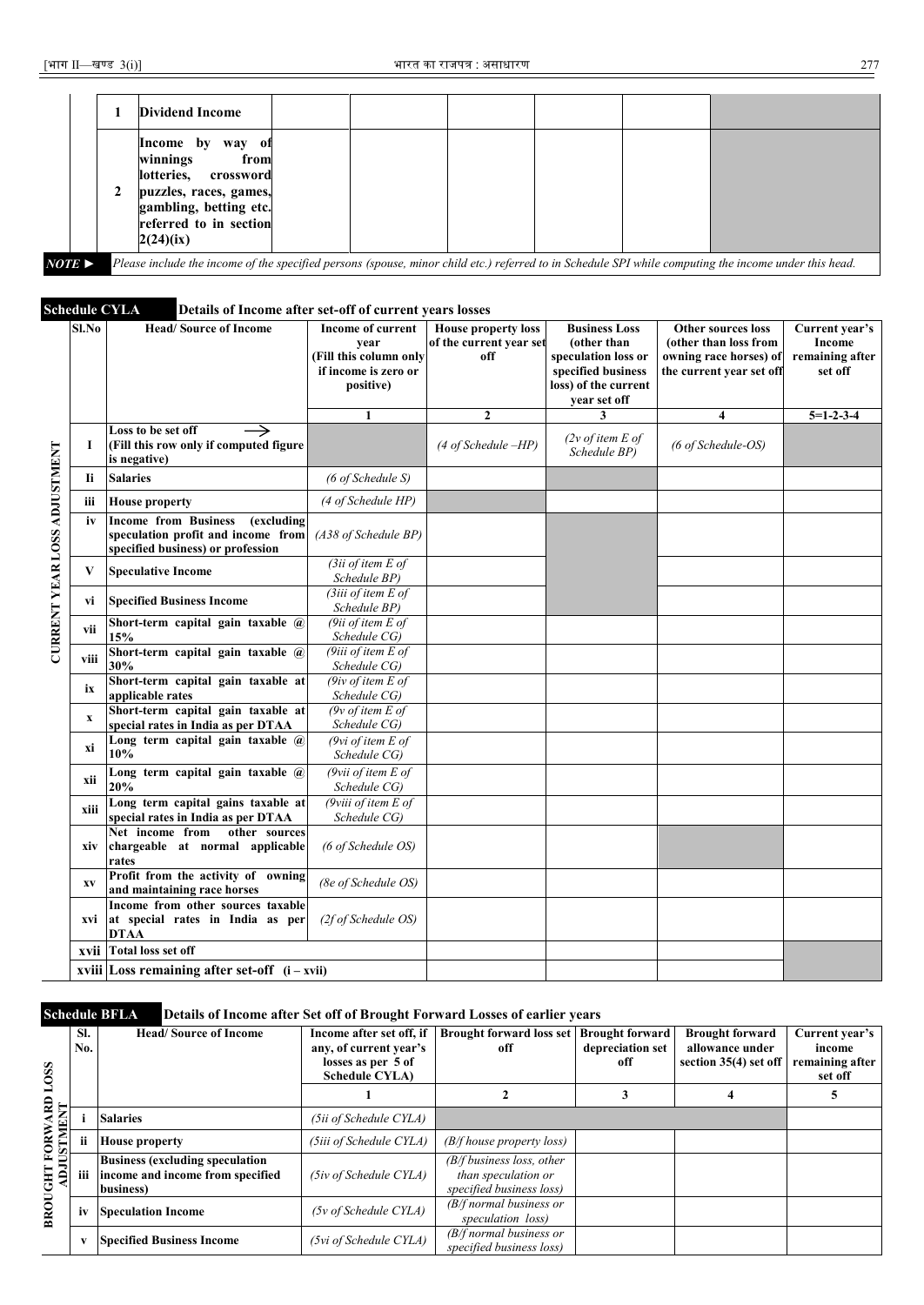| vi          | Short-term capital gain taxable @<br>15%                                                                                                                                                                                                                     | (5vii of Schedule CYLA)  | $(B/f short-term capital)$<br>loss               |  |  |
|-------------|--------------------------------------------------------------------------------------------------------------------------------------------------------------------------------------------------------------------------------------------------------------|--------------------------|--------------------------------------------------|--|--|
| vii         | Short-term capital gain taxable $\overline{a}$<br>30%                                                                                                                                                                                                        | (5viii of Schedule CYLA) | $(B/f short-term capital)$<br>loss               |  |  |
| viii        | Short-term capital gain taxable at<br>applicable rates                                                                                                                                                                                                       | (5ix of Schedule CYLA)   | $(B/f short-term capital)$<br>loss               |  |  |
| ix          | Short-term capital gain taxable at<br>special rates in India as per DTAA                                                                                                                                                                                     | (5x of Schedule CYLA)    | $(B/f short-term capital)$<br>loss               |  |  |
| $\mathbf x$ | Long-term capital gain taxable $\overline{a}$<br>10%                                                                                                                                                                                                         | (5xi of Schedule CYLA)   | $(B/f short-term or long-$<br>term capital loss) |  |  |
| xi          | Long term capital gain taxable @<br>20%                                                                                                                                                                                                                      | (5xii of Schedule CYLA)  | $(B/f short-term or long-$<br>term capital loss) |  |  |
| xii         | Long term capital gains taxable at<br>special rates in India as per DTAA                                                                                                                                                                                     | (5xiii of Schedule CYLA) | $(B/f short-term or long-$<br>term capital loss) |  |  |
|             | Net income from other sources<br><b>xiii</b> chargeable at normal applicable $(5xi \circ f \circ S$ chedule CYLA)<br>rates                                                                                                                                   |                          |                                                  |  |  |
| xiv         | Profit from owning and maintaining<br>race horses                                                                                                                                                                                                            | (5xv of Schedule CYLA)   | $(B/f \text{loss from horse races})$             |  |  |
| <b>XV</b>   | Income from other sources income<br><b>taxable at special rates in India as</b> $(5xyi)$ of Schedule CYLA)<br>per DTAA                                                                                                                                       |                          |                                                  |  |  |
| xvi         | Total of brought forward loss set off $(2ii + 2iii + 2iv + 2v + 2vi$<br>$+ 2$ vii $+ 2$ viii $+ 2ix + 2x + 2xi + 2x$ ii $+ 2x$ iv)                                                                                                                           |                          |                                                  |  |  |
|             | Current year's income remaining after set off Total of $(5i + 5ii + 5ii + 5iv + 5v + 5v + 5v$ ii + 5vii + 5vii + 5x + 5x + 5x ii + 5xii + 5xii + 5xii + 5xii + 5xii + 5xii + 5xii + 6xii + 6xii + 6xii + 6xii + 6xii + 6xii + 6xii + 6<br>$xvii$ 5xiv + 5xv) |                          |                                                  |  |  |

# **Schedule CFL Details of Losses to be carried forward to future years**

|                       | SI.          | <b>Assessment</b>                                                      | <b>Date of Filing</b> | <b>House</b>                    |                                                   | Loss from business other than loss from                                                      |                                                                                                  | <b>Loss from</b>                                   | Loss                                   | Short-term                                                                                     | Long-                                       | <b>Loss from</b>                    |
|-----------------------|--------------|------------------------------------------------------------------------|-----------------------|---------------------------------|---------------------------------------------------|----------------------------------------------------------------------------------------------|--------------------------------------------------------------------------------------------------|----------------------------------------------------|----------------------------------------|------------------------------------------------------------------------------------------------|---------------------------------------------|-------------------------------------|
|                       | No.          | Year                                                                   | (DD/MM/YYYY)          | property                        |                                                   | speculative business and specified business                                                  |                                                                                                  | speculative                                        | from                                   | capital loss                                                                                   | term                                        | owning and                          |
|                       |              |                                                                        |                       | loss                            | <b>Brought</b><br>forward<br><b>Business Loss</b> | <b>Amount</b> as<br>adjusted on<br>account of<br>opting for<br>taxation u/s<br><b>115BAC</b> | <b>Brought</b><br>forward<br><b>Business Loss</b><br>available for<br>set off during<br>the year | business                                           | specified<br>business                  |                                                                                                | Capital<br>loss                             | maintaining<br>race horses          |
|                       | 1            | $\overline{2}$                                                         | 3                     | 4                               | 5a                                                | 5 <sub>b</sub>                                                                               | $5c = 5a - 5b$                                                                                   | 6                                                  | $\overline{7}$                         | 8                                                                                              | 9                                           | 10                                  |
|                       | $\mathbf{i}$ | 2010-11                                                                |                       |                                 |                                                   |                                                                                              |                                                                                                  |                                                    |                                        |                                                                                                |                                             |                                     |
|                       |              | ii 2011-12                                                             |                       |                                 |                                                   |                                                                                              |                                                                                                  |                                                    |                                        |                                                                                                |                                             |                                     |
|                       |              | iii 2012-13                                                            |                       |                                 |                                                   |                                                                                              |                                                                                                  |                                                    |                                        |                                                                                                |                                             |                                     |
|                       |              | iv 2013-14                                                             |                       |                                 |                                                   |                                                                                              |                                                                                                  |                                                    |                                        |                                                                                                |                                             |                                     |
| CARRY FORWARD OF LOSS |              | $\bf{v}$ 2014-15                                                       |                       |                                 |                                                   |                                                                                              |                                                                                                  |                                                    |                                        |                                                                                                |                                             |                                     |
|                       |              | vi 2015-16                                                             |                       |                                 |                                                   |                                                                                              |                                                                                                  |                                                    |                                        |                                                                                                |                                             |                                     |
|                       |              | vii 2016-17                                                            |                       |                                 |                                                   |                                                                                              |                                                                                                  |                                                    |                                        |                                                                                                |                                             |                                     |
|                       |              | viii 2017-18                                                           |                       |                                 |                                                   |                                                                                              |                                                                                                  |                                                    |                                        |                                                                                                |                                             |                                     |
|                       |              | ix 2018-19                                                             |                       |                                 |                                                   |                                                                                              |                                                                                                  |                                                    |                                        |                                                                                                |                                             |                                     |
|                       |              | $x \mid 2019-20$                                                       |                       |                                 |                                                   |                                                                                              |                                                                                                  |                                                    |                                        |                                                                                                |                                             |                                     |
|                       |              | Xi 2020-21                                                             |                       |                                 |                                                   |                                                                                              |                                                                                                  |                                                    |                                        |                                                                                                |                                             |                                     |
|                       | xii          | <b>Total of earlier</b><br>vear losses b/f                             |                       |                                 |                                                   |                                                                                              |                                                                                                  |                                                    |                                        |                                                                                                |                                             |                                     |
|                       |              | <b>Adjustment of</b><br>Xiii above losses in<br><b>Schedule BFLA</b>   |                       | (2ii of<br>Schedule<br>BFLA)    |                                                   |                                                                                              | (2iii)<br>Schedule<br>BFLA)                                                                      | $(2iv \text{ of }$<br>Schedule<br><b>BFLA</b> )    | $(2v \text{ of})$<br>Schedule<br>BFLA) |                                                                                                |                                             | $(2xi)$ of<br>Schedule<br>BFLA)     |
|                       |              | $2021 -$<br>22(Current<br>xiv vear losses to<br>be carried<br>forward) |                       | (2xviii of<br>Schedule<br>CYLA) |                                                   |                                                                                              | (3xviii of<br>Schedule<br>CYLA)                                                                  | $(B43 \text{ of}$<br>Schedule<br>$BP$ , if $-ve$ ) | $BP, if-$<br>ve)                       | $(C49 \text{ of } (2x+3x+4x+))$ $((6x+7x))$<br>Schedule $5x$ ) of item E<br>of Schedule<br>CG) | $+ 8x$ ) of<br>item E of<br>Schedule<br>CG) | (8e of<br>Schedule OS,<br>$if$ -ve) |
|                       | XV           | <b>Total loss</b><br>Carried<br>forward to<br>future years             |                       |                                 |                                                   |                                                                                              |                                                                                                  |                                                    |                                        |                                                                                                |                                             |                                     |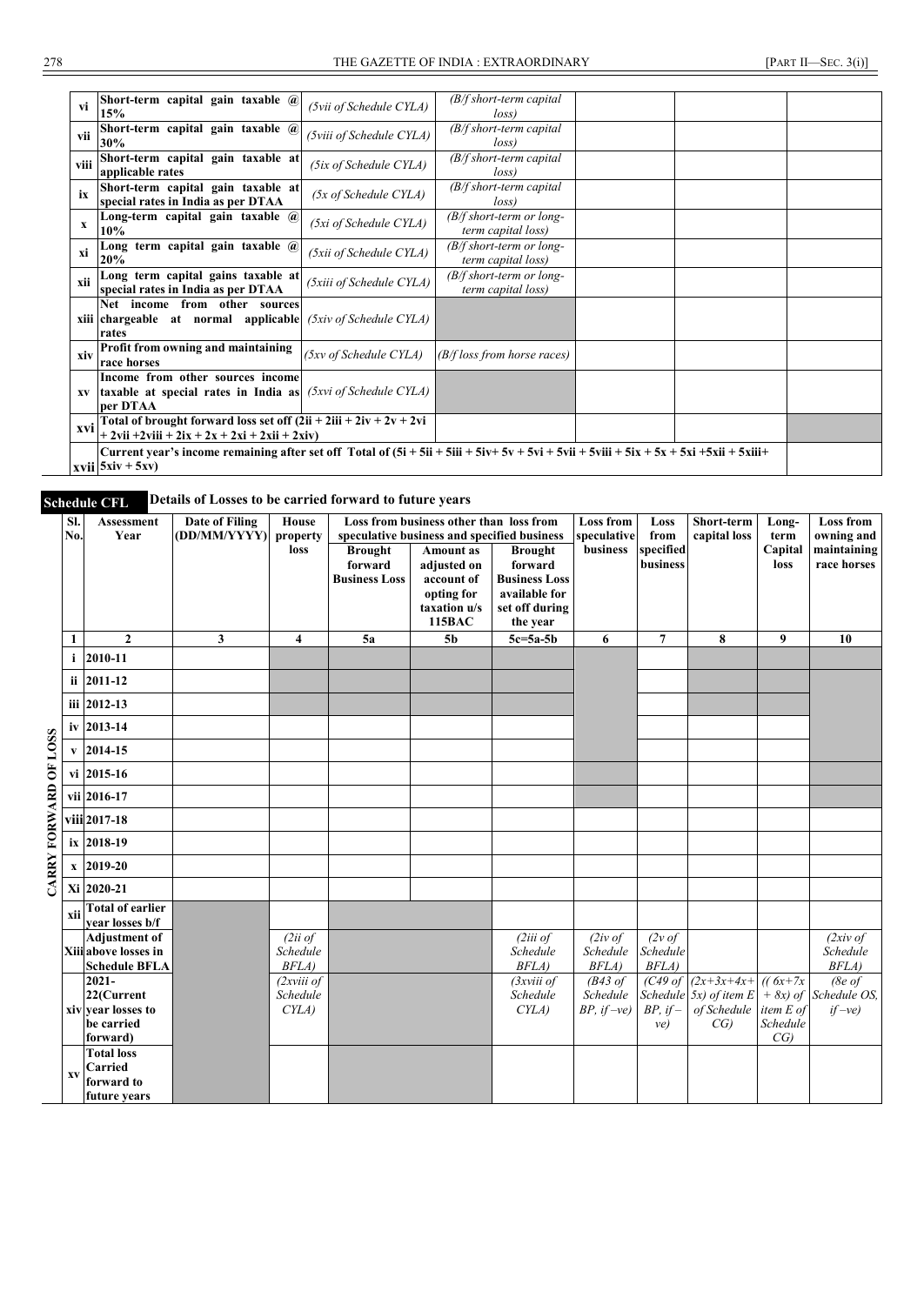| <b>Schedule UD</b> |                                   |                                                                      |                                                                                | Unabsorbed depreciation and allowance under section 35(4)                          |           |                                                |                                                                                                                               |                                        |  |  |
|--------------------|-----------------------------------|----------------------------------------------------------------------|--------------------------------------------------------------------------------|------------------------------------------------------------------------------------|-----------|------------------------------------------------|-------------------------------------------------------------------------------------------------------------------------------|----------------------------------------|--|--|
| Sl No              | <b>Assessment Year</b>            |                                                                      |                                                                                | Depreciation                                                                       |           | Allowance under section 35(4)                  |                                                                                                                               |                                        |  |  |
|                    |                                   | <b>Amount of</b><br>brought<br>forward<br>unabsorbed<br>depreciation | Amount as<br>adjusted on<br>account of<br>opting for<br>taxation u/s<br>115BAC | <b>Amount of</b><br>depreciation set-<br>off against the<br>current year<br>income | next year | forward to the forward unabsorbed<br>allowance | <b>Balance carried   Amount of brought   Amount of allowance</b><br>set-off against the<br>current year income forward to the | <b>Balance</b><br>Carried<br>next year |  |  |
| (1)                | (2)                               | (3)                                                                  | (3a)                                                                           | (4)                                                                                | (5)       | (6)                                            | (7)                                                                                                                           | (8)                                    |  |  |
|                    | <b>Current Assessment</b><br>Year |                                                                      |                                                                                |                                                                                    |           |                                                |                                                                                                                               |                                        |  |  |
| ii                 |                                   |                                                                      |                                                                                |                                                                                    |           |                                                |                                                                                                                               |                                        |  |  |
| iii                |                                   |                                                                      |                                                                                |                                                                                    |           |                                                |                                                                                                                               |                                        |  |  |
| iv                 |                                   |                                                                      |                                                                                |                                                                                    |           |                                                |                                                                                                                               |                                        |  |  |
| V                  | <b>Total</b>                      |                                                                      |                                                                                | (3xvi of BFLA)                                                                     |           |                                                | (Axvi of BFLA)                                                                                                                |                                        |  |  |

| <b>Schedule ICDS</b> | <b>Effect of Income Computation Disclosure Standards on profit</b>                                                                                                |                       |  |  |  |  |  |
|----------------------|-------------------------------------------------------------------------------------------------------------------------------------------------------------------|-----------------------|--|--|--|--|--|
| Sl. No.              | <b>ICDS</b>                                                                                                                                                       | Amount $(+)$ or $(-)$ |  |  |  |  |  |
| (i)                  | (ii)                                                                                                                                                              | (iii)                 |  |  |  |  |  |
| I                    | <b>Accounting Policies</b>                                                                                                                                        |                       |  |  |  |  |  |
| $\mathbf{I}$         | Valuation of Inventories (other than the effect of change in method of valuation $u/s$ 145A, if<br>the same is separately reported at col. 4d or 4e of Part A-OI) |                       |  |  |  |  |  |
| Ш                    | <b>Construction Contracts</b>                                                                                                                                     |                       |  |  |  |  |  |
| IV                   | Revenue Recognition                                                                                                                                               |                       |  |  |  |  |  |
| V                    | Tangible Fixed Assets                                                                                                                                             |                       |  |  |  |  |  |
| VI                   | Changes in Foreign Exchange Rates                                                                                                                                 |                       |  |  |  |  |  |
| VII                  | Government Grants                                                                                                                                                 |                       |  |  |  |  |  |
| <b>VIII</b>          | Securities (other than the effect of change in method of valuation $u/s$ 145A, if the same is<br>separately reported at col. 4d or 4e of Part A-OI)               |                       |  |  |  |  |  |
| IX                   | <b>Borrowing Costs</b>                                                                                                                                            |                       |  |  |  |  |  |
| X                    | Provisions, Contingent Liabilities and Contingent Assets                                                                                                          |                       |  |  |  |  |  |
| 11a.                 | Total effect of ICDS adjustments on profit (I+II+III+IV+V+VI+VII+VIII+IX+X)<br><i>(if positive)</i>                                                               |                       |  |  |  |  |  |
| 11b.                 | Total effect of ICDS adjustments on profit (I+II+III+IV+V+VI+VII+VIII+IX+X)<br>(if negative)                                                                      |                       |  |  |  |  |  |

#### **Schedule 10AA Deduction under section 10AA**

|                              |             |                         | Deductions in respect of units located in Special Economic Zone                 |           |                                                              |             |
|------------------------------|-------------|-------------------------|---------------------------------------------------------------------------------|-----------|--------------------------------------------------------------|-------------|
| $\frac{1}{2}$<br><b>TION</b> | <b>SI</b>   | Undertaking             | Assessment year in which unit begins to<br>manufacture/produce/provide services | <b>SI</b> | <b>Amount of deduction</b>                                   |             |
| ∶ ∈                          |             | <b>Undertaking No.1</b> |                                                                                 | а         | (item 17 of Annexure A of Form $56F$ )<br>for Undertaking 1) |             |
| Ξ<br>囙                       | h           | <b>Undertaking No.2</b> |                                                                                 | n         | (item 17 of Annexure A of Form $56F$ )<br>for Undertaking 2) |             |
|                              | $\mathbf c$ |                         | Total deduction under section $10AA(a + b)$                                     |           |                                                              | $\mathbf c$ |

### **Schedule 80G Details of donations entitled for deduction under section 80G**

|                | A        | Donations entitled for 100% deduction without qualifying<br>limit |                                                         |                     |      |                           |              |                                       |
|----------------|----------|-------------------------------------------------------------------|---------------------------------------------------------|---------------------|------|---------------------------|--------------|---------------------------------------|
| <b>TIONS</b>   |          |                                                                   | Name and address of donee                               | <b>PAN</b> of Donee |      | <b>Amount of donation</b> |              | <b>Eligible Amount of</b><br>donation |
|                |          |                                                                   |                                                         |                     |      | Donation in Donation in   | <b>Total</b> |                                       |
|                |          |                                                                   |                                                         |                     | cash | other mode Donation       |              |                                       |
| DONA'          |          |                                                                   |                                                         |                     |      |                           |              |                                       |
| $\overline{6}$ |          | ii                                                                |                                                         |                     |      |                           |              |                                       |
|                |          | iii                                                               | Total                                                   |                     |      |                           |              |                                       |
| DETAILS        | $\bf{B}$ | limit                                                             | Donations entitled for 50% deduction without qualifying |                     |      |                           |              |                                       |
|                |          |                                                                   | Name and address of donee                               | <b>PAN of Donee</b> |      | <b>Amount of donation</b> |              | <b>Eligible Amount of</b><br>donation |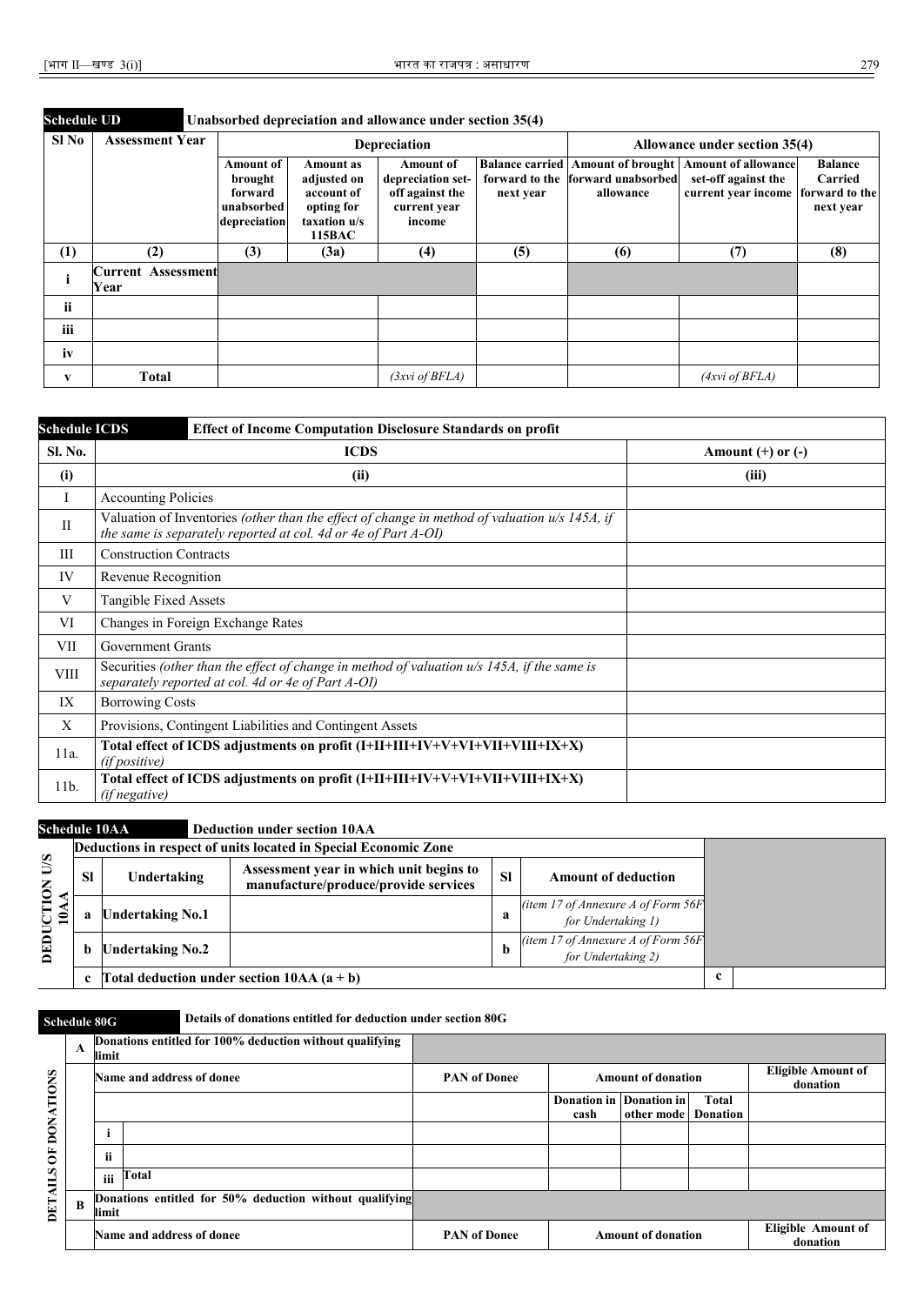|              |       |                                                             |                     | Donation in Donation in<br>cash | other mode                                | <b>Total</b><br><b>Donation</b> |                                       |
|--------------|-------|-------------------------------------------------------------|---------------------|---------------------------------|-------------------------------------------|---------------------------------|---------------------------------------|
|              | i     |                                                             |                     |                                 |                                           |                                 |                                       |
|              | ii    |                                                             |                     |                                 |                                           |                                 |                                       |
|              | iii   | Total                                                       |                     |                                 |                                           |                                 |                                       |
| $\mathbf C$  | limit | Donations entitled for 100% deduction subject to qualifying |                     |                                 |                                           |                                 |                                       |
|              |       | Name and address of donee                                   | <b>PAN of Donee</b> |                                 | <b>Amount of donation</b>                 |                                 | <b>Eligible Amount of</b><br>donation |
|              |       |                                                             |                     | Donation in Donation in<br>cash | other mode                                | <b>Total</b><br><b>Donation</b> |                                       |
|              | 1     |                                                             |                     |                                 |                                           |                                 |                                       |
|              | ii.   |                                                             |                     |                                 |                                           |                                 |                                       |
|              | iii   | Total                                                       |                     |                                 |                                           |                                 |                                       |
| $\mathbf{D}$ | limit | Donations entitled for 50% deduction subject to qualifying  |                     |                                 |                                           |                                 |                                       |
|              |       | Name and address of donee                                   | <b>PAN of Donee</b> |                                 | <b>Amount of donation</b>                 |                                 | <b>Eligible Amount of</b><br>donation |
|              |       |                                                             |                     | <b>Donation</b> in<br>cash      | <b>Donation</b> in<br>other mode Donation | <b>Total</b>                    |                                       |
|              | 1     |                                                             |                     |                                 |                                           |                                 |                                       |
|              | ii.   |                                                             |                     |                                 |                                           |                                 |                                       |

#### **Schedule RA Details of donations to research associations etc. [deduction under sections 35(1)(ii) or 35(1)(iia) or 35(1)(iii) or 35(2AA)]**

| Name and address of donee |       | <b>PAN of Donee</b> |                         | <b>Amount of donation</b> | <b>Eligible Amount of<br/>donation</b> |  |
|---------------------------|-------|---------------------|-------------------------|---------------------------|----------------------------------------|--|
|                           |       |                     | Donation in Donation in | other mode Donation       | Total                                  |  |
|                           |       |                     | cash                    |                           |                                        |  |
|                           |       |                     |                         |                           |                                        |  |
| <br>n                     |       |                     |                         |                           |                                        |  |
| iii                       | Total |                     |                         |                           |                                        |  |

#### **Schedule 80-IA**

|   | Deduction in respect of profits of an                                                                                                                                                                              | a1 | <b>Undertaking No. 1</b>       | (item 30 of Form $10CCB$ )<br>of the undertaking) |   |
|---|--------------------------------------------------------------------------------------------------------------------------------------------------------------------------------------------------------------------|----|--------------------------------|---------------------------------------------------|---|
|   | a undertaking referred to in section 80-<br>$IA(4)(ii)$ [Telecommunication services]                                                                                                                               | a2 | <b>Undertaking No. 2</b>       | (item 30 of Form $10CCB$ )<br>of the undertaking) |   |
|   | Deduction in respect of profits of an                                                                                                                                                                              |    | <b>Undertaking No. 1</b><br>b1 | (item 30 of Form $10CCB$<br>of the undertaking)   |   |
|   | b undertaking referred to in section 80-<br>$IA(4)$ (iii) [Industrial park and SEZs]                                                                                                                               | b2 | <b>Undertaking No. 2</b>       | (item 30 of Form $10CCB$ )<br>of the undertaking) |   |
|   | Deduction in respect of profits of an<br>c undertaking referred to in section 80-                                                                                                                                  | c1 | <b>Undertaking No. 1</b>       | (item 30 of Form $10CCB$<br>of the undertaking)   |   |
|   | $IA(4)(iv)$ [Power]                                                                                                                                                                                                | c2 | <b>Undertaking No. 2</b>       | (item 30 of Form $10CCB$ )<br>of the undertaking) |   |
|   | Deduction in respect of profits of an<br>undertaking referred to in section 80-                                                                                                                                    | d1 | <b>Undertaking No. 1</b>       | (item 30 of Form $10CCB$ )<br>of the undertaking) |   |
| d | $IA(4)(v)$ [Revival of power generating<br><i>plant]</i> and deduction in respect of<br>profits of an undertaking referred to<br>in section 80-IA(4)(vi) $\int$ Cross-country<br>natural gas distribution network] | d2 | <b>Undertaking No. 2</b>       | (item 30 of Form $10CCB$<br>of the undertaking)   |   |
| e | Total deductions under section 80-IA (a1 + a2 + b1 + b2 + c1 + c2+ d1 + d2)                                                                                                                                        |    |                                |                                                   | e |

### **Schedule 80-IB Deductions under section 80-IB**

|  |                                                                                                           | a1 | Undertaking no. 1 | (30 of Form 10CCB of the<br>undertaking)       |
|--|-----------------------------------------------------------------------------------------------------------|----|-------------------|------------------------------------------------|
|  | Deduction in respect of industrial undertaking located in<br>Jammu & Kashmir or Ladakh [Section 80-IB(4)] | a2 | Undertaking no. 2 | (30 of Form 10CCB of the<br>undertaking)       |
|  | Deduction in the case of multiplex theatre [Section 80-<br>IB(7A)                                         |    | Undertaking no. 1 | $(10(v)$ of Form 10CCBA of<br>the undertaking) |
|  |                                                                                                           |    | Undertaking no. 2 | $(10(v)$ of Form 10CCBA of<br>the undertaking) |
|  | Deduction in the case of convention centre [Section 80-                                                   | c1 | Undertaking no. 1 | $(10(v)$ of Form 10CCBB of<br>the undertaking) |
|  | IB(7B)                                                                                                    | c2 | Undertaking no. 2 | $(10(v)$ of Form 10CCBB of<br>the undertaking) |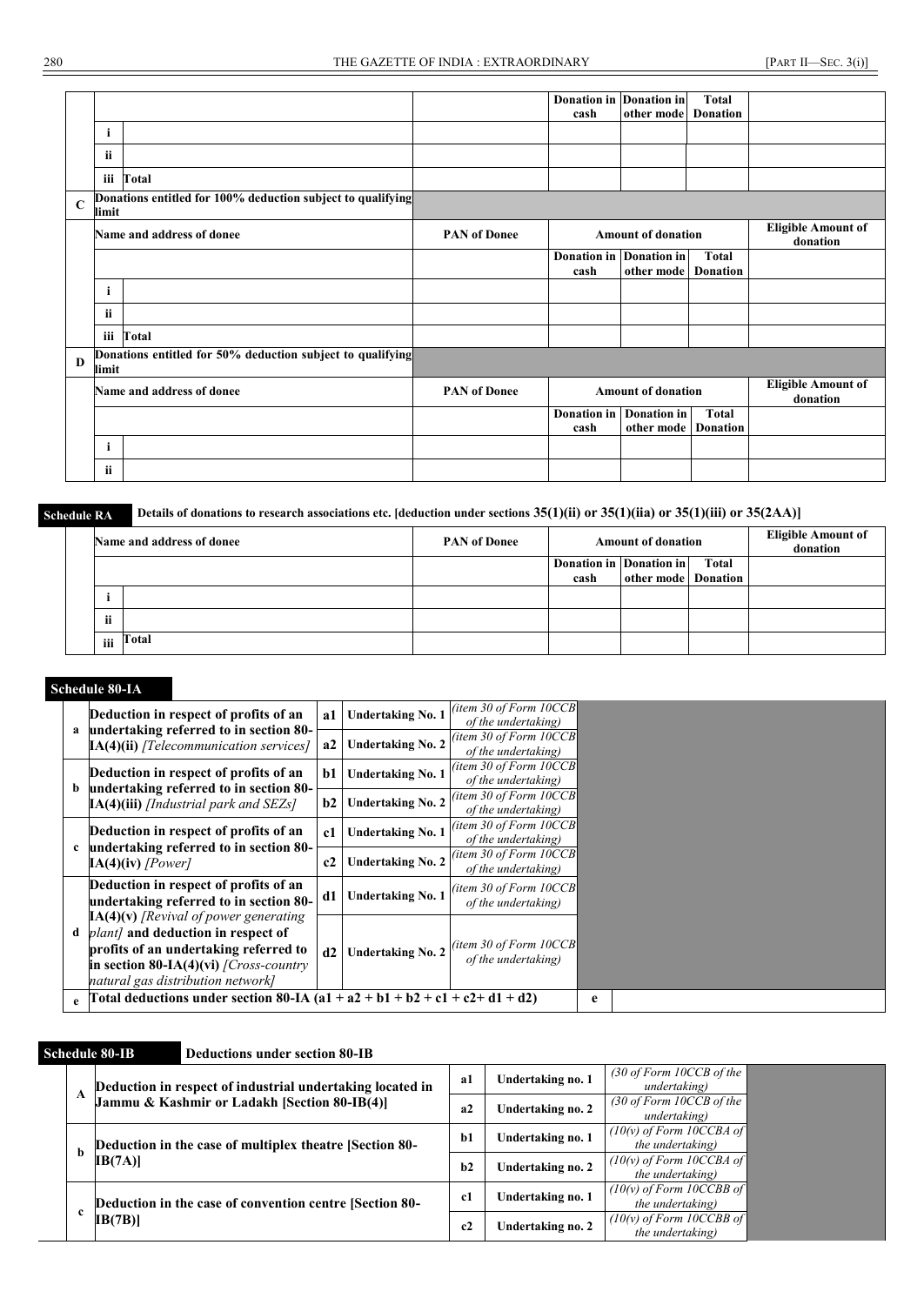| d  | Deduction in the case of undertaking which begins                                                       | d1           | Undertaking no. 1 | (30 of Form 10CCB of the<br>undertaking) |  |  |
|----|---------------------------------------------------------------------------------------------------------|--------------|-------------------|------------------------------------------|--|--|
|    | commercial production or refining of mineral oil [Section]<br>$80-IB(9)$                                | d2           | Undertaking no. 2 | (30 of Form 10CCB of the<br>undertaking) |  |  |
|    | Deduction in the case of an undertaking developing and                                                  | e1           | Undertaking no. 1 | (30 of Form 10CCB of the<br>undertaking) |  |  |
| e  | building housing projects [Section 80-IB(10)]                                                           | e2           | Undertaking no. 2 | (30 of Form 10CCB of the<br>undertaking) |  |  |
|    | Deduction in the case of an undertaking engaged in<br>processing, preservation and packaging of fruits, | f1           | Undertaking no. 1 | (30 of Form 10CCB of the<br>undertaking) |  |  |
| f  | vegetables, meat, meat products, poultry, marine or dairy<br>products [Section 80-IB(11A)]              | f2           | Undertaking no. 2 | (30 of Form 10CCB of the<br>undertaking) |  |  |
|    | Deduction in the case of an undertaking engaged in                                                      | g1           | Undertaking no. 1 | (30 of Form 10CCB of the<br>undertaking) |  |  |
| g  | integrated business of handling, storage and transportation<br>of food grains [Section 80-IB(11A)]      | g2           | Undertaking no. 2 | (30 of Form 10CCB of the<br>undertaking) |  |  |
|    | Deduction in the case of an undertaking engaged in                                                      | h1           | Undertaking no. 1 | $(11(v)$ of From $10CCBC$ )              |  |  |
| h  | operating and maintaining a rural hospital [Section 80-<br><b>IB</b> (11B)]                             | h2           | Undertaking no. 2 | $(11(v)$ of From $10CCBC$ )              |  |  |
|    | Deduction in the case of an undertaking engaged in                                                      | $\mathbf{i}$ | Undertaking no. 1 | $(11(d)$ of From $10CCBD$ )              |  |  |
| i. | operating and maintaining a hospital in any area, other<br>than excluded area [Section 80-IB(11C)       | i2           | Undertaking no. 2 | $(11(d)$ of From $10CCBD$ )              |  |  |
|    | Total deduction under section 80-IB (Total of a1 to i2)                                                 |              |                   |                                          |  |  |

|   |                      | Schedule 80-IC or 80-IE |          | Deductions under section 80-IC or 80-IE                           |                                                                                 |                   |                                          |                                          |
|---|----------------------|-------------------------|----------|-------------------------------------------------------------------|---------------------------------------------------------------------------------|-------------------|------------------------------------------|------------------------------------------|
|   |                      |                         |          | a Deduction in respect of undertaking located in Sikkim           |                                                                                 | a1                | Undertaking no. 1                        | (30 of Form 10CCB of the<br>undertaking) |
|   |                      |                         |          |                                                                   |                                                                                 | a2                | Undertaking no. 2                        | (30 of Form 10CCB of the<br>undertaking) |
|   |                      |                         |          | b Deduction in respect of undertaking located in Himachal Pradesh | $b1$                                                                            | Undertaking no. 1 | (30 of Form 10CCB of the<br>undertaking) |                                          |
|   |                      |                         |          |                                                                   |                                                                                 | b2                | Undertaking no. 2                        | (30 of Form 10CCB of the<br>undertaking) |
|   |                      |                         |          |                                                                   |                                                                                 | c1                | Undertaking no. 1                        | (30 of Form 10CCB of the<br>undertaking) |
|   |                      |                         |          | c Deduction in respect of undertaking located in Uttaranchal      |                                                                                 | c1                | Undertaking no. 2                        | (30 of Form 10CCB of the<br>undertaking) |
| d |                      |                         |          | Deduction in respect of undertaking located in North-East         |                                                                                 |                   |                                          |                                          |
|   | da                   | Assam                   | da1      | Undertaking no. 1                                                 | (30 of Form 10CCB of the undertaking)                                           |                   |                                          |                                          |
|   |                      |                         | da2      | Undertaking no. 2                                                 | (30 of Form 10CCB of the undertaking)                                           |                   |                                          |                                          |
|   | db                   | Arunachal               | db1      | Undertaking no. 1                                                 | (30 of Form 10CCB of the undertaking)                                           |                   |                                          |                                          |
|   |                      | Pradesh                 | db2      | Undertaking no. 2                                                 | (30 of Form 10CCB of the undertaking)                                           |                   |                                          |                                          |
|   | <b>Manipur</b><br>dc |                         | dc1      | Undertaking no. 1                                                 | (30 of Form 10CCB of the undertaking)                                           |                   |                                          |                                          |
|   |                      |                         | dc2      | Undertaking no. 2                                                 | (30 of Form 10CCB of the undertaking)                                           |                   |                                          |                                          |
|   | dd                   | <b>Mizoram</b>          | dd1      | Undertaking no. 1                                                 | (30 of Form 10CCB of the undertaking)                                           |                   |                                          |                                          |
|   |                      |                         | dd2      | Undertaking no. 2                                                 | (30 of Form 10CCB of the undertaking)                                           |                   |                                          |                                          |
|   | de                   | Meghalaya               | de1      | Undertaking no. 1                                                 | (30 of Form 10CCB of the undertaking)                                           |                   |                                          |                                          |
|   |                      |                         | de2      | Undertaking no. 2                                                 | (30 of Form 10CCB of the undertaking)                                           |                   |                                          |                                          |
|   | df                   | Nagaland                | df1      | Undertaking no. 1                                                 | (30 of Form 10CCB of the undertaking)                                           |                   |                                          |                                          |
|   |                      |                         | df2      | Undertaking no. 2                                                 | (30 of Form 10CCB of the undertaking)                                           |                   |                                          |                                          |
|   |                      | dg Tripura              | $\deg$ 1 | Undertaking no. 1                                                 | (30 of Form 10CCB of the undertaking)                                           |                   |                                          |                                          |
|   |                      |                         | dg2      | Undertaking no. 2                                                 | (30 of Form 10CCB of the undertaking)                                           |                   |                                          |                                          |
|   |                      |                         |          |                                                                   | dh Total deduction for undertakings located in North-east (total of da1 to dg2) | dh                |                                          |                                          |
|   |                      |                         |          | Total deduction under section 80-IC or 80-IE $(a + d + c + dh)$   |                                                                                 | e                 |                                          |                                          |

**Schedule VI-A Deductions under Chapter VI-A**

|          | <b>Part B- Deduction in respect of certain payments</b>                                                                                                                                |  |          |                  |  |  |  |  |  |  |  |
|----------|----------------------------------------------------------------------------------------------------------------------------------------------------------------------------------------|--|----------|------------------|--|--|--|--|--|--|--|
|          | Please note that the deduction in respect of the investment/ deposit/ payments for the period 01-04-2020 to 31-07-<br>2020 cannot be claimed again, if already claimed in the AY 20-21 |  |          |                  |  |  |  |  |  |  |  |
| 80C<br>a |                                                                                                                                                                                        |  | <b>b</b> | <b>80CCC</b>     |  |  |  |  |  |  |  |
|          | 80CCD(1)                                                                                                                                                                               |  | d        | <b>80CCD(1B)</b> |  |  |  |  |  |  |  |
| e        | <b>80CCD(2)</b>                                                                                                                                                                        |  |          | 80D              |  |  |  |  |  |  |  |

**TOTAL DEDUCTIONS TOTAL DEDUCTIONS**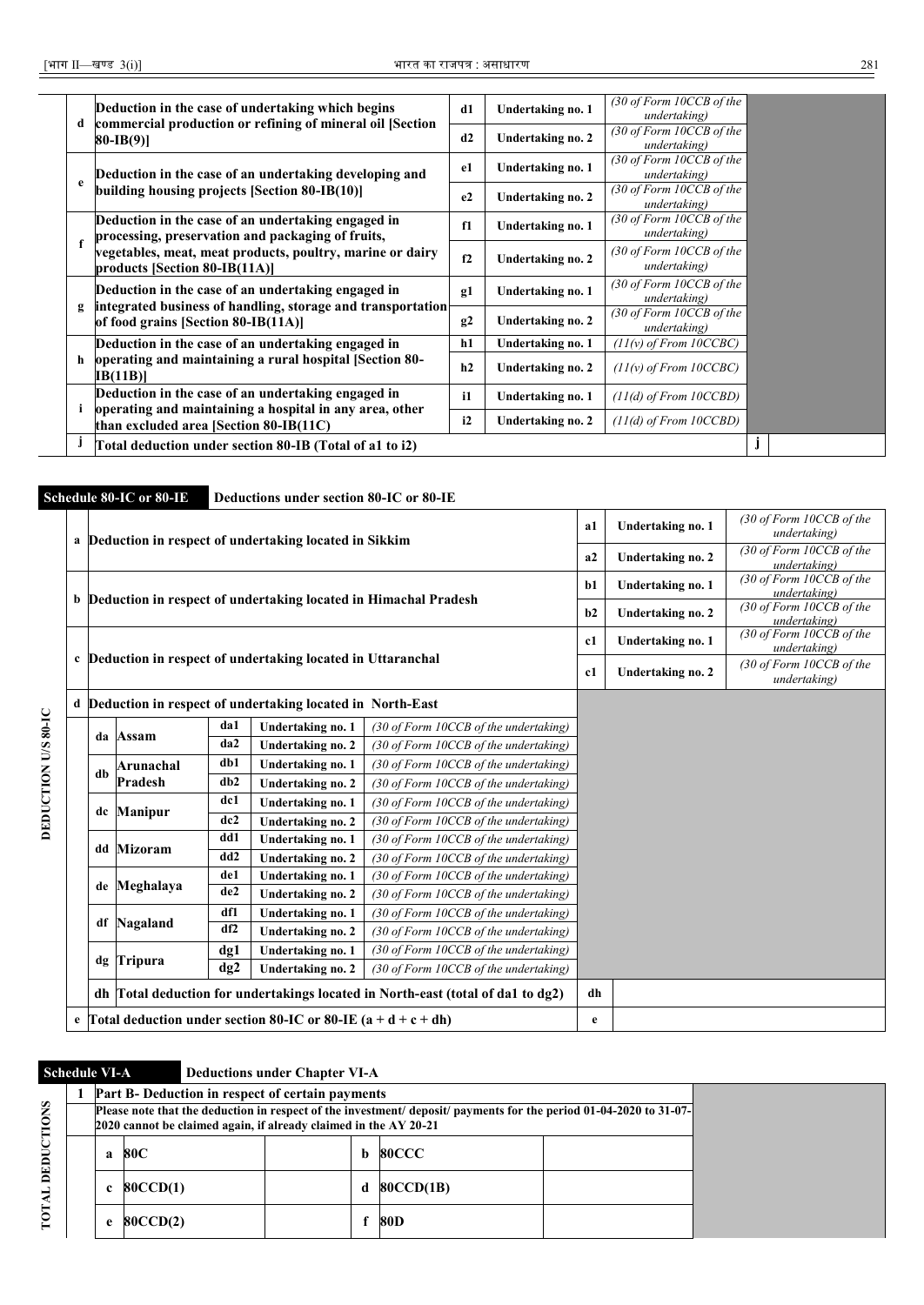|                  | g                                                 | <b>80DD</b>  |  |                                                              | h             | 80DDB                                                                |  |  |              |  |
|------------------|---------------------------------------------------|--------------|--|--------------------------------------------------------------|---------------|----------------------------------------------------------------------|--|--|--------------|--|
|                  | i                                                 | 80E          |  |                                                              | j             | <b>80EE</b>                                                          |  |  |              |  |
|                  | k                                                 | <b>80EEA</b> |  |                                                              | 1             | <b>80EEB</b>                                                         |  |  |              |  |
|                  |                                                   | 80G<br>m     |  |                                                              | $\mathbf n$   | 80GG                                                                 |  |  |              |  |
|                  | 80GGC<br>$\mathbf{o}$                             |              |  |                                                              |               |                                                                      |  |  |              |  |
|                  |                                                   |              |  | Total Deduction under Part B (total of a to o)               |               |                                                                      |  |  | 1            |  |
| $\boldsymbol{2}$ |                                                   |              |  | Part C- Deduction in respect of certain incomes              |               |                                                                      |  |  |              |  |
|                  | $\mathbf{p}$                                      | 80-IA        |  | (e of Schedule 80-IA)                                        |               | $Q$ 80-IAB                                                           |  |  |              |  |
|                  | $r$ 80-IB<br>$(m j of Schedule 80-IB)$            |              |  | ${\bf S}$                                                    | <b>80-IBA</b> |                                                                      |  |  |              |  |
|                  | t                                                 | 80-IC/80-IE  |  | (e of Schedule 80-IC/80-IE)                                  |               | <b>U</b> 80JJA                                                       |  |  |              |  |
|                  | $\mathbf{V}$                                      | 80JJAA       |  | [Sl.no. $5I(eiv) + 5II$ of Annexure<br>to Form 10DA]         |               | W 80QQB                                                              |  |  |              |  |
|                  |                                                   | x 80RRB      |  |                                                              |               |                                                                      |  |  |              |  |
|                  |                                                   |              |  | Total Deduction under Part C (total of p to x)               |               |                                                                      |  |  | $\mathbf{2}$ |  |
| 3                |                                                   |              |  |                                                              |               | Part CA and D- Deduction in respect of other incomes/other deduction |  |  |              |  |
|                  |                                                   | i 80TTA      |  |                                                              |               | Ii 80TTB                                                             |  |  |              |  |
|                  |                                                   | iii 80U      |  |                                                              |               |                                                                      |  |  |              |  |
|                  |                                                   |              |  | Total Deduction under Part CA and D (total of i, ii and iii) |               |                                                                      |  |  | 3            |  |
| 4                | Total deductions under Chapter VI-A $(1 + 2 + 3)$ |              |  |                                                              |               |                                                                      |  |  | 4            |  |

#### **Schedule AMT Computation of Alternate Minimum Tax payable under section 115JC**

|   |   | Total Income as per item 14 of PART-B-TI                                                                                            |    |  |   |  |
|---|---|-------------------------------------------------------------------------------------------------------------------------------------|----|--|---|--|
|   |   | Adjustment as per section $115JC(2)$                                                                                                |    |  |   |  |
|   | a | Deduction claimed under any section included in Chapter VI-<br>A under the heading "C.—Deductions in respect of certain<br>incomes" |    |  |   |  |
|   |   | <b>b</b> Deduction claimed u/s 10AA                                                                                                 |    |  |   |  |
|   |   | Deduction claimed u/s 35AD as reduced by the amount of<br>depreciation on assets on which such deduction is claimed                 | 2c |  |   |  |
|   | d | Total Adjustment $(2a+2b+2c)$                                                                                                       | 2d |  |   |  |
| 3 |   | Adjusted Total Income under section $115JC(1)$ (1+2d)                                                                               |    |  | 3 |  |
| 4 |   | Tax payable under section 115JC [18.5% of (3)] (if 3 is greater than Rs. 20 lakhs)                                                  | 4  |  |   |  |

L,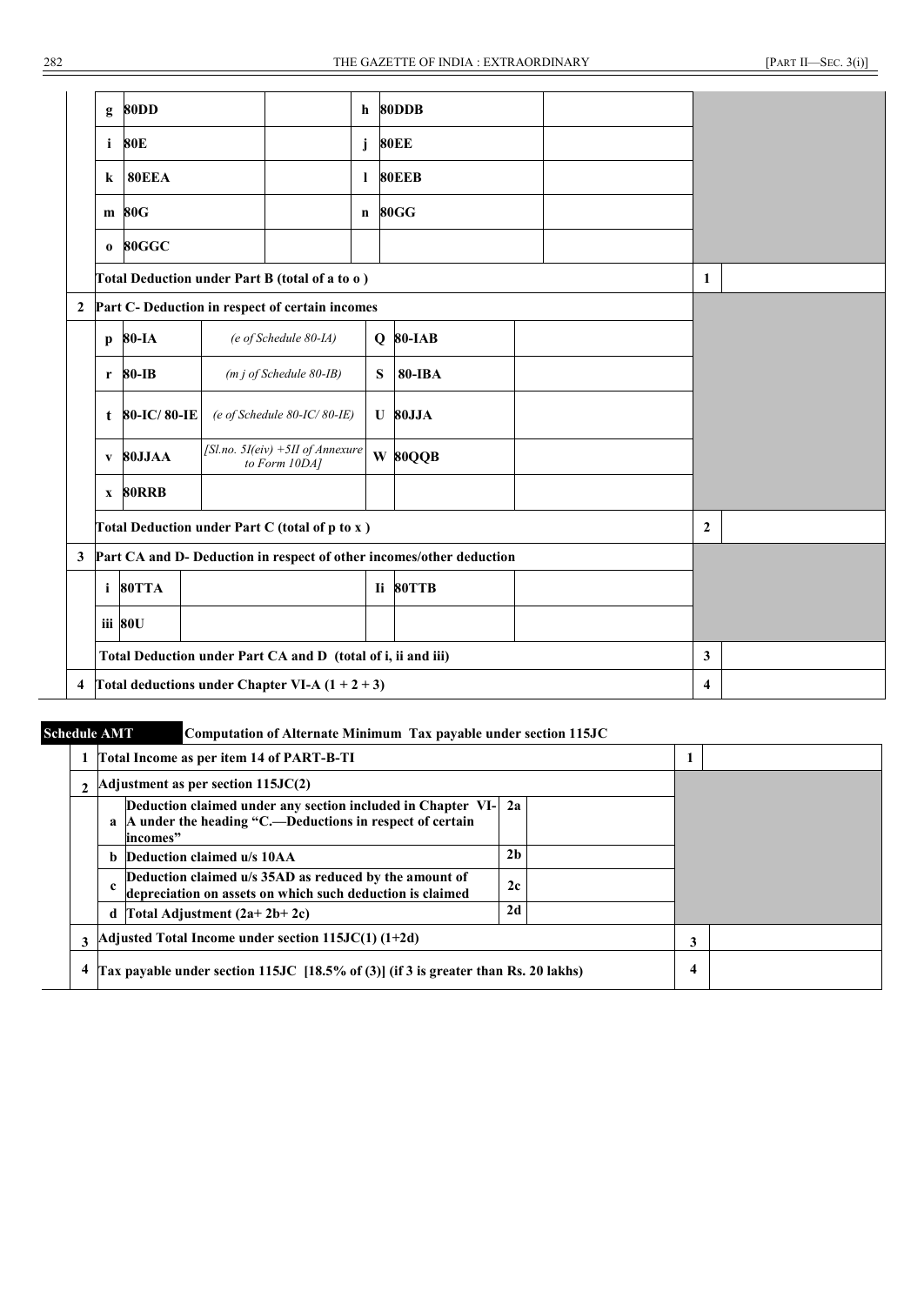# **Schedule AMTC Computation of tax credit under section 115JD**

|                  | 1<br>Tax under section 115JC in assessment year 2021-22 (1d of Part-B-TTI)                                                                                                                                                                                                    |                                                                                                    |                   |  |                           |  |              |  |  |  |  |  |  |  |
|------------------|-------------------------------------------------------------------------------------------------------------------------------------------------------------------------------------------------------------------------------------------------------------------------------|----------------------------------------------------------------------------------------------------|-------------------|--|---------------------------|--|--------------|--|--|--|--|--|--|--|
| $\boldsymbol{2}$ |                                                                                                                                                                                                                                                                               | Tax under other provisions of the Act in assessment year 2021-22 (2i of Part-B-TTI)                |                   |  |                           |  | $\mathbf{2}$ |  |  |  |  |  |  |  |
| 3                | enter 01                                                                                                                                                                                                                                                                      | Amount of tax against which credit is available [enter $(2 - 1)$ if 2 is greater than 1, otherwise |                   |  |                           |  | 3            |  |  |  |  |  |  |  |
|                  | 4 Utilisation of AMT credit Available (Sum of AMT credit utilized during the current year is subject to maximum of amount                                                                                                                                                     |                                                                                                    |                   |  |                           |  |              |  |  |  |  |  |  |  |
|                  | mentioned in 3 above and cannot exceed the sum of AMT Credit Brought Forward)<br><b>AMT Credit</b>                                                                                                                                                                            |                                                                                                    |                   |  |                           |  |              |  |  |  |  |  |  |  |
|                  | S.                                                                                                                                                                                                                                                                            | <b>Assessment Year</b>                                                                             | <b>AMT Credit</b> |  | <b>Balance AMT Credit</b> |  |              |  |  |  |  |  |  |  |
|                  | Utilised during the<br><b>Carried Forward</b><br>No.<br>(A)<br>Set-off in earlier<br><b>Balance brought</b><br><b>Gross</b><br><b>Current</b><br>$(D)= (B3)-(C)$<br>forward to the<br>(B1)<br>assessment vears<br><b>Assessment Year</b><br>(B2)<br>current assessment<br>(C) |                                                                                                    |                   |  |                           |  |              |  |  |  |  |  |  |  |
|                  | year<br>$(B3) = (B1) - (B2)$                                                                                                                                                                                                                                                  |                                                                                                    |                   |  |                           |  |              |  |  |  |  |  |  |  |
|                  |                                                                                                                                                                                                                                                                               | 2013-14                                                                                            |                   |  |                           |  |              |  |  |  |  |  |  |  |
|                  |                                                                                                                                                                                                                                                                               | ii 2014-15                                                                                         |                   |  |                           |  |              |  |  |  |  |  |  |  |
|                  |                                                                                                                                                                                                                                                                               | iii 2015-16                                                                                        |                   |  |                           |  |              |  |  |  |  |  |  |  |
|                  |                                                                                                                                                                                                                                                                               | iv 2016-17                                                                                         |                   |  |                           |  |              |  |  |  |  |  |  |  |
|                  | $\mathbf{v}$                                                                                                                                                                                                                                                                  | 2017-18                                                                                            |                   |  |                           |  |              |  |  |  |  |  |  |  |
|                  |                                                                                                                                                                                                                                                                               | vi 2018-19                                                                                         |                   |  |                           |  |              |  |  |  |  |  |  |  |
|                  |                                                                                                                                                                                                                                                                               | vii 2019-20                                                                                        |                   |  |                           |  |              |  |  |  |  |  |  |  |
|                  | viii 2020-21                                                                                                                                                                                                                                                                  |                                                                                                    |                   |  |                           |  |              |  |  |  |  |  |  |  |
|                  | Viii $\frac{\text{Current AY (enter 1 -2)}}{\text{if 1>2} \text{ else enter 0}}$                                                                                                                                                                                              |                                                                                                    |                   |  |                           |  |              |  |  |  |  |  |  |  |
|                  |                                                                                                                                                                                                                                                                               | ix Total                                                                                           |                   |  |                           |  |              |  |  |  |  |  |  |  |
|                  |                                                                                                                                                                                                                                                                               | 5 Amount of tax credit under section 115JD utilised during the year [total of item no 4 (C)]       |                   |  |                           |  | 5            |  |  |  |  |  |  |  |
|                  |                                                                                                                                                                                                                                                                               | 6 Amount of AMT liability available for credit in subsequent assessment years [total of 4 (D)]     |                   |  |                           |  | 6            |  |  |  |  |  |  |  |

#### **Schedule SPI Income of specified persons (spouse, minor child etc.) includable in income of the assessee as per section 64**

| Sl No | Name of person | <b>PAN/Aadhaar No. of person</b><br>(optional) |  |  |  |  |  |  |  | Relationship | Amount (Rs) | Head of Income in which<br>included |  |
|-------|----------------|------------------------------------------------|--|--|--|--|--|--|--|--------------|-------------|-------------------------------------|--|
|       |                |                                                |  |  |  |  |  |  |  |              |             |                                     |  |
|       |                |                                                |  |  |  |  |  |  |  |              |             |                                     |  |
|       |                |                                                |  |  |  |  |  |  |  |              |             |                                     |  |

#### **Schedule SI**

|              | Sl No | <b>Section</b>                                                                                          | ☑                         | <b>Special rate</b><br>$(\%)$     | Income(i)                          | <b>Tax thereon</b><br>(ii) |
|--------------|-------|---------------------------------------------------------------------------------------------------------|---------------------------|-----------------------------------|------------------------------------|----------------------------|
|              | 1     | 111- Accumulated balance of recognised provident for prior years                                        | (2ciii of Schedule<br>OS) | (2civ of Schedule)<br>OS          |                                    |                            |
|              | 2     | $111A$ or Section 115AD(1)(b)(ii)-Proviso (STCG on shares units on which<br>where STT paid)             | 15                        | (part of 5vi of<br>Schedule BFLA) |                                    |                            |
|              | 3     | 115AD(STCG for FIIs on securities where STT not paid)                                                   | □                         | 30                                | (part of 5vii of<br>Schedule BFLA) |                            |
|              | 4     | 112 proviso (LTCG on listed securities/ units without indexation)                                       | □                         | 10                                | (part of $5x$ of<br>Schedule BFLA) |                            |
|              | 5     | $ 112(1)(c)(iii)$ (LTCG for non-resident on unlisted securities)                                        | □                         | 10                                | (part of $5x$ of<br>Schedule BFLA) |                            |
|              | 6     | 115AC (LTCG for non-resident on bonds/GDR)                                                              | □                         | 10                                | (part of $5x$ of<br>Schedule BFLA) |                            |
| SPECIAL RATE |       | 115AC (Income of non-resident from bonds or GDR purchased in foreign<br>currency)                       | О                         | 10                                | (part of $2dx$ of<br>Schedule OS)  |                            |
|              | 8     | 115ACA (LTCG for an employee of specified company on GDR)                                               | □                         | 10                                | (part of $5x$ of<br>Schedule BFLA) |                            |
|              | 9     | 115AD (LTCG for FIIs on securities)                                                                     | □                         | 10                                | (part of $5x$ of<br>Schedule BFLA) |                            |
|              | 10    | 115E (LTCG for non-resident Indian on specified asset)                                                  | ◘                         | 10                                | (part of $5x$ of<br>Schedule BFLA) |                            |
|              | 11    | 112 (LTCG on others)                                                                                    | $\Box$                    | 20                                | (5xi of Schedule<br>BFLA)          |                            |
|              | 12    | $112A$ or section $115AD(1)(b)(iii)$ -proviso (LTCG on sale of shares or units on which<br>STT is paid) | О                         | 10                                | $(5(x)$ of Schedule<br>BFLA)       |                            |
|              | 13    | STCG Chargeable at special rates in India as per DTAA                                                   | □                         |                                   | (part of 5ix of<br>Schedule BFLA)  |                            |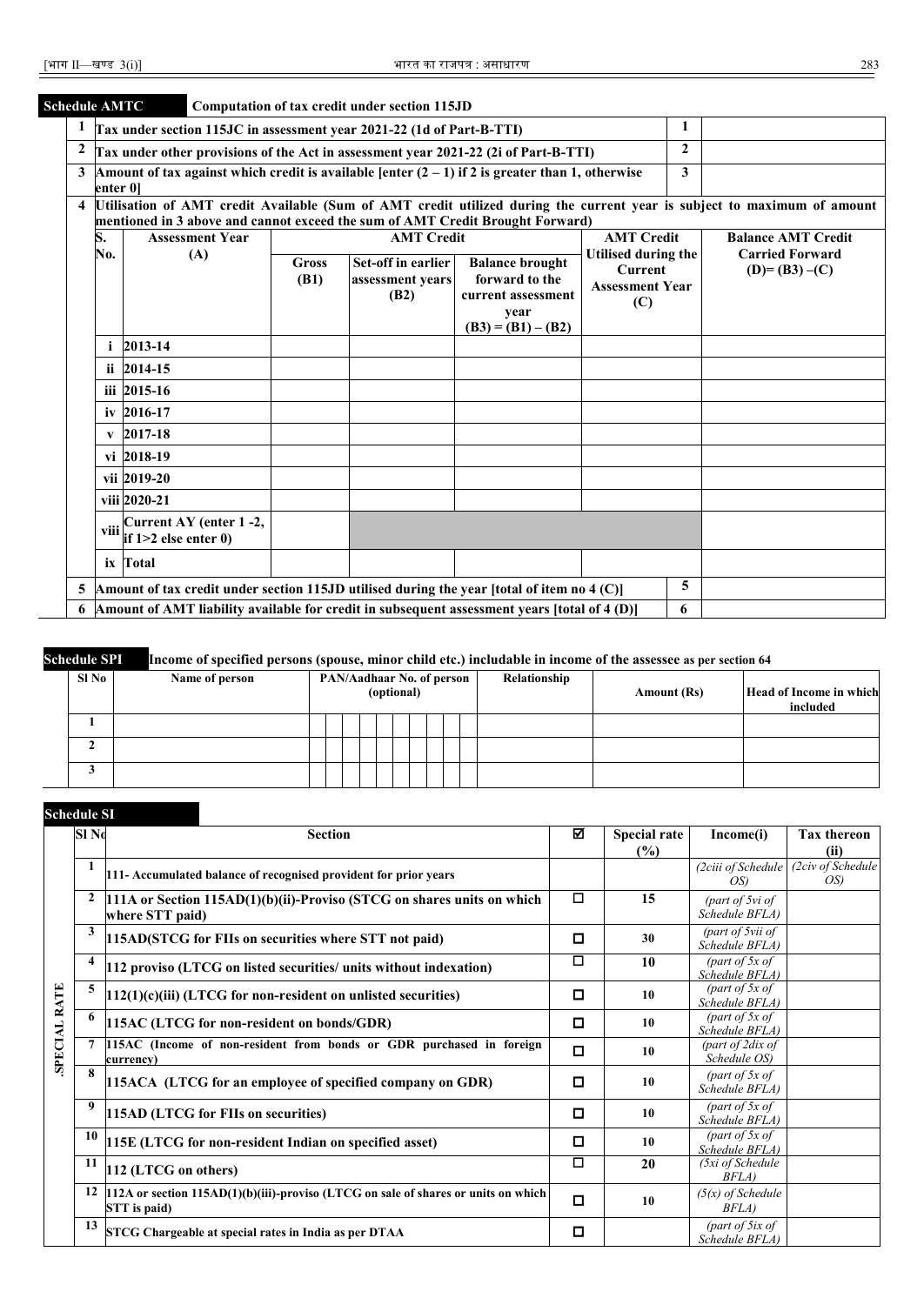|    | 14 LTCG Chargeable at special rates in India as per DTAA                                                                                    | ◻      |              | (part of 5xii of<br>Schedule BFLA) |  |
|----|---------------------------------------------------------------------------------------------------------------------------------------------|--------|--------------|------------------------------------|--|
|    | 15 115BB (Winnings from lotteries, puzzles, races, games etc.)                                                                              | □      | 30           | (2a of Schedule)<br>OS             |  |
| 16 | 115BBE (Income under section 68, 69, 69A, 69B, 69C or 69D)                                                                                  | o      | 60           | (2b of Schedule<br>OS)             |  |
| 17 | 115BBF (Tax on income from patent)                                                                                                          |        |              |                                    |  |
|    | A Income under head business or profession                                                                                                  | □      | 10           | (3e of Schedule BP                 |  |
|    | <b>B</b> Income under head other sources                                                                                                    | о      | 10           | (2dxvi of Schedule<br>OS           |  |
|    | 18 115BBG (Tax on income from transfer of carbon credits)                                                                                   |        |              |                                    |  |
|    | A Income under head business or profession                                                                                                  | о      | 10           | (3f of Schedule BP                 |  |
|    | Income under head other sources<br>$\bf{B}$                                                                                                 | □      | 10           | (2dxvii of Schedule<br>OS          |  |
|    | 19   $115A(1)(b)(A)$ & $115A(1)(b)(B)$ (Income of a non-resident from Royalty)                                                              | $\Box$ | 10           | (part of 2dviii of<br>Schedule OS) |  |
|    | 20 Income from other sources chargeable at special rates in India as per DTAA                                                               | О      |              | (part of $2f$ of<br>Schedule OS)   |  |
|    | 21 Pass Through Income in the nature of Short Term Capital Gain chargeable @ 15%                                                            | о      | 15           | (part of 5vi of<br>Schedule BFLA)  |  |
| 22 | Pass Through Income in the nature of Short Term Capital Gain chargeable @ 30%                                                               | o      | 30           | (part of 5vii of<br>Schedule BFLA) |  |
| 23 | Pass Through Income in the nature of Long Term Capital Gain chargeable @ 10%<br>u/s. 112A                                                   | $\Box$ | 10           | (part of $5x$ of<br>Schedule BFLA) |  |
| 24 | Pass Through Income in the nature of Long Term Capital Gain chargeable @ 10%<br>u/s. other than section 112A                                |        | 10           | (part of $5ix$ of<br>Schedule BFLA |  |
| 25 | Pass Through Income in the nature of Long Term Capital Gain chargeable @ 20%                                                                | o      | 20           | (part of 5xi of<br>Schedule BFLA)  |  |
| 26 | Pass through income in the nature of income from other source chargeable at<br>special rates (Drop down to be provided in e-filing utility) | o      |              | (2e of Schedule<br>OS)             |  |
|    |                                                                                                                                             |        | <b>Total</b> |                                    |  |

**Schedule IF Information regarding partnership firms in which you are partner**

|                   |     | Number of firms in which you are partner |                 |                                             |                                                       |                              |                                  |                                                             |
|-------------------|-----|------------------------------------------|-----------------|---------------------------------------------|-------------------------------------------------------|------------------------------|----------------------------------|-------------------------------------------------------------|
| WHICH<br>NER      | SI. | Name of the Firm                         | PAN of the firm | Whether the<br>firm is liable<br>for audit? | Whether<br>section 92E<br>$\frac{1}{2}$ is applicable | Percentage<br><b>Share</b>   | Amount of share in<br>the profit | Capital balance<br>on 31 <sup>st</sup> March in<br>the firm |
|                   | No. |                                          |                 | (Yes/No)                                    | (Yes/No)                                              | in the profit<br>of the firm |                                  | п                                                           |
|                   |     |                                          |                 |                                             |                                                       |                              |                                  |                                                             |
| FIRMS IN<br>PARTI |     |                                          |                 |                                             |                                                       |                              |                                  |                                                             |
|                   |     |                                          |                 |                                             |                                                       |                              |                                  |                                                             |
|                   |     | Total                                    |                 |                                             |                                                       |                              |                                  |                                                             |

**Schedule EI Details of Exempt Income (Income not to be included in Total Income or not chargeable to tax)**

|               |   |                                                                                                                                       |   | <b>Interest income</b>                                                                                                                                              |                                                                               |                        |                        |                       |  |                                         |   |  |
|---------------|---|---------------------------------------------------------------------------------------------------------------------------------------|---|---------------------------------------------------------------------------------------------------------------------------------------------------------------------|-------------------------------------------------------------------------------|------------------------|------------------------|-----------------------|--|-----------------------------------------|---|--|
|               | 2 |                                                                                                                                       |   | Gross Agricultural receipts (other than income to be excluded under rule<br>7A, 7B or 8 of I.T. Rules)                                                              |                                                                               |                        |                        |                       |  |                                         |   |  |
|               |   | <b>Expenditure incurred on agriculture</b><br>1i<br>iii Unabsorbed agricultural loss of previous eight assessment years<br><b>Tii</b> |   |                                                                                                                                                                     |                                                                               |                        |                        |                       |  |                                         |   |  |
|               |   |                                                                                                                                       |   |                                                                                                                                                                     |                                                                               |                        |                        |                       |  |                                         |   |  |
|               |   | iv                                                                                                                                    |   | Agricultural income portion relating to Rule 7, 7A, 7B(1), 7B(1A) and 8<br>(from Sl. No. 39 of Sch. BP)                                                             |                                                                               |                        |                        |                       |  |                                         |   |  |
|               |   | V                                                                                                                                     |   | Net Agricultural income for the year $(i - ii - iii + iv)$ (enter nil if loss)                                                                                      | 2                                                                             |                        |                        |                       |  |                                         |   |  |
| <b>INCOME</b> |   | vi                                                                                                                                    |   | In case the net agricultural income for the year exceeds Rs.5 lakh, please furnish the following<br>details (Fill up details separately for each agricultural land) |                                                                               |                        |                        |                       |  |                                         |   |  |
|               |   |                                                                                                                                       | a |                                                                                                                                                                     | Name of district along with pin code in which agricultural land is located    |                        |                        |                       |  |                                         |   |  |
| EXEMPT        |   | Measurement of agricultural land in Acre<br>b                                                                                         |   |                                                                                                                                                                     |                                                                               |                        |                        |                       |  |                                         |   |  |
|               |   | Whether the agricultural land is owned or held on lease (drop down to be provided)                                                    |   |                                                                                                                                                                     |                                                                               |                        |                        |                       |  |                                         |   |  |
|               |   | <b>Whether the agricultural land is irrigated or rain-fed</b> (drop down to be provided)                                              |   |                                                                                                                                                                     |                                                                               |                        |                        |                       |  |                                         |   |  |
|               | 3 |                                                                                                                                       |   |                                                                                                                                                                     | Other exempt income (including exempt income of minor child) (please specify) |                        |                        |                       |  |                                         | 3 |  |
|               |   |                                                                                                                                       |   |                                                                                                                                                                     | Income not chargeable to tax as per DTAA                                      |                        |                        |                       |  |                                         |   |  |
|               |   | SI.<br>No.                                                                                                                            |   | <b>Amount of income</b>                                                                                                                                             | <b>Nature of income</b>                                                       | Country name &<br>Code | <b>Article of DTAA</b> | <b>Head of Income</b> |  | <b>Whether TRC</b><br>obtained<br>(Y/N) |   |  |
|               |   | $\mathbf{H}$                                                                                                                          |   |                                                                                                                                                                     |                                                                               |                        |                        |                       |  |                                         |   |  |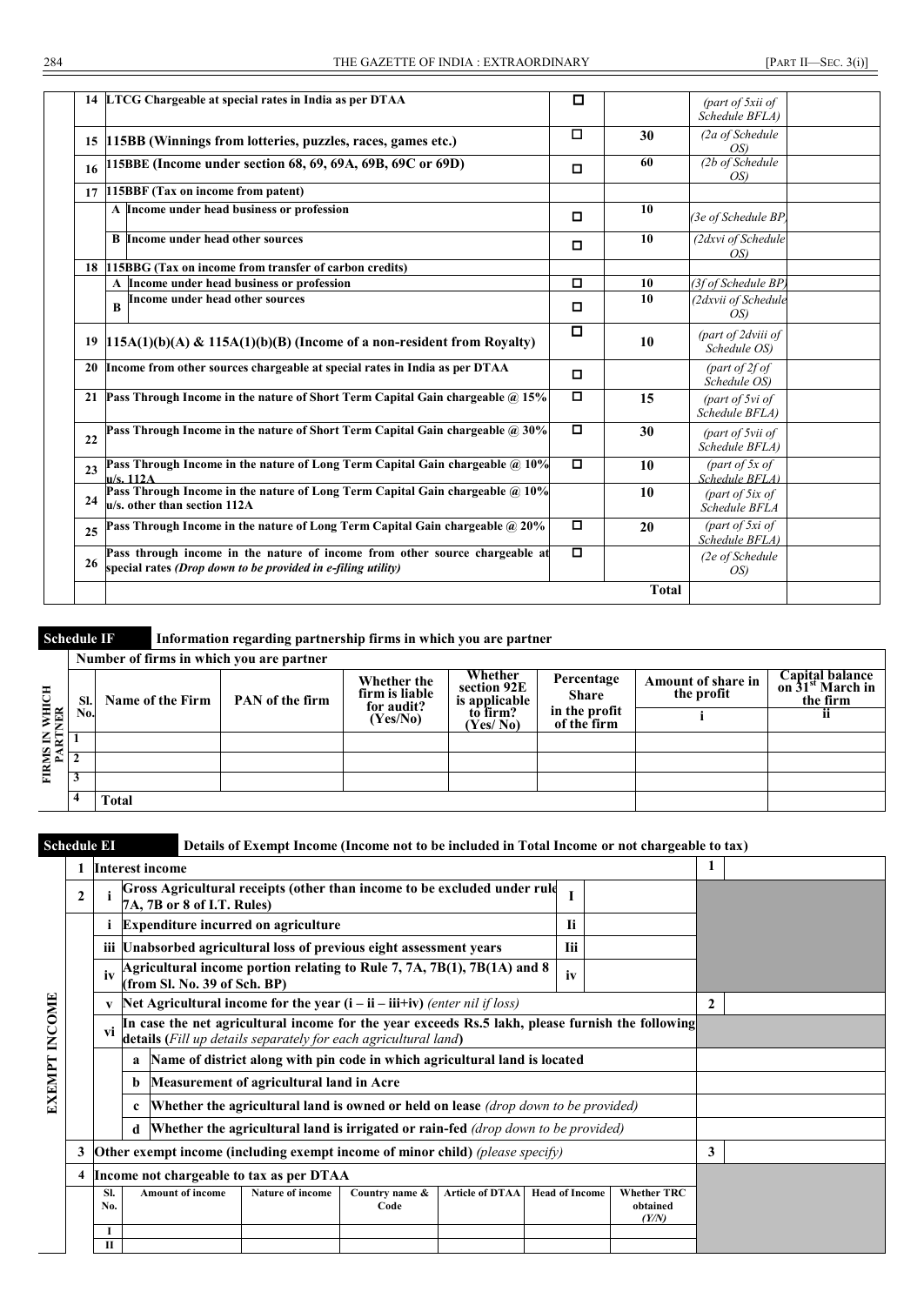| III Total Income from DTAA not chargeable to tax           |  |
|------------------------------------------------------------|--|
| 5 Pass through income not chargeable to tax (Schedule PTI) |  |
| 6 $\text{Total } (1+2+3+4+5)$                              |  |

|                      | <b>Schedule PTI</b><br>Pass Through Income details from business trust or investment fund as per section 115UA, 115UB |                |                 |            |            |                |                                    |                |              |             |         |  |
|----------------------|-----------------------------------------------------------------------------------------------------------------------|----------------|-----------------|------------|------------|----------------|------------------------------------|----------------|--------------|-------------|---------|--|
|                      | SI.                                                                                                                   | Investment     | Name of         | PAN of     | SI.        |                | <b>Head of income</b>              |                | Share of     |             | TDS on  |  |
|                      |                                                                                                                       | entity covered | business trust/ | the        |            |                |                                    | <b>Current</b> | current year | <b>Net</b>  | such    |  |
|                      |                                                                                                                       | by section     | investment      | business   |            |                |                                    | Year           | loss         | Income/     | amount, |  |
|                      |                                                                                                                       | 115UA/115UB    | fund            | trust/     |            |                |                                    | income         | distributed  | Loss        | if any  |  |
|                      |                                                                                                                       |                |                 | investment |            |                |                                    |                | by           | $9 = 7 - 8$ |         |  |
|                      |                                                                                                                       |                |                 | fund       |            |                |                                    |                | Investment   |             |         |  |
|                      |                                                                                                                       |                |                 |            |            |                |                                    |                | fund         |             |         |  |
|                      |                                                                                                                       |                |                 |            |            |                |                                    |                |              |             |         |  |
|                      | (1)                                                                                                                   | (2)            | (3)             | (4)        | (5)        |                | (6)                                | (7)            | (8)          | (9)         | (10)    |  |
|                      | 1.                                                                                                                    | (drop down to  |                 |            | 1          |                | <b>House property</b>              |                |              |             |         |  |
|                      |                                                                                                                       | be provided)   |                 |            | <b>Ii</b>  |                | <b>Capital Gains</b>               |                |              |             |         |  |
|                      |                                                                                                                       |                |                 |            |            | $\mathbf{a}$   | <b>Short term</b>                  |                |              |             |         |  |
|                      |                                                                                                                       |                |                 |            |            | a1             | Section 111A                       |                |              |             |         |  |
|                      |                                                                                                                       |                |                 |            |            | b              | Long term                          |                |              |             |         |  |
|                      |                                                                                                                       |                |                 |            |            | $b1$           | <b>Section 112A</b>                |                |              |             |         |  |
|                      |                                                                                                                       |                |                 |            |            | B2             | <b>Sections</b><br>other           |                |              |             |         |  |
| PASS THROUGH INCO ME |                                                                                                                       |                |                 |            |            |                | than 112A                          |                |              |             |         |  |
|                      |                                                                                                                       |                |                 |            | <b>Iii</b> |                | <b>Other Sources</b>               |                |              |             |         |  |
|                      |                                                                                                                       |                |                 |            |            | $\mathbf{a}$   | <b>Dividend</b>                    |                |              |             |         |  |
|                      |                                                                                                                       |                |                 |            |            | b              | <b>Others</b>                      |                |              |             |         |  |
|                      |                                                                                                                       |                |                 |            | Iv         |                | <b>Income claimed to be exempt</b> |                |              |             |         |  |
|                      |                                                                                                                       |                |                 |            |            | $\mathbf{A}$   | u/s 10(23FBB)                      |                |              |             |         |  |
|                      |                                                                                                                       |                |                 |            |            | B              | $u/s$ <u></u>                      |                |              |             |         |  |
|                      |                                                                                                                       |                |                 |            |            | $\overline{C}$ | u/s <u></u>                        |                |              |             |         |  |
|                      | 2.                                                                                                                    |                |                 |            | 1          |                | <b>House property</b>              |                |              |             |         |  |
|                      |                                                                                                                       |                |                 |            | <b>Ii</b>  |                | <b>Capital Gains</b>               |                |              |             |         |  |
|                      |                                                                                                                       |                |                 |            |            | $\mathbf A$    | Short term                         |                |              |             |         |  |
|                      |                                                                                                                       |                |                 |            |            | a1             | <b>Section 111A</b>                |                |              |             |         |  |
|                      |                                                                                                                       |                |                 |            |            | В              | Long term                          |                |              |             |         |  |
|                      |                                                                                                                       |                |                 |            |            | $b1$           | <b>Section 112A</b>                |                |              |             |         |  |
|                      |                                                                                                                       |                |                 |            |            | b2             | Sections other                     |                |              |             |         |  |
|                      |                                                                                                                       |                |                 |            |            |                | than 112A                          |                |              |             |         |  |
|                      |                                                                                                                       |                |                 |            | <b>Iii</b> |                | <b>Other Sources</b>               |                |              |             |         |  |
|                      |                                                                                                                       |                |                 |            |            | 1              | <b>Dividend</b>                    |                |              |             |         |  |
|                      |                                                                                                                       |                |                 |            |            | $\overline{2}$ | <b>Others</b>                      |                |              |             |         |  |
|                      |                                                                                                                       |                |                 |            | Iv         |                | <b>Income claimed to be exempt</b> |                |              |             |         |  |
|                      |                                                                                                                       |                |                 |            |            | a              | u/s 10(23FBB)                      |                |              |             |         |  |
|                      |                                                                                                                       |                |                 |            |            | b              | $u/s$                              |                |              |             |         |  |
|                      |                                                                                                                       |                |                 |            |            | $\mathbf{c}$   | $u/s$                              |                |              |             |         |  |
|                      | $NOTE \triangleright$<br>Please refer to the instructions for filling out this schedule.                              |                |                 |            |            |                |                                    |                |              |             |         |  |

**Schedule- TPSA Details of Tax on secondary adjustments as per section 92CE(2A) as per the schedule provided in e-filing utility Amount of primary adjustment on which option u/s 92CE(2A) is exercised & such excess money has not been repatriated within the prescribed time** TAX ON SECONDARY ADJUSTMENTS AS<br>PER SECTION 92CE(2A) **TAX ON SECONDARY ADJUSTMENTS AS PER SECTION 92CE(2A) 1 a Additional Income tax payable @ 18% on above b Surcharge @ 12% on "a" 2 c Health & Education cess on (a+b) d Total Additional tax payable (a+b+c) 3 Taxes paid 4 Net tax payable (2d-3) Date(s) of deposit of tax on Date 1 Date 2 Date 3 Date 4 Date 5 Date 6 5 secondary adjustments as**  (DD/MM/YYYY) (DD/MM/YYYY) (DD/MM/YYYY) (DD/MM/YYYY) (DD/MM/YYYY) (DD/MM/YYYY) **per section 92CE(2A) 6 Name of Bank and Branch 7 BSR Code 8 Serial number of challan 9 Amount deposited**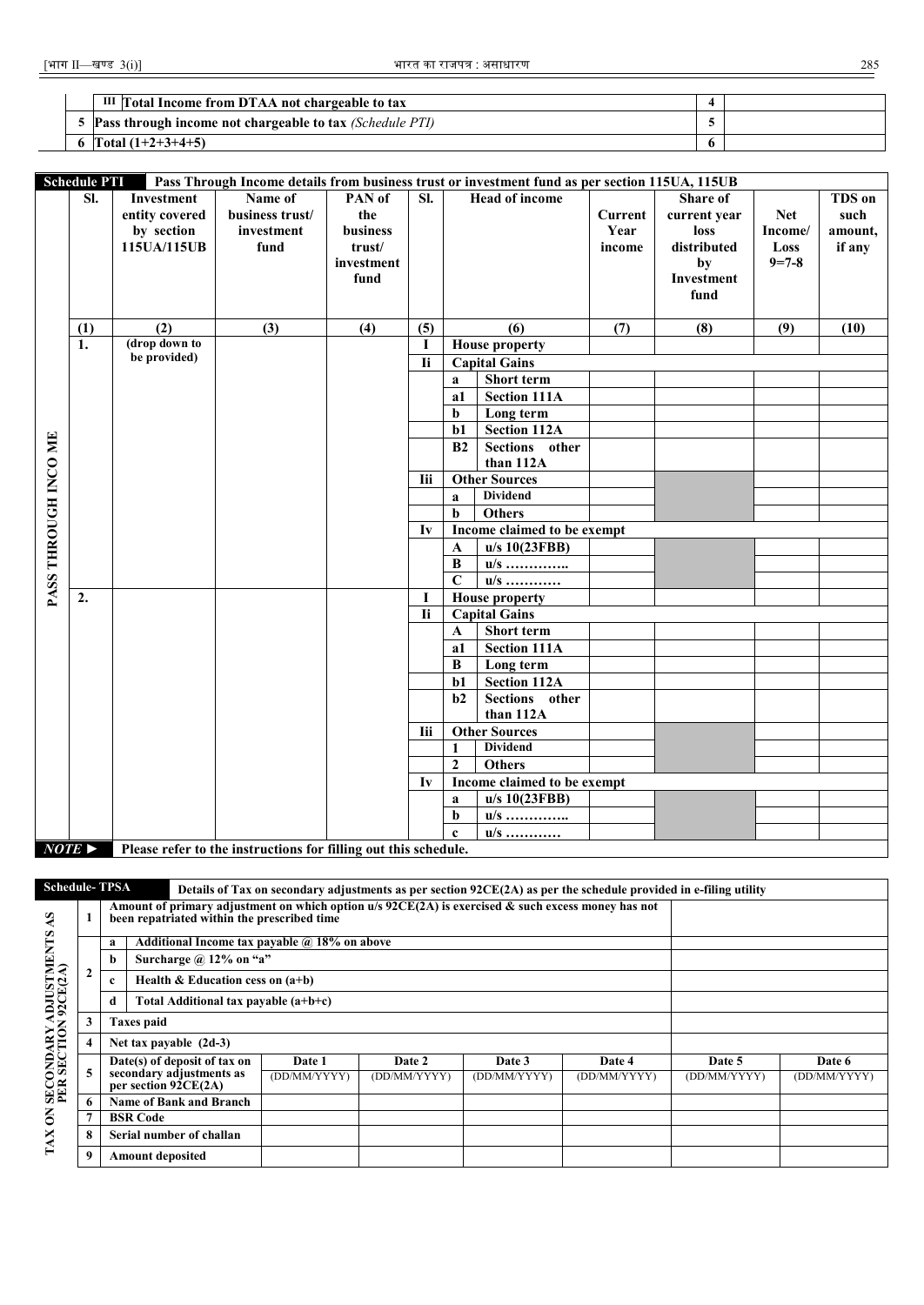|                           |              | <b>Schedule FSI</b>   |                                                    | Details of Income from outside India and tax relief (available only in case of resident) |                                         |                                                                    |                           |                                                                         |                                                                                        |                                                                   |  |  |  |
|---------------------------|--------------|-----------------------|----------------------------------------------------|------------------------------------------------------------------------------------------|-----------------------------------------|--------------------------------------------------------------------|---------------------------|-------------------------------------------------------------------------|----------------------------------------------------------------------------------------|-------------------------------------------------------------------|--|--|--|
|                           |              | Sl. Country<br>Code   | <b>Taxpayer</b><br>Identification<br><b>Number</b> | SI.                                                                                      | Head of income                          | <b>Income from</b><br>outside India<br>(included in PART<br>$B-TI$ | Tax paid<br>outside India | Tax payable on<br>such income<br>under normal<br>provisions in<br>India | <b>Tax relief</b><br>available in India<br>$(e)=(c)$ or $(d)$<br>whichever is<br>lower | Relevant article<br>of DTAA if<br>relief claimed<br>u/s 90 or 90A |  |  |  |
|                           |              |                       |                                                    |                                                                                          | (a)                                     | (b)                                                                | (c)                       | (d)                                                                     | (e)                                                                                    | (f)                                                               |  |  |  |
|                           | 1            |                       |                                                    | i                                                                                        | <b>Salary</b>                           |                                                                    |                           |                                                                         |                                                                                        |                                                                   |  |  |  |
|                           |              |                       |                                                    | <b>ii</b>                                                                                | <b>House Property</b>                   |                                                                    |                           |                                                                         |                                                                                        |                                                                   |  |  |  |
|                           |              |                       |                                                    | iii                                                                                      | <b>Business or</b><br><b>Profession</b> |                                                                    |                           |                                                                         |                                                                                        |                                                                   |  |  |  |
|                           |              |                       |                                                    | iv                                                                                       | <b>Capital Gains</b>                    |                                                                    |                           |                                                                         |                                                                                        |                                                                   |  |  |  |
|                           |              |                       |                                                    | V                                                                                        | <b>Other sources</b>                    |                                                                    |                           |                                                                         |                                                                                        |                                                                   |  |  |  |
|                           |              |                       |                                                    |                                                                                          | <b>Total</b>                            |                                                                    |                           |                                                                         |                                                                                        |                                                                   |  |  |  |
|                           |              |                       |                                                    | $\mathbf{i}$                                                                             | <b>Salary</b>                           |                                                                    |                           |                                                                         |                                                                                        |                                                                   |  |  |  |
|                           | $\mathbf{2}$ |                       |                                                    | ii                                                                                       | <b>House Property</b>                   |                                                                    |                           |                                                                         |                                                                                        |                                                                   |  |  |  |
| INCOME FROM OUTSIDE INDIA |              |                       |                                                    | iii                                                                                      | <b>Business or</b><br>Profession        |                                                                    |                           |                                                                         |                                                                                        |                                                                   |  |  |  |
|                           |              |                       |                                                    | iv                                                                                       | <b>Capital Gains</b>                    |                                                                    |                           |                                                                         |                                                                                        |                                                                   |  |  |  |
|                           |              |                       |                                                    | $\mathbf{v}$                                                                             | <b>Other sources</b>                    |                                                                    |                           |                                                                         |                                                                                        |                                                                   |  |  |  |
|                           |              |                       |                                                    |                                                                                          | <b>Total</b>                            |                                                                    |                           |                                                                         |                                                                                        |                                                                   |  |  |  |
|                           |              | $NOTE \triangleright$ |                                                    |                                                                                          |                                         | Please refer to the instructions for filling out this schedule.    |                           |                                                                         |                                                                                        |                                                                   |  |  |  |

**Schedule TR Summary of tax relief claimed for taxes paid outside India (available only in case of resident)**

|                         | <b>Country Code</b>         | <b>Taxpayer</b><br><b>Identification</b><br><b>Number</b> | Total taxes paid outside India<br>(total of (c) of Schedule FSI in<br>respect of each country)                                                                                              | Total tax relief available<br>(total of (e) of Schedule FSI in | <b>Section under which</b><br>relief claimed<br>(specify 90, 90A or 91) |        |
|-------------------------|-----------------------------|-----------------------------------------------------------|---------------------------------------------------------------------------------------------------------------------------------------------------------------------------------------------|----------------------------------------------------------------|-------------------------------------------------------------------------|--------|
|                         | (a)                         | (b)                                                       | (c)                                                                                                                                                                                         | respect of each country)<br>(d)                                |                                                                         | (e)    |
|                         |                             |                                                           |                                                                                                                                                                                             |                                                                |                                                                         |        |
|                         |                             |                                                           |                                                                                                                                                                                             |                                                                |                                                                         |        |
|                         |                             |                                                           |                                                                                                                                                                                             |                                                                |                                                                         |        |
|                         |                             | <b>Total</b>                                              |                                                                                                                                                                                             |                                                                |                                                                         |        |
| $\mathbf{2}$            | of $I(d)$                   |                                                           | Total Tax relief available in respect of country where DTAA is applicable (section 90/90A) (Part of total                                                                                   |                                                                | $\mathbf{2}$                                                            |        |
| 3                       | of $I(d)$                   |                                                           | Total Tax relief available in respect of country where DTAA is not applicable (section 91) (Part of total                                                                                   |                                                                | 3                                                                       |        |
| $\overline{\mathbf{4}}$ |                             |                                                           | Whether any tax paid outside India, on which tax relief was allowed in India, has been<br>refunded/credited by the foreign tax authority during the year? If yes, provide the details below |                                                                | 4                                                                       | Yes/No |
|                         | Amount of tax refunded<br>a |                                                           | b                                                                                                                                                                                           | Assessment year in which tax relief allowed in India           |                                                                         |        |

**Schedule FA Details of Foreign Assets and Income from any source outside India DETAILS OF<br>FOREIGN ASSETS**<br> $\frac{1}{\sqrt{2}}$ **A1 Details of Foreign Depository Accounts held (including any beneficial interest) at any time during the relevant accounting period) Sl No Country name Country code Name of financial institution Address of financial institution ZIP code Account number Status Account opening date Peak balance during the period Closing balance Gross interest paid/credited to the account during the**   $\frac{\text{period}}{(12)}$ **(1) (2) (3) (4) (5) (6) (7) (8) (9) (10) (11) (12) (i) (ii)**

**A2 Details of Foreign Custodial Accounts held (including any beneficial interest) at any time during the relevant accounting period**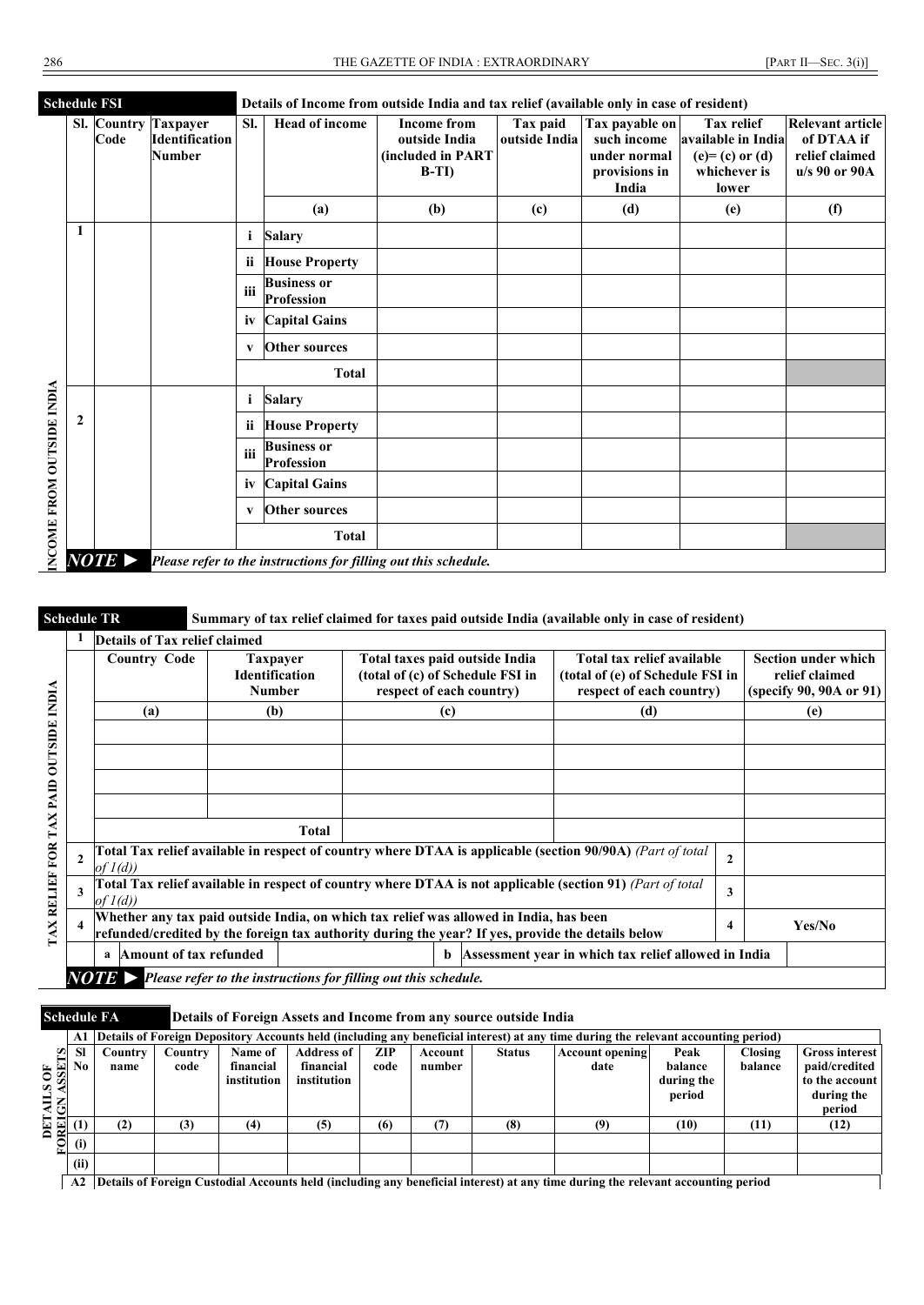| Sl<br>No    | Country<br>name                                                                                                               |             | Country<br>code       |                     | Name of<br>financial<br>institution |                   | <b>Address of</b><br>financial<br>institution                              | <b>ZIP</b><br>code     | Account<br>number            |               | <b>Status</b>          |                 | Account<br>opening<br>date |                          | Peak<br>balance<br>during the<br>period |                                                                       | Closing<br>balance  |                                                           | Gross amount paid/credited to the<br>account during the period<br>(drop down to be provided specifying<br>nature of amount viz.<br>interest/dividend/proceeds from sale<br>or redemption of financial assets/<br>other income) |                       |                  |                                                                                                                                                      |
|-------------|-------------------------------------------------------------------------------------------------------------------------------|-------------|-----------------------|---------------------|-------------------------------------|-------------------|----------------------------------------------------------------------------|------------------------|------------------------------|---------------|------------------------|-----------------|----------------------------|--------------------------|-----------------------------------------|-----------------------------------------------------------------------|---------------------|-----------------------------------------------------------|--------------------------------------------------------------------------------------------------------------------------------------------------------------------------------------------------------------------------------|-----------------------|------------------|------------------------------------------------------------------------------------------------------------------------------------------------------|
| (1)         | (2)                                                                                                                           |             | (3)                   |                     | (4)                                 |                   | (5)                                                                        | (6)                    | (7)                          |               | (8)                    |                 | (9)                        |                          | (10)                                    |                                                                       | (11)                |                                                           |                                                                                                                                                                                                                                |                       | (12)             |                                                                                                                                                      |
| (i)         |                                                                                                                               |             |                       |                     |                                     |                   |                                                                            |                        |                              |               |                        |                 |                            |                          |                                         |                                                                       |                     |                                                           |                                                                                                                                                                                                                                |                       |                  |                                                                                                                                                      |
| (ii)        |                                                                                                                               |             |                       |                     |                                     |                   |                                                                            |                        |                              |               |                        |                 |                            |                          |                                         |                                                                       |                     |                                                           |                                                                                                                                                                                                                                |                       |                  |                                                                                                                                                      |
| A3          |                                                                                                                               |             |                       |                     |                                     |                   |                                                                            |                        |                              |               |                        |                 |                            |                          |                                         |                                                                       |                     |                                                           |                                                                                                                                                                                                                                |                       |                  | Details of Foreign Equity and Debt Interest held (including any beneficial interest) in any entity at any time during the relevant accounting period |
| SI          | Country                                                                                                                       |             | <b>Country code</b>   |                     | Name of                             |                   | <b>Address</b>                                                             | <b>ZIP</b>             | <b>Nature</b>                |               | Date of                |                 | <b>Initial</b>             |                          | Peak value                              |                                                                       | Closing             |                                                           | <b>Total gross</b>                                                                                                                                                                                                             |                       |                  | <b>Total gross</b>                                                                                                                                   |
| No          | name                                                                                                                          |             |                       |                     | entity                              |                   | of<br>entity                                                               | code                   | of entity                    |               | acquiring<br>the       |                 | value of<br>the            |                          |                                         | of<br>value<br>investment<br>interest investment during the<br>period |                     | amount<br>paid/credited<br>with respect to<br>the holding |                                                                                                                                                                                                                                | during the period     |                  | proceeds from sale<br>or redemption of<br>investment during<br>the period                                                                            |
| (1)         | (2)                                                                                                                           |             | (3)                   |                     | (4)                                 |                   | (5)                                                                        | (6)                    | (7)                          |               | (8)                    |                 | (9)                        |                          | (10)                                    |                                                                       | (11)                |                                                           | (12)                                                                                                                                                                                                                           |                       |                  | (13)                                                                                                                                                 |
| (i)         |                                                                                                                               |             |                       |                     |                                     |                   |                                                                            |                        |                              |               |                        |                 |                            |                          |                                         |                                                                       |                     |                                                           |                                                                                                                                                                                                                                |                       |                  |                                                                                                                                                      |
| (ii)        |                                                                                                                               |             |                       |                     |                                     |                   |                                                                            |                        |                              |               |                        |                 |                            |                          |                                         |                                                                       |                     |                                                           |                                                                                                                                                                                                                                |                       |                  |                                                                                                                                                      |
| A4          | accounting period                                                                                                             |             |                       |                     |                                     |                   |                                                                            |                        |                              |               |                        |                 |                            |                          |                                         |                                                                       |                     |                                                           |                                                                                                                                                                                                                                |                       |                  | Details of Foreign Cash Value Insurance Contract or Annuity Contract held (including any beneficial interest) at any time during the relevant        |
| <b>SI</b>   | Country                                                                                                                       |             | <b>Country code</b>   |                     |                                     |                   | Name of financial                                                          |                        | <b>Address of</b>            |               |                        | <b>ZIP</b> code |                            | Date of                  |                                         |                                                                       |                     | The cash value or                                         |                                                                                                                                                                                                                                |                       |                  | <b>Total gross amount</b>                                                                                                                            |
| No          | name                                                                                                                          |             |                       |                     |                                     | held              | institution in which<br>insurance contract                                 |                        | financial<br>institution     |               |                        |                 |                            | contract                 |                                         |                                                                       | contract            | surrender value of the                                    |                                                                                                                                                                                                                                |                       | period           | paid/credited with respect<br>to the contract during the                                                                                             |
| (1)         | (2)                                                                                                                           |             | (3)                   |                     |                                     | (4)               |                                                                            |                        | (5)                          |               |                        | (6)             |                            | (7)                      |                                         |                                                                       | (8)                 |                                                           |                                                                                                                                                                                                                                |                       | (9)              |                                                                                                                                                      |
| (i)         |                                                                                                                               |             |                       |                     |                                     |                   |                                                                            |                        |                              |               |                        |                 |                            |                          |                                         |                                                                       |                     |                                                           |                                                                                                                                                                                                                                |                       |                  |                                                                                                                                                      |
| (ii)        |                                                                                                                               |             |                       |                     |                                     |                   |                                                                            |                        |                              |               |                        |                 |                            |                          |                                         |                                                                       |                     |                                                           |                                                                                                                                                                                                                                |                       |                  |                                                                                                                                                      |
| B           |                                                                                                                               |             |                       |                     |                                     |                   |                                                                            |                        |                              |               |                        |                 |                            |                          |                                         |                                                                       |                     |                                                           |                                                                                                                                                                                                                                |                       |                  | Details of Financial Interest in any Entity held (including any beneficial interest) at any time during the relevant accounting period               |
|             | <b>SI No Country</b><br>Name                                                                                                  | Zip<br>Code |                       | Nature of<br>entity |                                     |                   | <b>Name and Nature of Interest-</b><br><b>Address of Direct/Beneficial</b> |                        |                              | Date<br>since |                        | <b>Total</b>    | Investment (at             | accrued                  | Income                                  |                                                                       | Nature of<br>Income |                                                           | Income taxable and offered in this<br>return                                                                                                                                                                                   |                       |                  |                                                                                                                                                      |
|             | and                                                                                                                           |             |                       |                     | the Entity                          |                   |                                                                            | owner/                 |                              | held          |                        | cost) (in       |                            |                          | from such                               |                                                                       |                     |                                                           | Amount                                                                                                                                                                                                                         |                       | Schedule         | Item                                                                                                                                                 |
|             | code                                                                                                                          |             |                       |                     |                                     |                   |                                                                            | <b>Beneficiary</b>     |                              |               |                        | rupees)         |                            | <b>Interest</b>          |                                         |                                                                       |                     |                                                           |                                                                                                                                                                                                                                |                       | where<br>offered | number of<br>schedule                                                                                                                                |
| (1)         | 2(a)                                                                                                                          | 2(b)        |                       | (3)                 | (4)                                 |                   |                                                                            | (5)                    |                              | (6)           |                        | (7)             |                            | (8)                      |                                         | (9)                                                                   |                     |                                                           | (10)                                                                                                                                                                                                                           |                       | (11)             | (12)                                                                                                                                                 |
| (i)         |                                                                                                                               |             |                       |                     |                                     |                   |                                                                            |                        |                              |               |                        |                 |                            |                          |                                         |                                                                       |                     |                                                           |                                                                                                                                                                                                                                |                       |                  |                                                                                                                                                      |
| (ii)        |                                                                                                                               |             |                       |                     |                                     |                   |                                                                            |                        |                              |               |                        |                 |                            |                          |                                         |                                                                       |                     |                                                           |                                                                                                                                                                                                                                |                       |                  |                                                                                                                                                      |
| $\mathbf C$ | Details of Immovable Property held (including any beneficial interest) at any time during the relevant accounting period      |             |                       |                     |                                     |                   |                                                                            |                        |                              |               |                        |                 |                            |                          |                                         |                                                                       |                     |                                                           |                                                                                                                                                                                                                                |                       |                  |                                                                                                                                                      |
| Sl No       | Country                                                                                                                       |             | <b>ZIP</b>            |                     | <b>Address Ownership-</b>           |                   | Date of                                                                    |                        | <b>Total Investment</b>      |               |                        |                 | <b>Income</b>              |                          |                                         | Nature of                                                             |                     |                                                           |                                                                                                                                                                                                                                |                       |                  | Income taxable and offered in this                                                                                                                   |
|             | Name and                                                                                                                      |             | Code                  | of the              |                                     | Direct/           | acquisition                                                                |                        | (at cost) (in                |               |                        |                 | derived from               |                          |                                         | Income                                                                |                     |                                                           |                                                                                                                                                                                                                                | return                |                  |                                                                                                                                                      |
|             | code                                                                                                                          |             |                       |                     | <b>Property Beneficial</b>          |                   |                                                                            |                        |                              | rupees)       |                        |                 | the property               |                          |                                         |                                                                       |                     |                                                           | Amount                                                                                                                                                                                                                         |                       | <b>Schedule</b>  | <b>Item</b>                                                                                                                                          |
|             |                                                                                                                               |             |                       |                     |                                     | owner/            |                                                                            |                        |                              |               |                        |                 |                            |                          |                                         |                                                                       |                     |                                                           |                                                                                                                                                                                                                                |                       | where            | number of                                                                                                                                            |
|             |                                                                                                                               |             |                       |                     | <b>Beneficiary</b>                  |                   |                                                                            |                        |                              |               |                        |                 |                            |                          |                                         |                                                                       |                     |                                                           |                                                                                                                                                                                                                                |                       | offered          | schedule                                                                                                                                             |
| (1)         | (2a)                                                                                                                          |             | (2b)                  | (3)                 |                                     | (4)               | (5)                                                                        |                        |                              | (6)           |                        |                 | (7)                        |                          |                                         | (8)                                                                   |                     |                                                           | (9)                                                                                                                                                                                                                            |                       | (10)             | (11)                                                                                                                                                 |
| (i)         |                                                                                                                               |             |                       |                     |                                     |                   |                                                                            |                        |                              |               |                        |                 |                            |                          |                                         |                                                                       |                     |                                                           |                                                                                                                                                                                                                                |                       |                  |                                                                                                                                                      |
| (ii)        |                                                                                                                               |             |                       |                     |                                     |                   |                                                                            |                        |                              |               |                        |                 |                            |                          |                                         |                                                                       |                     |                                                           |                                                                                                                                                                                                                                |                       |                  |                                                                                                                                                      |
| D           | Details of any other Capital Asset held (including any beneficial interest) at any time during the relevant accounting period |             |                       |                     |                                     |                   |                                                                            |                        |                              |               |                        |                 |                            |                          |                                         |                                                                       |                     |                                                           |                                                                                                                                                                                                                                |                       |                  |                                                                                                                                                      |
| Sl No       | Country<br>Name and                                                                                                           | Code        |                       | Asset               | <b>ZIP</b> Nature of Ownership-     | Direct/           |                                                                            | Date of<br>acquisition | Investment (at               | Total         |                        |                 | Income<br>derived from     |                          |                                         | Nature of<br>Income                                                   |                     |                                                           |                                                                                                                                                                                                                                | return                |                  | Income taxable and offered in this                                                                                                                   |
|             | code                                                                                                                          |             |                       |                     |                                     | <b>Beneficial</b> |                                                                            |                        | cost) (in rupees)            |               |                        |                 | the asset                  |                          |                                         |                                                                       |                     | Amount                                                    |                                                                                                                                                                                                                                | <b>Schedule where</b> |                  | Item                                                                                                                                                 |
|             |                                                                                                                               |             |                       |                     |                                     | owner/            |                                                                            |                        |                              |               |                        |                 |                            |                          |                                         |                                                                       |                     |                                                           |                                                                                                                                                                                                                                | offered               |                  | number of                                                                                                                                            |
|             |                                                                                                                               |             |                       |                     | <b>Beneficiary</b>                  |                   |                                                                            |                        |                              |               |                        |                 |                            |                          |                                         |                                                                       |                     |                                                           |                                                                                                                                                                                                                                |                       |                  | schedule                                                                                                                                             |
| (1)         | (2a)                                                                                                                          | (2b)        |                       | (3)                 |                                     | (4)               |                                                                            | (5)                    |                              | (6)           |                        |                 | (7)                        |                          |                                         | (8)                                                                   |                     | (9)                                                       |                                                                                                                                                                                                                                | (10)                  |                  | (11)                                                                                                                                                 |
| (i)         |                                                                                                                               |             |                       |                     |                                     |                   |                                                                            |                        |                              |               |                        |                 |                            |                          |                                         |                                                                       |                     |                                                           |                                                                                                                                                                                                                                |                       |                  |                                                                                                                                                      |
| (ii)        |                                                                                                                               |             |                       |                     |                                     |                   |                                                                            |                        |                              |               |                        |                 |                            |                          |                                         |                                                                       |                     |                                                           |                                                                                                                                                                                                                                |                       |                  |                                                                                                                                                      |
| E           |                                                                                                                               |             |                       |                     |                                     |                   |                                                                            |                        |                              |               |                        |                 |                            |                          |                                         |                                                                       |                     |                                                           |                                                                                                                                                                                                                                |                       |                  | Details of account(s) in which you have signing authority held (including any beneficial interest) at any time during the relevant                   |
|             | accounting period and which has not been included in A to D above.                                                            |             |                       |                     |                                     |                   |                                                                            |                        |                              |               |                        |                 |                            |                          |                                         |                                                                       |                     |                                                           |                                                                                                                                                                                                                                |                       |                  |                                                                                                                                                      |
| SI No       | Name of the                                                                                                                   |             | <b>Address</b>        |                     | <b>Country ZIP</b>                  |                   | Name of                                                                    |                        | <b>Account Peak Balance/</b> |               |                        |                 |                            | Whether                  |                                         | If $(7)$ is                                                           |                     |                                                           |                                                                                                                                                                                                                                |                       |                  | If (7) is yes, Income offered in this return                                                                                                         |
|             | <b>Institution in</b>                                                                                                         |             | of the<br>Institution |                     | <b>Name</b>                         | Code              | the                                                                        |                        | <b>Number</b>                |               | Investment             |                 |                            | income                   |                                         | yes,                                                                  |                     | Amount                                                    |                                                                                                                                                                                                                                | Schedule              |                  | Item number of                                                                                                                                       |
|             | which the<br>account is held                                                                                                  |             |                       |                     | and<br>Code                         |                   | account<br>holder                                                          |                        |                              |               | during the<br>year (in |                 |                            | accrued is<br>taxable in |                                         | Income<br>accrued                                                     |                     |                                                           |                                                                                                                                                                                                                                | where                 |                  | schedule                                                                                                                                             |
|             |                                                                                                                               |             |                       |                     |                                     |                   |                                                                            |                        |                              |               | rupees)                |                 |                            | your                     |                                         | in the                                                                |                     |                                                           |                                                                                                                                                                                                                                | offered               |                  |                                                                                                                                                      |
|             |                                                                                                                               |             |                       |                     |                                     |                   |                                                                            |                        |                              |               |                        |                 |                            | hands?                   |                                         | account                                                               |                     |                                                           |                                                                                                                                                                                                                                |                       |                  |                                                                                                                                                      |
| (1)         | (2a)                                                                                                                          |             | (2b)                  |                     | (3a)                                | (3b)              | (4)                                                                        |                        | (5)                          |               | (6)                    |                 |                            | (7)                      |                                         | (8)                                                                   |                     | (9)                                                       |                                                                                                                                                                                                                                | (10)                  |                  | (11)                                                                                                                                                 |
| (i)         |                                                                                                                               |             |                       |                     |                                     |                   |                                                                            |                        |                              |               |                        |                 |                            |                          |                                         |                                                                       |                     |                                                           |                                                                                                                                                                                                                                |                       |                  |                                                                                                                                                      |
| (ii)        |                                                                                                                               |             |                       |                     |                                     |                   |                                                                            |                        |                              |               |                        |                 |                            |                          |                                         |                                                                       |                     |                                                           |                                                                                                                                                                                                                                |                       |                  |                                                                                                                                                      |
|             |                                                                                                                               |             |                       |                     |                                     |                   |                                                                            |                        |                              |               |                        |                 |                            |                          |                                         |                                                                       |                     |                                                           |                                                                                                                                                                                                                                |                       |                  |                                                                                                                                                      |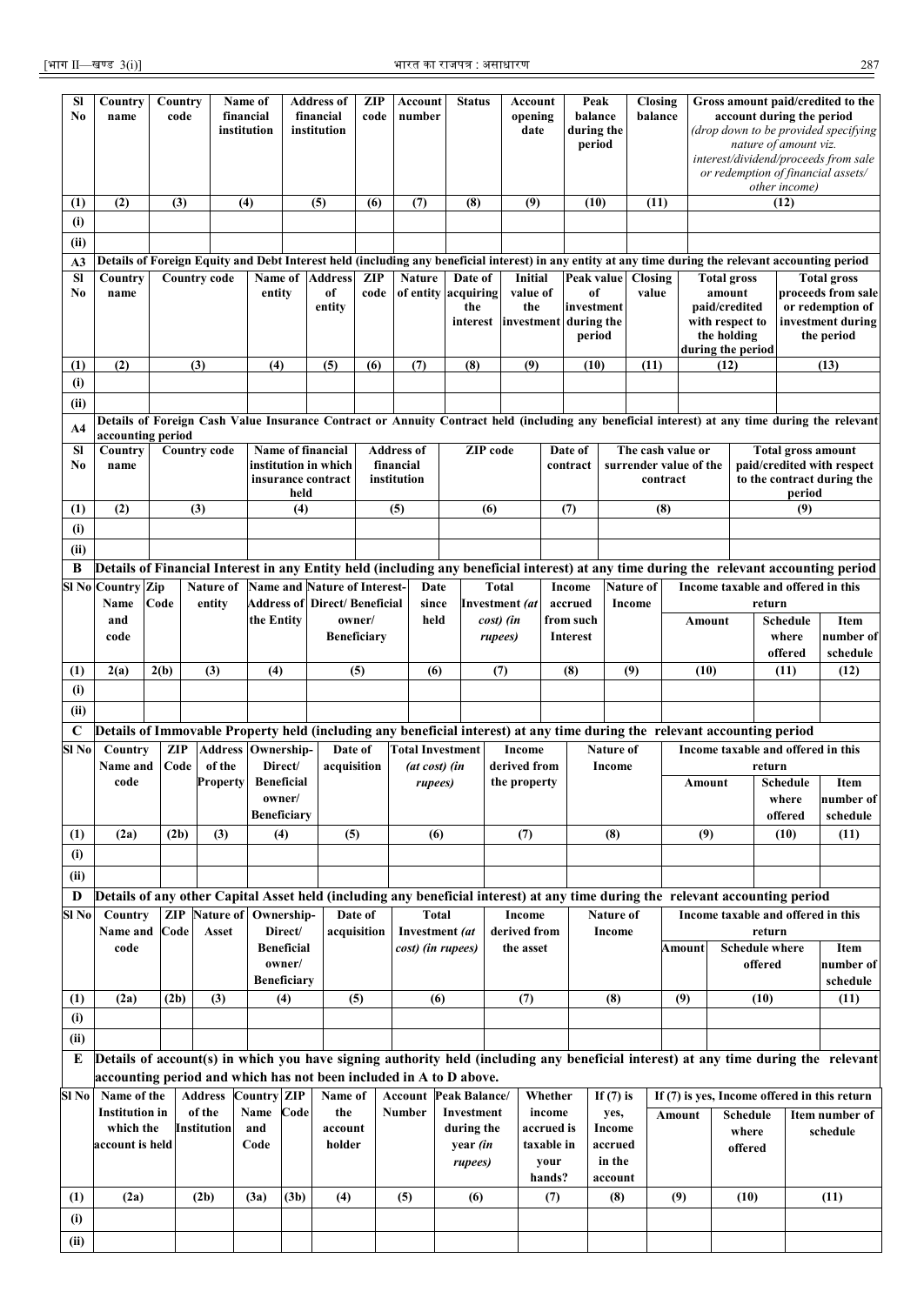|                | Details of trusts, created under the laws of a country outside India, in which you are a trustee, beneficiary or settlor                                                                                                                                                                                        |      |                 |                    |            |                               |           |             |                    |        |                 |                                              |
|----------------|-----------------------------------------------------------------------------------------------------------------------------------------------------------------------------------------------------------------------------------------------------------------------------------------------------------------|------|-----------------|--------------------|------------|-------------------------------|-----------|-------------|--------------------|--------|-----------------|----------------------------------------------|
| <b>SI</b>      | <b>Country</b>                                                                                                                                                                                                                                                                                                  | ZIP  | Name and        | Name               | Name       | Name and                      | Date      | Whether     | If $(8)$ is yes,   |        |                 | If (8) is ves, Income offered in this return |
| N <sub>0</sub> | Name                                                                                                                                                                                                                                                                                                            | Code | address of      | and                | and        | address of                    | since     | income      | Income             | Amount | <b>Schedule</b> | Item number of                               |
|                | and                                                                                                                                                                                                                                                                                                             |      | the trust       | address            | address    | <b>Beneficiaries</b> position |           | derived is  | derived from       |        | where           | schedule                                     |
|                | code                                                                                                                                                                                                                                                                                                            |      |                 | of                 | of Settlor |                               | held      | taxable in  | the trust          |        | offered         |                                              |
|                |                                                                                                                                                                                                                                                                                                                 |      |                 | trustees           |            |                               |           | your hands? |                    |        |                 |                                              |
| (1)            | (2a)                                                                                                                                                                                                                                                                                                            | (2b) | (3)             | (4)                | (5)        | (6)                           | (7)       | (8)         | (9)                | (10)   | (11)            | (12)                                         |
| (i)            |                                                                                                                                                                                                                                                                                                                 |      |                 |                    |            |                               |           |             |                    |        |                 |                                              |
| (ii)           |                                                                                                                                                                                                                                                                                                                 |      |                 |                    |            |                               |           |             |                    |        |                 |                                              |
| G              | Details of any other income derived from any source outside India which is not included in,- (i) items A to F above and, (ii) income<br>under the head business or profession                                                                                                                                   |      |                 |                    |            |                               |           |             |                    |        |                 |                                              |
|                | Country                                                                                                                                                                                                                                                                                                         |      |                 | Name and address   |            |                               |           |             |                    |        |                 | If (6) is yes, Income offered in this return |
| <b>SI</b>      | Name and                                                                                                                                                                                                                                                                                                        |      |                 | of the person from |            | <b>Income</b>                 | Nature of |             | Whether taxable in | Amount | <b>Schedule</b> | Item number of                               |
| N <sub>0</sub> | code                                                                                                                                                                                                                                                                                                            |      | <b>ZIP Code</b> | whom derived       |            | derived                       | income    |             | your hands?        |        | where           | schedule                                     |
|                |                                                                                                                                                                                                                                                                                                                 |      |                 |                    |            |                               |           |             |                    |        | offered         |                                              |
| (1)            | (2a)                                                                                                                                                                                                                                                                                                            |      | (2b)            | (3)                |            | (4)                           | (5)       |             | (6)                | (7)    | (8)             | (9)                                          |
| (i)            |                                                                                                                                                                                                                                                                                                                 |      |                 |                    |            |                               |           |             |                    |        |                 |                                              |
| (ii)           |                                                                                                                                                                                                                                                                                                                 |      |                 |                    |            |                               |           |             |                    |        |                 |                                              |
|                | Please refer to instructions for filling out this schedule. In case of an individual, not being an Indian citizen, who is in India on a business,<br><i>NOTE</i><br>applayment or student visa, an asset acquired during any provious year in which he was non-resident is not mandatory to be reported in this |      |                 |                    |            |                               |           |             |                    |        |                 |                                              |

*►*

*employment or student visa, an asset acquired during any previous year in which he was non-resident is not mandatory to be reported in this schedule if no income is derived from that asset during the current previous year.*

| <b>Schedule 5A</b><br>Information regarding apportionment of income between spouses governed by Portuguese Civil Code                                                               |                                                                   |                                                                                                              |                     |                |                 |  |  |  |  |  |  |
|-------------------------------------------------------------------------------------------------------------------------------------------------------------------------------------|-------------------------------------------------------------------|--------------------------------------------------------------------------------------------------------------|---------------------|----------------|-----------------|--|--|--|--|--|--|
|                                                                                                                                                                                     | Name of the spouse                                                |                                                                                                              |                     |                |                 |  |  |  |  |  |  |
|                                                                                                                                                                                     | PAN/Aadhaar No. of the spouse                                     |                                                                                                              |                     |                |                 |  |  |  |  |  |  |
| Whether books of accounts of spouse is audited u/s 44AB? or Whether your spouse is a partner of a firm Yes/No<br>whose accounts are required to be audited u/s 44AB under this Act? |                                                                   |                                                                                                              |                     |                |                 |  |  |  |  |  |  |
|                                                                                                                                                                                     | whose accounts are required to be audited u/s 92E under this Act? | Whether books of accounts of spouse is audited u/s 92E? or Whether your spouse is a partner of a firm Yes/No |                     |                |                 |  |  |  |  |  |  |
|                                                                                                                                                                                     | <b>Heads of Income</b>                                            | Receipts received   Amount apportioned in the   Amount of TDS deducted on<br>TDS apportioned in the          |                     |                |                 |  |  |  |  |  |  |
|                                                                                                                                                                                     |                                                                   | under the head                                                                                               | hands of the spouse | income at (ii) | hands of spouse |  |  |  |  |  |  |
|                                                                                                                                                                                     | (i)                                                               | (ii)                                                                                                         | (iii)               | (iv)           | (v)             |  |  |  |  |  |  |
|                                                                                                                                                                                     | <b>House Property</b>                                             |                                                                                                              |                     |                |                 |  |  |  |  |  |  |
| $\mathbf{2}$                                                                                                                                                                        | <b>Business or profession</b>                                     |                                                                                                              |                     |                |                 |  |  |  |  |  |  |
| 3                                                                                                                                                                                   | Capital gains                                                     |                                                                                                              |                     |                |                 |  |  |  |  |  |  |
| 4                                                                                                                                                                                   | <b>Other sources</b>                                              |                                                                                                              |                     |                |                 |  |  |  |  |  |  |
| 5                                                                                                                                                                                   | Total                                                             |                                                                                                              |                     |                |                 |  |  |  |  |  |  |

**Schedule AL Assets** and Liabilities at the end of the year (other than those included in Part A- BS) (applicable in a case where total income argued Be 50 lol-b) **exceeds Rs.50 lakh)**

|                        | A     | <b>Details of immovable assets</b>                                                                   |                    |          |                      |
|------------------------|-------|------------------------------------------------------------------------------------------------------|--------------------|----------|----------------------|
|                        | SI.   | <b>Description</b>                                                                                   | <b>Address</b>     | Pin code | Amount (cost) in Rs. |
|                        | No.   |                                                                                                      |                    |          |                      |
|                        | (1)   | (2)                                                                                                  | (3)                | (4)      | (5)                  |
| <b>AND LIABILITIES</b> | (i)   |                                                                                                      |                    |          |                      |
|                        | (ii)  |                                                                                                      |                    |          |                      |
|                        | B     | <b>Details of movable assets</b>                                                                     |                    |          |                      |
|                        | SI.   |                                                                                                      | <b>Description</b> |          | Amount (cost) in Rs. |
|                        | No.   |                                                                                                      |                    |          |                      |
|                        | (1)   |                                                                                                      | (2)                |          | (3)                  |
|                        | (i)   | Jewellery, bullion etc.                                                                              |                    |          |                      |
| ASSETS                 | (ii)  | Archaeological collections, drawings, painting, sculpture or any work of art                         |                    |          |                      |
|                        | (iii) | Vehicles, yachts, boats and aircrafts                                                                |                    |          |                      |
| $\ddot{\bf{5}}$        | (iv)  | <b>Financial assets</b>                                                                              |                    |          | Amount (cost) in Rs. |
| <b>DETAILS</b>         |       | (a) Bank (including all deposits)                                                                    |                    |          |                      |
|                        |       | (b) Shares and securities                                                                            |                    |          |                      |
|                        |       | <b>Insurance policies</b><br>(c)                                                                     |                    |          |                      |
|                        |       | (d) Loans and advances given                                                                         |                    |          |                      |
|                        |       | $(e)$ Cash in hand                                                                                   |                    |          |                      |
|                        | C     | Interest held in the assets of a firm or association of persons (AOP) as a partner or member thereof |                    |          |                      |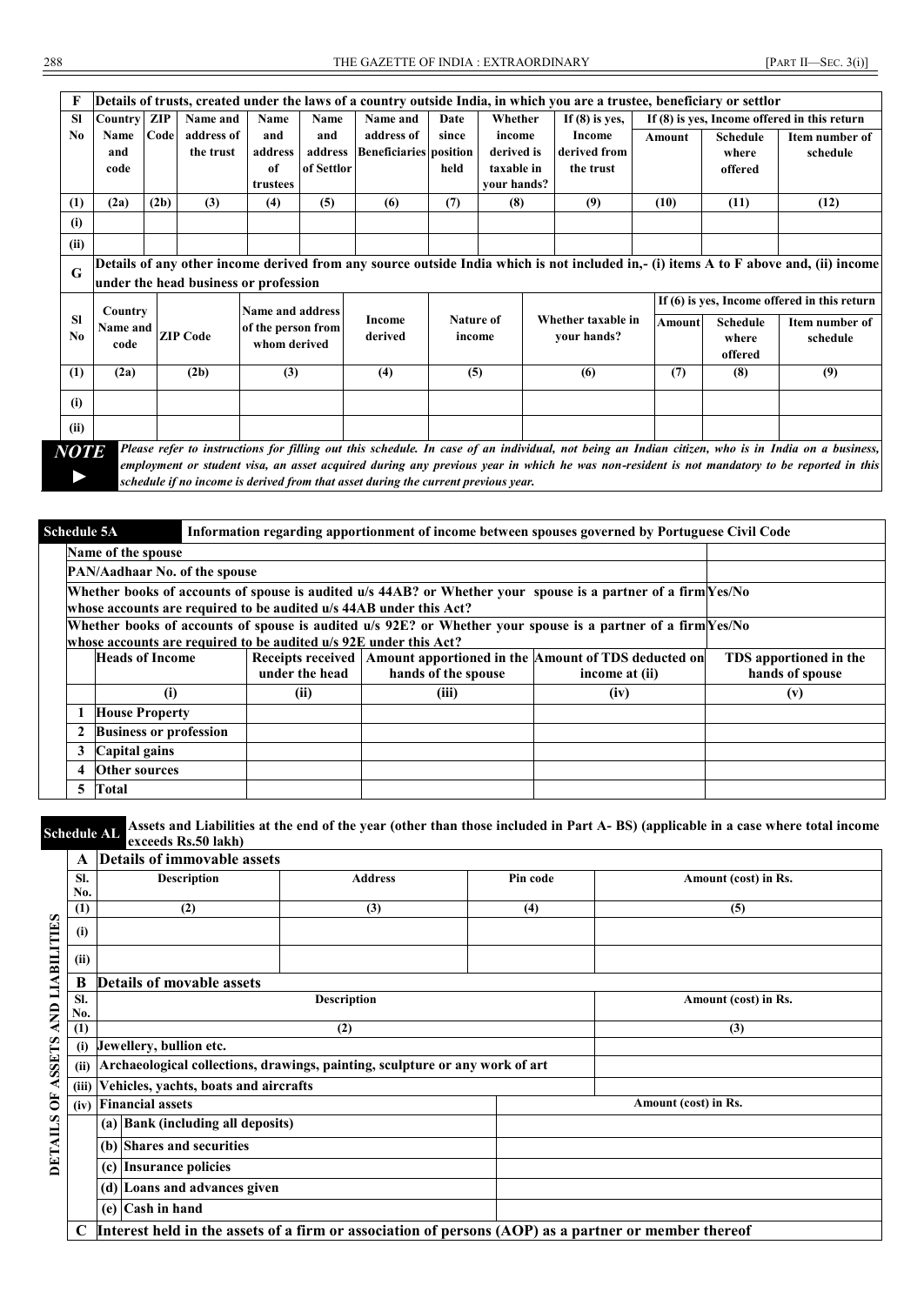| No.  | Sl. Name and address of the firm(s)/ $AOP(s)$        | PAN of the firm/AOP | Assessee's investment in the firm/AOP on cost basis |
|------|------------------------------------------------------|---------------------|-----------------------------------------------------|
| (1)  | (2)                                                  | (3)                 | (4)                                                 |
| (i)  |                                                      |                     |                                                     |
| (ii) |                                                      |                     |                                                     |
|      | D Liabilities in relation to Assets at $(A + B + C)$ |                     |                                                     |
| WD N | $\mathbf{D}$                                         |                     |                                                     |

*NOTE ► Please refer to instructions for filling out this schedule.* 

### **Schedule GST INFORMATION REGARDING TURNOVER/GROSS RECEIPT REPORTED FOR GST**

| $\Omega$ . | <b>Sl. No.</b>        | <b>GSTIN No(s).</b>                                                | Annual value of outward supplies as per the GST return(s) filed |  |  |  |  |  |  |  |
|------------|-----------------------|--------------------------------------------------------------------|-----------------------------------------------------------------|--|--|--|--|--|--|--|
|            | (1)                   |                                                                    | (3)                                                             |  |  |  |  |  |  |  |
| Eĕ         |                       |                                                                    |                                                                 |  |  |  |  |  |  |  |
|            | $NOTE \triangleright$ | Please furnish the information above for each GSTIN No. separately |                                                                 |  |  |  |  |  |  |  |
|            |                       |                                                                    | <b>PART-B</b>                                                   |  |  |  |  |  |  |  |
|            |                       | <b>Part B-TI</b> Computation of total income                       |                                                                 |  |  |  |  |  |  |  |
|            |                       | <b>Salaries</b> (6of Schedule S)                                   |                                                                 |  |  |  |  |  |  |  |

|              |                |               |              | $\beta$ alatics (00) behequie b)                                                                                                                   |             | л,               |  |              |  |
|--------------|----------------|---------------|--------------|----------------------------------------------------------------------------------------------------------------------------------------------------|-------------|------------------|--|--------------|--|
|              | $\overline{2}$ |               |              | <b>Income from house property</b> (4 of Schedule-HP) (enter nil if loss)                                                                           |             |                  |  | $\mathbf{2}$ |  |
|              | 3              |               |              | Profits and gains from business or profession                                                                                                      |             |                  |  |              |  |
|              |                | i             |              | Profit and gains from business other than speculative<br>business and specified business (A38 of Schedule BP) (enter<br>nil if loss)               | 3i          |                  |  |              |  |
|              |                | ii.           | CFL          | Profit and gains from speculative business $(3(ii)$ of Table E<br>of Schedule BP) (enter nil if loss and take the figure to schedule               | 3ii         |                  |  |              |  |
|              |                | Ш             | CFL)         | Profit and gains from specified business $(3(iii)$ of Table E<br>of Schedule BP) (enter nil if loss and take the figure to schedule                | 3iii        |                  |  |              |  |
|              |                | iv            |              | Income chargeable to tax at special rates (3e & 3f of<br>Schedule BP)                                                                              | 3iv         |                  |  |              |  |
|              |                | V             |              | <b>Total (3i + 3ii + 3iii + 3iv)</b> (enter nil if $3v$ is a loss)                                                                                 |             | 3v               |  |              |  |
|              | 4              | Capital gains |              |                                                                                                                                                    |             |                  |  |              |  |
|              |                | $\mathbf{a}$  |              | <b>Short term</b>                                                                                                                                  |             |                  |  |              |  |
|              |                |               | i            | <b>Short-term chargeable @ 15%</b> (9ii of item E of schedule CG)                                                                                  | ai          |                  |  |              |  |
|              |                |               | ii.<br>iii   | <b>Short-term chargeable <math>\omega</math> 30%</b> (9iii of item E of schedule CG)<br>Short-term chargeable at applicable rate (9iv of item E of | aii<br>aiii |                  |  |              |  |
| TOTAL INCOME |                |               | iv           | schedule CG)<br>Short-term chargeable at special rates in India as per<br>DTAA (9v of item E of Schedule CG)                                       | aiv         |                  |  |              |  |
|              |                |               | $\mathbf{V}$ | <b>Total Short-term (ai + aii + aiii+aiv)</b> (enter nil if loss)                                                                                  | 4av         |                  |  |              |  |
|              |                | b             |              | Long-term                                                                                                                                          |             |                  |  |              |  |
|              |                |               | i            | <b>Long-term chargeable</b> $\widehat{a}$ 10% (9vi of item E of schedule CG)                                                                       | bi          |                  |  |              |  |
|              |                |               | ii           | <b>Long-term chargeable <math>\omega</math> 20%</b> (9vii of item E of schedule CG)                                                                | bii         |                  |  |              |  |
|              |                |               | iii          | Long-term chargeable at special rates in India as per DTAA<br>(9viii of item E of schedule CG)                                                     | biii        |                  |  |              |  |
|              |                |               | iv           | <b>Total Long-term (bi</b> + bii+biii) (enter nil if loss)                                                                                         | 4biv        |                  |  |              |  |
|              |                | $\mathbf c$   |              | Total capital gains (4av+4biv) (enter nil if loss)                                                                                                 |             |                  |  | 4c           |  |
|              | 5              |               |              | Income from other sources                                                                                                                          |             |                  |  |              |  |
|              |                | a             |              | Net income from other sources chargeable to tax at normal<br>applicable rates (6 of Schedule OS) (enter nil if loss)                               |             | 5a               |  |              |  |
|              |                | b             |              | Income chargeable to tax at special rates (2 of Schedule OS)                                                                                       |             | 5 <sub>b</sub>   |  |              |  |
|              |                | c             |              | Income from the activity of owning and maintaining race<br>horses (8e of Schedule OS) (enter nil if loss)                                          |             | 5c               |  |              |  |
|              |                | d             |              | Total $(5a + 5b + 5c)$ (enter nil if loss)                                                                                                         | 5d          |                  |  |              |  |
|              | 6              |               |              | Total of head wise income $(1 + 2 + 3v + 4c + 5d)$                                                                                                 |             | 6                |  |              |  |
|              | 7              |               |              | Losses of current year to be set off against 6 (total of 2xvii, 3xvii and 4xvii of Schedule CYLA)                                                  |             | $\boldsymbol{7}$ |  |              |  |
|              | 8              |               |              | <b>Balance after set off current year losses (6 – 7)</b> (total of serial number (ii) to (xv) column 5 of<br>Schedule CYLA+5b+3iv)                 |             | 8                |  |              |  |
|              | 9              |               |              | Brought forward losses to be set off against 8 (total of 2xvi, 3xvi and 4xvi of Schedule BFLA)                                                     | 9           |                  |  |              |  |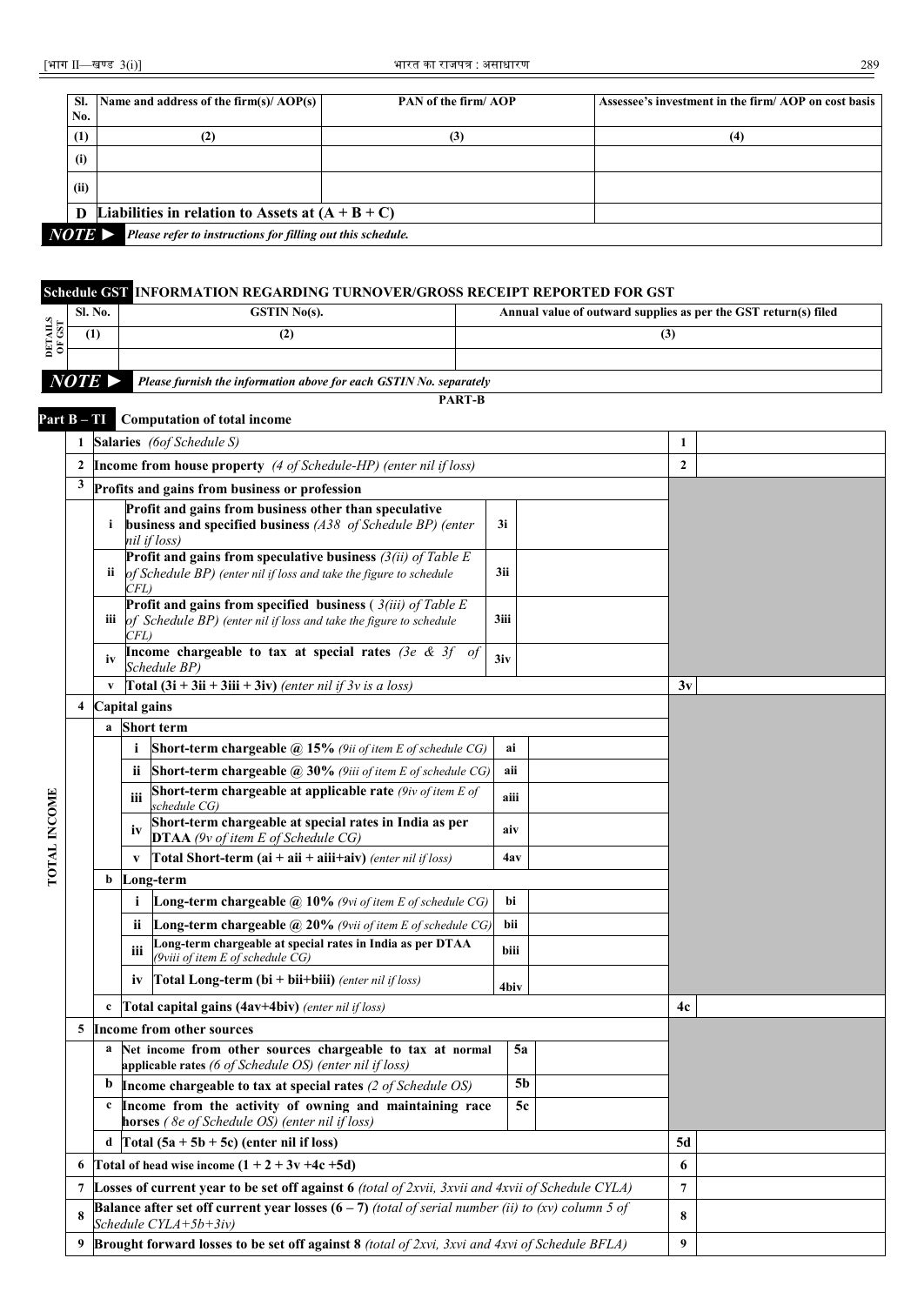|  | 10 Gross Total income (8-9) (also total of serial no (i) to (xiv) of column 5 of Schedule BFLA+ $5b+3iv$ )                                                 | -10             |  |
|--|------------------------------------------------------------------------------------------------------------------------------------------------------------|-----------------|--|
|  | 11 Income chargeable to tax at special rate under section 111A, 112, 112A etc. included in 10                                                              | 11              |  |
|  | 12 Deductions under Chapter VI-A                                                                                                                           |                 |  |
|  | <b>Part-B, CA and D of Chapter VI-A</b> $[(1 + 3)$ of Schedule VI-A and limited upto (total of i, ii, iii, iv, v,<br>viii, xiii, xiv) of column 5 of BFLA] | 12a             |  |
|  | <b>b Part-C of Chapter VI-A</b> $(2 \text{ of Scheduling VI-A and limited up to iii5 of BFLA)$                                                             | 12 <sub>b</sub> |  |
|  | <b>c</b> [Total $(12a + 12b)$ [limited upto (10-11)]                                                                                                       | 12c             |  |
|  | 13 Deduction u/s 10AA (c of Sch. 10AA)                                                                                                                     | 13              |  |
|  | 14 Total income (10 - 12c - 13)                                                                                                                            | 14              |  |
|  | 15 Income which is included in 14 and chargeable to tax at special rates (total of (i) of schedule SI)                                                     | 15              |  |
|  | 16 Net agricultural income/ any other income for rate purpose (3 of Schedule EI)                                                                           | 16              |  |
|  | 17 <b>Aggregate income (14-15+16)</b> <i>(applicable if (14-15)</i> exceeds maximum amount not chargeable to tax)                                          | 17              |  |
|  | <b>18 Losses of current year to be carried forward</b> (total of row xiv of Schedule CFL)                                                                  | 18              |  |
|  | <b>19 Deemed income under section 115JC</b> (3 of Schedule AMT)                                                                                            | 19              |  |

### **Part B – TTI Computation of tax liability on total income**

|                              | 1                                                               | a                                                                | Tax payable on deemed total income under section 115JC (4 of Schedule AMT)                                                                                                                 |       |                |           |                                    |     |                                    |                         |  |
|------------------------------|-----------------------------------------------------------------|------------------------------------------------------------------|--------------------------------------------------------------------------------------------------------------------------------------------------------------------------------------------|-------|----------------|-----------|------------------------------------|-----|------------------------------------|-------------------------|--|
|                              |                                                                 | b                                                                | <b>Surcharge on (a)</b> (if applicable)                                                                                                                                                    |       |                |           |                                    |     |                                    | 1 <sub>b</sub>          |  |
|                              |                                                                 | $\mathbf c$                                                      | Health and Education Cess $\omega$ 4% on (1a+1b) above                                                                                                                                     |       |                |           |                                    |     |                                    | 1 <sub>c</sub>          |  |
|                              |                                                                 | d                                                                | Total Tax Payable on deemed total income (1a+1b+1c)                                                                                                                                        |       |                |           |                                    |     |                                    |                         |  |
|                              | $\mathbf{2}$                                                    |                                                                  | Tax payable on total income                                                                                                                                                                |       |                |           |                                    |     |                                    |                         |  |
|                              |                                                                 | A                                                                | Tax at normal rates on 17 of Part B-TI                                                                                                                                                     |       | 2a             |           |                                    |     |                                    |                         |  |
|                              |                                                                 |                                                                  | <b>B</b> Tax at special rates (total /of col. (ii) of Schedule-SI)                                                                                                                         |       | 2 <sub>b</sub> |           |                                    |     |                                    |                         |  |
|                              |                                                                 | $\mathbf C$                                                      | <b>Rebate on agricultural income</b> <i>[applicable if (14-15) of Part B</i><br>TI exceeds maximum amount not chargeable to tax]                                                           |       | 2c             |           |                                    |     |                                    |                         |  |
|                              |                                                                 | D                                                                | Tax Payable on Total Income $(2a + 2b - 2c)$                                                                                                                                               |       |                |           |                                    |     |                                    | 2d                      |  |
|                              |                                                                 | E                                                                | <b>Rebate under section 87A</b>                                                                                                                                                            |       |                |           |                                    |     |                                    | 2e                      |  |
|                              |                                                                 | F                                                                | Tax payable after rebate $(2d – 2e)$                                                                                                                                                       |       |                |           |                                    |     |                                    | 2f                      |  |
|                              |                                                                 |                                                                  | <b>G</b> Surcharge                                                                                                                                                                         |       |                | Surcharge | computed before<br>marginal relief |     | Surcharge after<br>marginal relief |                         |  |
|                              |                                                                 |                                                                  | i $\omega$ 25% of 17(ii) of Schedule SI                                                                                                                                                    | 2gi   |                |           |                                    | ia  |                                    |                         |  |
| COMPUTATION OF TAX LIABILITY |                                                                 |                                                                  | ii @10% or 15%, as applicable of 2(ii), 3(ii), 9(ii),<br>12(ii), 22(ii), 24(ii) of Schedule SI                                                                                             | 2gii  |                |           |                                    | iia |                                    |                         |  |
|                              |                                                                 |                                                                  | iii $\text{On } [(2f) - (17(ii), 2(ii), 3(ii), 9(ii), 12(ii), 22(ii), 24(ii)]$<br>of Schedule SI)]]                                                                                        | 2giii |                |           |                                    |     |                                    |                         |  |
|                              |                                                                 |                                                                  | Total (ia $+$ iia)<br>iv                                                                                                                                                                   |       |                |           |                                    |     |                                    | 2giv                    |  |
|                              |                                                                 | H Health and Education Cess $\omega$ 4% on (2f + 2giii)          |                                                                                                                                                                                            |       |                |           |                                    |     |                                    |                         |  |
|                              |                                                                 | Gross tax liability $(2f + 2giv + 2h)$<br>T                      |                                                                                                                                                                                            |       |                |           |                                    |     |                                    |                         |  |
|                              | 3                                                               |                                                                  | Gross tax payable (higher of 1d and 2i)                                                                                                                                                    |       |                |           |                                    |     |                                    |                         |  |
|                              | 3a                                                              |                                                                  | Tax on income without including income on perquisites referred in section 17(2)(vi) received from<br>employer, being an eligible start-up referred to in section 80-IAC ( Schedule Salary) |       |                |           |                                    |     |                                    | 3a                      |  |
|                              | 3 <sub>b</sub>                                                  |                                                                  | Tax deferred - relatable to income on perquisites referred in section 17(2)(vi) received from employer,<br>being an eligible start-up referred to in section 80-IAC                        |       |                |           |                                    |     |                                    | 3 <sub>b</sub>          |  |
|                              | 4                                                               |                                                                  | Credit under section 115JD of tax paid in earlier years (applicable if 2i is more than 1d) (5 of<br><b>Schedule AMTC)</b>                                                                  |       |                |           |                                    |     |                                    | $\overline{\mathbf{4}}$ |  |
|                              | 5                                                               |                                                                  | Tax payable after credit under section 115JD (3a - 4)                                                                                                                                      |       |                |           |                                    |     |                                    | 5                       |  |
|                              | 6                                                               |                                                                  | <b>Tax relief</b>                                                                                                                                                                          |       |                |           |                                    |     |                                    |                         |  |
|                              |                                                                 | a                                                                | Section 89 (Please ensure to submit Form 10E to claim<br>this relief)                                                                                                                      |       | 6a             |           |                                    |     |                                    |                         |  |
|                              |                                                                 | b                                                                | <b>Section 90/ 90A</b> (2 of Schedule TR)                                                                                                                                                  |       | 6b             |           |                                    |     |                                    |                         |  |
|                              |                                                                 | <b>Section 91</b> (3 of Schedule TR)<br><b>6c</b><br>$\mathbf c$ |                                                                                                                                                                                            |       |                |           |                                    |     |                                    |                         |  |
|                              |                                                                 | Total $(6a + 6b + 6c)$<br>d                                      |                                                                                                                                                                                            |       |                |           |                                    |     |                                    | 6d                      |  |
|                              | 7                                                               |                                                                  | Net tax liability $(5 - 6d)$ (enter zero if negative)                                                                                                                                      |       |                |           |                                    |     |                                    | $\overline{7}$          |  |
|                              | 8                                                               |                                                                  | Interest and fee payable                                                                                                                                                                   |       |                |           |                                    |     |                                    |                         |  |
|                              |                                                                 |                                                                  | Interest for default in furnishing the return (section 234A)                                                                                                                               |       |                | <b>8a</b> |                                    |     |                                    |                         |  |
|                              |                                                                 | b                                                                | Interest for default in payment of advance tax (section 234B)                                                                                                                              |       |                | <b>8b</b> |                                    |     |                                    |                         |  |
|                              | Interest for deferment of advance tax (section 234C)<br>C<br>8c |                                                                  |                                                                                                                                                                                            |       |                |           |                                    |     |                                    |                         |  |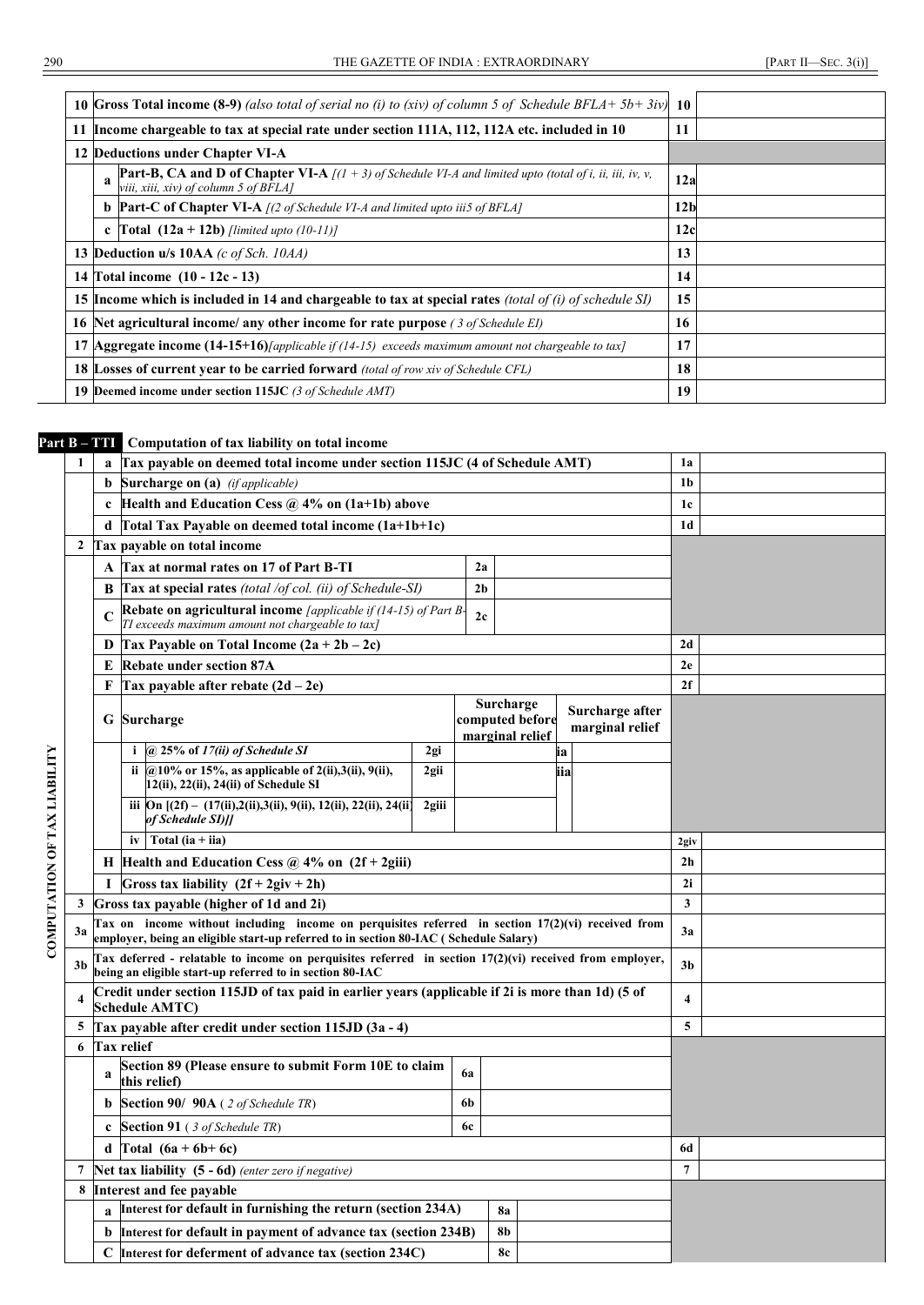|                                                                                                                                              |                                                                                                                              |                                                                                                        | d Fee for default in furnishing return of income (section 234F)                            |                     |                 |                 |                              |                           |  |                                                                                            |  |     |                              |  | <b>8d</b>               |  |    |                 |     |                            |                                                                                                                                        |  |  |                                                                     |     |                           |             |                                                                                                                                     |
|----------------------------------------------------------------------------------------------------------------------------------------------|------------------------------------------------------------------------------------------------------------------------------|--------------------------------------------------------------------------------------------------------|--------------------------------------------------------------------------------------------|---------------------|-----------------|-----------------|------------------------------|---------------------------|--|--------------------------------------------------------------------------------------------|--|-----|------------------------------|--|-------------------------|--|----|-----------------|-----|----------------------------|----------------------------------------------------------------------------------------------------------------------------------------|--|--|---------------------------------------------------------------------|-----|---------------------------|-------------|-------------------------------------------------------------------------------------------------------------------------------------|
|                                                                                                                                              |                                                                                                                              |                                                                                                        | e Total Interest and Fee Payable (8a+8b+8c+8d)                                             |                     |                 |                 |                              |                           |  |                                                                                            |  |     |                              |  |                         |  |    |                 |     |                            | 8e                                                                                                                                     |  |  |                                                                     |     |                           |             |                                                                                                                                     |
|                                                                                                                                              |                                                                                                                              |                                                                                                        | Aggregate liability $(7 + 8e)$                                                             |                     |                 |                 |                              |                           |  |                                                                                            |  |     |                              |  |                         |  |    |                 |     | 9                          |                                                                                                                                        |  |  |                                                                     |     |                           |             |                                                                                                                                     |
|                                                                                                                                              |                                                                                                                              |                                                                                                        | 10 Taxes Paid                                                                              |                     |                 |                 |                              |                           |  |                                                                                            |  |     |                              |  |                         |  |    |                 |     |                            |                                                                                                                                        |  |  |                                                                     |     |                           |             |                                                                                                                                     |
|                                                                                                                                              |                                                                                                                              | a Advance Tax (from column 5 of $17A$ )<br>10a                                                         |                                                                                            |                     |                 |                 |                              |                           |  |                                                                                            |  |     |                              |  |                         |  |    |                 |     |                            |                                                                                                                                        |  |  |                                                                     |     |                           |             |                                                                                                                                     |
|                                                                                                                                              |                                                                                                                              | <b>b</b> TDS (total of column $5$ of 18B and column $9$ of 17C)<br>10 <sub>b</sub>                     |                                                                                            |                     |                 |                 |                              |                           |  |                                                                                            |  |     |                              |  |                         |  |    |                 |     |                            |                                                                                                                                        |  |  |                                                                     |     |                           |             |                                                                                                                                     |
| TAXES PAID                                                                                                                                   |                                                                                                                              | $\mathbf c$ TCS (column 7 of17D)<br>10 <sub>c</sub>                                                    |                                                                                            |                     |                 |                 |                              |                           |  |                                                                                            |  |     |                              |  |                         |  |    |                 |     |                            |                                                                                                                                        |  |  |                                                                     |     |                           |             |                                                                                                                                     |
|                                                                                                                                              |                                                                                                                              | Self-Assessment Tax (from column 5 of 17A)<br>10d<br>d                                                 |                                                                                            |                     |                 |                 |                              |                           |  |                                                                                            |  |     |                              |  |                         |  |    |                 |     |                            |                                                                                                                                        |  |  |                                                                     |     |                           |             |                                                                                                                                     |
|                                                                                                                                              |                                                                                                                              | e $\int$ Total Taxes Paid (10a+10b+10c+10d)                                                            |                                                                                            |                     |                 |                 |                              |                           |  |                                                                                            |  |     |                              |  |                         |  |    |                 |     |                            |                                                                                                                                        |  |  |                                                                     |     |                           |             |                                                                                                                                     |
|                                                                                                                                              |                                                                                                                              |                                                                                                        |                                                                                            |                     |                 |                 |                              |                           |  |                                                                                            |  |     |                              |  |                         |  |    |                 |     |                            | 10e                                                                                                                                    |  |  |                                                                     |     |                           |             |                                                                                                                                     |
|                                                                                                                                              |                                                                                                                              | 11 Amount payable (Enter if $9$ is greater than 10e, else enter 0)                                     |                                                                                            |                     |                 |                 |                              |                           |  |                                                                                            |  |     |                              |  | 11                      |  |    |                 |     |                            |                                                                                                                                        |  |  |                                                                     |     |                           |             |                                                                                                                                     |
|                                                                                                                                              |                                                                                                                              | 12 Refund (If 10e is greater than 9) (Refund, if any, will be directly credited into the bank account) |                                                                                            |                     |                 |                 |                              |                           |  |                                                                                            |  |     |                              |  |                         |  | 12 |                 |     |                            |                                                                                                                                        |  |  |                                                                     |     |                           |             |                                                                                                                                     |
| $\mathbf{r}$                                                                                                                                 | Do you have a bank account in India (Non-Residents claiming refund with no bank account in India may select<br>13            |                                                                                                        |                                                                                            |                     |                 |                 |                              |                           |  |                                                                                            |  |     |                              |  | <b>Select Yes or No</b> |  |    |                 |     |                            |                                                                                                                                        |  |  |                                                                     |     |                           |             |                                                                                                                                     |
|                                                                                                                                              | No)<br>i.<br>a) Details of all Bank Accounts held in India at any time during the previous year (excluding dormant accounts) |                                                                                                        |                                                                                            |                     |                 |                 |                              |                           |  |                                                                                            |  |     |                              |  |                         |  |    |                 |     |                            |                                                                                                                                        |  |  |                                                                     |     |                           |             |                                                                                                                                     |
|                                                                                                                                              |                                                                                                                              |                                                                                                        | Sl. IFS Code of the Bank in case of Bank                                                   |                     |                 |                 |                              |                           |  |                                                                                            |  |     | Name of the Bank             |  |                         |  |    |                 |     | <b>Account Number</b>      |                                                                                                                                        |  |  |                                                                     |     |                           |             | Indicate the account in which                                                                                                       |
|                                                                                                                                              |                                                                                                                              |                                                                                                        |                                                                                            |                     |                 |                 |                              | Accounts held in India () |  |                                                                                            |  |     |                              |  |                         |  |    |                 |     |                            |                                                                                                                                        |  |  |                                                                     |     |                           |             |                                                                                                                                     |
|                                                                                                                                              |                                                                                                                              |                                                                                                        |                                                                                            |                     |                 |                 |                              |                           |  |                                                                                            |  |     |                              |  |                         |  |    |                 |     |                            |                                                                                                                                        |  |  | you prefer to get your refund<br>credited, if any (tick one account |     |                           |             |                                                                                                                                     |
|                                                                                                                                              |                                                                                                                              |                                                                                                        |                                                                                            |                     |                 |                 |                              |                           |  |                                                                                            |  |     |                              |  |                         |  |    |                 |     |                            |                                                                                                                                        |  |  |                                                                     |     | Ø)                        |             |                                                                                                                                     |
|                                                                                                                                              |                                                                                                                              | 1                                                                                                      |                                                                                            |                     |                 |                 |                              |                           |  |                                                                                            |  |     |                              |  |                         |  |    |                 |     |                            |                                                                                                                                        |  |  |                                                                     |     |                           |             |                                                                                                                                     |
|                                                                                                                                              |                                                                                                                              | <b>li</b>                                                                                              |                                                                                            |                     |                 |                 |                              |                           |  |                                                                                            |  |     |                              |  |                         |  |    |                 |     |                            |                                                                                                                                        |  |  |                                                                     |     |                           |             |                                                                                                                                     |
|                                                                                                                                              |                                                                                                                              |                                                                                                        |                                                                                            |                     |                 |                 |                              |                           |  |                                                                                            |  |     |                              |  |                         |  |    |                 |     |                            |                                                                                                                                        |  |  |                                                                     |     |                           |             |                                                                                                                                     |
|                                                                                                                                              |                                                                                                                              | Note:                                                                                                  |                                                                                            |                     |                 |                 |                              |                           |  |                                                                                            |  |     |                              |  |                         |  |    |                 |     |                            |                                                                                                                                        |  |  |                                                                     |     |                           |             |                                                                                                                                     |
|                                                                                                                                              |                                                                                                                              |                                                                                                        | 1) Minimum one account should be selected for refund credit                                |                     |                 |                 |                              |                           |  |                                                                                            |  |     |                              |  |                         |  |    |                 |     |                            | [2) In case of refund, multiple accounts are selected for refund credit, then refund will be credited to one of the account decided by |  |  |                                                                     |     |                           |             |                                                                                                                                     |
|                                                                                                                                              |                                                                                                                              |                                                                                                        | CPC after processing the return                                                            |                     |                 |                 |                              |                           |  |                                                                                            |  |     |                              |  |                         |  |    |                 |     |                            |                                                                                                                                        |  |  |                                                                     |     |                           |             |                                                                                                                                     |
|                                                                                                                                              |                                                                                                                              |                                                                                                        |                                                                                            |                     |                 |                 |                              |                           |  |                                                                                            |  |     |                              |  |                         |  |    |                 |     |                            |                                                                                                                                        |  |  |                                                                     |     |                           |             |                                                                                                                                     |
|                                                                                                                                              | ii.                                                                                                                          |                                                                                                        | Rows can be added as required                                                              |                     |                 |                 |                              |                           |  |                                                                                            |  |     |                              |  |                         |  |    |                 |     |                            |                                                                                                                                        |  |  |                                                                     |     |                           |             |                                                                                                                                     |
|                                                                                                                                              |                                                                                                                              |                                                                                                        |                                                                                            |                     |                 |                 |                              |                           |  |                                                                                            |  |     |                              |  |                         |  |    |                 |     |                            |                                                                                                                                        |  |  |                                                                     |     |                           |             | b) Non-residents, who are claiming income-tax refund and not having bank account in India may, at their option, furnish the details |
|                                                                                                                                              |                                                                                                                              |                                                                                                        | of one foreign bank account:                                                               |                     |                 |                 |                              |                           |  |                                                                                            |  |     |                              |  |                         |  |    |                 |     |                            |                                                                                                                                        |  |  |                                                                     |     |                           |             |                                                                                                                                     |
|                                                                                                                                              |                                                                                                                              |                                                                                                        | Sl. No.                                                                                    |                     |                 |                 | <b>SWIFT Code</b>            |                           |  | Name of the Bank                                                                           |  |     |                              |  |                         |  |    |                 |     | <b>Country of Location</b> |                                                                                                                                        |  |  |                                                                     |     |                           | <b>IBAN</b> |                                                                                                                                     |
|                                                                                                                                              |                                                                                                                              |                                                                                                        |                                                                                            |                     |                 |                 |                              |                           |  |                                                                                            |  |     |                              |  |                         |  |    |                 |     |                            |                                                                                                                                        |  |  |                                                                     |     |                           |             |                                                                                                                                     |
|                                                                                                                                              |                                                                                                                              | 14 Do you at any time during the previous year,-                                                       |                                                                                            |                     |                 |                 |                              |                           |  |                                                                                            |  |     |                              |  |                         |  |    |                 |     |                            |                                                                                                                                        |  |  |                                                                     |     |                           |             |                                                                                                                                     |
| (i) hold, as beneficial owner, beneficiary or otherwise, any asset (including financial interest in any entity)<br>located outside India; or |                                                                                                                              |                                                                                                        |                                                                                            |                     |                 |                 |                              |                           |  |                                                                                            |  |     |                              |  |                         |  |    |                 |     |                            |                                                                                                                                        |  |  |                                                                     |     |                           |             |                                                                                                                                     |
|                                                                                                                                              |                                                                                                                              |                                                                                                        |                                                                                            |                     |                 |                 |                              |                           |  |                                                                                            |  |     |                              |  |                         |  |    |                 |     |                            |                                                                                                                                        |  |  |                                                                     |     |                           |             |                                                                                                                                     |
|                                                                                                                                              |                                                                                                                              |                                                                                                        | (ii) have signing authority in any account located outside India; or                       |                     |                 |                 |                              |                           |  |                                                                                            |  |     |                              |  |                         |  |    |                 |     |                            |                                                                                                                                        |  |  | $\Box$ Yes                                                          |     |                           |             | $\square$ No                                                                                                                        |
|                                                                                                                                              |                                                                                                                              |                                                                                                        | (iii) have income from any source outside India?                                           |                     |                 |                 |                              |                           |  |                                                                                            |  |     |                              |  |                         |  |    |                 |     |                            |                                                                                                                                        |  |  |                                                                     |     |                           |             |                                                                                                                                     |
|                                                                                                                                              |                                                                                                                              |                                                                                                        | <i>[applicable only in case of a resident]</i>                                             |                     |                 |                 |                              |                           |  | [Ensure Schedule FA is filled up if the answer is Yes]                                     |  |     |                              |  |                         |  |    |                 |     |                            |                                                                                                                                        |  |  |                                                                     |     |                           |             |                                                                                                                                     |
| 15                                                                                                                                           |                                                                                                                              |                                                                                                        | If the return has been prepared by a Tax Return Preparer (TRP) give further details below: |                     |                 |                 |                              |                           |  |                                                                                            |  |     |                              |  |                         |  |    |                 |     |                            |                                                                                                                                        |  |  |                                                                     |     |                           |             |                                                                                                                                     |
|                                                                                                                                              |                                                                                                                              |                                                                                                        | <b>Identification No. of TRP</b>                                                           |                     |                 |                 |                              |                           |  | <b>Name of TRP</b>                                                                         |  |     |                              |  |                         |  |    |                 |     |                            | <b>Counter Signature of TRP</b>                                                                                                        |  |  |                                                                     |     |                           |             |                                                                                                                                     |
|                                                                                                                                              |                                                                                                                              |                                                                                                        |                                                                                            |                     |                 |                 |                              |                           |  |                                                                                            |  |     |                              |  |                         |  |    |                 |     |                            |                                                                                                                                        |  |  |                                                                     |     |                           |             |                                                                                                                                     |
|                                                                                                                                              |                                                                                                                              |                                                                                                        | If TRP is entitled for any reimbursement from the Government, amount thereof               |                     |                 |                 |                              |                           |  |                                                                                            |  |     |                              |  |                         |  |    |                 |     | 16                         |                                                                                                                                        |  |  |                                                                     |     |                           |             |                                                                                                                                     |
| 17                                                                                                                                           |                                                                                                                              |                                                                                                        | <b>TAX PAYMENTS</b>                                                                        |                     |                 |                 |                              |                           |  |                                                                                            |  |     |                              |  |                         |  |    |                 |     |                            |                                                                                                                                        |  |  |                                                                     |     |                           |             |                                                                                                                                     |
|                                                                                                                                              |                                                                                                                              |                                                                                                        | Details of payments of Advance Tax and Self-Assessment Tax                                 |                     |                 |                 |                              |                           |  |                                                                                            |  |     |                              |  |                         |  |    |                 |     |                            |                                                                                                                                        |  |  |                                                                     |     |                           |             |                                                                                                                                     |
| $\Delta$                                                                                                                                     | Sl No                                                                                                                        |                                                                                                        |                                                                                            |                     |                 | <b>BSR</b> Code |                              |                           |  |                                                                                            |  |     | Date of Deposit (DD/MM/YYYY) |  |                         |  |    |                 |     | Serial Number of Challan   |                                                                                                                                        |  |  |                                                                     |     | Amount (Rs)               |             |                                                                                                                                     |
|                                                                                                                                              |                                                                                                                              |                                                                                                        |                                                                                            |                     |                 |                 |                              |                           |  |                                                                                            |  |     |                              |  |                         |  |    |                 |     |                            |                                                                                                                                        |  |  |                                                                     |     |                           |             |                                                                                                                                     |
|                                                                                                                                              | (1)                                                                                                                          |                                                                                                        |                                                                                            |                     |                 | (2)             |                              |                           |  |                                                                                            |  |     | (3)                          |  |                         |  |    |                 | (4) |                            |                                                                                                                                        |  |  |                                                                     | (5) |                           |             |                                                                                                                                     |
|                                                                                                                                              |                                                                                                                              | i                                                                                                      |                                                                                            |                     |                 |                 |                              |                           |  |                                                                                            |  |     |                              |  |                         |  |    |                 |     |                            |                                                                                                                                        |  |  |                                                                     |     |                           |             |                                                                                                                                     |
|                                                                                                                                              |                                                                                                                              | ii                                                                                                     |                                                                                            |                     |                 |                 |                              |                           |  |                                                                                            |  |     |                              |  |                         |  |    |                 |     |                            |                                                                                                                                        |  |  |                                                                     |     |                           |             |                                                                                                                                     |
|                                                                                                                                              |                                                                                                                              | iii                                                                                                    |                                                                                            |                     |                 |                 |                              |                           |  |                                                                                            |  |     |                              |  |                         |  |    |                 |     |                            |                                                                                                                                        |  |  |                                                                     |     |                           |             |                                                                                                                                     |
|                                                                                                                                              |                                                                                                                              | iv                                                                                                     |                                                                                            |                     |                 |                 |                              |                           |  |                                                                                            |  |     |                              |  |                         |  |    |                 |     |                            |                                                                                                                                        |  |  |                                                                     |     |                           |             |                                                                                                                                     |
| SSESSMENT TAX<br><b>ADVANCE/SELF</b>                                                                                                         |                                                                                                                              |                                                                                                        |                                                                                            |                     |                 |                 |                              |                           |  |                                                                                            |  |     |                              |  |                         |  |    |                 |     |                            |                                                                                                                                        |  |  |                                                                     |     |                           |             |                                                                                                                                     |
|                                                                                                                                              |                                                                                                                              | $NOTE \triangleright$                                                                                  |                                                                                            |                     |                 |                 |                              |                           |  | Enter the totals of Advance tax and Self-Assessment tax in Sl. No. 10a & 10d of Part B-TTI |  |     |                              |  |                         |  |    |                 |     |                            |                                                                                                                                        |  |  |                                                                     |     |                           |             |                                                                                                                                     |
| B                                                                                                                                            |                                                                                                                              |                                                                                                        | Details of Tax Deducted at Source from Salary [As per Form 16 issued by Employer(s)]       |                     |                 |                 |                              |                           |  |                                                                                            |  |     |                              |  |                         |  |    |                 |     |                            |                                                                                                                                        |  |  |                                                                     |     |                           |             |                                                                                                                                     |
|                                                                                                                                              | Sl No                                                                                                                        |                                                                                                        |                                                                                            |                     |                 |                 | <b>Tax Deduction Account</b> |                           |  |                                                                                            |  |     | Name of the Employer         |  |                         |  |    |                 |     | Income chargeable under    |                                                                                                                                        |  |  |                                                                     |     | <b>Total tax deducted</b> |             |                                                                                                                                     |
|                                                                                                                                              |                                                                                                                              |                                                                                                        |                                                                                            | Number (TAN) of the | <b>Employer</b> |                 |                              |                           |  |                                                                                            |  |     |                              |  |                         |  |    | <b>Salaries</b> |     |                            |                                                                                                                                        |  |  |                                                                     |     |                           |             |                                                                                                                                     |
|                                                                                                                                              |                                                                                                                              | (1)                                                                                                    |                                                                                            |                     | (2)             |                 |                              |                           |  |                                                                                            |  | (3) |                              |  |                         |  |    | (4)             |     |                            |                                                                                                                                        |  |  |                                                                     | (5) |                           |             |                                                                                                                                     |
|                                                                                                                                              |                                                                                                                              | Т                                                                                                      |                                                                                            |                     |                 |                 |                              |                           |  |                                                                                            |  |     |                              |  |                         |  |    |                 |     |                            |                                                                                                                                        |  |  |                                                                     |     |                           |             |                                                                                                                                     |
|                                                                                                                                              |                                                                                                                              |                                                                                                        |                                                                                            |                     |                 |                 |                              |                           |  |                                                                                            |  |     |                              |  |                         |  |    |                 |     |                            |                                                                                                                                        |  |  |                                                                     |     |                           |             |                                                                                                                                     |
| <b>TDS ON SALARY</b>                                                                                                                         |                                                                                                                              | $\mathbf{I}$                                                                                           |                                                                                            |                     |                 |                 |                              |                           |  |                                                                                            |  |     |                              |  |                         |  |    |                 |     |                            |                                                                                                                                        |  |  |                                                                     |     |                           |             |                                                                                                                                     |

**C Details of Tax Deducted at Source (TDS) on Income [As per Form 16 A issued or Form 16B/16C /16D furnished by Deductor(s) ]**